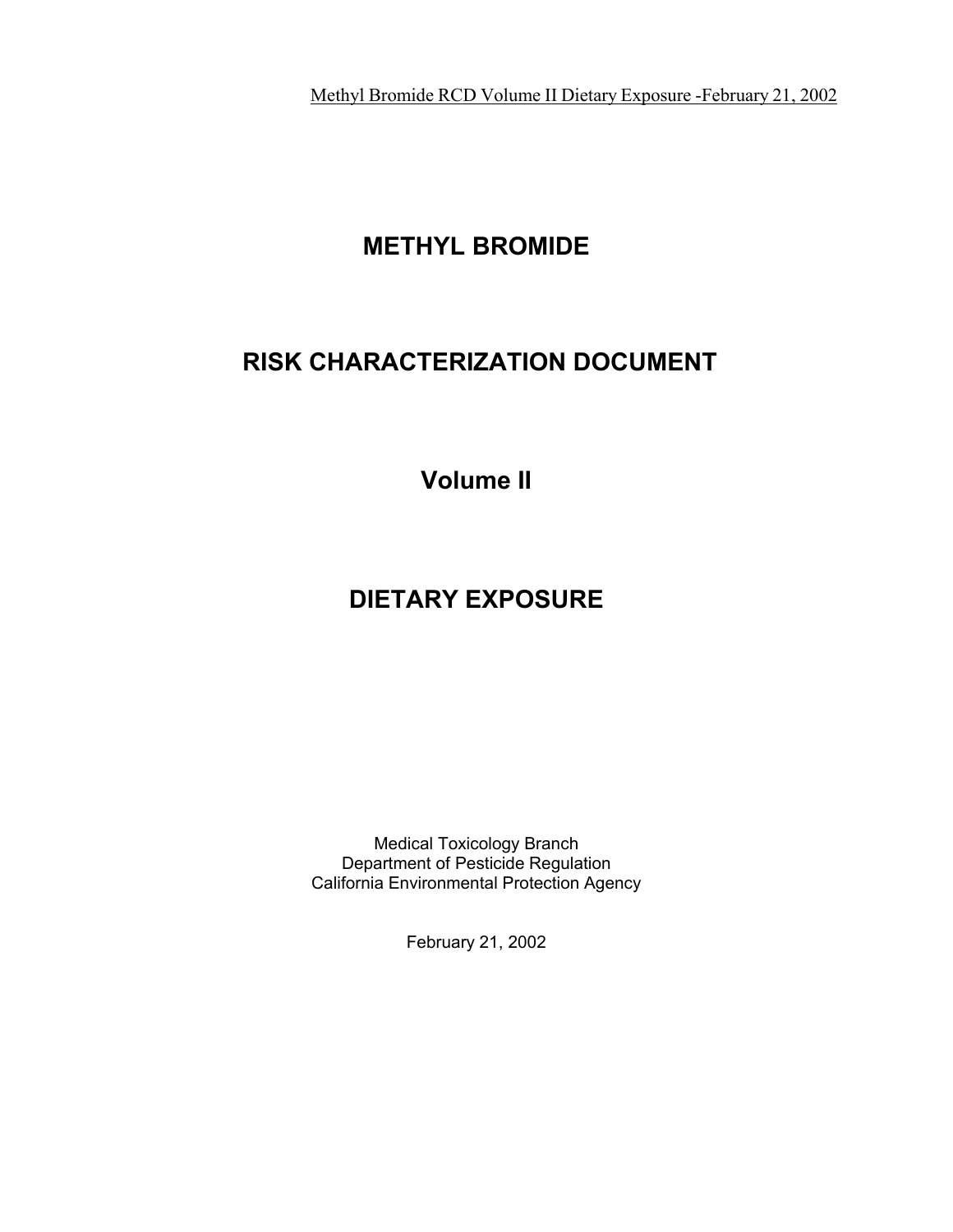# **CONTRIBUTORS AND ACKNOWLEDGMENT**

| Principle Author:              | Lori O. Lim, Ph.D., D.A.B.T.                                                                                                                                            |  |  |  |  |  |  |  |  |
|--------------------------------|-------------------------------------------------------------------------------------------------------------------------------------------------------------------------|--|--|--|--|--|--|--|--|
| <b>Toxicology Data Review:</b> | Stephen J. Rinkus, Ph.D.                                                                                                                                                |  |  |  |  |  |  |  |  |
| Dietary Exposure Assessment:   |                                                                                                                                                                         |  |  |  |  |  |  |  |  |
|                                | Wesley C. Carr, Jr. M.S.                                                                                                                                                |  |  |  |  |  |  |  |  |
| Reviewers:                     | Joyce F. Gee, Ph.D.<br>Peter Leung, Ph.D., D.A.B.T.<br>Keith Pfeifer, Ph.D., D.A.B.T.<br>Jay Schreider, Ph.D.<br>Gary Patterson, Ph.D. Chief, Medical Toxicology Branch |  |  |  |  |  |  |  |  |
| Acknowledgment:                | DPR acknowledges the review of a draft of this document by the<br>Office of Environmental Health Hazard Assessment, California                                          |  |  |  |  |  |  |  |  |

Environmental Protection Agency.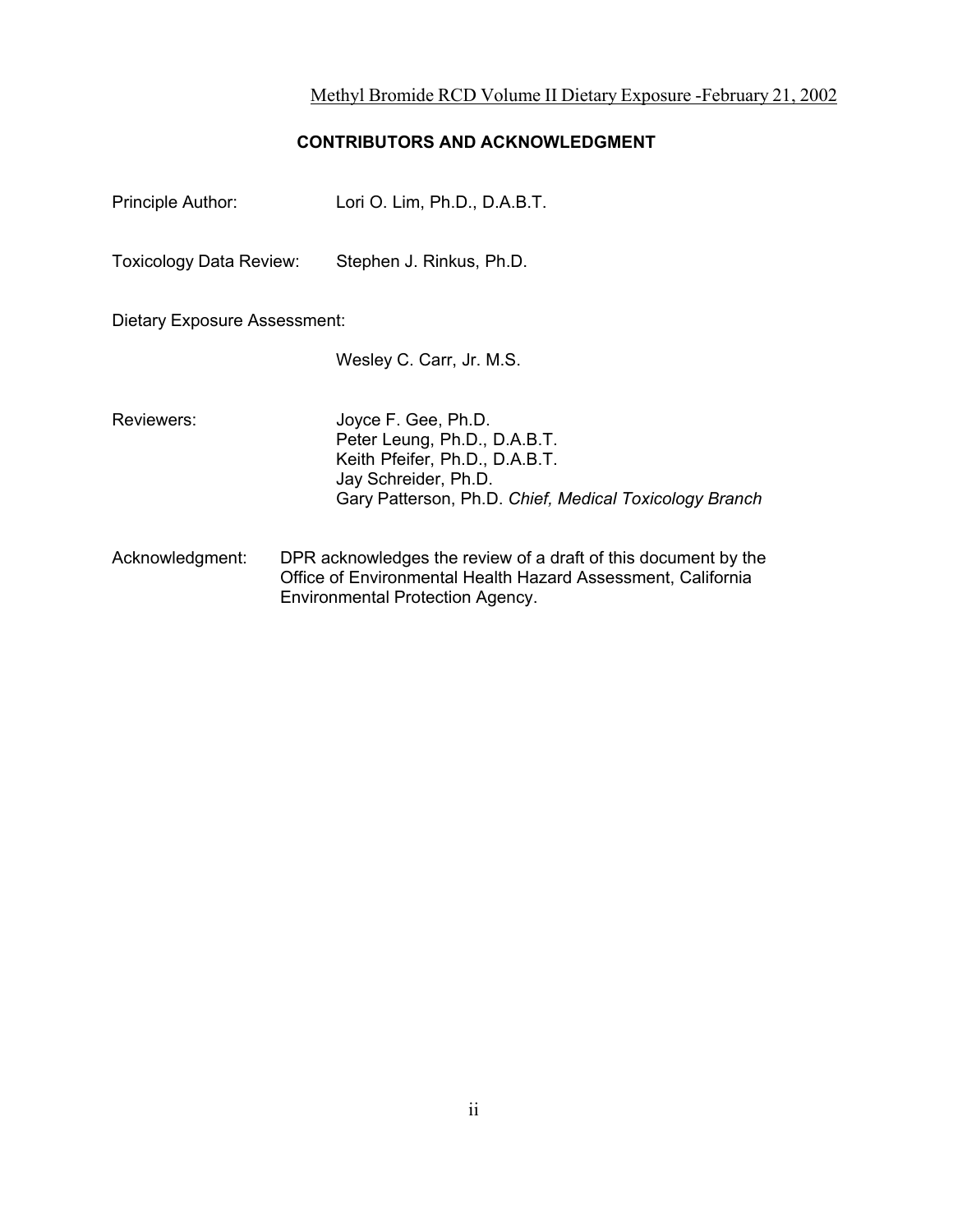# **TABLE OF CONTENTS**

|       |                                                                                 | Pages |
|-------|---------------------------------------------------------------------------------|-------|
|       |                                                                                 |       |
| L     |                                                                                 |       |
| II.   |                                                                                 |       |
| Ш.    |                                                                                 |       |
|       | A.                                                                              |       |
|       | <b>B.</b>                                                                       |       |
|       | C.                                                                              |       |
| IV.   |                                                                                 |       |
|       | $A_{\cdot}$                                                                     |       |
|       | B.                                                                              |       |
|       | $C_{\cdot}$                                                                     |       |
| V.    |                                                                                 |       |
|       | $\mathsf{A}_{\cdot}$                                                            |       |
|       | B.                                                                              |       |
|       | C.                                                                              |       |
|       | D.                                                                              |       |
|       | F.                                                                              |       |
| VI.   |                                                                                 |       |
| VII.  |                                                                                 |       |
| VIII. |                                                                                 |       |
| IX    |                                                                                 |       |
|       | <b>Dietary Exposure Assessment</b><br>A.                                        |       |
|       | Comments and Response to Comments from the Office of Environmental Health<br>B. |       |
|       | <b>Hazard Assessment</b>                                                        |       |

# **LIST OF TABLES**

| 1. The No-Observed-Effect Levels (NOELs) and the Lowest-Observed-Effect Levels        |                 |
|---------------------------------------------------------------------------------------|-----------------|
|                                                                                       |                 |
|                                                                                       |                 |
|                                                                                       |                 |
| 4. Food consumption and body weight gain in rats during chronic exposure to           |                 |
|                                                                                       | $\overline{11}$ |
| 5. Effects of methyl bromide in the spleens of rats fed microcapsules containing      |                 |
|                                                                                       |                 |
| 6. Summary of residue values and factors used to estimate dietary exposure levels  17 |                 |
|                                                                                       |                 |
| 8. Margins of exposure for acute and chronic dietary exposures to methyl bromide23    |                 |
| 9. Comparison of critical NOELs and endpoints for oral and inhalation exposures  26   |                 |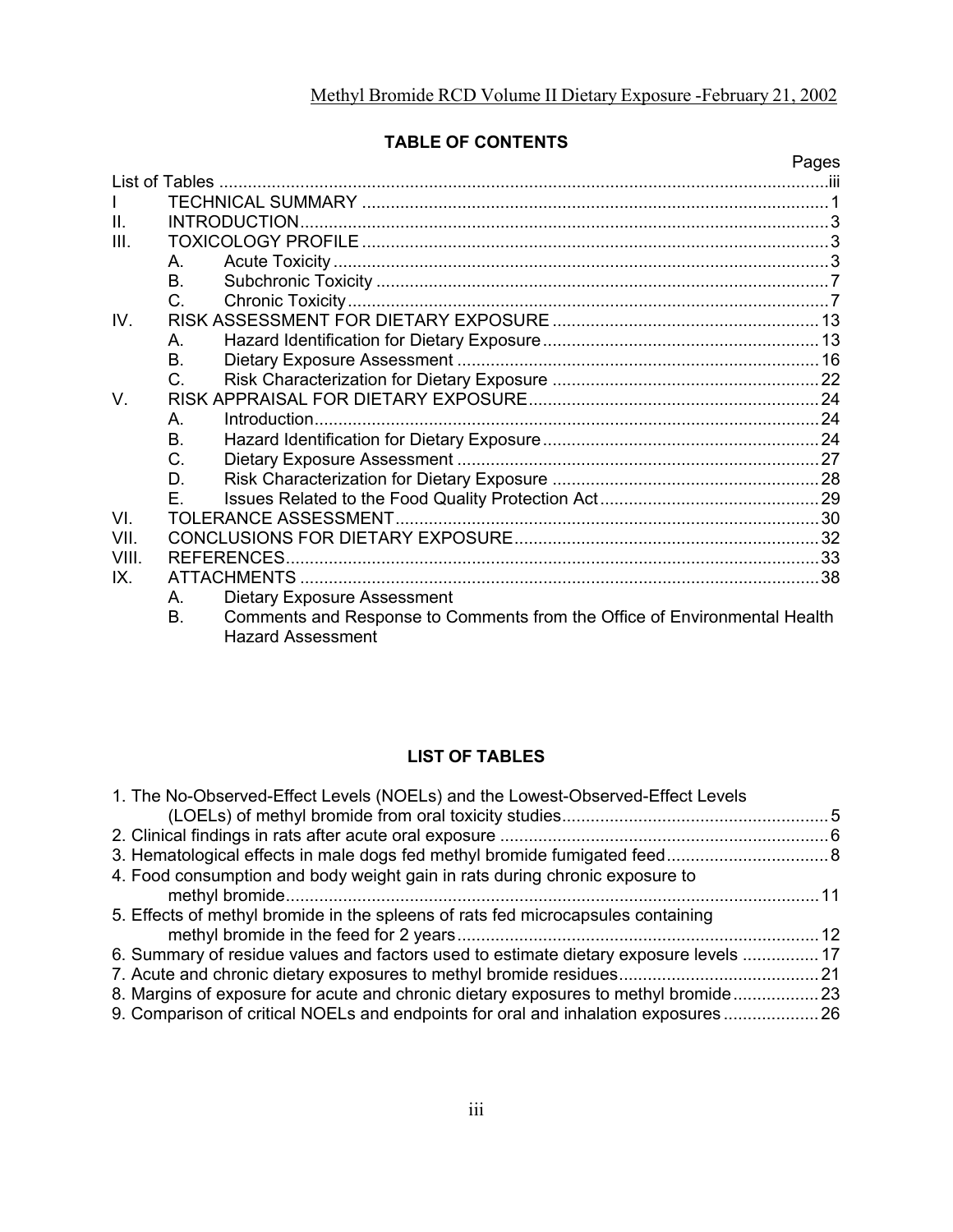#### **I. TECHNICAL SUMMARY**

## **I.A. TOXICOLOGY PROFILE**

The acute oral toxicity of methyl bromide in experimental animals included hypoactivity, ataxia, prostration, labored respiration, hypothermia, and mortality. Squamous cell hyperplasia in the stomach was reported in both acute and subchronic exposure studies with rats. This toxicity endpoint may be due to a direct irritation effect of methyl bromide on the stomach lining. Decreased food consumption and body weight gain were observed in the subchronic and chronic studies. Additional effects from chronic exposure were enlarged spleen in the rat and decreased hemoglobin and hematocrit levels in the dog. Methyl bromide has not been shown to be oncogenic in experimental animals.

## **I.B. RISK CHARACTERIZATION FOR DIETARY EXPOSURE**

#### **I.B.1. Hazard Identification for Dietary Exposure**

For acute oral exposure, the critical NOEL was an estimated NOEL of 8 mg/kg for clinical signs after a single gavage dose of 80 mg/kg in rats. For chronic oral exposure, two endpoints were considered. The first endpoint was enlarged spleens with a NOEL of 0.02 mg/kg/day in rats. The other endpoint was decreased body weight with a NOEL of 2.2 mg/kg/day from the same study. This latter endpoint and NOEL were selected for chronic exposure risk characterization, as recommended by the National Research Council scientists.

The oncogenicity of methyl bromide by the oral route was not evaluated at this time because experimental studies did not provide sufficient evidence for oncogenic potential. There is evidence that methyl bromide causes damage to the genetic material in experimental animals and humans, which is generally considered to play a significant role in the process of tumor formation.

## **I.B.2. Dietary Exposure Assessment**

The dietary exposure was estimated based on residue data for post-harvest fumigation and the consumption data from the 1989-1992 Continuing Survey of Food Intakes by Individuals. The potential acute dietary exposure of methyl bromide from all labeled uses ranged from 3.387 *u*g/kg/day to 8.195 *u*g/kg/day for the 95th percentile of user-days exposures for all population subgroups. Children (1-6 years) had the highest potential acute dietary exposure (8.195 *u*g/kg/day) to methyl bromide residues in the diet. The mean potential chronic dietary exposure for all population subgroups ranged from 0.014 *u*g/kg/day to 0.201 *u*g/kg/day. The population subgroup of children (1-6 years) also had the highest potential chronic exposure (0.201 *u*g/kg/day).

#### **I.B.3. Risk Characterization for Dietary Exposure**

For acute exposure, the lowest MOE was 980 for children 1-6 years old. Other children, infants, and adult groups had MOEs greater than 1500. For chronic exposure, the MOE was 11,000 for both children 1-6 years and 7-12 years old. The MOEs for infants were greater than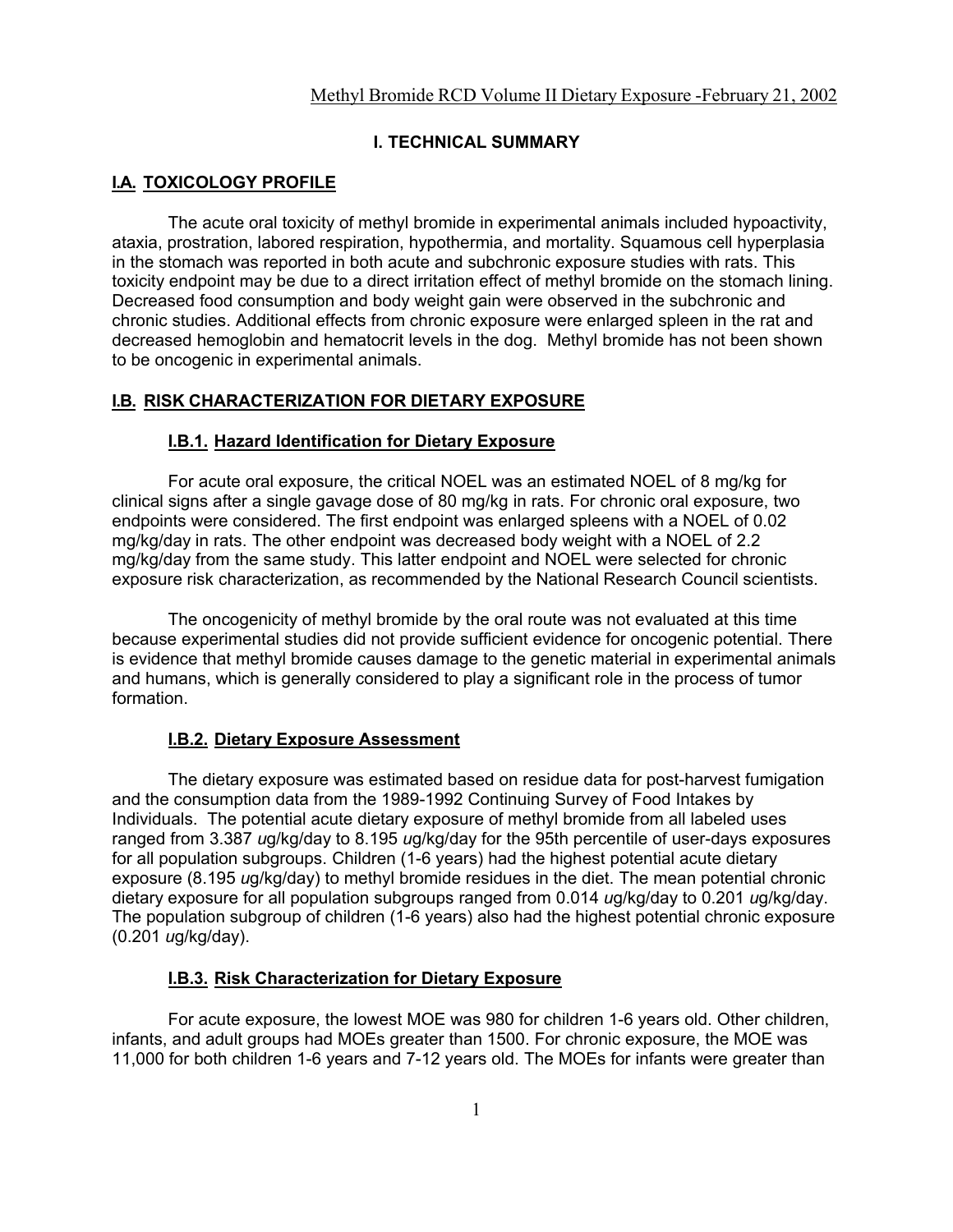120,000. The MOEs for the adult subgroups were greater than 14,000.

#### **I.C. RISK APPRAISAL FOR DIETARY EXPOSURE**

The uncertainties associated with the hazard identification included the use of results from bolus dosing in the acute toxicity study, the estimation of the NOEL from the LOEL in the acute study, and the selection of the critical endpoints. Overall, these resulted in health protective NOELs for both acute and chronic toxicity assessments.

The dietary exposure estimate was based on fumigation chamber studies with residue levels reduced by processing factors and percent of crop treatment when data were available. The potential sources of overestimation included use of maximum label rate in the studies, 100% crop treatment, and no loss due to processing for some commodities. The use of the detection limit to assign residue levels for samples with residue levels at or below the detection limit or the use of surrogate data could either over- or under-estimate the exposure. The exposure might be underestimated because the samples were composites which could mask higher residue levels in individual units. There was no residue information for potential metabolites in the treated commodities.

For the risk characterization, two 10-fold default uncertainty factors were used to address the uncertainties associated with the extrapolation of data from experimental animals to humans and the variations in response to methyl bromide between individuals. Since there were no data to determine the magnitude of the factors, these factors could overestimate or underestimate the risks for human exposure to methyl bromide.

#### **I.D. CONCLUSIONS FOR DIETARY EXPOSURE**

The human health risk from potential dietary exposure to methyl bromide was evaluated in this Volume II of the Risk Characterization Document. The potential risks were evaluated based on clinical signs and decreased body weights observed in experimental animals given methyl bromide orally for acute and chronic exposures, respectively. The risks, expressed as margins of exposure, were calculated for human population subgroups based on region, age, and gender. For non-oncogenic effects based on animal data, the MOEs were compared with a benchmark of 100 to determine whether the exposure would be of a potential health concern.

The dietary exposures were considered reasonable estimates of actual exposures. The ranges of MOEs were 980 to 2360 and 10,930 to 162,600 for acute and chronic exposures, respectively. Other variables discussed in this document which potentially underestimate or overestimate actual dietary exposures should also be considered in the evaluation of these MOEs.

Since methyl bromide residues are found in treated commodities, there is a need for tolerances to be established for methyl bromide *per se* for food uses.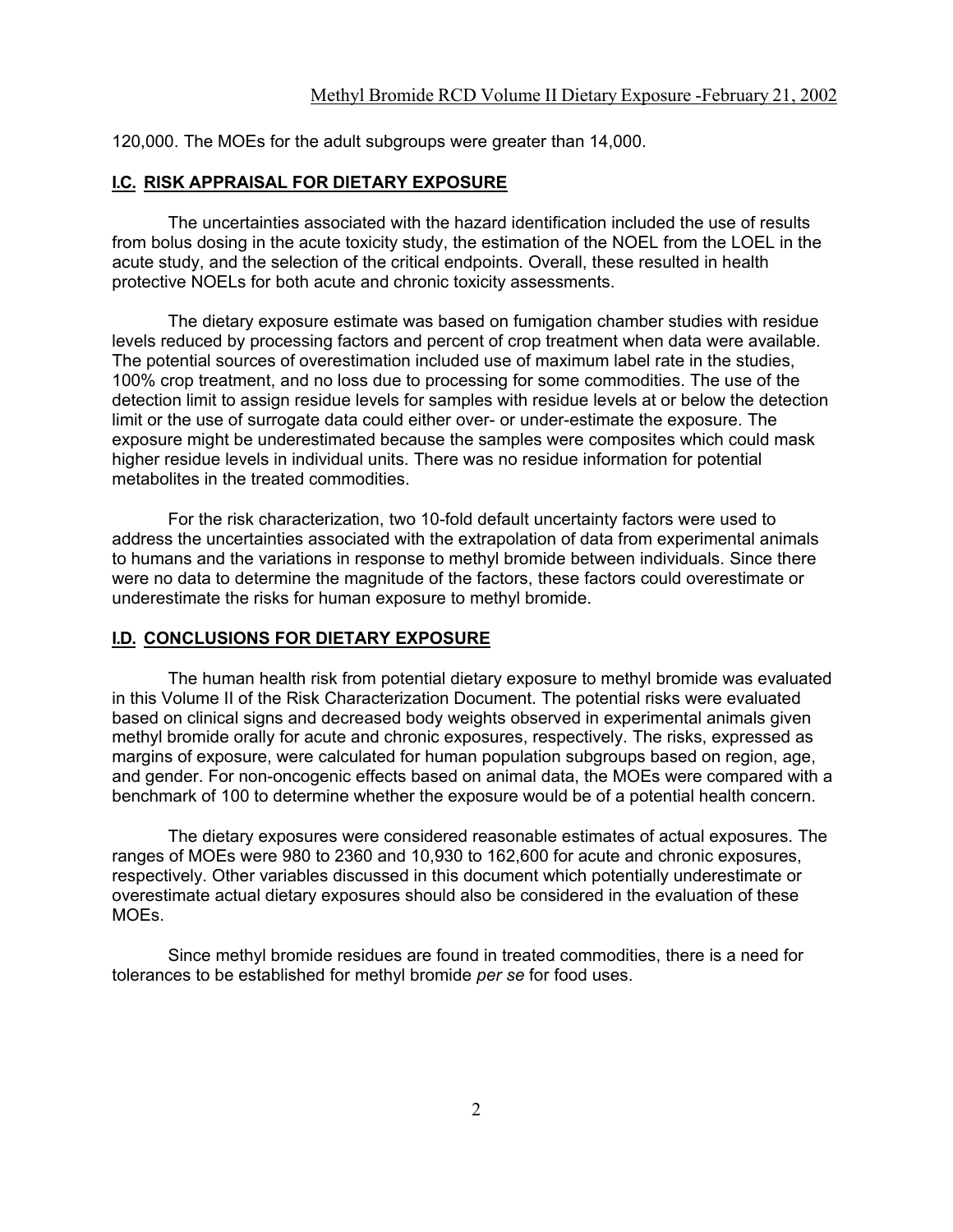#### **II. INTRODUCTION**

This Volume II of the methyl bromide risk characterization document focuses on the potential risk of human exposure to methyl bromide residues in the diet. For general information such as the usage and regulatory history, the reader is referred to Section **II. INTRODUCTION** of the Risk Characterization Document (RCD) for inhalation exposure (DPR, 2001). A draft of the inhalation RCD (DPR, 1999) was reviewed by the National Research Council panel of scientists (NRC, 2000).

Methyl bromide residues are found primarily due to post-harvest fumigation of food commodities. Environmental fate studies showed crop residues were unlikely from methyl bromide preplant soil treatment use (Bolsa Research, 1988). The use of methyl bromide on food is currently regulated by the U.S. EPA based on inorganic bromide level because of the assumption that methyl bromide is degraded completely to bromide (Federal Register, 1991). However, residue studies have shown that fumigated commodities contain detectable levels (in ppm range) of methyl bromide *per se* especially immediately after fumigation. In 1986, the Methyl Bromide Industry Panel (MBIP) petitioned the U.S. EPA for tolerances for methyl bromide *per se* (U.S. EPA, 1986a). The proposed levels ranged from 0.1 ppm for certain vegetables to 5.0 ppm for green cocoa beans. To date, no tolerances have been established.

While the primary effect of methyl bromide after inhalation exposure is neurotoxicity, there is no information on the effects of acute and chronic oral exposures to low concentrations of methyl bromide in humans. The U.S. EPA has established an oral chronic reference dose (RfD) of 0.0014 mg/kg/day based on the no-observed-effect level (NOEL) of 1.4 mg/kg/day for forestomach epithelial hyperplasia in a rat oral subchronic study (Danse *et al.,* 1984) and an uncertainty factor of 1000 (IRIS, 2000). For methyl bromide in the drinking water, the one-day, ten-day, and longer-term health advisory for a child is 0.1 mg/L assuming 1 L/day water consumption for a 10-kg child (U.S. EPA, 1992). The longer-term health advisory for an adult is 0.5 mg/L assuming 2 L/day water consumption for a 70-kg adult. The lifetime health advisory is 0.01 mg/L assuming 20% of exposure by drinking water. Methyl bromide is classified as a "Group D" carcinogen (not classifiable as to human carcinogenicity) by U.S. EPA due to inadequate human and animal data (U.S. EPA, 1992).

## **III. TOXICOLOGY PROFILE**

The complete pharmacokinetic and toxicology database for methyl bromide for all routes of exposure was presented in **Volume I** (**III. TOXICOLOGY PROFILE**) (DPR, 2001) and they are not repeated in this Volume. All the studies were included in the draft inhalation RCD (DPR, 1999) for the NRC to review. In this Volume, only those oral toxicity studies considered for critical endpoints in risk characterization are discussed in detail. NRC comments on specific studies are noted. A study is noted as supplemental information if the SB 950 data requirements are fulfilled by other toxicity studies, in particular, those conducted via the inhalation route. Available oral toxicity studies for the comparison of NOELs and endpoints are presented in Table 1.

#### **III.A. ACUTE TOXICITY**

There were two toxicity studies in the database to evaluate acute oral toxicity. The first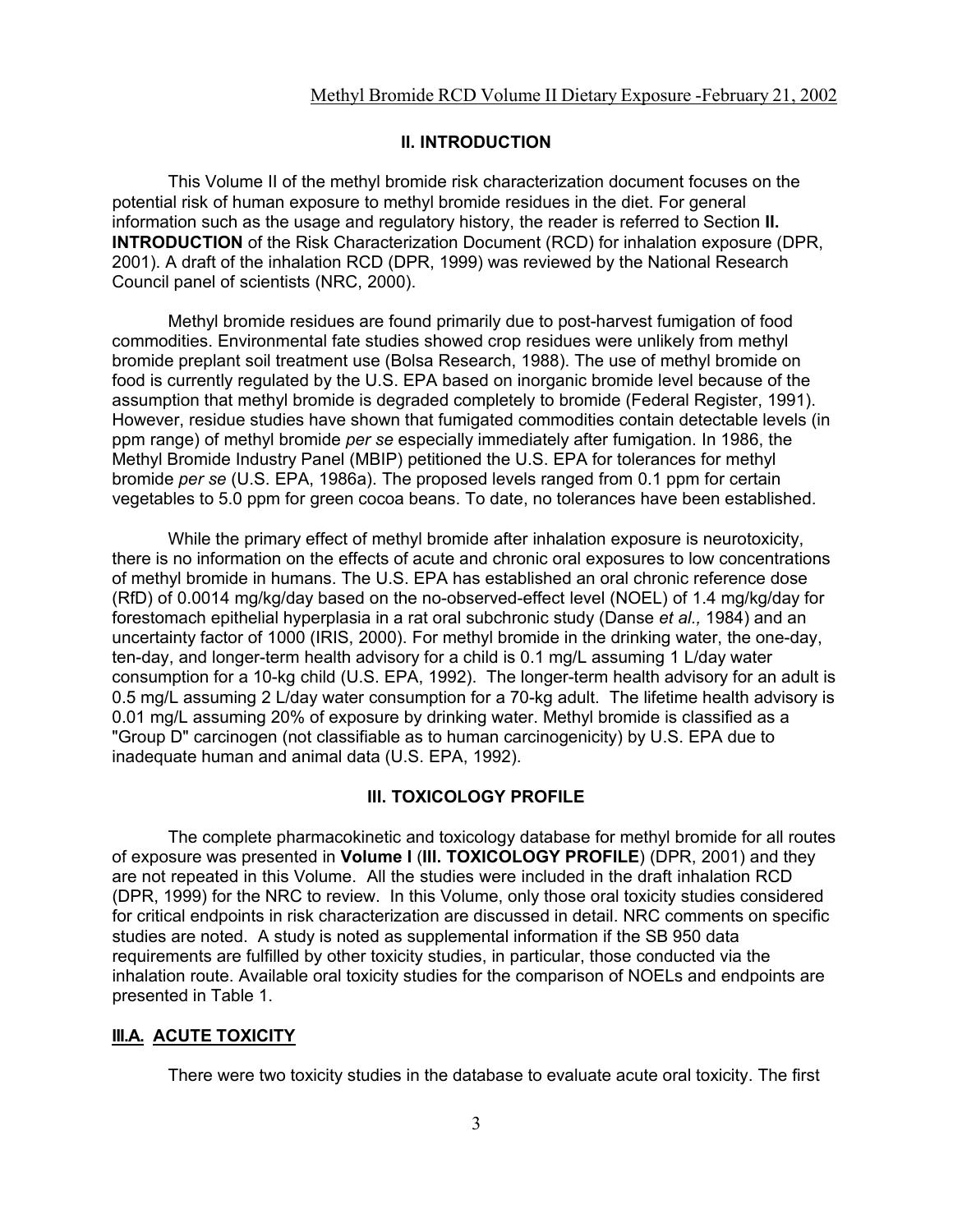study was conducted in dogs (1/sex/group) given methyl bromide (1, 3, 5, 50, or 500 mg/kg) in capsules (Naas, 1990). There was no control group. Emesis was reported for 3 mg/kg and higher doses and described as white foamy, containing food, with partially dissolved capsules, and/or red material. No vomiting was observed during one week post-dosing observation period. Clinical signs were observed in the 50 and 500 mg/kg groups. At 50 mg/kg, both dogs showed hypoactivity, hypothermia (body cool to touch), no pain reflexes, and soft stools. Animals treated at 500 mg/kg showed prostration, rapid heart rates, hypothermia, and were dead within one day. Gross examination of the organs of these two dogs showed dark red adrenal glands (male only), dark red kidneys (both), slight hydrocephaly (female only), and marked reddened stomach mucosa (both). Necropsy was not performed on other dogs. Because of the few number of animals involved and that the effects may be due to dosing method, a NOEL was not determined. This study was considered supplemental information by DPR.

Albino rats (5/sex/group) were given methyl bromide (99.5% pure) either as a liquid in corn oil or microencapsulated mixed with corn oil (Kiplinger, 1994). In the liquid methyl bromide testing, methyl bromide was given once by gavage at 50, 100, or 150 mg/kg in initial testing and at 0, 80, 120 or 160 mg/kg in retesting. Only results from the retesting are presented in this Document. For the microencapsulated groups, the reported doses were 98, 146, or 195 mg/kg. Rats were fasted for 18-20 hours prior to dosing and feed was made available 3-4 hours after dosing. Rats were observed at approximately 1, 3, and 4 hours after dosing (post-dosing day 0) and once in the morning and once in the afternoon on post-dosing days 1 through 14 (day of scheduled sacrifice). As shown in Table 2, clinical signs and death were reported for all treated groups. The mortality incidences were 0 for control groups, 2/10 (corn oil) and 1/10 (microcapsules) for low dose, 6/10 (corn oil) and 7/10 (microcapsules) for the mid-dose, and 10/10 (corn oil) and 9/10 (microcapsules) for the high dose groups. The clinical signs observed before death included: hypoactivity, ataxia, prostration, labored respiration, hypothermia, and tremors. Other findings with increased incidences included wet yellow urogenital staining and mucoid feces in the treated animals. Rats died on or before post-dosing day 2 with one death on post-dosing day 4. The LD50s for the liquid methyl bromide group were 86 mg/kg and between 120 and 160 mg/kg for females and males, respectively (combined LD50 of 104 mg/kg). The LD50s for the microencapsulated group were 105 mg/kg and 159 mg/kg for females and males, respectively (combined LD50 was 133 mg/kg).

For both the liquid and microencapsulated methyl bromide groups, decreased food consumption and body weight gain were reported (Table 2). These effects were related to the dose in most cases. However, the food consumption reduction was greater for the first week than the second week. The stomach was the main organ affected regardless of how methyl bromide was mixed in corn oil. Hemorrhage, edema, and squamous cell hyperplasia were due to severe irritation of the stomach lining. To determine the relative toxicity between liquid and microencapsulated methyl bromide, DPR needs clarification on the following concerns: (1) whether the microcapsules dissolved before dosing and (2) whether the procedure for the methyl bromide content analyses was appropriate. The acute LOAELs were 80 mg/kg for liquid, and 98 mg/kg for microencapsulated methyl bromide for reduced food consumption, clinical signs, stomach lesions, and mortality in treated rats. This study was considered supplemental information by DPR.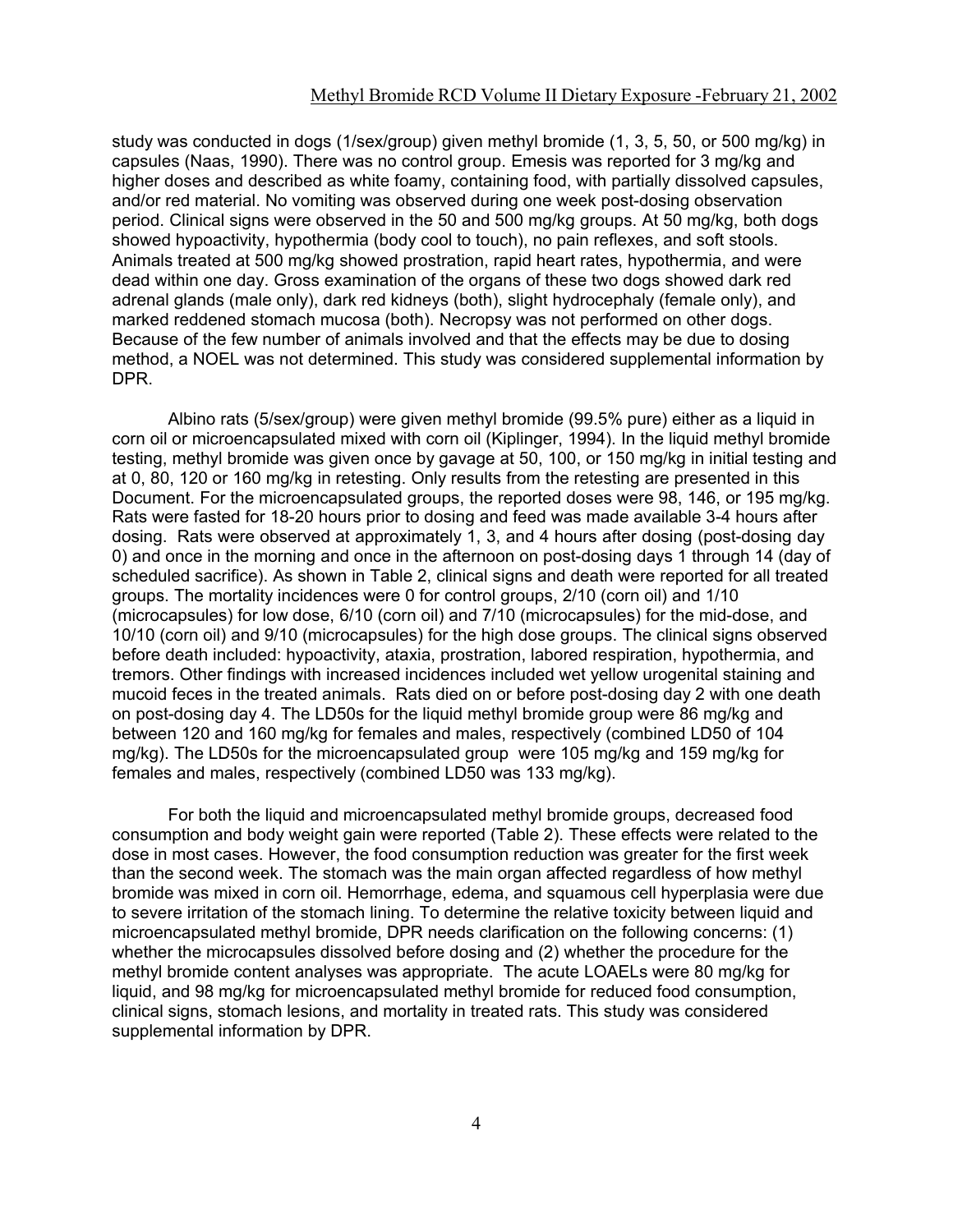# **Table 1. The No-Observed-Effect Levels (NOELs) and the Lowest-Observed-Effect Levels (LOELs) of methyl bromide from oral toxicity studies.**

| Species/route<br>duration                                                   | <b>NOEL/LOEL</b><br>(ppm) | NOEL/LOEL<br>(mg/kg/day) | <b>Effects</b>                                                                                                             | Refa  |
|-----------------------------------------------------------------------------|---------------------------|--------------------------|----------------------------------------------------------------------------------------------------------------------------|-------|
| <b>Acute Exposure</b><br>Rat/gavage<br>(liquid in corn oil in one dose)     |                           | $(8.0)^{b} / 80$         | Death, hypoactivity, ataxia, prostration,<br>labored respiration, hypothermia,<br>squamous cell hyperplasia in the stomach | 1     |
| Rat/gavage<br>(microcapsules, one dose)                                     |                           | $(9.8)^{b}$ / 98         | Death, squamous cell hyperplasia<br>in the stomach                                                                         | 1     |
| <b>Subchronic Exposure</b>                                                  |                           |                          |                                                                                                                            |       |
| Rat/gavage<br>$(5 d/w \times 13 w)$                                         |                           | 2.0 / 10.0               | Forestomach epithelial hyperplasia                                                                                         | 2     |
| Rat/gavage<br>(5 d/w x 13, 17, 21 or 25w)                                   |                           | $(5)^{b} / 50$           | Forestomach epithelial hyperplasia<br>for all duration                                                                     | 3     |
| Rat/gavage<br>(5d/w x 4 to 17 w)                                            |                           | $(2.5)^{b} / 25$         | Forestomach epithelial hyperplasia,<br>cellular infiltration in glandular stomach                                          | 4     |
| <b>Chronic Exposure</b><br>Rat/oral<br>(microcapsules in feed, daily x 2 y) | 0.5/2.5                   | 0.02 / 0.11              | Enlarged spleens (males only)                                                                                              | $5*$  |
| Rat/diet<br>(microcapsules in feed, daily x 2 y)                            | 50 / 250                  | 2.2/11.1                 | Decreased food consumption<br>and body weight gain                                                                         | $5^*$ |
| Dog/oral<br>(fumigated feed, 5 d/w x 1 y)                                   | 1.5/5.0                   | 0.13 / 0.27              | Decreased hemoglobin and/or<br>hematocrit (males only)                                                                     | 6     |

a/ \* = marginally acceptable to DPR. References: 1. Kiplinger, 1994; 2. Danse *et al.*, 1984; 3. Boorman *et al.*, 1986; 4. Hubbs, 1986; 5. Mertens, 1997; 6. Newton, 1996.

<u>b</u>/  $\,$  Values in parenthesis are estimated NOELs based on the LOELs and a default uncertainty factor of 10-fold for the extrapolation.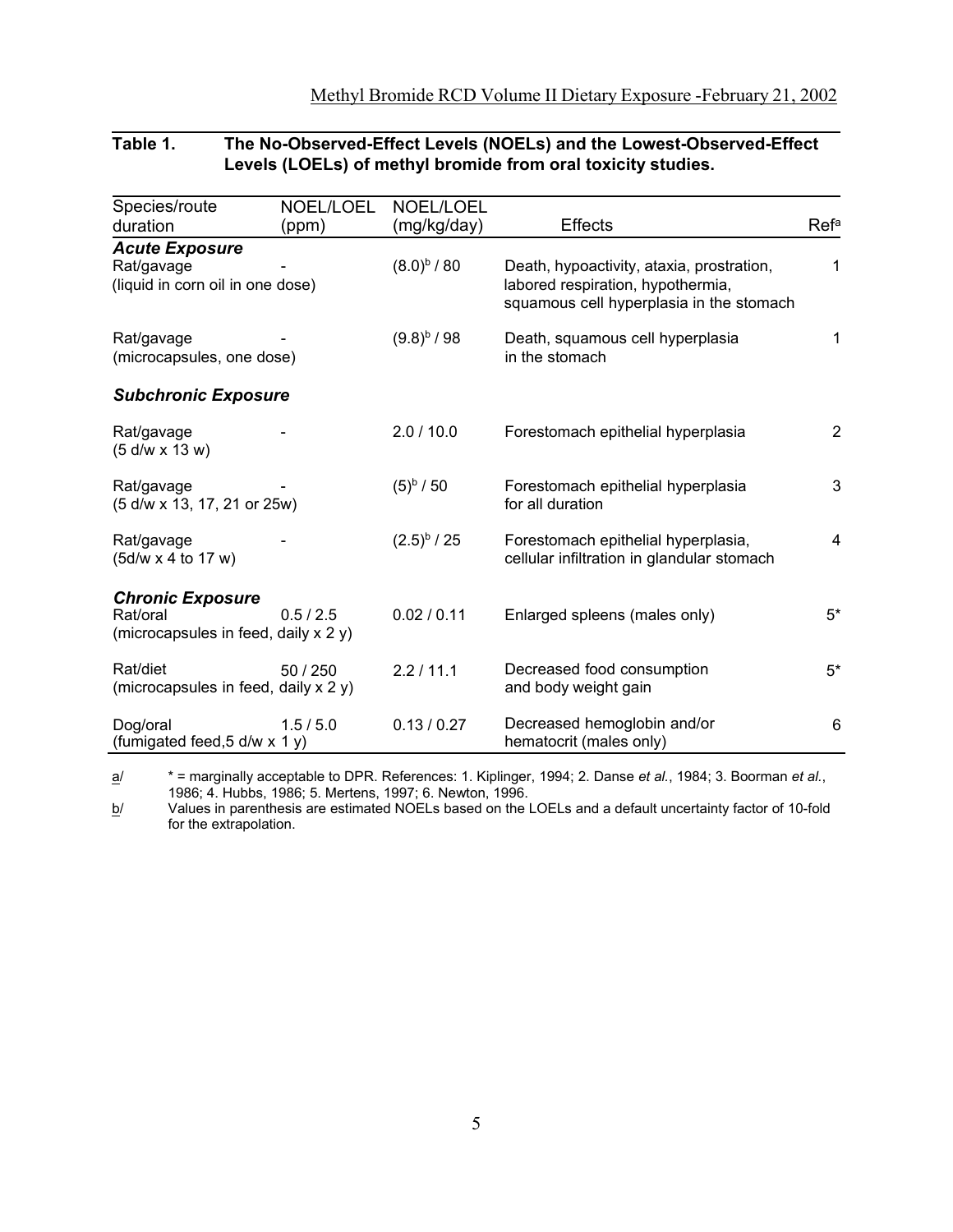| Tanie z.<br>Cilincal iniumgs in rats after acute oral exposure. |            |                |                                      |                                     |                          |                |           |
|-----------------------------------------------------------------|------------|----------------|--------------------------------------|-------------------------------------|--------------------------|----------------|-----------|
| Clinical                                                        |            |                |                                      | Dosage (mg/kg)                      |                          |                |           |
| Findings                                                        | Control 80 |                | 120                                  | 160                                 | 98                       | 146            | 195       |
|                                                                 |            |                | (------------ Corn oil-------------) |                                     | (----- Microcapsules---) |                |           |
| <b>MALES</b>                                                    |            |                |                                      |                                     |                          |                |           |
| <b>Food Consumption</b>                                         |            |                |                                      | Average (grams of feed /animal/day) |                          |                |           |
| Week 0-1                                                        | 22         | 2              | 2                                    | 1                                   | $\overline{\mathbf{4}}$  | $\overline{2}$ | 6         |
| Week 1-2                                                        | 33         | 15             | 9                                    | 1                                   | 21                       | 11             | 15        |
|                                                                 |            |                |                                      |                                     |                          |                |           |
| <b>Body Weight Gain</b>                                         |            |                |                                      | Average (grams/animal)              |                          |                |           |
| Week 0-2                                                        | $+32$      | -6             | -6                                   | <b>NA</b>                           | -7                       | $-6$           | $+1$      |
| <b>Clinical Signs</b>                                           |            |                |                                      | <b>Incidences</b> <sup>b</sup>      |                          |                |           |
| Hypoactivity                                                    | 0/5        | 4/5            | 4/5                                  | 5/5                                 | 0/5                      | 4/5            | 5/5       |
| Ataxia                                                          | 0/5        | 1/5            | 2/5                                  | 3/5                                 | 0/5                      | 1/5            | 2/5       |
| Prostration                                                     | 0/5        | 1/5            | 0/5                                  | 0/5                                 | 0/5                      | 0/5            | 0/5       |
| Labored respiration                                             | 0/5        | 1/5            | 1/5                                  | 1/5                                 | 0/5                      | 1/5            | 0/5       |
| Hypothermia                                                     | 0/5        | 1/5            | 1/5                                  | 1/5                                 | 0/5                      | 1/5            | 0/5       |
| <b>Tremors</b>                                                  | 0/5        | 0/5            | 0/5                                  | 1/5                                 | 0/5                      | 1/5            | 0/5       |
| Death                                                           | 0/5        | 1/5            | 1/5                                  | 5/5                                 | 0/5                      | 2/5            | 4/5       |
|                                                                 |            |                |                                      |                                     |                          |                |           |
| Histology- Stomach                                              |            |                |                                      |                                     |                          |                |           |
| Squamous cell hyperplasia                                       | 0/5        | 3/5            | 4/5                                  | 0/5                                 | 4/5                      | 3/5            | 1/5       |
| Autolysis, hemorrhage, edema <sup>c</sup>                       | 0/5        | 1/5            | 1/5                                  | 5/5                                 | 0/5                      | 2/5            | 4/5       |
| <b>FEMALES</b>                                                  |            |                |                                      |                                     |                          |                |           |
| <b>Food Consumption</b>                                         |            |                |                                      | Average (grams of feed /animal/day) |                          |                |           |
| Week 0-1                                                        | 15         | 2              | 1                                    | <b>NA</b>                           | 3                        | 1              | <b>NA</b> |
| Week 1-2                                                        | 24         | $\overline{7}$ | 1                                    | <b>NA</b>                           | 9                        | <b>NA</b>      | <b>NA</b> |
|                                                                 |            |                |                                      |                                     |                          |                |           |
| <b>Body Weight Gain</b>                                         |            |                |                                      | Average (grams/animal)              |                          |                |           |
| Week 0-7                                                        | $+6$       | $-13$          | <b>NA</b>                            | <b>NA</b>                           | $-7$                     | <b>NA</b>      | <b>NA</b> |
| <b>Clinical Signs</b>                                           |            |                |                                      | <b>Incidences</b> <sup>b</sup>      |                          |                |           |
| Hypoactivity                                                    | 0/5        | 2/5            | 5/5                                  | 5/5                                 | 0/5                      | 5/5            | 4/5       |
| Ataxia                                                          | 0/5        | 1/5            | 2/5                                  | 4/5                                 | 0/5                      | 3/5            | 4/5       |
| Prostration                                                     | 0/5        | 0/5            | 2/5                                  | 1/5                                 | 0/5                      | 1/5            | 2/5       |
| Labored respiration                                             | 0/5        | 1/5            | 2/5                                  | 2/5                                 | 0/5                      | 1/5            | 3/5       |
| Hypothermia                                                     | 0/5        | 1/5            | 2/5                                  | 2/5                                 | 0/5                      | 1/5            | 2/5       |
| Death                                                           | 0/5        | 1/5            | 5/5                                  | 5/5                                 | 1/5                      | 5/5            | 5/5       |
|                                                                 |            |                |                                      |                                     |                          |                |           |
| Histology- Stomach                                              |            |                |                                      |                                     |                          |                |           |
| Squamous cell hyperplasia                                       | 0/5        | 4/5            | 0/5                                  | 0/5                                 | 3/5                      | 0/5            | 0/5       |
| Autolysis, hemorrhage, edema <sup>c</sup>                       | 0/5        | 1/5            | 5/5                                  | 5/5                                 | 1/5                      | 5/5            | 5/5       |

# **Table 2. Clinical findings in rats after acute oral exposure.<sup>a</sup>**

<u>a</u>/ Data from Kiplinger, 1994. NA=not available, the animals died.

<u>b</u>/  $\quad$  Incidences were expressed as number of animals affected/ total animals in the group. Death was observed on day 0 (day of dosing) to post-dose day 2 (2 days after dosing) except for one death noted on post-dose day 4. Effects were those observed during the day of dosing to postdose day 4.

 $c$  These animals were found dead before scheduled sacrifice.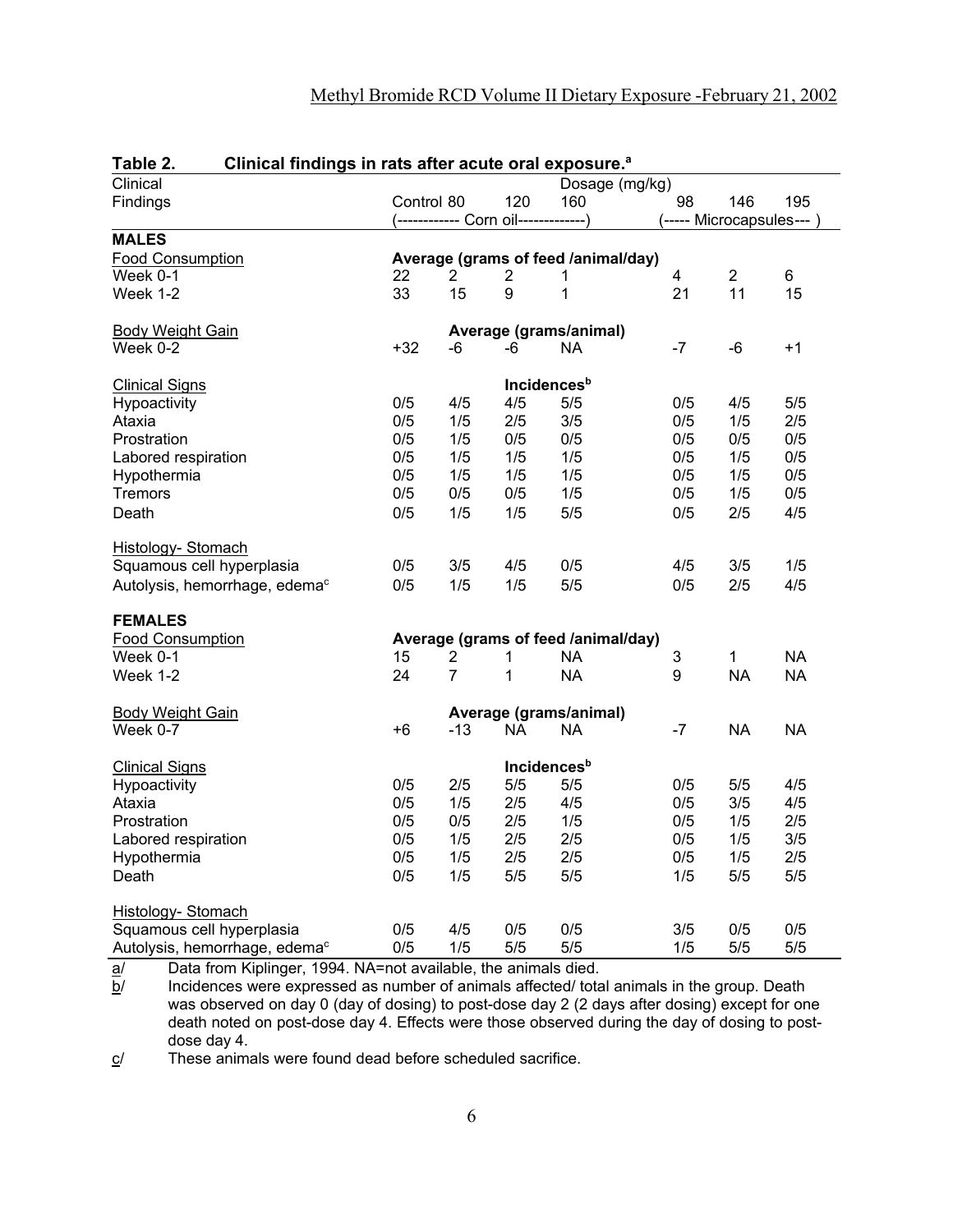#### **III.B. SUBCHRONIC TOXICITY**

Subchronic toxicity studies are summarized since there is no distinct seasonal exposure to methyl bromide residues in the diet. Subchronic exposure of laboratory animals to methyl bromide via the oral route resulted in hyperplasia of the forestomach (Danse *et al.*, 1984; Boorman *et al.*, 1986; Hubbs, 1986). The NOELs ranged from 2.0 mg/kg/day to an estimated NOEL of 5 mg/kg/day from the three studies.

#### **III.C. CHRONIC TOXICITY**

Two studies were available to determine the chronic toxicity of methyl bromide (Newton, 1996; Mertens, 1997). In the Newton study (1996), beagle dogs (4/sex/dose except 8 dogs/sex at high dose) were given feed fumigated with methyl bromide 5 days per week for one year (Newton, 1996). Time-weighted average dosages (male/female) were: 0, 0.06/0.07, 0.13/0.12, and 0.27/0.27 mg/kg/day for target concentrations of 0, 0.5, 1.5 or 5.0 ppm. There were no clear effects on survival, cage side observations, body weight or food consumption. A possible treatment-related effect was decreased (p<0.05) hemoglobin and (or) hematocrit at 3, 6 and (or) 12 months only in the high-dose male group (Table 3). The average hemoglobin and hematocrit values in this group were about 90% of control values for all 3 time periods. The NOEL was 1.5 ppm (0.13 mg/kg/day for males) based on decreased hemoglobin and/or hematocrit at 5 ppm (0.27 mg/kg/day). This study was considered supplemental information by DPR. The U.S. EPA did not consider the reduction in hemoglobin and hematocrit to be biologically significant since the mean values were within 10% of control values and within the normal range (Hansen, 1998). U.S. EPA established a NOEL of  $\geq 5$  ppm for no effects in this study.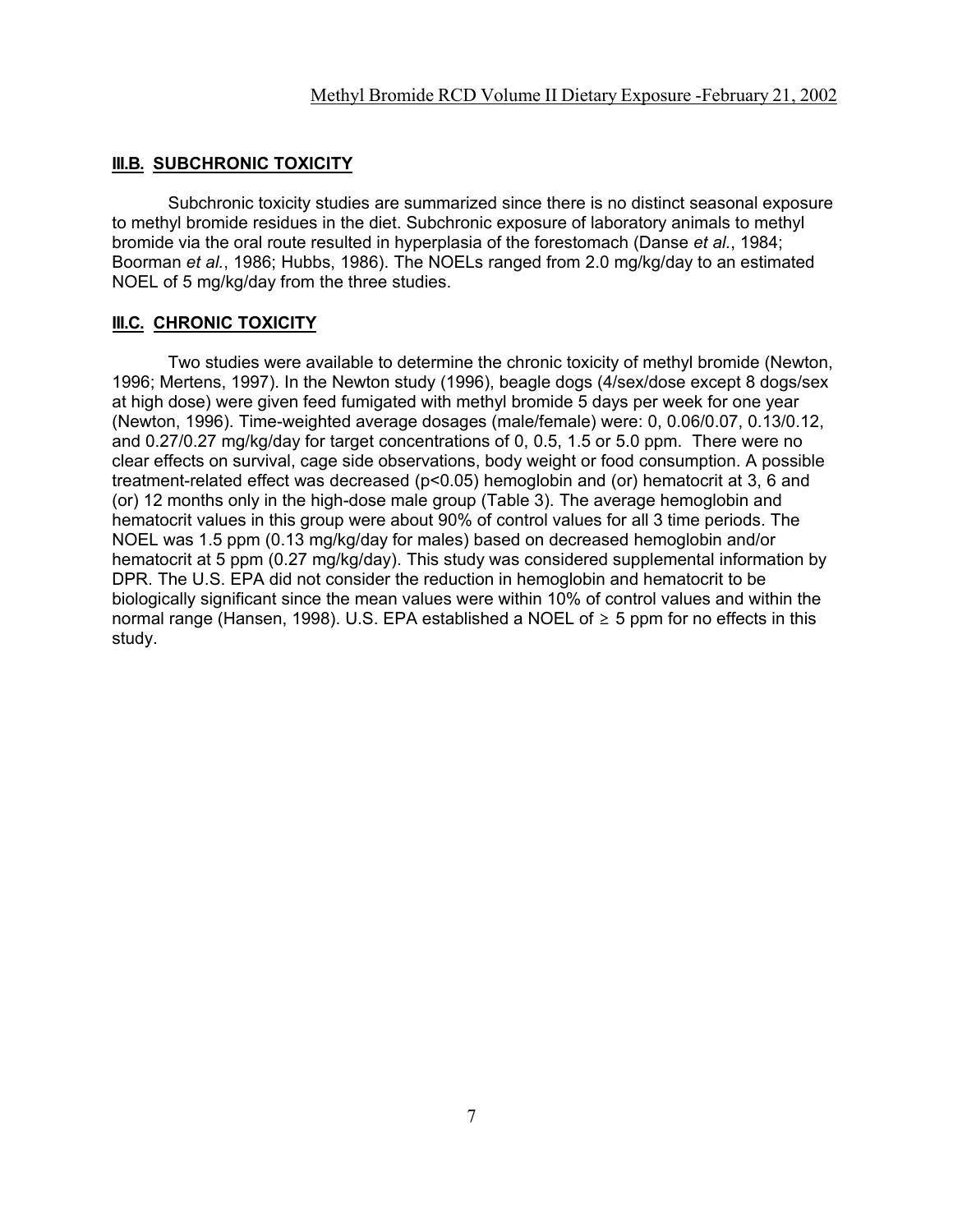| Parameters                   | <b>Months</b>                        | Nominal concentration in the diet (ppm)                                     |                                                                             |                                                                             |                                                                                    |  |  |  |  |
|------------------------------|--------------------------------------|-----------------------------------------------------------------------------|-----------------------------------------------------------------------------|-----------------------------------------------------------------------------|------------------------------------------------------------------------------------|--|--|--|--|
|                              |                                      | $\mathbf 0$                                                                 | 0.5                                                                         | 1.5                                                                         | 5.0                                                                                |  |  |  |  |
| <b>Males</b>                 |                                      |                                                                             |                                                                             |                                                                             |                                                                                    |  |  |  |  |
| Hematocrit<br>$\%$           | pretest <sup>b</sup><br>3<br>6<br>12 | $(43.8 - 60.7)$<br>51.7 (50.3-54.3)<br>50.8 (49.0-52.8)<br>57.2 (54.5-60.0) | $(43.7 - 49.4)$<br>50.7 (49.7-51.1)<br>51.0 (49.2-52.4)<br>54.9 (54.4-55.4) | $(46.1 - 52.3)$<br>50.5 (46.4-55.3)<br>49.1 (47.2-50.1)<br>51.7 (42.7-58.6) | $(43.7 - 52.5)$<br>47.7* (44.6-49.5)<br>46.8* (44.0-50.8)<br>$51.5*$ (45.9-55.7)   |  |  |  |  |
| Hemoglobin<br>g/dL           | pretest<br>3<br>6<br>12              | $(14.5 - 19.5)$<br>17.4 (17.0-18.2)<br>17.7 (17.1-18.4)<br>19.1 (18.3-20.1) | $(14.7 - 16.3)$<br>17.1 (16.4-17.3)<br>18.0 (17.0-18.5)<br>18.3 (18.2-18.5) | $(15.0 - 16.8)$<br>17.0 (15.7-18.6)<br>17.3 (16.6-17.5)<br>17.5 (14.4-19.7) | $(14.4 - 17.0)$<br>$16.2* (15.0-17.0)$<br>$16.6*$ (15.5-18.0)<br>17.3* (15.6-18.2) |  |  |  |  |
| <b>RBC 10<sup>6</sup>/uL</b> | pretest<br>3<br>6<br>12              | $(6.40 - 8.49)$<br>7.69 (7.48-8.13)<br>7.64 (7.35-7.99)<br>8.22 (7.93-8.68) | $(6.45 - 7.16)$<br>7.41 (7.07-7.70)<br>7.62 (7.16-7.95)<br>7.81 (7.65-8.00) | $(6.74 - 7.26)$<br>7.41 (7.23-7.74)<br>7.40 (7.15-7.64)<br>7.45 (6.44-8.04) | $(6.47 - 7.66)$<br>7.24 (6.54-7.78)<br>7.23 (6.73-8.07)<br>7.59 (6.74-8.33)        |  |  |  |  |
| Females                      |                                      |                                                                             |                                                                             |                                                                             |                                                                                    |  |  |  |  |
| Hematocrit<br>$\%$           | 3<br>6<br>12                         | 45.9<br>45.4<br>48.0                                                        | 48.4<br>45.3<br>49.2                                                        | 47.9<br>49.5<br>$53.7*$                                                     | 49.6<br>48.9<br>48.3                                                               |  |  |  |  |
| Hemoglobin<br>g/dL           | 3<br>6<br>12                         | 15.6<br>15.9<br>15.8                                                        | 16.4<br>16.0<br>16.3                                                        | 16.3<br>17.4<br>$18.0*$                                                     | 16.8<br>16.9<br>16.2                                                               |  |  |  |  |
| <b>RBC 10<sup>6</sup>/uL</b> | 3<br>6<br>12                         | 6.76<br>6.80<br>6.79                                                        | 7.21<br>6.82<br>7.04                                                        | 7.26<br>7.53<br>$7.85*$                                                     | 7.46<br>7.33<br>7.03                                                               |  |  |  |  |

# **Table 3. Hematology effects in male dogs fed methyl bromide fumigated feed.a**

<u>a</u>/ Data from Newton, 1996. \*, \*\* Statistically different from control value at p<0.05 and p<0.01, respectively. There were 4 dogs/sex at all dose levels except 8 dogs/sex at the high dose.

b/ Values in parenthesis are range for all animals. Pre-test values for weeks -3, -2 and -1 before the start of the experiment were combined.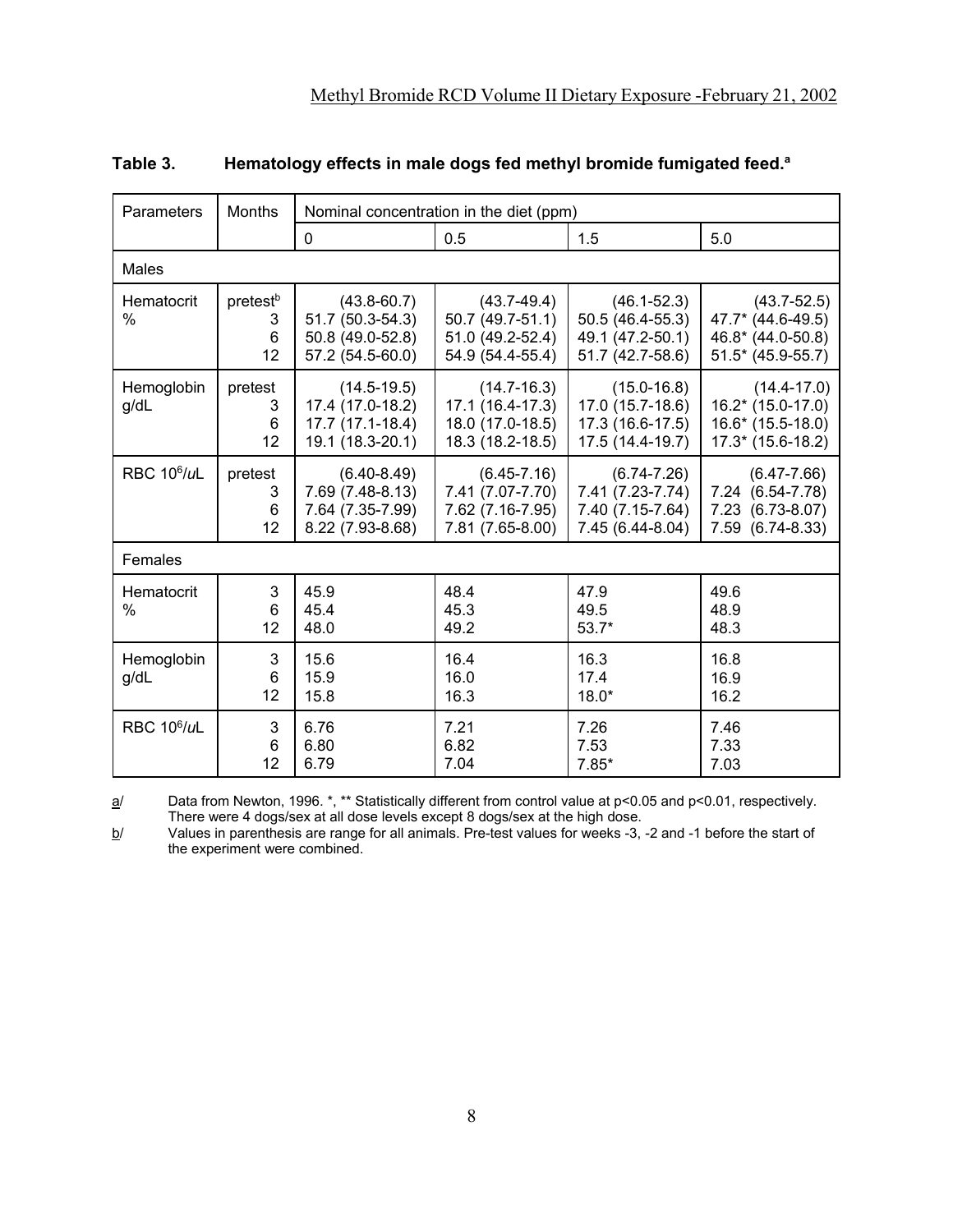Another chronic toxicity study was conducted in Sprague-Dawley rats (70/sex/group, except for 0.5 and 2.5 ppm with 50/sex/group) given feed mixed with microencapsulated methyl bromide for two years (Mertens, 1997). Corn oil containing methyl bromide was microencapsulated using starch and sucrose. Two types of microcapsules were produced. One was a blend of 7 production runs; it had a methyl bromide content of 0.48% w/w. The second type was a blend of five production runs; its methyl bromide content was 3.44% w/w. The two types of microcapsules differed also in terms of corn oil, starch, and sucrose content and age of the material at start of testing. Nominal methyl bromide concentrations in the diet were as follows: 0 (basal diet), 0 (diet containing placebo microcapsules), 0.5 , 2.5, 50 or 250 ppm. The blend containing 0.48% methyl bromide was used to prepare the two low doses while the blend containing 3.44% was used to prepare the two high doses. The highest dose tested was selected on the basis of a two-week range-finding study. The daily ration of feed varied as follows: for test weeks 0-65, males and females each received 30 and 23 g, respectively; for test weeks 66 -104, males and females received 35 and 30 g, respectively. One outcome of this feeding strategy appeared to have been that a fraction of the animals in the control and 0.5 to 50 ppm groups had their feed consumption restricted during the first 65 weeks of the study. In test week 53, interim sacrifices were performed on 18-20 rats/sex for the following dose levels: 0 (basal diet), 0 (placebo microcapsules), 50 and 250 ppm. The reported dosages (male/female) were 0, 0.02/0.03, 0.11/0.15, 2.20/2.92, or 11.10/15.12 mg/kg/day for 0, 0.5, 2.5, 50, or 250 ppm, respectively.

Survival was statistically increased in the 250 ppm male group and in the 50 and 250 ppm female groups when compared to the placebo-microcapsule groups. Body weight was reduced in the 250 ppm groups; the reduction reached a maximum (about 90% of control) in the early weeks of testing in both sexes (Table 4). A further reduction in body weight relative to the controls (placebo-microcapsule groups) did not occur despite continued exposure and reduced food consumption throughout the study (Table 4). Since a reduction in feed consumption occurred in the 250 ppm groups (both sexes) starting with the first exposure week, the body weight reduction would appear to be due mainly to the reduced feed consumption.

No treatment-related effects were reported in the following areas: clinical observations, ophthalmology, hematology, serum chemistry or urinalysis. Effects on absolute organ weights (only brain, kidneys, liver, testes/ovaries were measured) and organ weights relative to body weight appeared to be due to the body weight reduction in the 250 ppm groups; this was true for animals sacrificed at test week 52 as well as for the survivors at the end of the study. An increased incidence of dark red areas was observed on the livers of the 50 ppm females surviving to test week 104 (0 ppm, basal: 5/20; 0 ppm, placebo: 3/19; 0.5 ppm: 8/22; 2.5 ppm: 4/24; 50 ppm: 14/27; and 250 ppm, 8/29). No statistical analyses were supplied for the histology data. Also, the lesion-incidence summary table did not present autolysis and lesiongrade data and may not have been corrected for tissues lost to autolysis. Possible treatmentrelated effects include: increased incidence of pancreatic acinar atrophy at 250 ppm (both sexes), increased incidence of adrenal cortical hypertrophy at 250 ppm (females), and increased incidence of pulmonary arterial mineralization at 50 ppm (females). Two rare tumor types, adenocarcinoma of the prostate and endometrial stromal sarcoma of the cervix, were seen at 4% incidence only at 250 ppm. By experimental design, the histological examinations of the pancreas, prostate, spleen, adrenal glands, cervix, and uterus at the 0.5 to 50 ppm dose levels were limited to those rats that did not survive to terminal sacrifice. Autolysis was a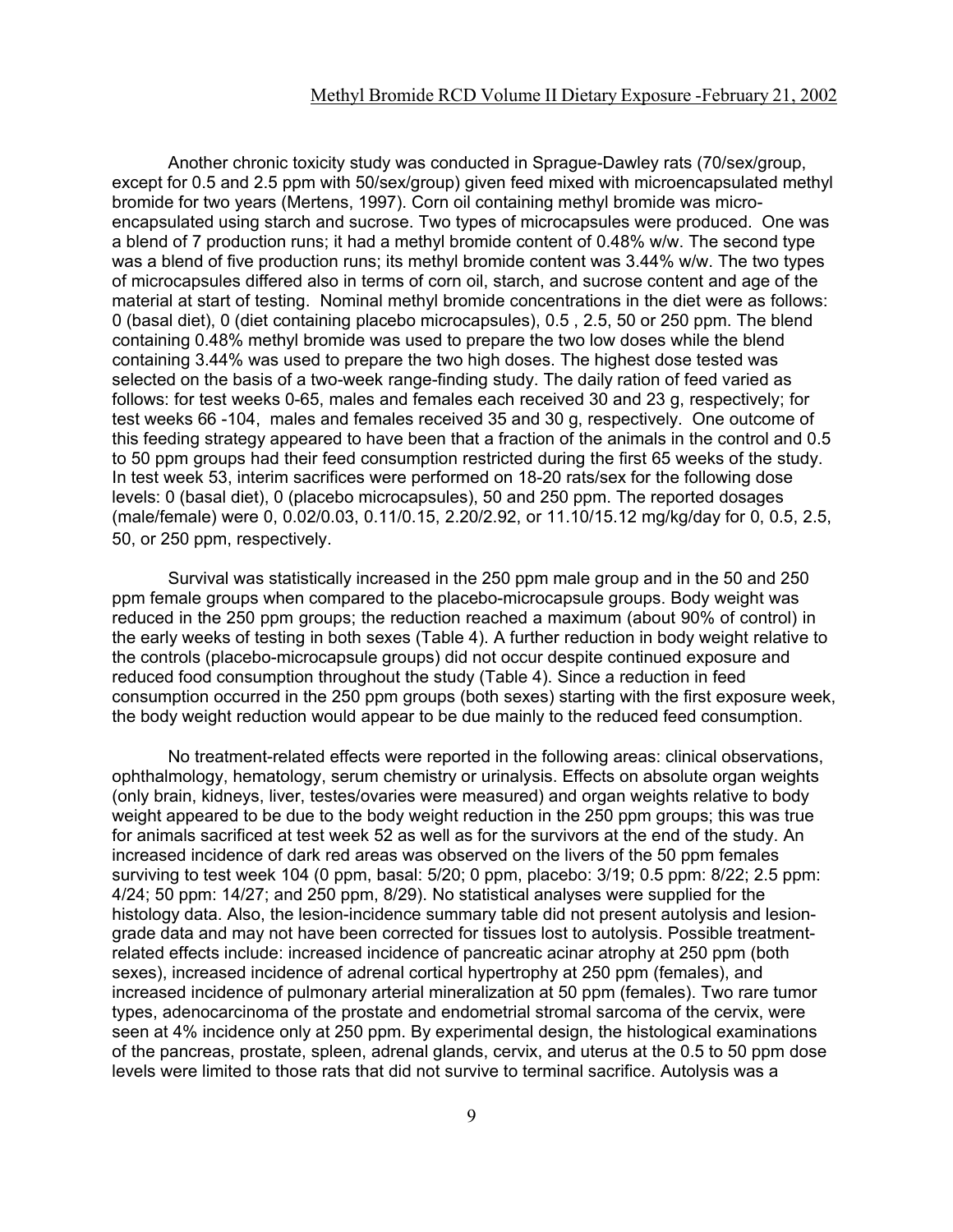frequent observation in the gastrointestinal organs in rats that did not survive to the end of the study (all groups, both sexes). While an increased incidence of spongiosis hepatis was seen in the 50 ppm females, the relationship of this lesion to angiectasis and the necropsy finding of dark red liver spots that also occurred at the 50 ppm dose level needs clarification.

A possible, treatment-related finding at necropsy was statistically increased incidences of enlarged spleens in the 2.5 ppm and 50 ppm groups, but not the 250 ppm group (Table 5). While the physical dimensions (length, width, and height) of the enlarged spleens were given, neither the criteria for enlargement nor the dimensions for non-enlarged spleens were stated in the report. Histological findings of the spleens included extramedullary hematopoiesis and congestion. One incident of lymphoma was found in the 2.5 ppm and 50 ppm groups; however, not all spleens were sectioned. The NOEL was 0.5 ppm (0.02 mg/kg/day for males) for increased incidences of enlarged spleens at 2.5 and 50 ppm. When first reviewed, the study was considered unacceptable pending the submission of the supplemental information regarding: range-finding study; analytical methods; cause and extent of autolysis; histological examinations for the lower dose groups; and clarification of liver gross and histological findings. Additional information was submitted and this study is considered marginally acceptable to DPR. The NRC in the review of the draft inhalation RCD (DPR, 1999) considered a NOAEL of 50 ppm for this study based on decreased body weight (NRC, 2000). The enlarged spleen was not considered to be treatment-related since there was no clear dose-response relationship, histological correlates in the spleen, and effects on hematology and clinical chemistry parameters. The U.S. EPA also established a NOEL of 50 ppm for this study based on reduced body weights, body weight gain, and food consumption in both genders during the first 18 months of the study (Gross, 1999).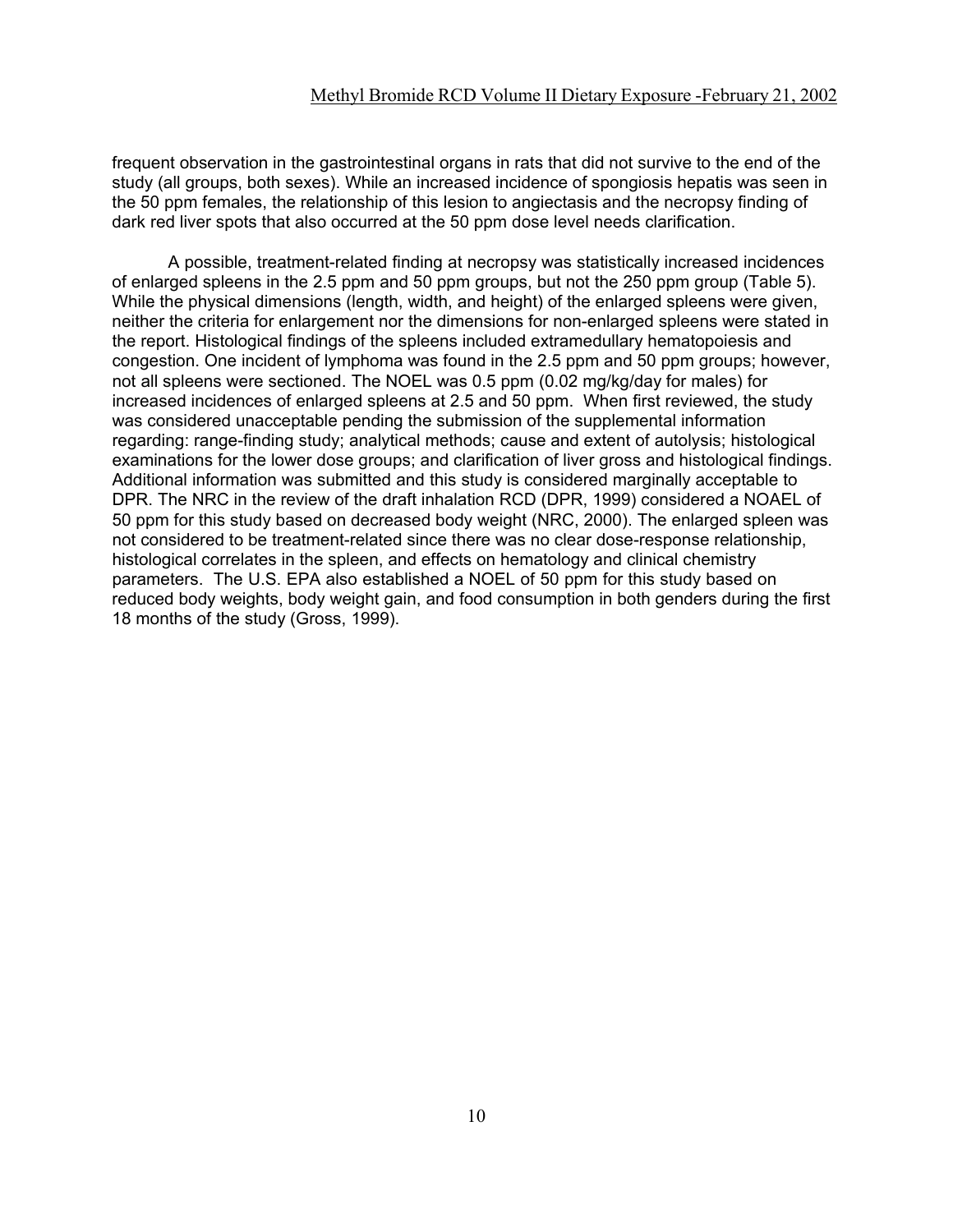| Duration              | Methyl Bromide concentration (ppm)<br>Microcap |      |      |      |                 |  |  |  |
|-----------------------|------------------------------------------------|------|------|------|-----------------|--|--|--|
| (weeks)               | 0 ppm                                          | 0.5  | 2.5  | 50   | 250 ppm         |  |  |  |
| <b>Male</b>           | $\mathbf 0$                                    | 0.02 | 0.11 | 2.20 | 11.10 mg/kg/day |  |  |  |
|                       | Food Consumption (mean, g/animal/day)          |      |      |      | % Control       |  |  |  |
| $0$ to 1              | 26                                             | 26   | 26   | 25   | 23**<br>88      |  |  |  |
| 26 to 27              | 27                                             | 27   | 27   | 26   | $24**$<br>89    |  |  |  |
| 52 to 53              | 27                                             | 27   | 28   | 27   | $25**$<br>93    |  |  |  |
| 78 to 79              | 28                                             | 27   | 27   | 27   | 93<br>26        |  |  |  |
| 103 to 104            | 25                                             | 25   | 19   | 23   | 23<br>92        |  |  |  |
| Body Weight (mean, g) |                                                |      |      |      |                 |  |  |  |
| $\mathbf{1}$          | 252                                            | 256  | 252  | 250  | 242**<br>96     |  |  |  |
| 26                    | 589                                            | 600  | 589  | 575  | 521**<br>88     |  |  |  |
| 52                    | 683                                            | 697  | 684  | 661  | 595**<br>87     |  |  |  |
| 78                    | 760                                            | 773  | 762  | 737  | 691*<br>91      |  |  |  |
| 104                   | 685                                            | 725  | 673  | 667  | 102<br>700      |  |  |  |
| <b>Female</b>         | $\mathbf 0$                                    | 0.03 | 0.15 | 2.92 | 15.12 mg/kg/day |  |  |  |
|                       | Food Consumption (mean, g/animal/day)          |      |      |      |                 |  |  |  |
| $0$ to 1              | 18                                             | 18   | 18   | 19   | $17**$<br>94    |  |  |  |
| 26 to 27              | 20                                             | 20   | 20   | 19   | $18**$<br>90    |  |  |  |
| 52 to 53              | 21                                             | 21   | 21   | 21   | $20*$<br>95     |  |  |  |
| 78 to 79              | 24                                             | 23   | 23   | 23   | 21<br>87        |  |  |  |
| 103 to 104            | 20                                             | 20   | 19   | 19   | 95<br>19        |  |  |  |
| Body Weight (mean, g) |                                                |      |      |      |                 |  |  |  |
| $\mathbf{1}$          | 171                                            | 169  | 170  | 173  | 166<br>97       |  |  |  |
| 26                    | 305                                            | 303  | 300  | 305  | 281**<br>92     |  |  |  |
| 52                    | 360                                            | 359  | 353  | 359  | 330**<br>92     |  |  |  |
| 78                    | 462                                            | 449  | 443  | 465  | 418<br>90       |  |  |  |
| 104                   | 488                                            | 455  | 445  | 489  | 93<br>454       |  |  |  |

| Table 4. | Food consumption and body weight gain in rats during chronic exposure |
|----------|-----------------------------------------------------------------------|
|          | to methyl bromide. <sup>a</sup>                                       |

a/ Only selected values are presented in this Table (Mertens, 1997). There were 60 to 70 animals (Microcap, 50 ppm, and 250 ppm) or 48 to 50 animals (0.5 ppm and 2.5 ppm) per group for the first 53 weeks. From week 53 to week 104, the number of male rats per group decreased from 57 to 17 (Microcap), 49 to 16 (0.5 ppm), 50 to 16 (2.5 ppm), 59 to 22 (50 ppm), and 60 to 30 (250 ppm) for the groups. For week 53 to week 104, the number of female rats decreased from 59 to 19 (Microcap), 50 to 22 (0.5 ppm), 48 to 22 (2.5 ppm), 48 to 24 (50 ppm), and 59 to 30 ppm (250 ppm) for the groups. Statistical significance was based on the Dunnett's test with \*, \*\* for p <0.05 and p <0.01, respectively. % Control was based on values for Microcapsules only as the control.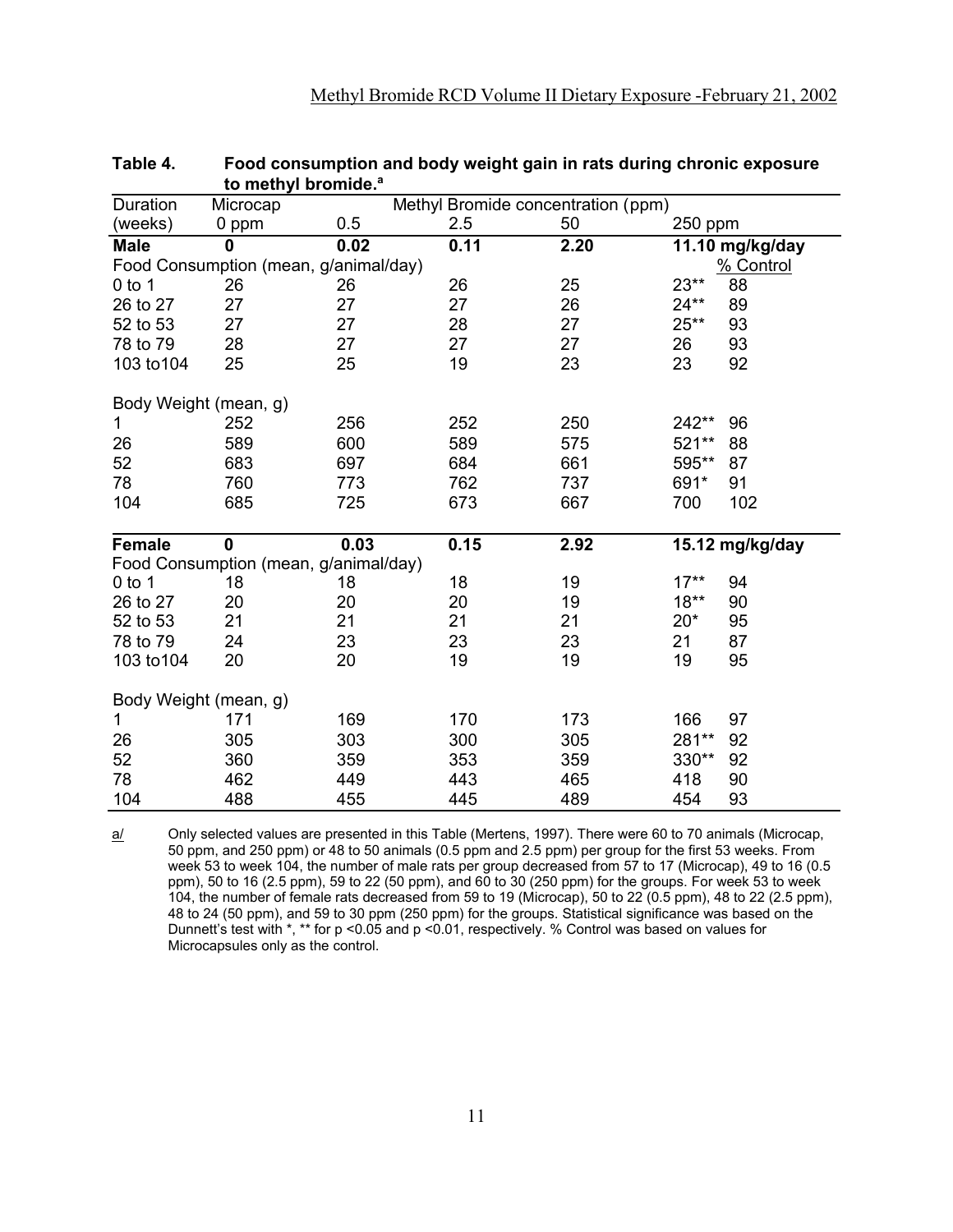|                                                              |                         | <b>THE REPORT OF THE REAL PROPERTY.</b> |                               |                               |                      |  |  |  |  |  |
|--------------------------------------------------------------|-------------------------|-----------------------------------------|-------------------------------|-------------------------------|----------------------|--|--|--|--|--|
|                                                              |                         | <b>Methyl Bromide Concentrations</b>    |                               |                               |                      |  |  |  |  |  |
|                                                              | Micro-<br>capsules      | $0.5$ ppm                               | $2.5$ ppm                     | 50 ppm                        | 250 ppm              |  |  |  |  |  |
|                                                              | 0 ppm                   | 0.02                                    | 0.11                          | 2.2                           | 11.0 mg/kg/day       |  |  |  |  |  |
| <b>ALL EXAMINED SPLEENS</b>                                  |                         |                                         |                               |                               |                      |  |  |  |  |  |
| <b>Enlarged</b> <sup>b</sup><br>Male                         | 2/50(4%)<br>$(p<0.05)+$ | 7/50 (14%)<br>$(p=0.08)$                | 10/50 (20%)<br>$(p=0.014)$ ** | 11/50 (22%)<br>$(p=0.007)$ ** | 3/50(6%)             |  |  |  |  |  |
| Female                                                       | 6/50 (12%)              | 4/50 (8%)                               | 4/50 (8%)                     | 2/52(4%)                      | 5/50 (10%)           |  |  |  |  |  |
| <b>Congestion</b><br>Male                                    | 1/47(2%)                | 0/34(0%)                                | 2/35(6%)                      | 2/28(7%)                      | 1/50(2%)             |  |  |  |  |  |
| Female                                                       | 2/50(4%)                | 0/28(0%)                                | 0/24(0%)                      | 0/21(0%)                      | 0/49(0%)             |  |  |  |  |  |
| <b>Extramedullary</b><br>hematopoiesis<br>Male               | 8/47(17%)               | 9/34(27%)                               | 10/35(29%)                    | 7/28(25%)                     | 12/50(24%)           |  |  |  |  |  |
| Female                                                       | 14/50(28%)              | 11/28(39%)                              | 6/24(25%)                     | 3/21(14%)                     | 12/49(25%)           |  |  |  |  |  |
| Lymphoma/<br>Leukemia<br>Male<br>Female                      | 0/47(0%)<br>0/50(0%)    | 1/34(3%)<br>0/28(0%)                    | 1/35(3%)<br>0/24(0%)          | 1/28(4%)<br>0/21(0%)          | 0/50(0%)<br>0/49(0%) |  |  |  |  |  |
| <b>ENLARGED SPLEENS - Histological findings in male rats</b> |                         |                                         |                               |                               |                      |  |  |  |  |  |
| <b>Extramedullary</b><br>hematopoiesis                       | 2/2                     | 4/7                                     | 3/10                          | 4/11                          | 3/3                  |  |  |  |  |  |
| <b>Congestion</b>                                            | 0/2                     | 0/7                                     | 0/10                          | 2/11                          | 0/3                  |  |  |  |  |  |
| Lymphoma/<br>Leukemia                                        | 0/2                     | 1/7                                     | 1/10                          | 1/11                          | 0/3                  |  |  |  |  |  |
| <b>Not Sectioned</b>                                         | 0/2                     | 2/7                                     | 6/10                          | 4/11                          | 0/3                  |  |  |  |  |  |

# **Table 5. Effects of methyl bromide in the spleens of rats fed microcapsules containing methyl bromide in the feed for two years.<sup>a</sup>**

 $\frac{a}{b}$  Data from Mertens, 1997.<br> $\frac{b}{c}$  Incidence= number of anim

Incidence= number of animals affected/total animals examined. With the 250 ppm dose excluded, statistical significance was determined by the Fisher Exact Test with \*\* for p:< 0.01, and the Cochran-Armitage Trend test with \* for p<0.05. Histological examination of the spleens in the 0.5, 2.5, and 50 ppm groups was limited to those rats which did not survive to terminal sacrifice. The first male rat with enlarged spleen was in the 2.5 ppm group and was found dead on day 394 of the study. Spleen enlargement was determined by dimensions. Neither the criteria for enlargement nor dimensions for normal spleens were provided.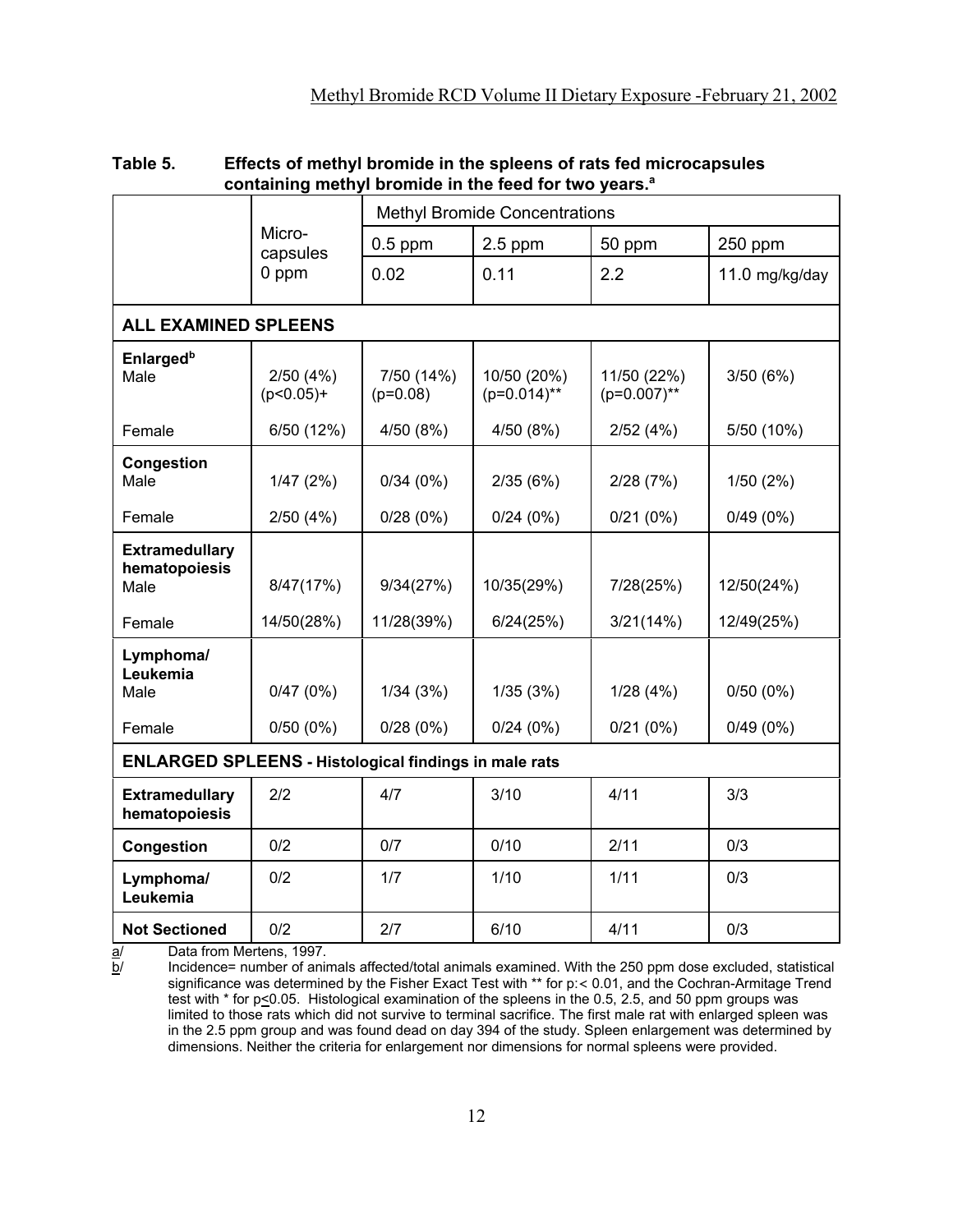## **IV. RISK ASSESSMENT FOR DIETARY EXPOSURE**

#### **IV.A. HAZARD IDENTIFICATION FOR DIETARY EXPOSURE**

There were no human data on the effects of oral exposure to methyl bromide. Results from animal studies were extrapolated to humans assuming that the effects observed in laboratory animals would also be observed in humans. There was a limited number of oral studies, compared to inhalation studies in experimental animals, since inhalation is the primary route of human exposure.

## **IV.A.1. Acute Toxicity**

Oral studies with acute and 1-week observations were considered in the determination of the critical acute NOEL and endpoints for hazard identification. One possible acute endpoint was the decreased food consumption observed within the first week of exposure in the subchronic toxicity study (Tompkins, 1995) and chronic toxicity study (Mertens, 1997) with methyl bromide in microcapsules mixed in the feed. The reduction in food consumption, however, was similar (about 90%) regardless of exposure duration. This lack of durationresponse relationship suggested that the food consumption decrease may be an acute effect. Methyl bromide at high concentration has been described to have a chloroform-like odor and a burning taste (The Merck Index, 1989). The decrease in food consumption may be a result of taste aversion as methyl bromide at high concentrations may have exceeded the odor threshold of 20.6 ppm and may be irritating to the palate.

A more appropriate endpoint for hazard identification was clinical signs observed in rats (Kiplinger, 1994) after oral (gavage) exposure to methyl bromide. In this study, at the lowest dose tested (80 mg/kg) with methyl bromide in the liquid form, rats showed hypoactivity, ataxia, prostration, labored respiration, hypothermia, and tremors (Table 2). At this dose, 2 of 10 animals died after 2 or more days of exposure. Some of the clinical signs may be due to stress from severe irritation to the stomach lining that resulted in squamous cell hyperplasia. The observation of tremors and ataxia, however, suggested the possibility of neurotoxicity from systemic absorption of methyl bromide. Similar clinical signs and mortality were also observed with microencapsulated methyl bromide at all doses tested (98 to 195 mg/kg) (Table 2). Since 80 mg/kg is the lowest dose tested, it was selected as the LOEL for the study. Using a default uncertainty factor of 10 for the extrapolation of an estimated NOEL (ENEL) from a LOEL, the critical ENEL was 8 mg/kg based on clinical signs and mortality at 80 mg/kg/day.

## **IV.A.2. Chronic Toxicity - Oral**

In the chronic study with dogs, the NOEL was 1.5 ppm (0.13 mg/kg/day) with a LOEL of 5.0 ppm for decreased hemoglobin and (or) hematocrit levels at 3, 6 and (or) 12 months in male dogs fed fumigated feed (Newton, 1996) (Table 3). The biological significance of reduction in these levels for chronic toxicity is uncertain. The reduction was about the same magnitude (90%) for all durations and occurred only in the males. At 12 months, the ranges of hematocrit values were: 54.5-60.0% (control), 54.4-55.4% (0.5 ppm), 42.7-58.6% (1.5 ppm), and 45.9- 55.7% (5.0 ppm). The ranges of hemoglobin values were: 18.3-20.1 (control), 18.2-18.5 (0.5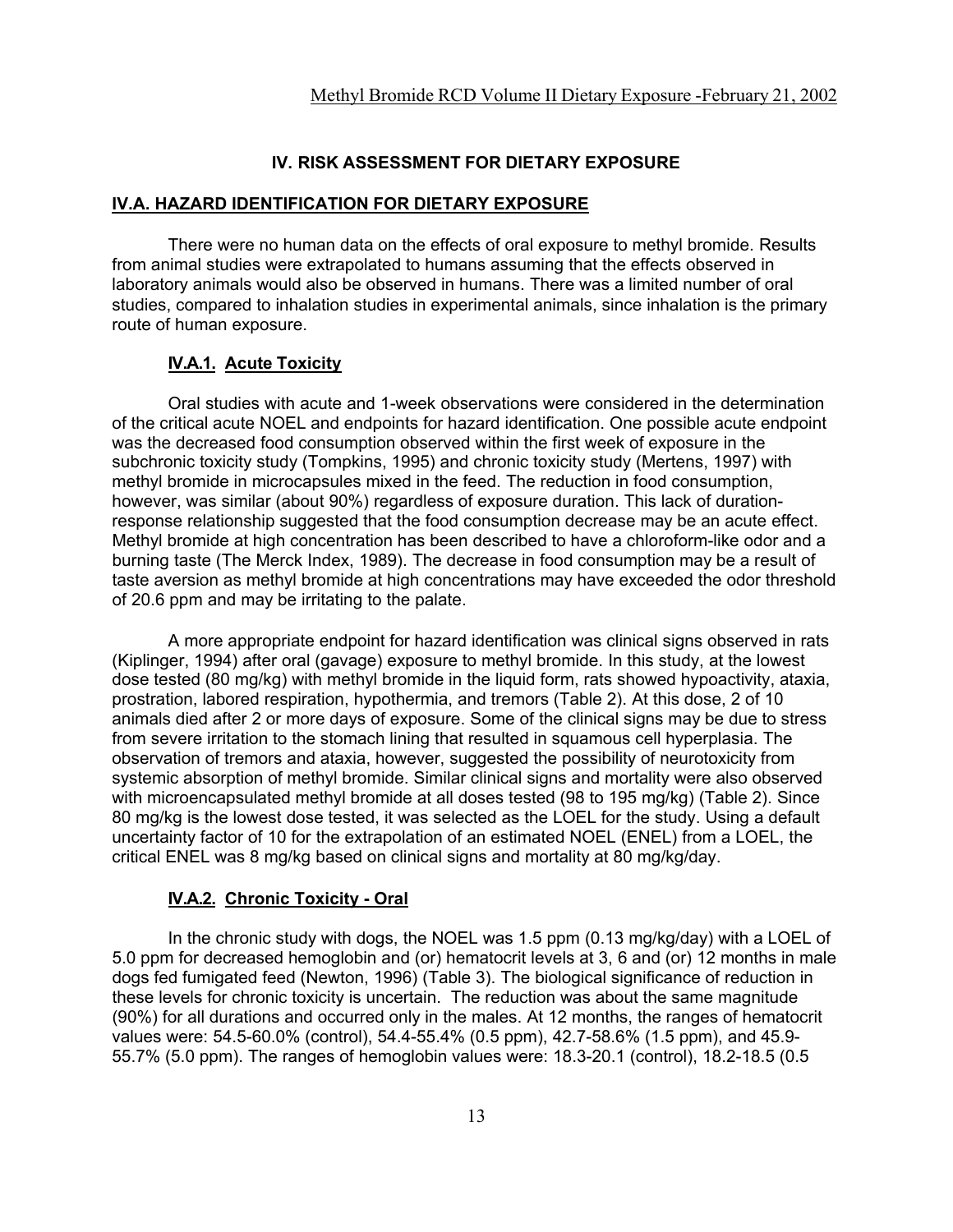ppm), 14.4-19.7 (1.5 ppm), and 15.6-18.2 (5.0 ppm). The red blood cell counts for this group, measured by pretest, 3, 6, and 12 months, were lower (5-8%, not statistically significant) than that for the control throughout the experiment. Examination of the individual data showed that animals with low RBC counts at pretest also had low hemogloblin and hematocrit levels during pretest and throughout the experiment. This association suggested that the reduction in the hemogloblin and hematocrit may be variations within the normal range, as concluded by the U.S. EPA. Therefore, the reduction in hemoglobin and hematocrit was not considered an appropriate endpoint for risk characterization of chronic toxicity.

From the rat chronic toxicity study, two possible endpoints/NOELs were considered (Mertens, 1997). One endpoint was for enlarged spleens with a NOEL of 0.5 ppm (0.02 mg/kg/day) and a LOEL of 2.5 ppm (0.11 mg/kg/day) in male rats. In this rat chronic toxicity study, the number of animals with enlarged spleens increased significantly from 14% for 0.5 ppm to 22% for 50 ppm (Table 5). While an increase was not observed at 250 ppm, this effect observed at the lower doses (0.5 ppm, 2.5 ppm, and 50 ppm) was considered treatment related for several reasons. First, enlarged spleen was observed in 3 of the 4 treated groups. Histological findings showed lymphoma in one of the enlarged spleens from each group. Second, the increase was dose-related (Cochran-Armitage Trend Test p :< 0.05) and was statistically significant from the control (Fisher's Exact Test p :< 0.01). However, DPR has determined that this endpoint was not appropriate for risk assessment (Patterson, 2001) because of the following reasons:

1. The extent of the enlargement was not dose-related. A reexamination of the initial report showed that only the dimension (length, height, and width) was measured. Neither the dimension for normal spleen nor criteria for enlargement was given in the report. A research of the literature did not provide any historical database for spleen dimensions. The spleens were not weighed in this study. The enlargement was apparently defined by deviations of any of the physical dimensions (length, width, and height) of the spleen in the report. The dimensions of the enlarged spleens ranged from 52mm x 7mm x 5mm (one animal in 2.5 ppm) to 80 mm x 20 mm x 15 mm (another animal in 2.5 ppm group). The dimensions for the two enlarged spleens in the control group were 63 mm  $x$  15 mm  $x$  10 mm and 57 mm  $x$  16 mm  $x$  8 mm. There was no apparent correlation between the dose and the extent of the enlargement. The magnitude of the enlargement, if quantified as the product of dimensions (l x w x h), was varied within each group and the ranges were 7296 to 9750 mm<sup>3</sup> (control), 3300 to 14790 mm<sup>3</sup> (0.5 ppm), 1820 to 24,000 m<sup>3</sup> (2.5 ppm), and 3180 to 14400 mm<sup>3</sup> (50 ppm).

2. The spleens of the treated female and the high dose male groups were not affected. There was no evidence for gender-specific responses from other studies. Also, although there was a 20-fold difference between 2.5 and 50 ppm, the incidence increased only by one animal. When a trend test (Cochran-Armitage) was run, excluding the high dose, the value was marginally significant (1.683 versus 1.65) to reach p <0.05.

3. The cause of the enlargement was unclear. Congestion and extramedullary hematopoiesis were reported for both normal and enlarged spleens. Blood content and age of the animal, independent of treatment, can also have an effect on the size of the spleen. While the finding of lymphoma only in enlarged spleens suggested that it may be the cause of the enlargement,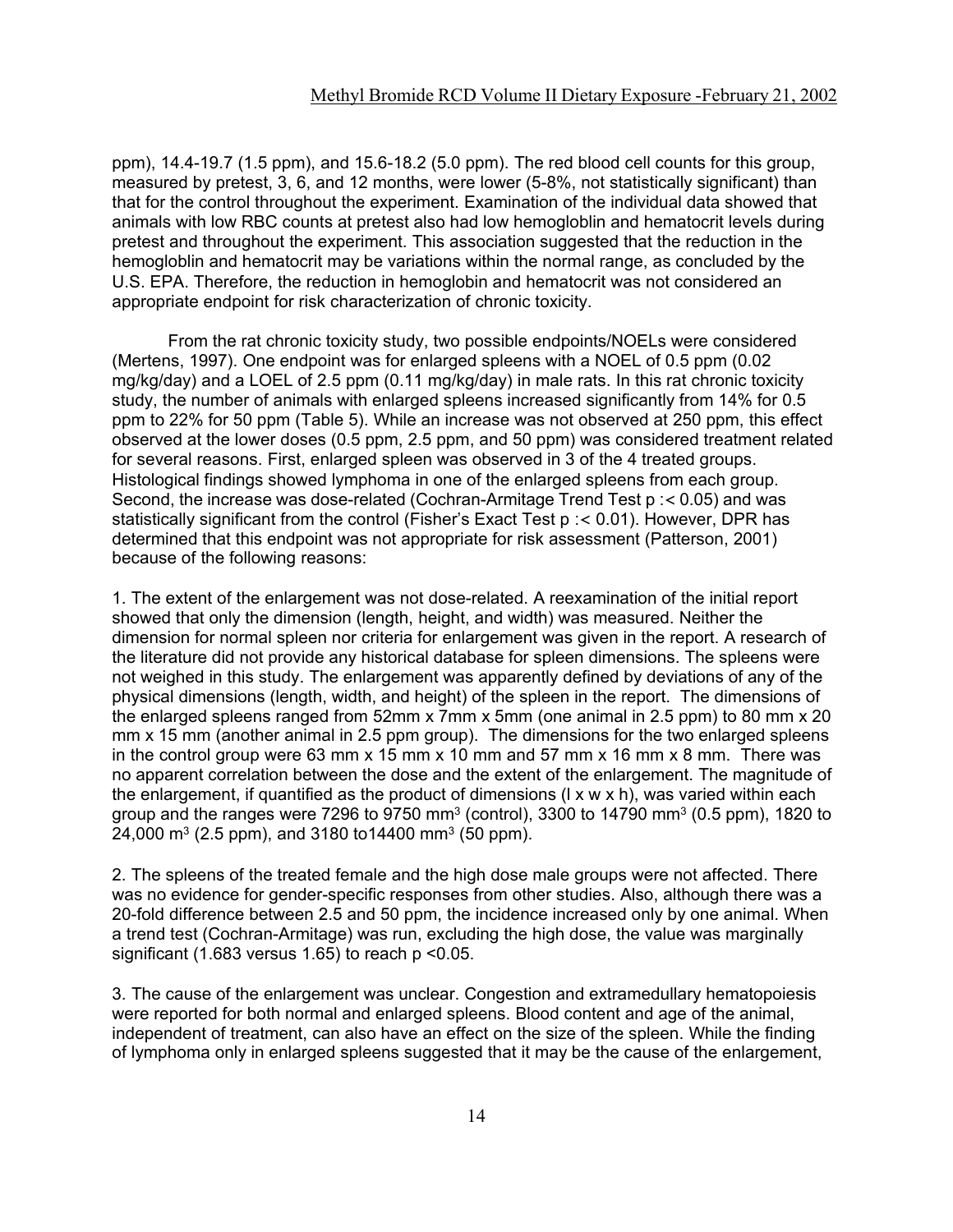the incidences (one in each dose level) and the number of spleens sectioned were too low to determine a cause-and-effect relationship. Histological examination was conducted only on some of the enlarged spleens.

4. Neither the NRC nor the U.S. EPA considered this finding to be treatment related.

Another endpoint was reduced body weight with a NOEL of 2.2 mg/kg/day in the same above study (Table 4). The body weight reduction was associated with a decrease in food consumption observed as early as the first week of exposure and persisted for most of the study. For lack of other effects observed in these chronic toxicity studies, this effect on the body weight reduction was considered as the critical endpoint for risk characterization of chronic exposure.

# **IV.A.3. Oncogenicity**

Positive findings in genotoxicity studies indicate that methyl bromide is potentially oncogenic. However, there was no clear evidence of oncogenicity under the experimental conditions used in the inhalation and oral oncogenicity and chronic toxicity studies (Reuzel *et al.*, 1987 and 1991; NTP, 1992; Eustis, 1992; Danse *et al.*, 1984; Boorman *et al.*, 1986; Hubbs, 1986). Therefore, oncogenic risk for methyl bromide was not considered based on the currently available data. More discussion on the this issue is in Volume I (DPR, 2001).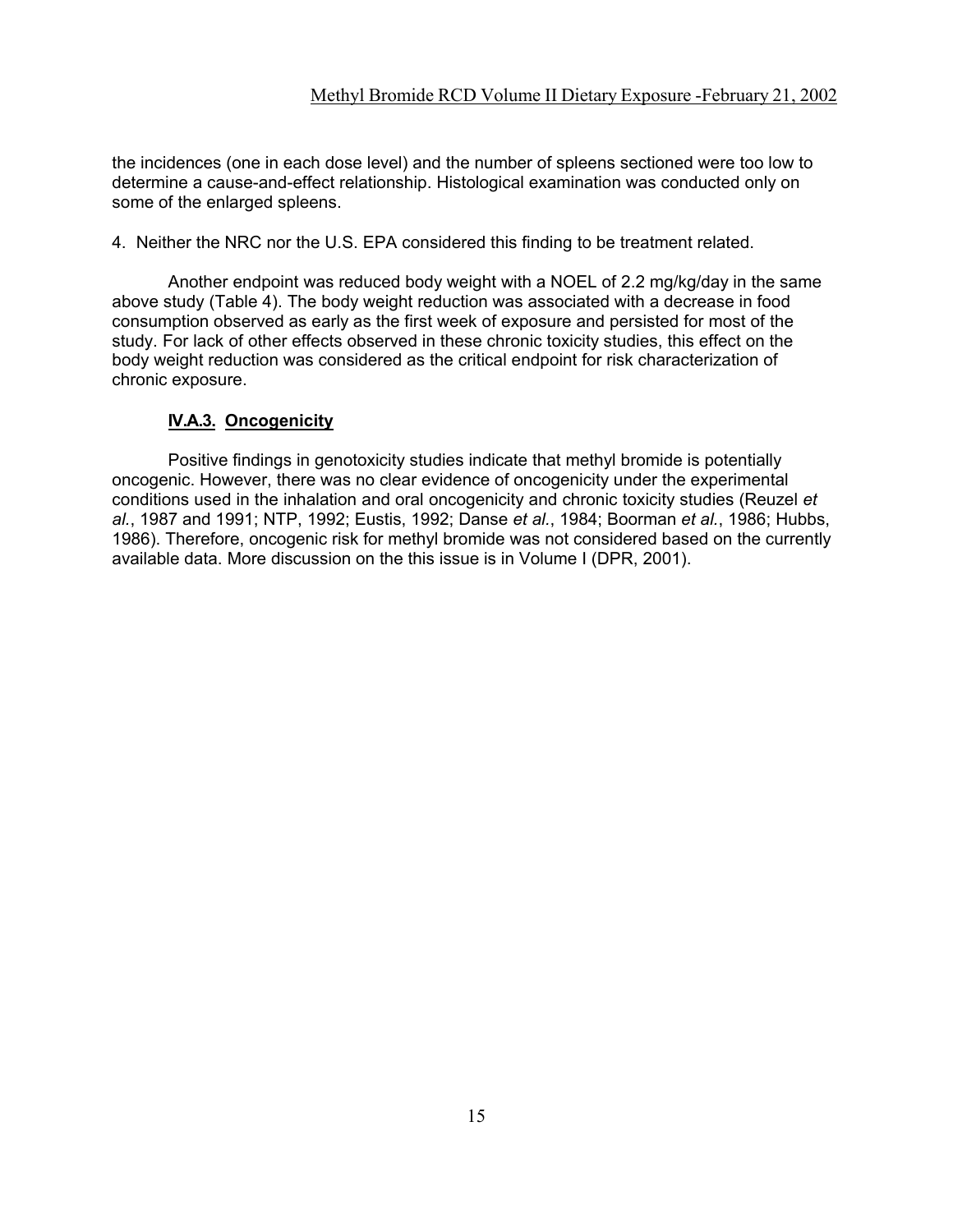## **IV.B. DIETARY EXPOSURE ASSESSMENT**

#### **Introduction**

The dietary assessment was conducted for acute and chronic exposures to commodities potentially treated with methyl bromide. There is no distinct seasonal exposure since most of the commodities may be consumed throughout the year. The potential exposure from methyl bromide in drinking water was not included in this assessment because residues have not been detected (<1 ppb) in the monitored wells (Golder Associates, Inc. 1985; **II.G. ENVIRONMENTAL FATE** in **Volume I**). Residues were assumed to be zero for preplant soil fumigation uses. Pre-plant studies showed that there were not detectable residues (LOD ca.~ 0.005 -0.01 ppm) of methyl bromide (Bolsa Research, 1988). The complete dietary exposure assessment is presented in Attachment A and is summarized in this section (Table 6).

Current tolerances for the use of methyl bromide were established for inorganic bromide. Since exposure to inorganic bromide is not the focus of this document, tolerance assessment was not conducted (**V. TOLERANCE ASSESSMENT**).

#### **Methyl Bromide Residue Database**

Methyl bromide residue data used to estimate the dietary exposure were submitted by The Methyl Bromide Industry Panel (complete references in Attachment A). U.S. EPA used these studies for the determination of proposed tolerances and dietary exposure (Perfetti, 1994; Schaible, 1995).

The samples were randomly collected under known fumigation conditions and were composited before analysis. The limits of detection (LOD) for methyl bromide ranged from 0.001 ppm (leaf lettuce) to 0.05 ppm (raw apple/grape and cheese). Most of the analyzed commodities had a LOD of 0.01 ppm as the LOD varied with the commodity type, processed food form, and the date of the analysis. When a commodity did not have any residue data, a residue value from another commodity in the same or similar crop group was used as a surrogate representative.

Over 230 commodities and their food forms (*i.e.* raw, baked, cooked, frozen) were included in the acute and chronic dietary exposures. For acute exposure, either the highest detected residue for the raw agricultural commodities (*i.e.*, whole apple, peach, etc.) or the average value for mixtures (juices, flour, etc.) were used. The average consisted of a simple average of all the detected values and the non-detectable residues reported at the LOD for the study. The chronic residue values in the dietary exposure assessment used the average of all the reported residues for both the raw agricultural commodities and mixtures. The chronic average consisted of a simple average of all the utilized residue values in the study and any non-detected level residue was reported as ½ of the LOD.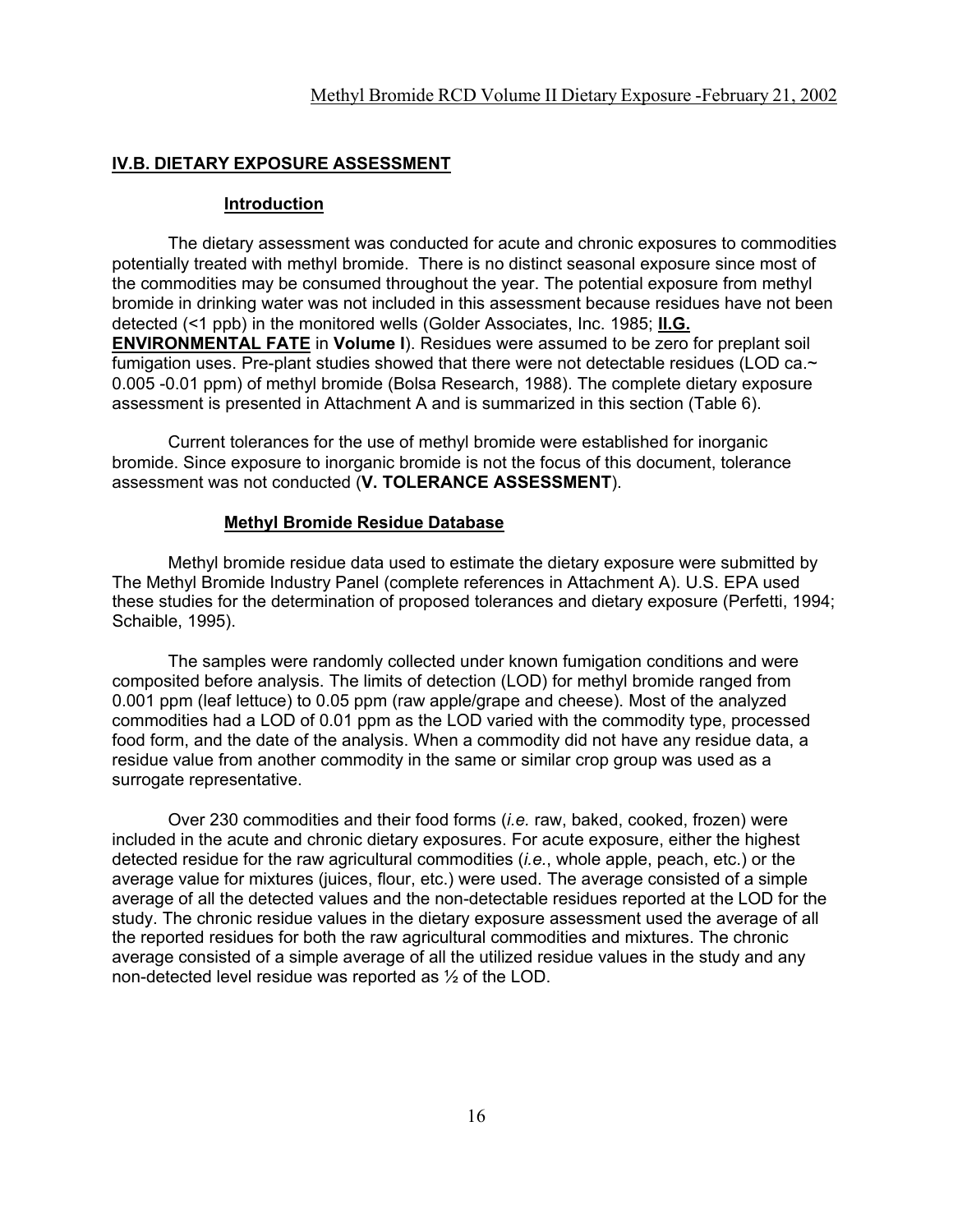# Methyl Bromide RCD Volume II Dietary Exposure -February 21, 2002

# **Table 6: Summary of residue values and factors used to estimate dietary exposure levels.<sup>a</sup>**

| Commodity                              |                   | Acute Residue (ppm) |                                          |                   | Chronic Residue (ppm) |                                          | Processing Factor |                 |              |                  | Percent Crop Treated Factor |       |
|----------------------------------------|-------------------|---------------------|------------------------------------------|-------------------|-----------------------|------------------------------------------|-------------------|-----------------|--------------|------------------|-----------------------------|-------|
|                                        | raw               | dried/<br>cured     | juice                                    | raw               | dried/<br>cured       | juice                                    | raw               | dried/<br>cured | juice        | raw              | dried/<br>cured             | juice |
| Berries &<br>Small Fruits <sup>b</sup> | $0.017 -$<br>2.14 | 0.77                | $0.017 -$<br>2.14                        | $0.013 -$<br>1.62 | 0.71                  | $0.013 - 1.62$                           | $0.01 -$<br>0.16  | 1.0             | 0.09         | $0.6 - 1.0$      | 1.0                         | 0.01  |
| Citrus <sup>c</sup>                    | $0.99 -$<br>1.55  | 0.99                | $0.87 - 1.36$                            | $0.005 -$<br>1.36 | 0.89                  | $0.87 - 1.36$                            | 0.29              | 0.29            | 0.36         | $0.01 -$<br>0.14 | 0.01                        | 0.01  |
| Pome Fruits <sup>d</sup>               | $0.01 -$<br>6.77  | $1.33 -$<br>6.77    | $0.025 -$<br>5.46                        | $0.005 -$<br>5.46 | 1.09-5.46             | $0.022 - 5.46$                           | $0.01 - 1.0$      | 1.0             | $0.07 - 0.1$ | $0.01 - 1.0$     | $0.01 -$<br>0.13            | 0.01  |
| Other Fruits <sup>e</sup>              | $0.01 - 4.2$      | $0.01 - 1.7$        | $0.01 - 1.9$                             | $0.005 - 3.9$     | $0.005 - 1.6$         | $0.005 - 1.53$                           | $0.1 - 1.0$       | 1.0             | $0.1 - 1.0$  | $0.01 - 1.0$     | $0.01 - 1.0$                | 0.01  |
| Vegetablesf                            | $0.004 -$<br>5.33 | $0.01 -$<br>5.33    | 0.07                                     | $0.002 - 2.7$     | $0.005 - 2.7$         | $0.025 -$<br>0.042                       | $0.02 - 1.0$      | $0.02 - 1.0$    | 1.0          | $0.01 -$<br>1.0  | $0.01$ or<br>1.0            | 0.01  |
| Grains <sup>g</sup>                    | $0.01 -$<br>4.51  |                     |                                          | $0.005 -$<br>4.51 |                       |                                          | $0.07 - 1.0$      |                 |              | 0.01             |                             |       |
| Nuts <sup>h</sup>                      | $0.01 -$<br>15.2  | $4.7 - 15.2$        |                                          | $0.005 -$<br>11.9 | $2.9 - 11.9$          |                                          | 1.0               | 1.0             |              | 1.0              | 1.0                         |       |
| Walnut and<br>Peanut                   | 20.9              | 20.9                | 20.9<br>walnut oil<br>0.025<br>p. butter | 13.3              | 13.3                  | 13.3<br>walnut oil<br>0.025<br>p. butter | 1.0               | 1.0             | 1.0          | 1.0              | 1.0                         | 0.01  |
| Herb & Spices <sup>i</sup>             | $0.01 -$<br>4.14  |                     |                                          | $0.005 -$<br>4.14 |                       |                                          | 1.0               |                 |              | 1.0              |                             |       |
| Meats & eggsi                          | 0.01              |                     |                                          | 0.005             |                       |                                          | 1.0               |                 |              | 0.01             |                             |       |
| Pork                                   | 0.01              | 0.804               |                                          | 0.005             | 0.804                 |                                          | 1.0               | 1.0             |              | 0.01             | 0.01                        |       |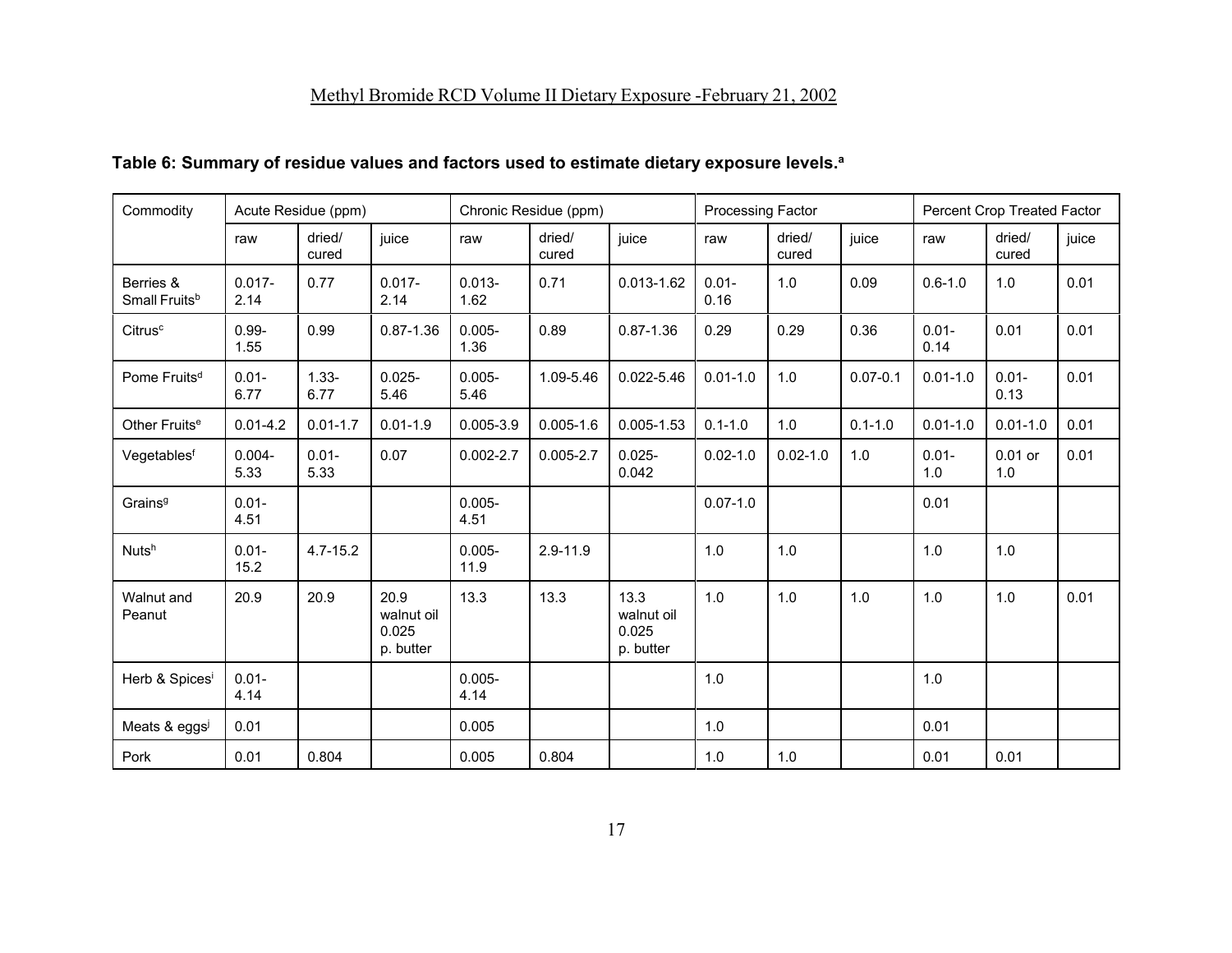# Methyl Bromide RCD Volume II Dietary Exposure -February 21, 2002

| Commodity                                  | Acute Residue (ppm)                        |                          |                 | Chronic Residue (ppm)                       |                  |                  | <b>Processing Factor</b>             |                        |                | Percent Crop Treated Factor              |                 |                 |
|--------------------------------------------|--------------------------------------------|--------------------------|-----------------|---------------------------------------------|------------------|------------------|--------------------------------------|------------------------|----------------|------------------------------------------|-----------------|-----------------|
|                                            | raw                                        | dried/<br>cured          | juice           | raw                                         | dried/<br>cured  | juice            | raw                                  | dried/<br>cured        | juice          | raw                                      | dried/<br>cured | juice           |
| Chocolate<br>Gelatin<br>Milk<br>Others $k$ | 0.069<br>4.14<br>0.125<br>(solids)<br>0.01 | 0.069<br>0.01<br>(sugar) | 0.01<br>(water) | 0.069<br>4.14<br>0.125<br>(solids)<br>0.005 | 0.005<br>(sugar) | 0.005<br>(water) | 1.0<br>1.0<br>1.0<br>(solids)<br>1.0 | 1.0<br>0.05<br>(sugar) | 1.0<br>(water) | 0.01<br>0.01<br>0.01<br>(solids)<br>0.01 | 0.01<br>(sugar) | 0.01<br>(water) |

a Residues and factors for individual commodities are listed in Attachment A. Values in the table are the ranges for each group. Processing factor of less than 1 means loss of residues in time. Percent of crop treated factors ranged from 0.01 to 1.0 with 1.0=100% crop treated.

For the following footnotes, commodities without residue data are in parenthesis and are grouped with their surrogate commodities.

- b Includes: blackberry (boysenberry, raspberry, dewberry, loganberry, youngberry), blueberry, grape (currant, elderberry, gooseberry, juneberry, mulberry, huckleberry), and strawberry.
- c Includes: citrus citron, grapefruit, lemon (kumquat, lime), and orange (tangelos, and tangerine).
- Includes: apple (crabapple, quince), peach (apricot, nectarine), avocado, cherry, pear, and plum.
- e Includes: banana, cantaloupe (casaba, honeydew, watermelon, wintermelon), coconut (jackfruit), date, fig, kiwi, papaya, and pineapple.
- f Includes: asparagus, bean (dry and succulent), beet (root), broccoli (Brussel sprouts), cabbage (Chinese cabbage, kale, kohlrabi, savoy), carob, carrot (Jerusalem artichoke, burdock, taro root, salsify), cassia, cauliflower (collard), celery (chicory-French/Belgian endive, endive-curly and escarole), corn (sweet and pop), cucumber, garlic, leafy lettuce (Swiss chard, dandelion green, cress, fennel, parsley), head lettuce, onion (leek, shallot), parsnip, green pea (lentil, snow pea), spinach, peppers (sweet, chili, pimiento, and others), potato, jicama, cassava, radish-root, daikon, rutabagas, sesame seed, soybean-dry, squash, pumpkin, bitter melon, towel gourd, spaghetti squash, tomato, eggplant, turnip-root, and others (green onions, chives, mushrooms, okra, sugar beets, palm heart, soybean-sprouted, sunflower seeds, dried taro, sugar cane, flax seed, seaweed, guar beans ).
- g Includes: barley, oat, corn, rice, rye, sorghum, millet, wheatbran, and buckwheat.
- h Includes: almond (Brazil nut, cashew, filbert, hickory nut, macadamia, pistachio, beechnut), chestnut, and pecan.
- I Includes: allspice, cinnamon (chicory, caraway, anise, coriander, dill, mustard seed, nutmeg), marjoram (dried parsley, dried chives, bay, basil, mace, savory, peppermint, spearmint), black pepper, horseradish (ginger, clover), cumin, oregano, paprika (from data for capsicum), poppy seed, and sesame seed.
- Includes: beef, veal, turkey, poultry, and eggs.
- k Includes: all oils (except walnut oil), coffee, tea, vinegar, distilled alcohol, yeast, aloe vera juice, and maple syrup.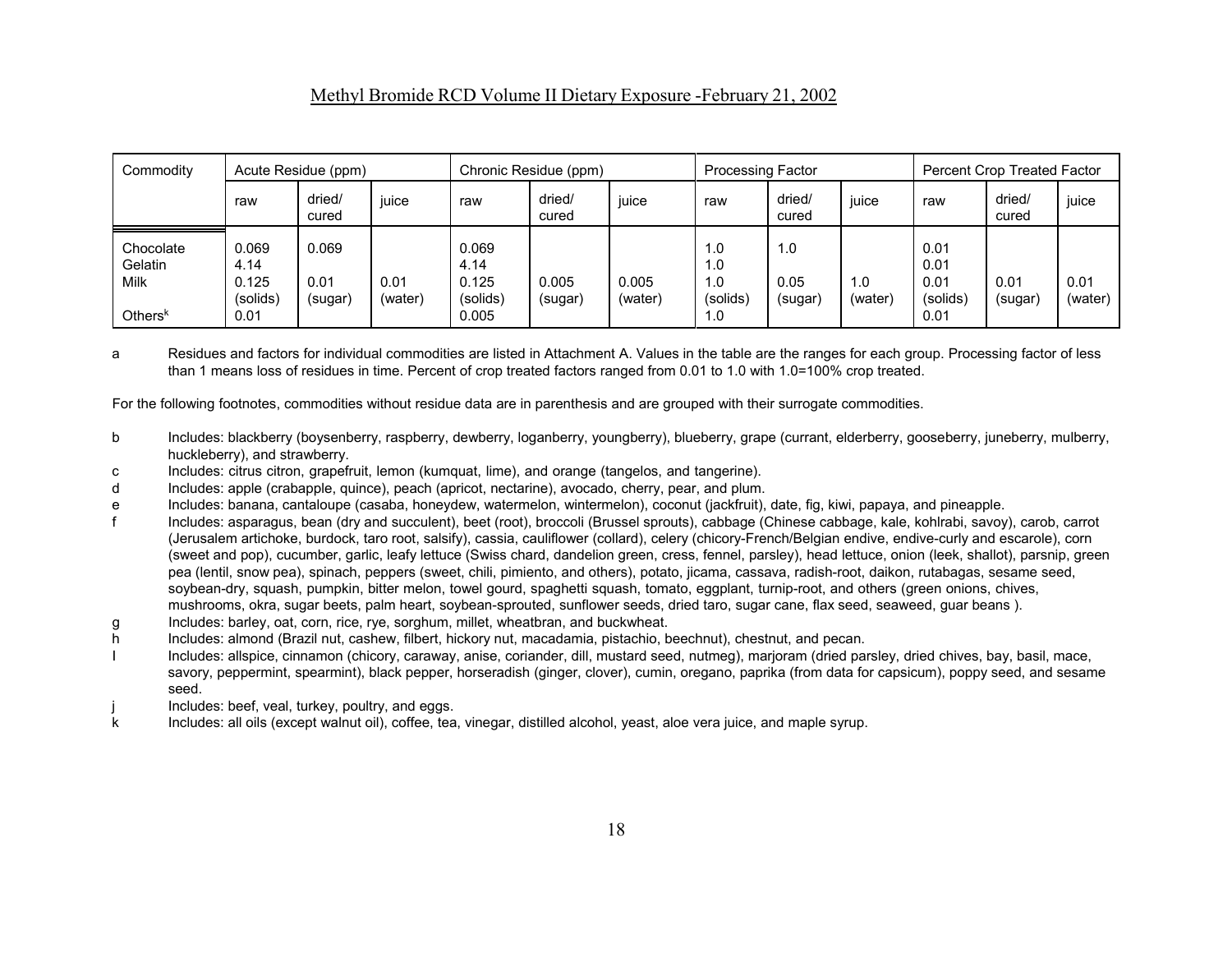# **Residue Adjustments**

#### **Processing and Dissipation Effects**

Estimation of acute and chronic dietary exposures considered the potential loss or accumulation of residues during processing of the commodities. This is reasonable since methyl bromide is volatile and known to dissipate with time after fumigation (Eickhoff *et al*., 1998). In addition, processing studies showed that methyl bromide residues were reduced below the detection limits after various forms of processing (peeling, boiling, pasteurizing, cooking and baking) of the raw commodity (Eickhoff *et al*., 1998). Therefore, the processing factors for some commodities were <1 with the default factor as 1 for no dissipation of residues. This factor was zero for those food forms that are in packages (*i.e.* canned) during fumigation.

## **Percent of the Crop Treated**

The current DPR chronic dietary exposure analysis default assumption is that 100% of any commodity is treated (percent crop treated factor of 1) with the pesticide under consideration. When use data are available, the residue value was adjusted by a factor of less than 1 which corresponded to the fraction treated. This adjustment factor applied only to the chronic dietary exposure analysis since there is a possibility of consuming untreated commodities over time. The minimum factor was 0.01 for at least 1% of the crop treated.

## **Consumption Data**

The USDA directs the Nationwide Food Consumption Survey (NFCS) and the Continuing Survey of Food Intakes by Individuals (CSFII) (USDA, 1987-1988; USDA, 1989- 1992). The NFCS is a geographically stratified probability sampling of U.S. households and is conducted every 10 years (1977-1978 and 1987-1988). The CSFII is an annual survey to collect current consumption data in particular those for vulnerable population subgroups (e.g., infants and children). The consumption analysis in this document used the three-year data (1989-1990, 1990-1991, and 1991-1992) from the CSFII (USDA, 1989-1992).

## **Dietary Exposure Analysis**

Acute and chronic dietary exposure analyses were conducted with the Exposure-4™ and Exposure-1™ software programs, respectively (TAS, Technical Assessment Systems, Inc.). The Exposure-4™ program is used to estimate the distribution of user-day (consumer-day) exposure (acute exposure) for the U.S. population and specific subgroups (TAS, 1996a). A user-day is any day in which at least one food from the label-approved commodities is consumed. The Exposure-1™ program is used to estimate the annualized average exposure (chronic exposure) for all members of a designated population subgroup (TAS, 1996b).

The potential acute dietary exposure to methyl bromide from all labeled uses ranged from 3.387*u*g/kg/day to 8.195 *u*g/kg/day for the 95th percentile of user-days exposures for all population subgroups (Table 7). Children (1-6 years) had the highest potential acute dietary exposure (8.195 *u*g/kg/day) to methyl bromide residues in the diet. The mean potential chronic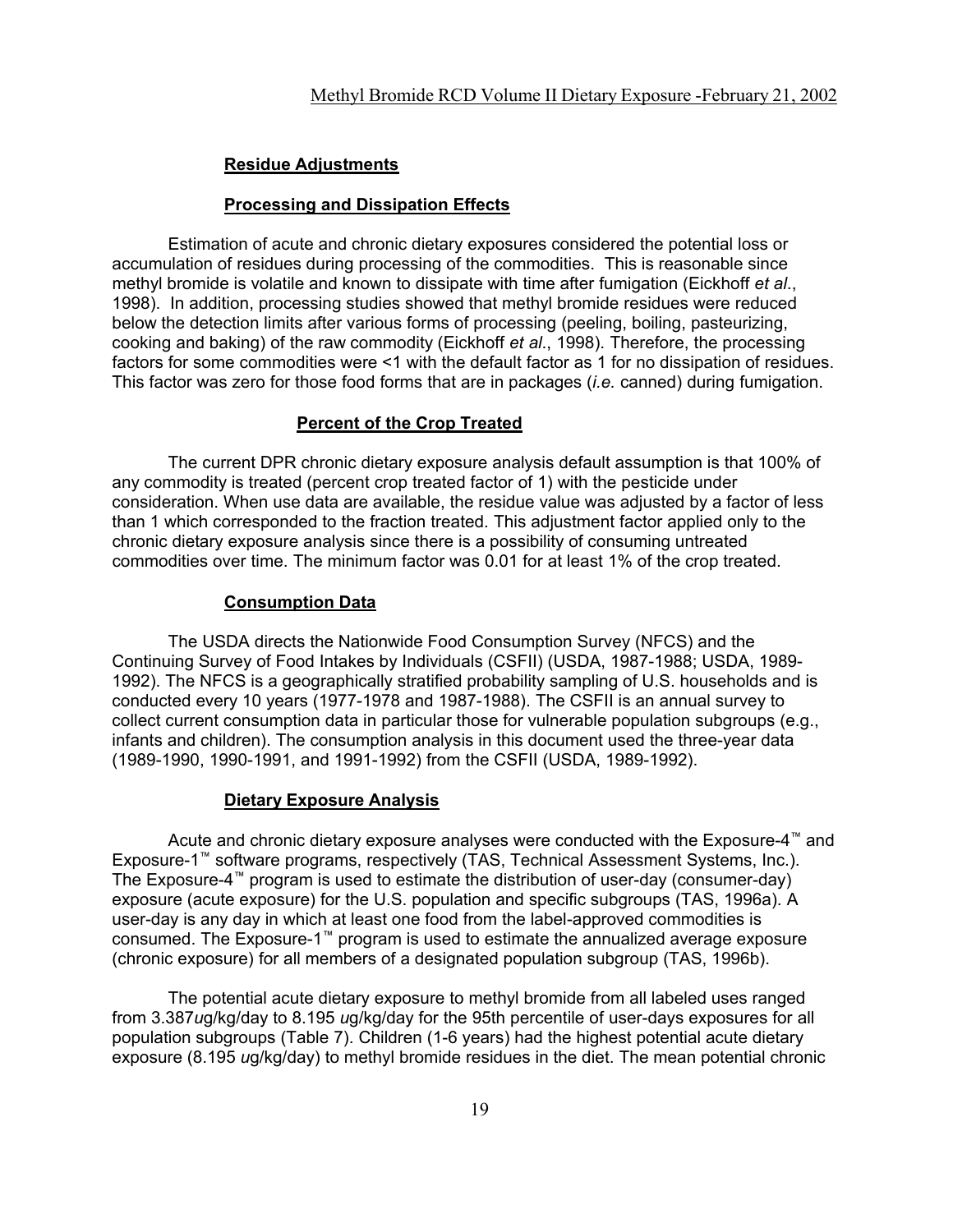dietary exposure for all population subgroups ranged from 0.014 *u*g/kg/day to 0.200 *u*g/kg/day (Table 7). The population subgroup of children (1-6 years) had the highest potential chronic exposure (0.200 *u*g/kg/day).

A critical commodity contribution analysis was conducted to determine the commodities with significant (5% or more of the total exposure) contributions to the diet (Attachment A). The analysis for infants showed a potential overestimation of exposure. In this analysis, oat, soybean, and taro root, along with apple, grape, and raisin were among the significant contributors. The exposures for raw soybean and raw oats were based on the assumption that processed soybeans and oats would have the same residue values as the raw form. This assumption was necessary since no processing data were available. Consequently, the contributions of soybean and oats to the total exposure are overestimated. Taro root was another commodity in which its contribution was likely to be overestimated. In the dietary exposure analysis, the residues for raw carrot were used to estimate that for taro root (in all food forms) and no adjustment for processing. Since taro root is consumed only after cooking, it is unlikely there are any residues left in the root.

The impact of these 3 commodities in the total exposure for each group was studied by excluding them in the analysis (Attachment A, Appendix C). The chronic dietary exposure for infants decreased 41% (0.017 *u*g/kg/day to 0.01 *u*g/kg/day) for nursing infants and 64% for non-nursing infants (0.014 *u*g/kg/day to 0.005 *u*g/kg/day). There was essentially no change in the exposure for the other age groups, who consumed a larger variety of food.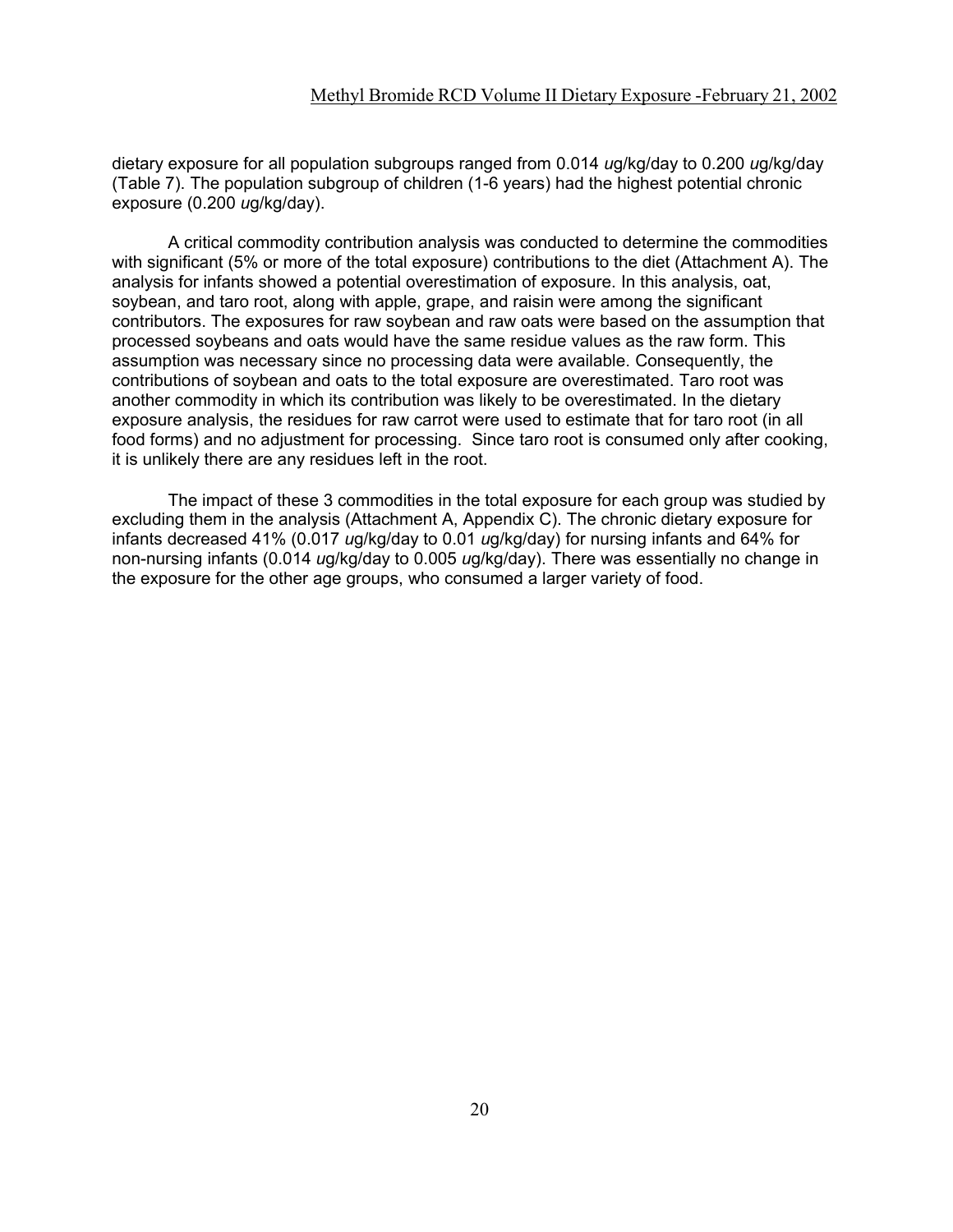| Population subgroup                                  | <b>Acute Exposure</b><br>95th percentile<br>$(ug/kg/day)^a$ | <b>Chronic Exposure</b><br>Annualized average<br>(ug/kg/day) |  |
|------------------------------------------------------|-------------------------------------------------------------|--------------------------------------------------------------|--|
| US Population all seasons                            | 4.892                                                       | 0.127                                                        |  |
| Pacific Region                                       | 5.705                                                       | 0.182                                                        |  |
| <b>Hispanics</b>                                     | 4.831                                                       | 0.103                                                        |  |
| Non-Hispanic Whites                                  | 4.973                                                       | 0.133                                                        |  |
| Non-Hispanic Blacks                                  | 4.116                                                       | 0.090                                                        |  |
| Non-Hispanic Other                                   | 5.942                                                       | 0.194                                                        |  |
| All Infants                                          | 3.896                                                       | 0.015                                                        |  |
| Infants (nursing)                                    | 5.125                                                       | 0.017                                                        |  |
| Infants (non-nursing)                                | 3.504                                                       | 0.014                                                        |  |
| Children (1-6 years)                                 | 8.195                                                       | 0.200                                                        |  |
| Children (7-12 years)                                | 5.138                                                       | 0.199                                                        |  |
| Females (13-19 years)<br>(not pregnant, not nursing) | 3.387                                                       | 0.060                                                        |  |
| Females (20+ years)<br>(not pregnant, not nursing)   | 4.993                                                       | 0.143                                                        |  |
| Females (13-50 years)                                | 4.678                                                       | 0.136                                                        |  |
| Females (13+ years)                                  | 4.292                                                       | 0.099                                                        |  |
| (pregnant, not nursing)                              |                                                             |                                                              |  |
| Females (13+ years)<br>(nursing)                     | 4.448                                                       | 0.149                                                        |  |
| Males (13-19 years)                                  | 3.704                                                       | 0.060                                                        |  |
| Males (20+ years)                                    | 4.433                                                       | 0.093                                                        |  |
|                                                      |                                                             |                                                              |  |
| Females and Males (16+ years)                        | 4.649                                                       | na                                                           |  |
| Seniors (55+ years)                                  | 4.886                                                       | 0.124                                                        |  |

# **Table 7. Acute and chronic dietary exposure to methyl bromide residues.**

a/ Exposure levels have been rounded off to 3 significant figures and were based on the 1989-1992 Continuing Surveys of Food Intakes of Individuals surveys (Attachment A, Appendices A and B).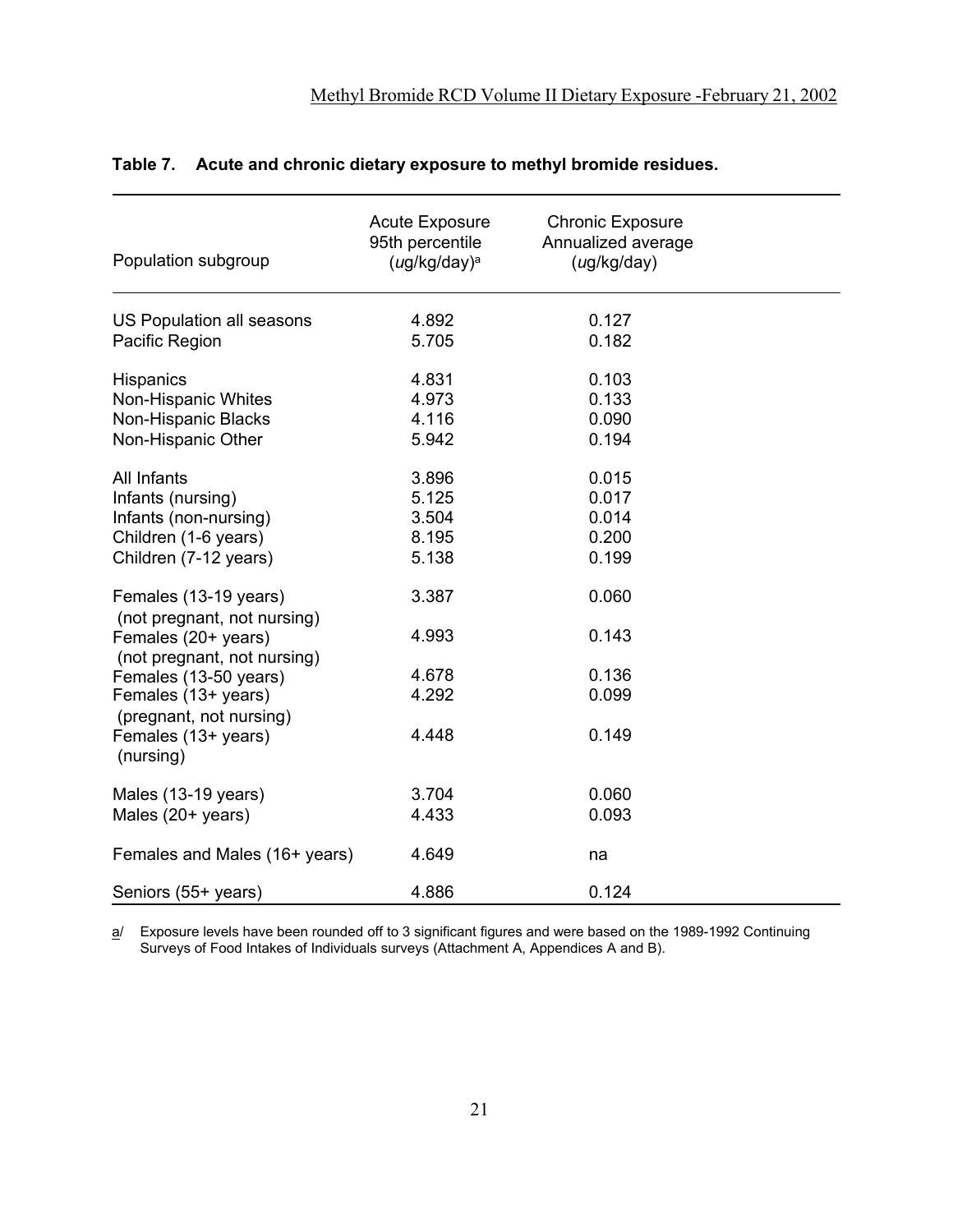#### **IV.C. RISK CHARACTERIZATION FOR DIETARY EXPOSURE**

Risk to non-oncogenic effects was characterized in terms of a margin of exposure (MOE), defined as the ratio of the critical NOEL to the estimated human exposure levels. For acute exposures, the 95th percentile of human dietary exposure levels were used to calculate the margins of exposure (MOEs). For chronic exposure, the mean exposure values were used to determine the MOEs.

Based on a critical acute estimated NOEL of 8 mg/kg/day for clinical signs in rats (Kiplinger, 1994), the lowest MOE for acute exposure was 980 for children 1-6 years old (Table 8). Other children, infants, and adults groups had MOEs greater than 1500.

Based on a critical chronic NOEL of 2.2 mg/kg/day for reduced body weight in rats (Mertens, 1997), the MOEs were 11,000 for children 1-6 years and 7-12 years groups (Table 8). The MOEs for infants were greater than 120,000. The MOEs for the adult subgroups were greater than 14,000. If the three commodities (oats, soybean, and taro roots) were excluded from the exposure estimate, the MOEs for infants would increase about 2-fold and would be >200,000. The MOEs for the other population groups remained the same as when these 3 commodities were included.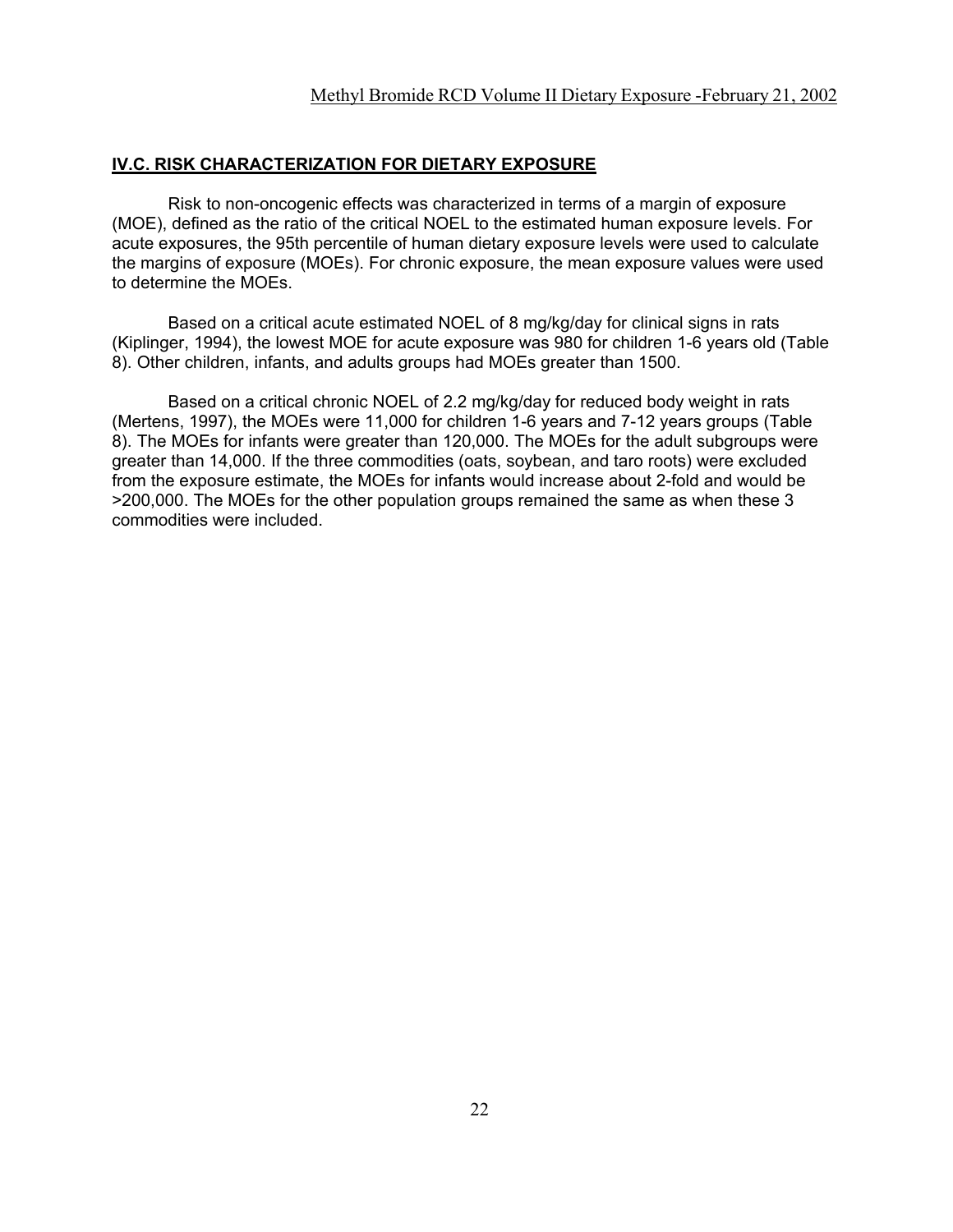| Population subgroup                         | Acute<br><b>MOE</b> <sup>a</sup> | Chronic<br><b>MOE</b> <sup>b</sup> |
|---------------------------------------------|----------------------------------|------------------------------------|
| US Population all seasons<br>Pacific Region | 1640<br>1400                     | 17310<br>12060                     |
|                                             |                                  |                                    |
| Hispanics                                   | 1660                             | 21300                              |
| Non-Hispanic Whites                         | 1610                             | 16510                              |
| Non-Hispanic Blacks                         | 1940                             | 24420                              |
| Non-Hispanic Other                          | 1350                             | 11330                              |
|                                             |                                  |                                    |
| All Infants                                 | 2050                             | 150620                             |
| Infants (nursing)                           | 1560                             | 128190                             |
| Infants (non-nursing)                       | 2280                             | 162600                             |
| Children (1-6 years)                        | 980                              | 10930                              |
| Children (7-12 years)                       | 1560                             | 11080                              |
|                                             |                                  |                                    |
| Females (13-19 years)                       | 2360                             | 36470                              |
| (not pregnant, not nursing)                 |                                  |                                    |
| Females (20+ years)                         | 1600                             | 15430                              |
| (not pregnant, not nursing)                 | 1710                             | 16180                              |
| Females 13-50 years<br>Females (13+ years)  | 1860                             | 22290                              |
| (pregnant, not nursing)                     |                                  |                                    |
| Females (13+ years)                         | 1800                             | 14790                              |
| (nursing)                                   |                                  |                                    |
|                                             |                                  |                                    |
| Males (13-19 years)                         | 2160                             | 36560                              |
| Males $(20+)$ years)                        | 1810                             | 23680                              |
|                                             |                                  |                                    |
| Females and Males (16+ years)               | 1720                             | na                                 |
| Seniors (55+ years)                         | 1640                             | 17760                              |

# **Table 8. Margins of exposure for acute and chronic dietary exposures to methyl bromide.**

a/ The Margin of Safety was calculated based on estimated NOEL of 8 mg/kg for clinical signs in rats (Kiplinger, 1994).

b/ The Margin of Safety was calculated based on NOEL of 2.2 mg/kg/day for reduced body weight in rats (Mertens, 1997).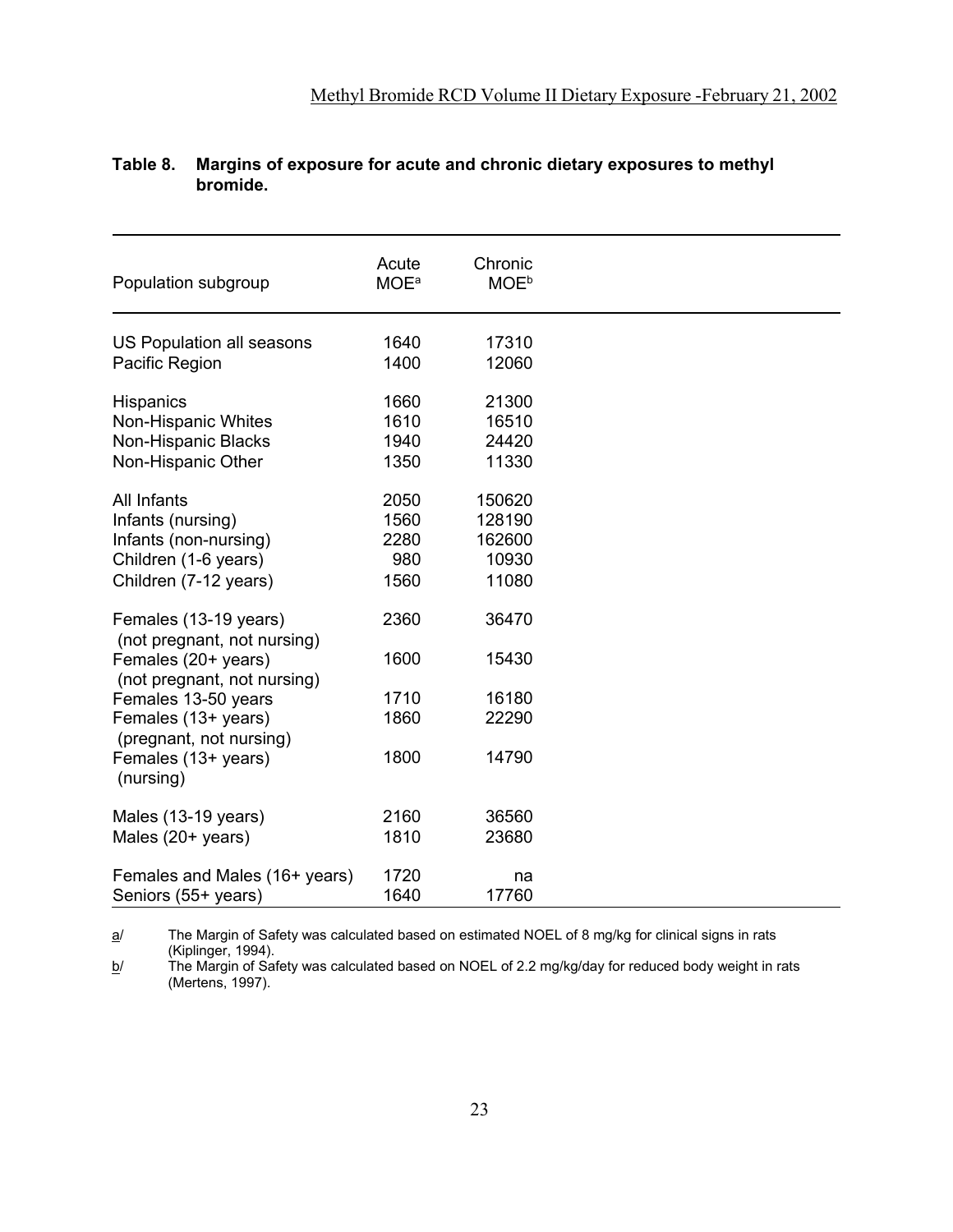### **V. RISK APPRAISAL FOR DIETARY EXPOSURE**

#### **V.A. INTRODUCTION**

Risk assessment is the process used to evaluate the potential for human exposure and the likelihood that adverse effects of a substance will occur in humans under specific exposure conditions. Every risk assessment has inherent limitations on the application of existing data to estimate the potential risk to human health. Therefore, certain assumptions and extrapolations are incorporated into the hazard identification, dose-response assessment, and exposure assessment processes. This, in turn, results in uncertainty in the risk characterization which integrates all the information from the previous three processes. Qualitatively, risk assessments for all chemicals have similar uncertainties. However, the degree or magnitude of the uncertainty can vary depending on the availability and quality of the data, and the types of exposure scenarios being assessed. Specific areas of uncertainty associated with this dietary risk assessment of methyl bromide are delineated in the following discussion. A comparison of the critical NOELs and endpoints for oral and inhalation exposures are shown in Table 9.

#### **V.B. HAZARD IDENTIFICATION FOR DIETARY EXPOSURE**

#### **V.B.1. Acute Toxicity**

The acute critical NOEL was estimated from a LOEL of an oral gavage study with rats (Table 2) (Kiplinger, 1994). The animals were severely affected as some died and others showed ataxia, prostration, labored respiration and tremors. There was some uncertainty on selection of this LOEL because of the method of administration. Since methyl bromide is an irritant, gavage of a bolus dose could damage the gastrointestinal tract. The stomach was reported to show hemorrhage, edema, and squamous cell hyperplasia due to irritation of the lining. This may have resulted in more methyl bromide absorbed, and hence increased toxicity, than if methyl bromide were given in the feed, which would more closely simulate the human exposure scenario. Therefore, the ENEL (8 mg/kg/day) is likely an overestimate of the toxicity. Humans are exposed to a variety of food items in a day at methyl bromide residue levels unlikely to cause damage to the gastrointestinal tract. This likelihood of overestimation is also suggested when the oral critical NOEL is compared to that for the inhalation route, the most direct route for exposure. The critical oral ENEL of 8 mg/kg/day was lower than the critical NOEL for inhalation, if the absorbed doses, are compared (Table 9). For oral exposure, the exposure dose is the same as the absorbed dose since oral absorption is 100% based on studies with rats (Medinsky *et al.*, 1984). For inhalation exposure, the NOEL of 40 ppm for developmental toxicity in rabbits was equivalent to an absorbed dose of 11 mg/kg/day with inhalation absorption factor of 50% (Medinsky *et al.*, 1985; Raabe, 1986 and 1988).

#### **V.B.2. Chronic Toxicity**

One uncertainty in the selection of the critical NOEL of 2.2 mg/kg/day (Mertens, 1997) to evaluate chronic oral exposure is the use of reduced body weight as the critical endpoint. This endpoint was selected because no other significant treatment-related effects were observed. Since this effect was observed as early as the first week, it may be an overestimate of the NOEL after chronic exposure. The uncertainty regarding spleen enlargement from this study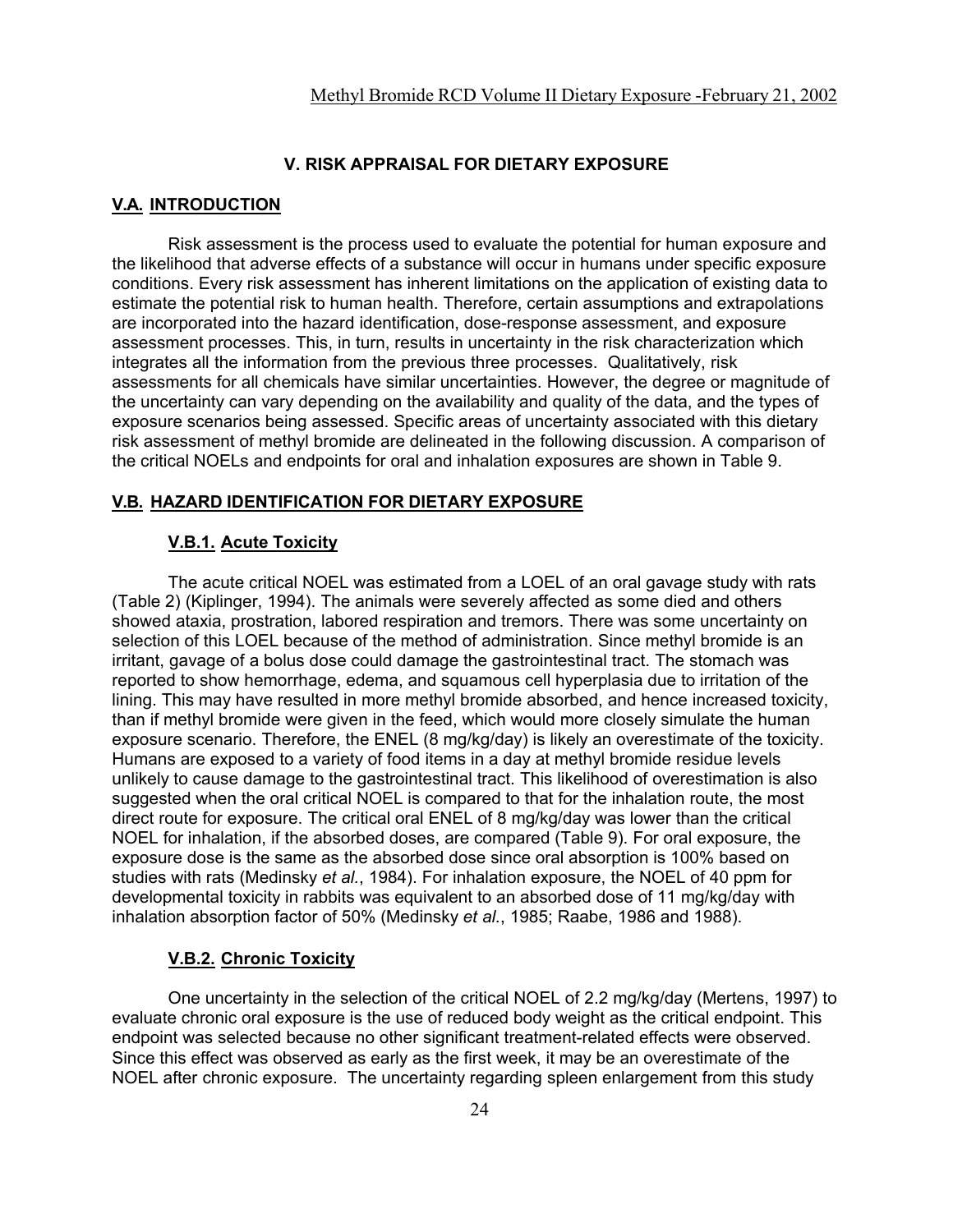has already been discussed (**IV.A.2. Chronic Toxicity - Oral**). Using an uncertainty factor of 100, the reference concentration for the reduced body weight is 0.02 mg/kg/day based on a NOEL of 2.2 mg/kg/day (Mertens, 1997). This values is higher than the U.S. EPA established reference dose of 0.0014 mg/kg/day (IRIS, 2000) based on a NOEL of 1.4 mg/kg/day for epithelial hyperplasia in the forestomach in rats exposed to methyl bromide by gavage for 14 weeks (Danse *et al.*, 1984). An uncertainty factor of 1000 was applied to account for lack of a chronic study, interspecies extrapolation, and intraspecies variations. The RfD was established in 1991 and U.S. EPA has not updated the evaluation with the more recent chronic toxicity studies. When compared to the inhalation exposure, the oral chronic critical NOEL of 2 mg/kg/day was higher than the inhalation chronic ENEL (0.3 ppm; adjusted dose of 0.14 mg/kg/day) for nasal epithelial hyperplasia and degeneration in rats (Table 9, Reuzel *et al.*, 1987 and 1991).

# **V.B.3. Extrapolation of Estimated No-Observed-Effect Level from the Lowest-Observed-Effect Level**

The acute NOEL was estimated from a LOEL of 80 mg/kg for clinical signs in rats (Table 2) (Kiplinger, 1994) using a default uncertainty factor of 10-fold. This default factor is considered appropriate since the toxicity is significant and there is insufficient information to derive another factor or use other approaches.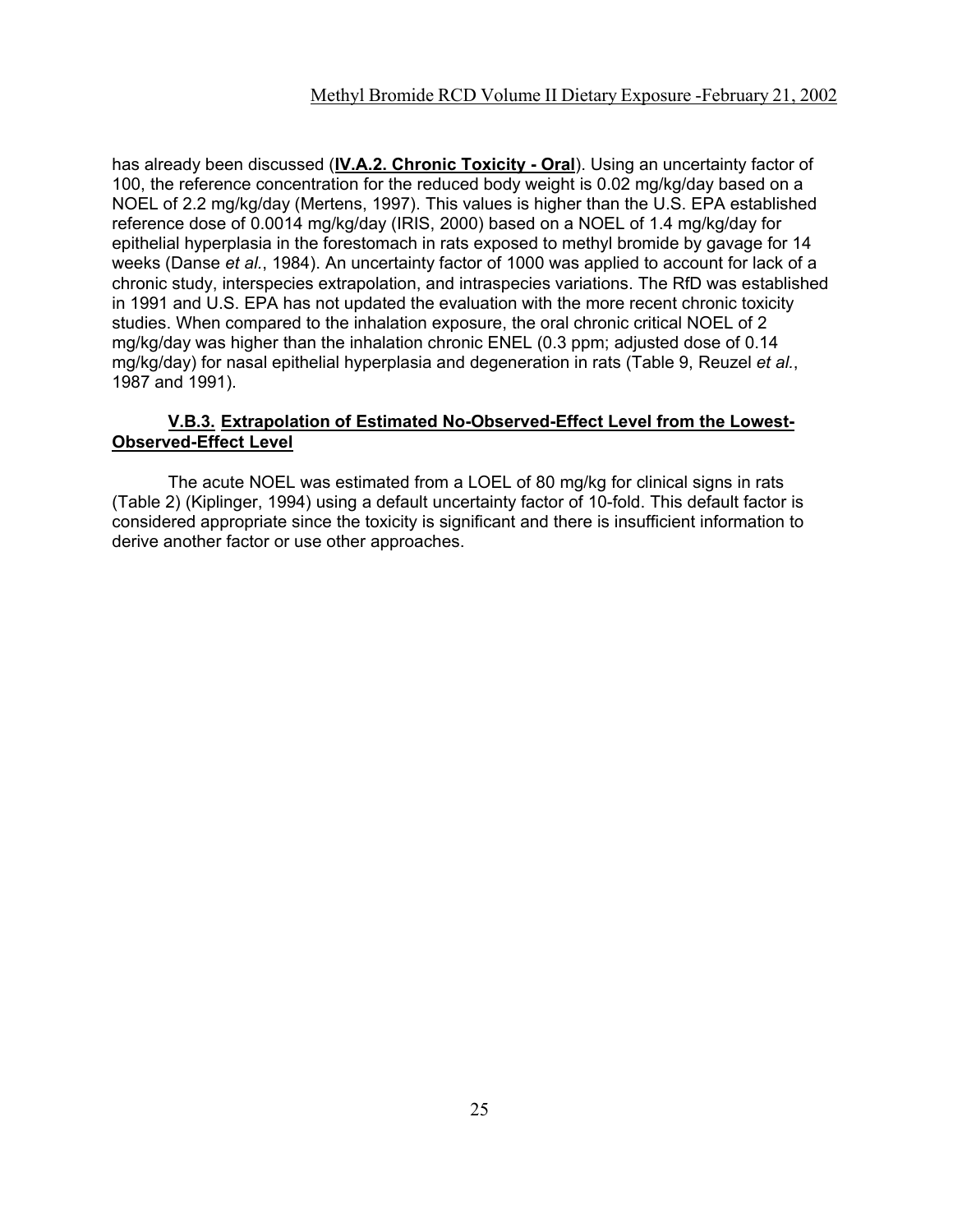| Exposure | Oral <sup>a</sup>                                                                                               | Inhalation                                                                                                                                                        |
|----------|-----------------------------------------------------------------------------------------------------------------|-------------------------------------------------------------------------------------------------------------------------------------------------------------------|
| Acute    | $ENEL=8$ mg/kg/day<br>Absorbed dose= 8 mg/kg/day<br>Clinical signs in rats<br>(Kiplinger, 1994)                 | NOEL=40 ppm $(21 \text{ mg/kg/day})^1$<br>Absorbed dose=11 mg/kg/day<br>Developmental Toxicity<br>(Breslin et al., 1990)                                          |
| Chronic  | NOEL= $2.2 \text{ mg/kg/day}$<br>Absorbed dose= 2.2 mg/kg/day<br>Reduced body weight in rats<br>(Mertens, 1997) | ENEL=0.3 ppm (0.28 mg/kg/day) <sup>2</sup><br>Absorbed dose= 0.14 mg/kg/day<br>Nasal epithelial hyperplasia and<br>degeneration<br>(Reuzel et al., 1987 and 1991) |

# **Table 9. Comparison of critical NOELs and endpoints for oral and inhalation exposures.**

a/ Absorption by the oral route is 100%.

 $40$  ppm x  $0.54$  m<sup>3</sup> / kg / day x  $\frac{94.95}{24.45}$  x  $\frac{6 \text{ hours}}{24 \text{ hours}}$  = 21 mg / kg / day

<sup>2</sup>The critical ENEL (0.3 ppm) was converted to mg/kg/day unit by the following equation accounting for inhalation rate of rats and amortization for daily exposure. Using a default value of 50% absorption, the absorbed dose is 0.14 mg/kg/day.

0.3 ppm x 0.96 m<sup>3</sup> / kg / day x  $\frac{94.95}{24.45}$  x  $\frac{6 \text{ hours}}{24 \text{ hours}}$  = 0.28 mg / kg / day

<sup>&</sup>lt;sup>1</sup>The critical NOEL (40 ppm) was converted to mg/kg/day unit by the following equation accounting for inhalation rate of rabbits and amortization for daily exposure. Using a default value of 50% absorption, the absorbed dose is 11 mg/kg/day.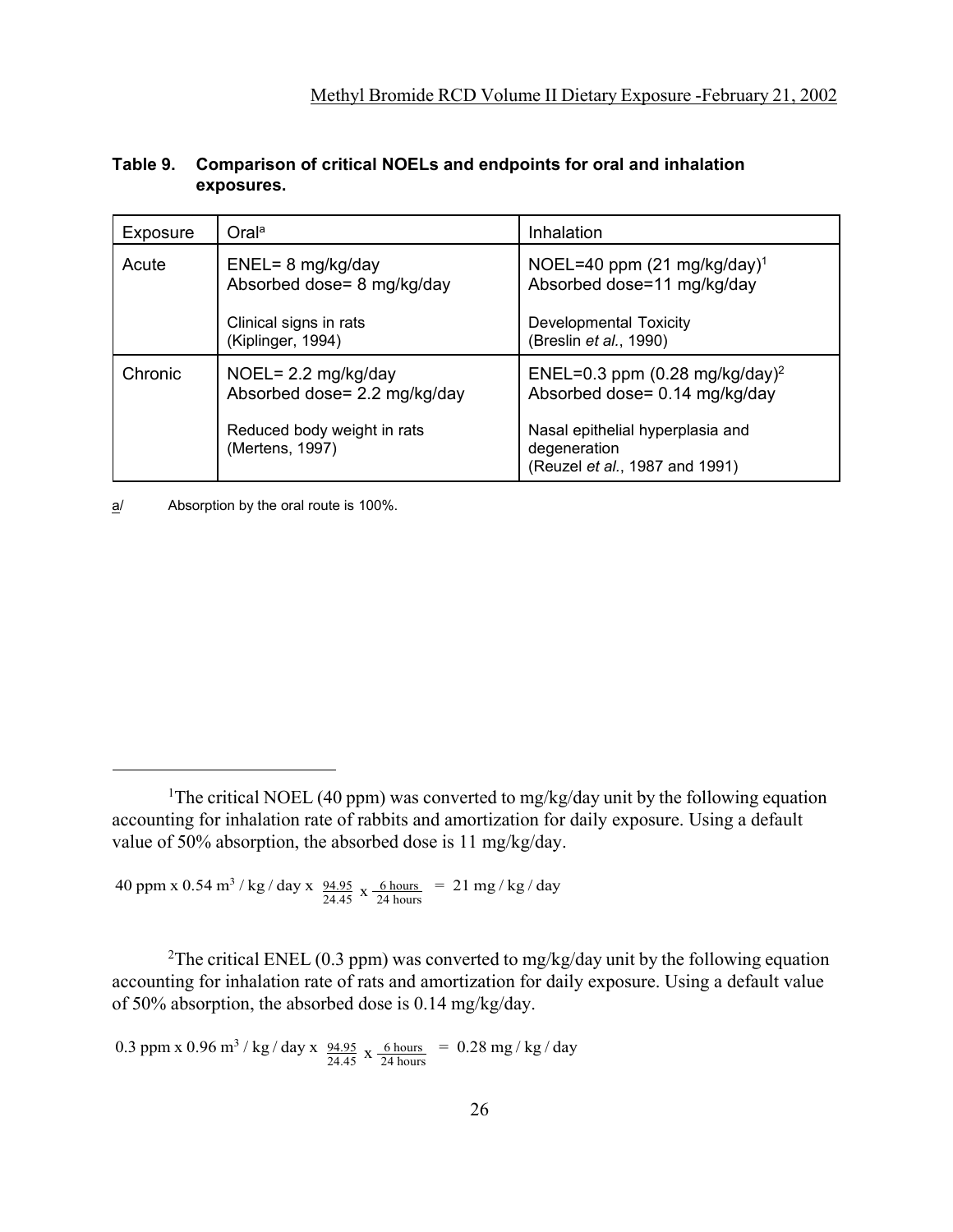#### **V.C. DIETARY EXPOSURE ASSESSMENT**

Dietary exposure analyses were conducted for more than 200 commodities and their food forms (Attachment A). For acute exposure, the highest residue value for a crop or the average value for a mixture was adjusted with processing factors when data were available. For chronic exposure, the combined average residue value for a crop or mixture was adjusted both with processing factor and percent of crop treated data, if available. The residue levels of processed forms of most commodities were reduced because methyl bromide dissipated with cooking (such as boiling, pasteuring, and baking). The percentage of crop treatment ranged from 1% (majority of the commodities) to 68% (fresh plum) based on multi-year marketing data. While this approach provided a reasonable estimate of actual exposures, there were potential sources of overestimation of exposure because of limitations in the data. For example, the residues for several major contributors (walnut, almond, raisin, pineapple, grape, and apple) to the total dietary exposures were based on fumigation using the maximum label rate of 4 lbs/1000 ft3. Depending on the circumstance, the actual use rate may be lower. Another source of overestimation was the assumption, in the absence of data, of no loss of residue during processing and 100% of crop treated for some commodities such as spices, some dried beans, and some vegetables. Most of these commodities had low consumption rates and are not major contributors to the total exposure. However, the assumption of no loss in processing had a major impact on commodities with significant contribution. As discussed in **IV.B.5. Dietary Exposure Analysis**, the exposures of infants were overestimated by about 2-fold if raw soybean, oats, and taro in uncooked form were included in the diet.

The use of detection limit to assign residue levels for samples with residue levels at or below the detection limit or the use of surrogate data could either over- or under-estimate the exposure. The total exposure may be an underestimate since composite samples were analyzed. This approach masked potential higher residue values of single units that a consumer may encounter in an acute exposure. Single-unit residue data were not available. One area of uncertainty is that the exposure did not consider the presence of metabolites. There were no residue data on the metabolites of methyl bromide in the treated commodities. Based on studies with methyl chloride and glutathione reactions, some of the metabolites of potential concerns are methanethiol, formaldehyde, and formate (Kornburst and Bus, 1983). In addition, methyl bromide is an alkylating agent and has been shown to form adducts with proteins and nucleic acids.

Additional routes of oral exposure such as ingestion of treated soil and breast milk have been suggested as potential sources of oral exposure to methyl bromide residues. The exposure from ingestion of treated soil can be considered negligible. Methyl bromide, once injected into the soil, undergoes biotransformations and transport (see **Volume I** on **II.G. Environmental Fate**). It is decomposed within the soil matrix, hydrolyzed, and degraded by soil bacteria. There is a measurable amount of methyl bromide in the soil air; however, the level is relatively low. The soil gas concentrations were < 1 ppm after 7 days (Williams *et al.*, 1999) or a maximum concentration of 2 g methyl bromide/m<sup>3</sup> of soil found at 0.5 meter deep (Yates *et al.*, 1996) after the tarp was removed. Using a bulk density of 1.65 g/cm3, this maximum concentration is equivalent to 1.2 *u*g of methyl bromide per gram of dry soil. Assuming a 10-kg child ingests the soil and the methyl bromide at the upper percentile soil ingestion rate of 400 mg/day (U.S. EPA, 1997a), the estimated exposure from soil ingestion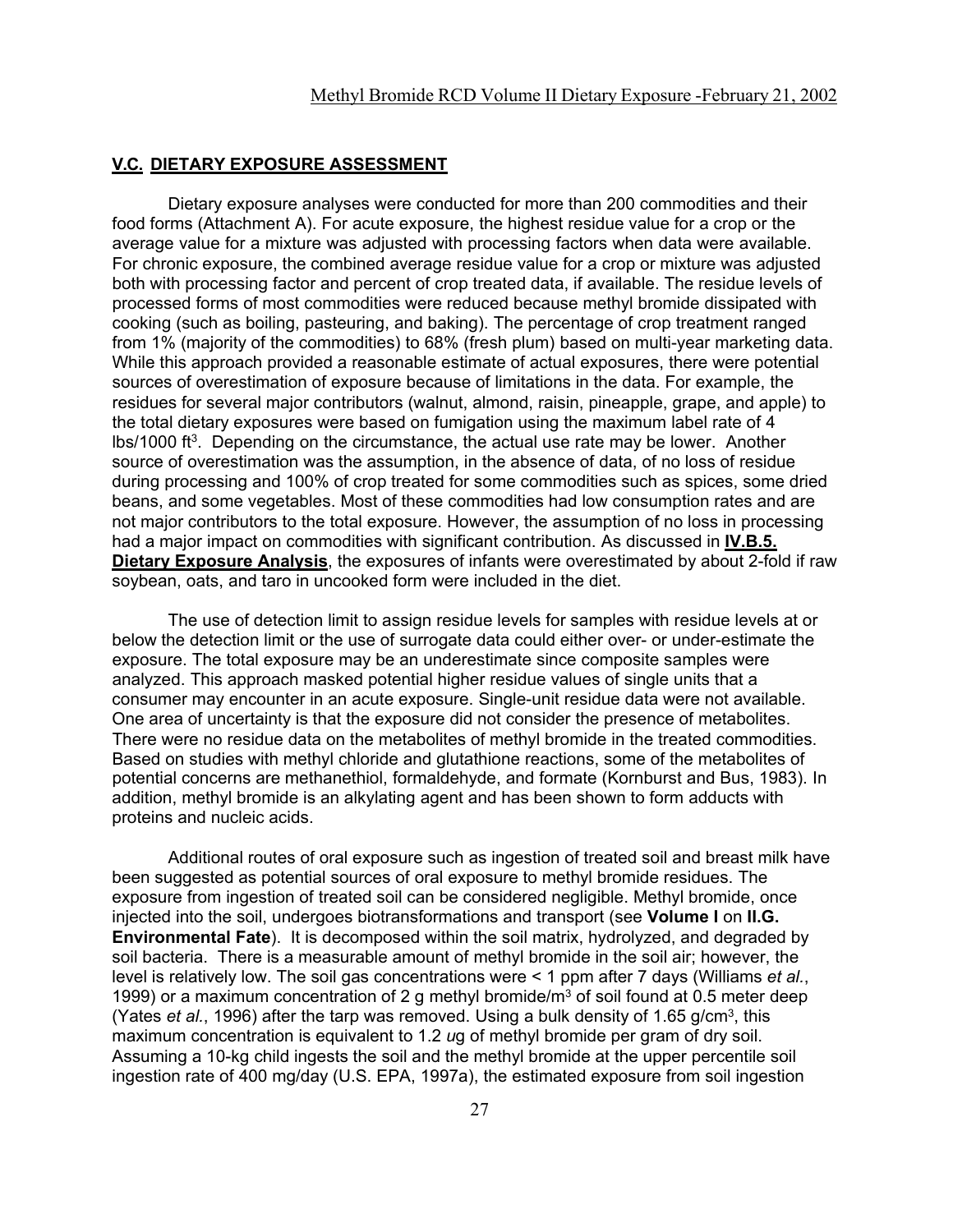was 0.048 ug/kg/day  $^3$ . This exposure level is more than 100-fold lower than those (5-8  $\,$ *u*g/kg/day) estimated for direct dietary exposure for children (Table 6).

There are currently no data available on the potential for exposure to methyl bromide via the breast milk. Studies on the potential for exposure to pesticides in the breast milk focused primarily on organochlorines such as DDT and metabolites, dieldrin, lindane, and hexachlorobenzene (NRC, 1993). One study with sodium bromide in rats suggested that offspring were exposed to inorganic bromide via the milk (Disse *et al.*, 1996). In a review on human exposure to inorganic bromide, the authors compared the bromide ion levels in the breast milk measured in two studies conducted in The Netherlands (van Leeuwen and Sangster, 1987). There was an apparent decrease in levels with time as the mean levels were 2.7 mg/L (range 1.1 to 9.7 mg/L) and 1.6 mg/L (range 0.3 to 4.4 mg/L) for the 1974 and 1985 studies, respectively. The authors associated this apparent decrease with the reduced use of methyl bromide in The Netherlands. The validity of this association is questioned since these values came from two different studies. There was no information on other factors which may influence the measured levels such as change in the background level of bromide ion, other sources of bromide ion exposure, and methyl bromide exposure levels.

# **V.D. RISK CHARACTERIZATION FOR DIETARY EXPOSURE**

The MOEs for potential acute and chronic exposures were based on ENEL or NOEL for toxicity observed in laboratory animals. When the NOEL for non-oncogenic effects is based on animal data, a MOE of 100 is generally considered adequate for protection against potential acute or chronic toxicity of a chemical. This benchmark of 100 includes an uncertainty factor of 10 for interspecies extrapolation and a factor of 10 for intraspecies variability. These uncertainty factors assume that the average human is 10 times more sensitive to the effects of a chemical than the most sensitive laboratory animal, and that a sensitive individual is 10 times more susceptible than an average individual (Davidson *et al.*, 1986; Dourson and Stara, 1983).

## **V.D.1. Interspecies Extrapolation**

The sensitivity of humans and laboratory animals to methyl bromide toxicity could not be compared since there are no data on human oral exposure. The only interspecies factor considered was consumption rate differences in the determination of dietary exposure for humans and exposure dosages in animals. In the absence of data, the current DPR default for interspecies extrapolation is a factor of 10-fold with respect to the dose.

## **V.D.2. Intraspecies Extrapolation**

For intraspecies variation in the response to the toxicity of methyl bromide, the DPR default uncertainty factor of 10-fold was used since there are no data to quantify the variation. The potential differences in exposure levels were accounted for by addressing the dietary exposures of many subgroups based on age, gender, ethnicity, and region (Table 6). In the

<sup>400</sup> mg soil day 1.2 ug mebr g soil 1 g 1000 mg  $\frac{3400 \text{ mg soil}}{\text{day}}$  x  $\frac{1.2 \text{ ug m} \cdot \text{e} \cdot \text{m}}{g \cdot \text{soil}}$  x  $\frac{1 g}{1000 \text{ mg}}$  x  $\frac{1}{10 \text{ kg child}}$  = 0.048 ug / kg / day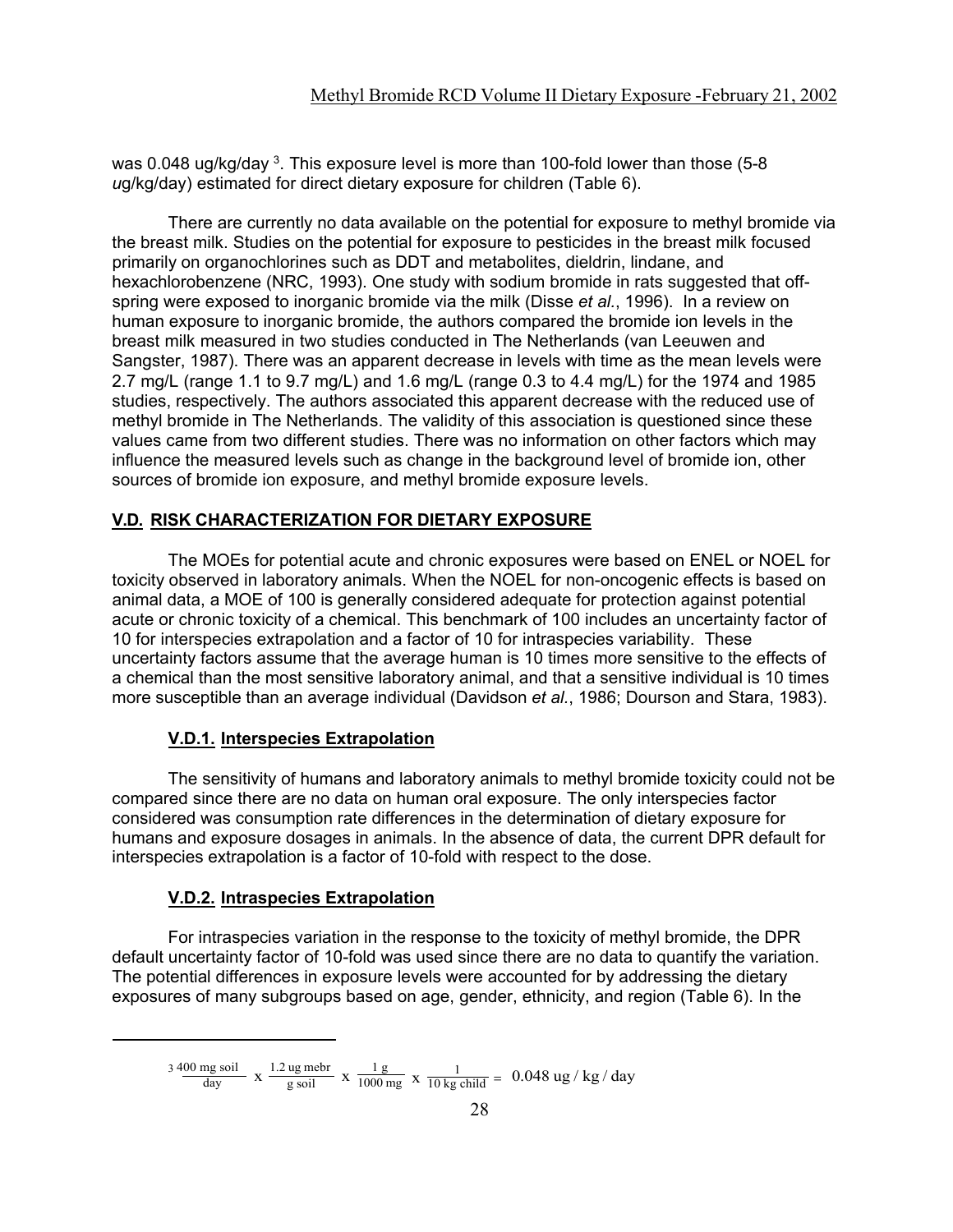inhalation RCD (DPR, 2001), the interaction of methyl bromide and glutathione-S-transferase (GST), and human GST polymorphism were discussed. The conclusion was that the polymorphism of GST-theta (GSTT) in the human population is important to consider. At this time, it was not possible to conclude that GSTT polymorphism would lead to increased susceptibility to methyl bromide toxicity and to determine whether or not the variation is sufficiently addressed by the 10-fold default intra-individual uncertainty factor.

# **V.E. ISSUES RELATED TO THE FOOD QUALITY PROTECTION ACT**

For inhalation exposure to methyl bromide, there was some evidence for increased sensitivity to the prenatal and post-natal toxicity of methyl bromide when NOELs for developmental or reproductive toxicity were compared with those for maternal toxicity (see **Volume I** section **V.E.**). The National Research Council scientists did not recommend an additional uncertainty factor for the inhalation exposure since the critical NOELs were considered conservative (NRC, 2000).

For oral exposure, the current database did not suggest increased sensitivity to methyl bromide by infants and children. A NOEL could not be established in the oral reproductive toxicity study (Kaneda *et al.*, 1993) where rats were given methyl bromide fumigated feed and the actual dose was not determined. No developmental toxicity was observed in rabbits (gestation day 6-18) and rats (gestation day 6-15) given methyl bromide by gavage (Kaneda *et al.*, 1998). The highest doses tested were 30 mg/kg/day in the rat and 10 mg/kg/day in the rabbit. In comparison, these doses are similar to the equivalent dose for the NOEL (40 ppm or absorbed dose of 10.5 mg/kg/day<sup>4</sup>) for developmental toxicity in the rabbit by inhalation (Breslin *et al.*, 1990).

# **V.E.2. Aggregate Exposure**

There could be a potential for aggregate exposure from occupation or residential exposures and dietary exposures. Aggregate exposure is addressed in **Volume III**.

# **V.E.3. Cumulative Toxicity**

Since the mechanism of methyl bromide toxicity from oral exposure is unknown, it is not possible to consider cumulative toxicity at this time.

# **V.E.4. Endocrine Effects**

Based on the studies reviewed, methyl bromide has not been shown to cause endocrine disruption effects.

<sup>&</sup>lt;sup>4</sup> 40 ppm x 3.89 mg/m<sup>3</sup>/ppm x 0.54 m<sup>3</sup>/kg/day x 6 hours/24 hoursx50% = 10.5 mg/kg/day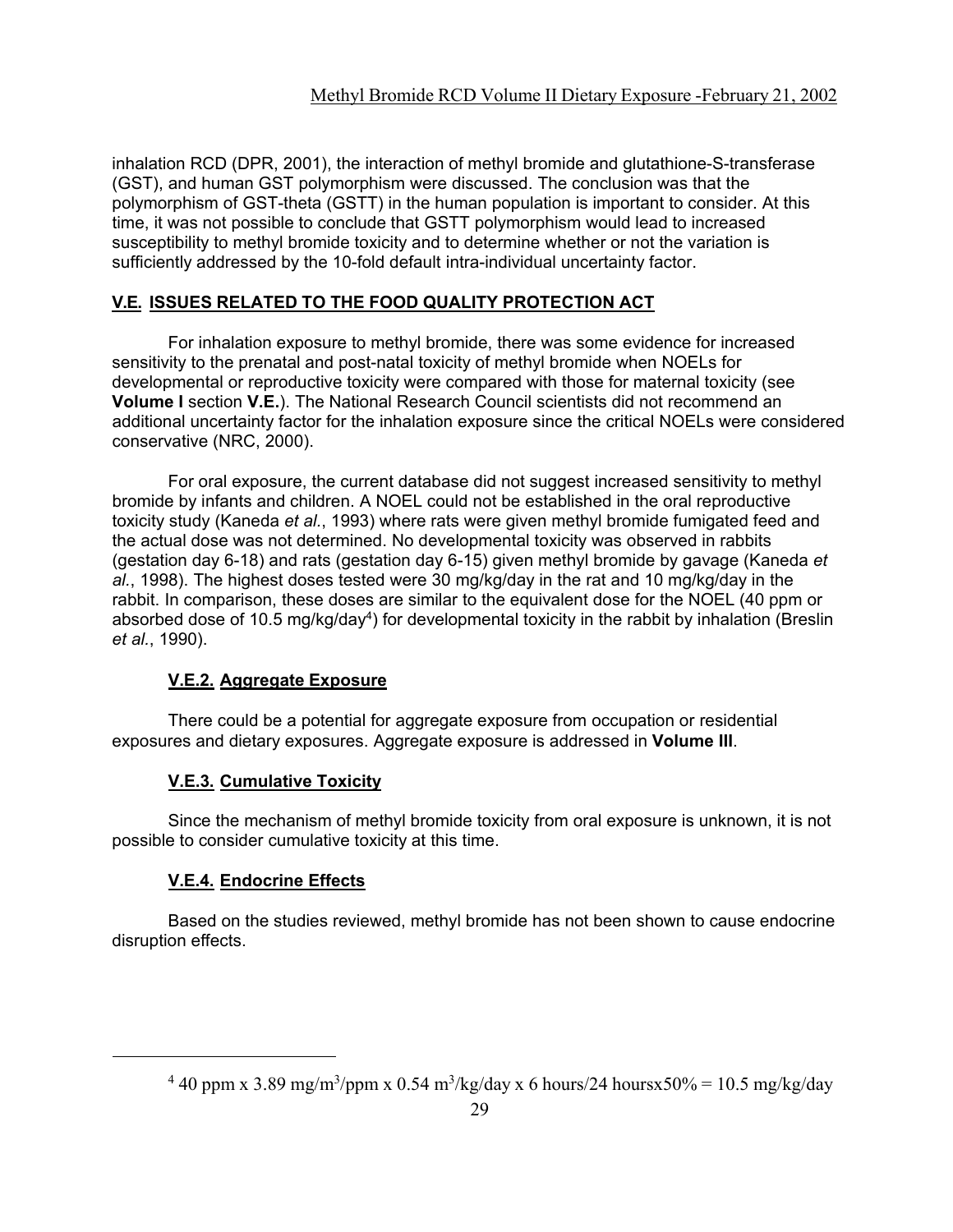#### **VI. TOLERANCE ASSESSMENT**

## **VI.A. INTRODUCTION**

#### **VI.A.1. U.S. EPA**

U.S. EPA is responsible for setting tolerances for pesticide residues in raw agricultural commodities (Section 408 of FFDCA) and processed commodities (Section 409 of FFDCA) under the Federal Food, Drug, and Cosmetic Act (FFDCA). A tolerance is the legal maximum residue concentration of pesticide which is allowed in a raw agricultural commodity and processed food. The tolerances are established at levels necessary for the maximum application rate and frequency, and not expected to produce deleterious health effects in humans from chronic dietary exposure (U.S. EPA, 1991). The data requirements for tolerances include: (1) residue chemistry, (2) environmental fate, (3) toxicology, (4) product performance such as efficacy, and (5) product chemistry (Code of Federal Regulations, 1996). The field studies must reflect the proposed use with respect to the rate and mode of application, number and timing of applications and formulations proposed (U.S. EPA, 1982).

For methyl bromide, the established tolerances of methyl bromide are based on inorganic bromide. They are in the range of 5 ppm for apples to 240 ppm for pop corn (Federal Register, 1991). The toxicological database for the establishment of the tolerances included three studies with inorganic bromide: (1) a 20-month rat feeding study with a NOEL of 235 ppm or 11.75 mg/kg, (2) a 52-week rabbit feeding study with a NOEL of 90 ppm or 2.7 mg/kg, and (3) a 1-year dog feeding study with a NOEL of 2900 ppm or 72.5 mg/kg (U.S. EPA, 1983 a and b). In the 1986 Reregistration Standard, U.S. EPA stated that inorganic bromide was not of toxicological concern and required residue studies based on methyl bromide *per se* (U.S. EPA, 1986b)*.* In response to the Standard, the registrant developed a residue database for multiple crop groups and tolerance proposals (U.S. EPA, 1986a). The proposed tolerances ranged from 0.1 ppm (vegetables, small fruits and berries, and stone fruits) to 50 ppm (green cocoa beans). However, the U.S. EPA has yet to establish the tolerances on methyl bromide *per se.*

In 1996, the Food Quality Protection Act (FQPA) amended the overall regulation of pesticide residues under FIFRA and FFDCA (U.S. EPA, 1997b and c). One major change was the removal of the Delaney Clause that prohibited residues of cancer-causing pesticides in processed foods. The tolerances must be health-based and the same standards are used to establish tolerances for both the raw agricultural commodities and their processed forms. FQPA required an explicit finding that tolerances are safe for children. U.S. EPA was required to use an extra 10-fold safety factor to take into account potential pre- and post-natal developmental toxicity and the completeness of the data unless U.S. EPA determined, based on reliable data, that a different margin would be safe. In addition, the evaluations of the tolerance must take into account: (1) aggregate exposure from all non-occupational sources, (2) effects from cumulative exposure to the pesticide and other substances with common mechanisms of toxicity, (3) effects of *in utero* exposure; and (4) potential for endocrine disrupting effects.

Under FQPA, U.S. EPA is also required to reassess all existing tolerances and exemptions from tolerances for both active and inert ingredients. Previously, U.S. EPA reassessed tolerances as part of its reregistration and Special Review processes. In the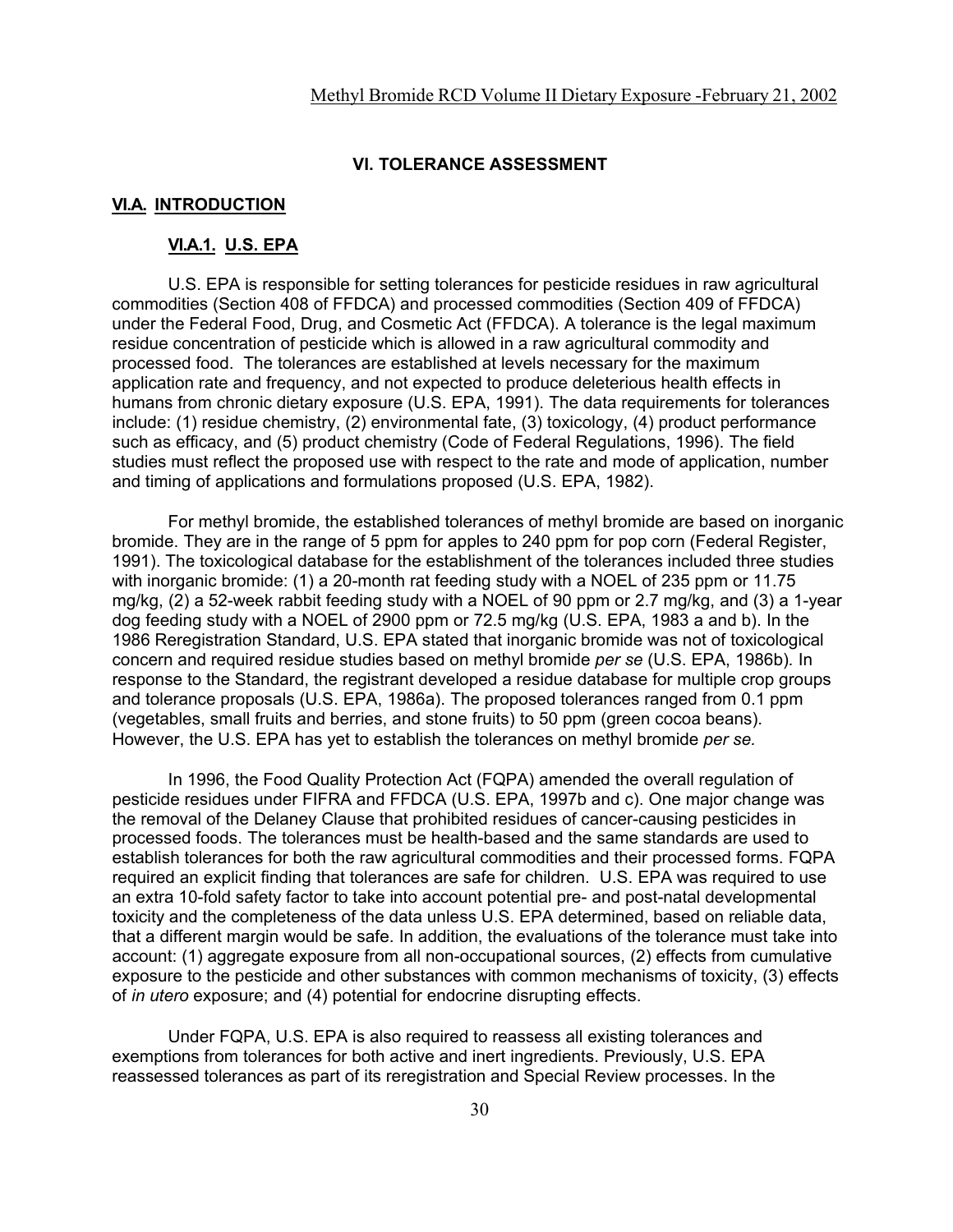evaluation of tolerances, the U.S. EPA uses a tiered approach and the assessment includes all label-use commodities. Methyl bromide is among the non-organophosphate pesticides with risk assessments to be completed by the U.S. EPA in fiscal year of 2001 (U.S. EPA, 2000).

# **VI.A.2. California**

In California, U.S. EPA established tolerances are evaluated under the mandate of Assembly Bill 2161, generally referred to as the Food Safety Act (Bronzan and Jones, 1989). The Act requires DPR to conduct an assessment of dietary risks associated with the consumption of produce and processed food treated with pesticides. In these assessments, the tolerance for each specific commodity is evaluated individually. Since there is no tolerance established for methyl bromide, *per se*, in treated commodities, a tolerance assessment was not conducted for this document.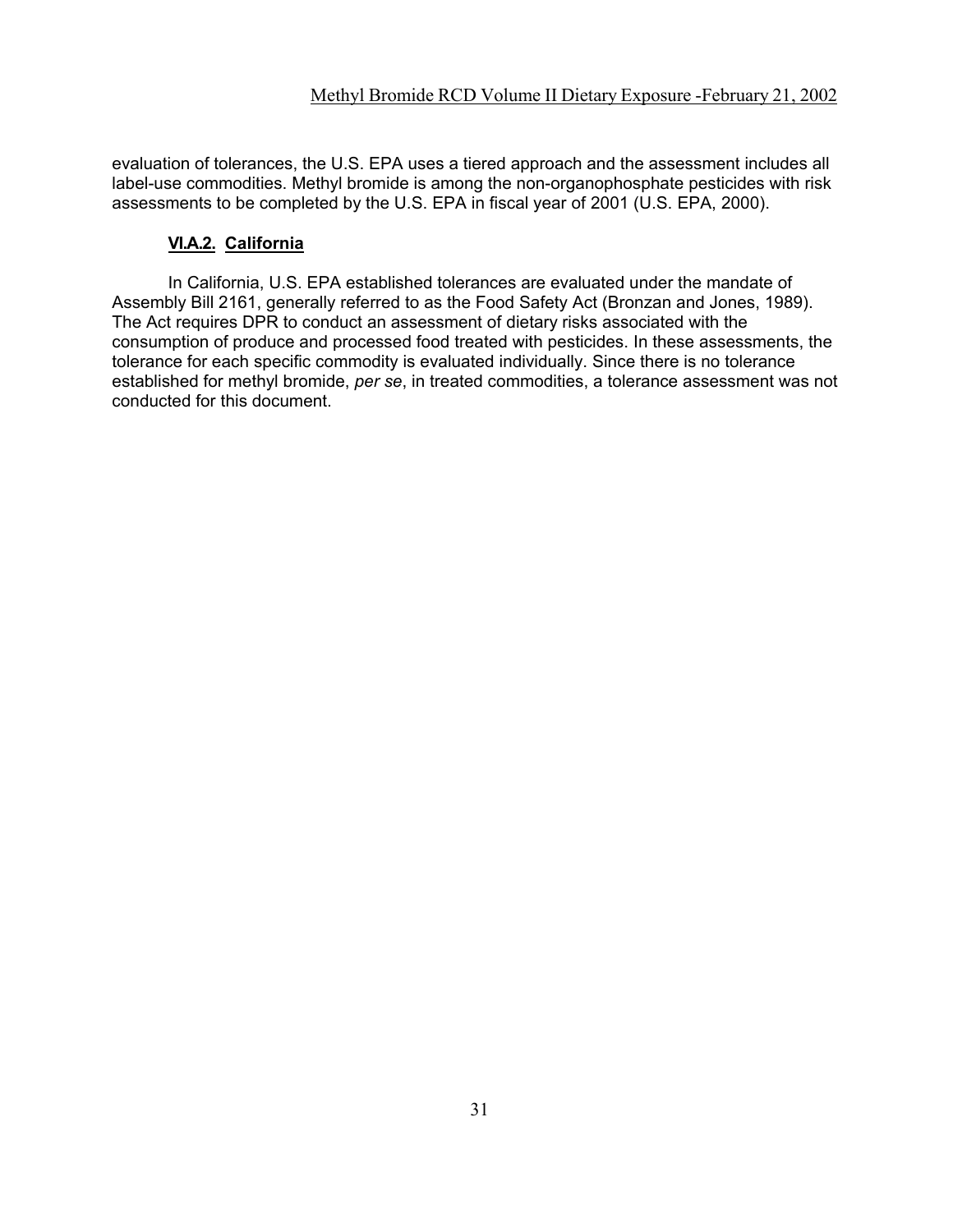# **VII. CONCLUSIONS FOR DIETARY EXPOSURE**

The human health risk from potential dietary exposure was evaluated in this Volume II of the Risk Characterization Document. The potential risks of dietary exposure to methyl bromide were evaluated based on clinical signs and reduced body weight observed in animal studies for acute and chronic exposures, respectively. The risks, expressed as margins of exposure, were calculated for human population subgroups based on region, age, and gender. For non-oncogenic effects based on animal data, the MOEs were compared with a benchmark of 100 to determine whether the exposure would be of a potential health concern.

The dietary exposures were considered reasonable estimates of actual exposures. The range of MOEs were 980 to 2360 and 10,930 to 162,600 for acute and chronic exposures, respectively. Other variables discussed in this document which potentially underestimate or overestimate actual dietary exposures should also be considered in the evaluation of these MOEs.

Since methyl bromide residues are found in treated commodities, there is a need to establish tolerances for the parent compound on these commodities.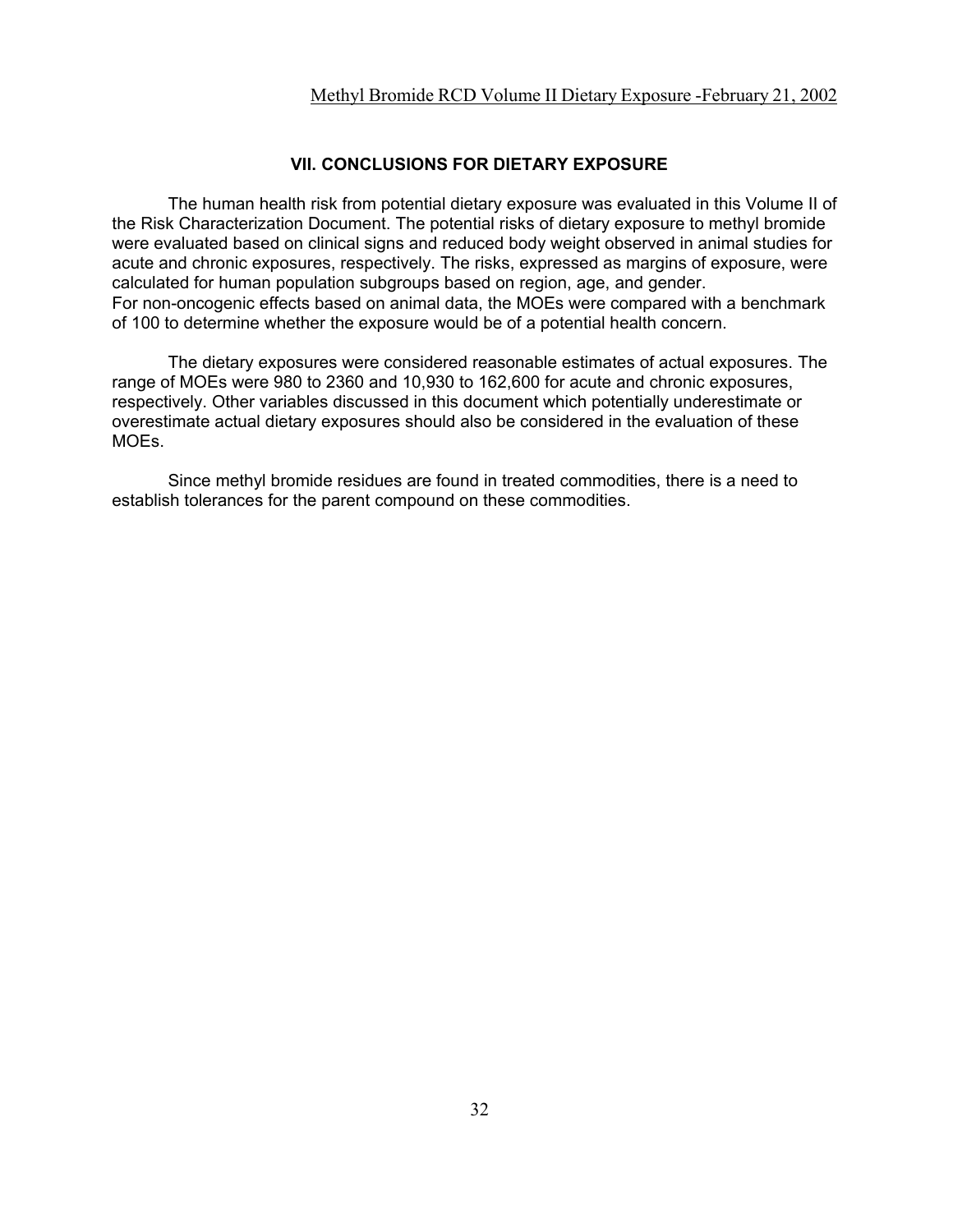#### **VIII. REFERENCES**

- Bolsa Research, 1988. Methyl bromide residue study (pre-plant). Methyl Bromide Industry Panel. DPR Vol. 123-109-87810.
- Boorman, G.A., H.L. Hong, C.W. Jameson, K. Yoshitomi, and R.R. Maronpot, 1986. Regression of methyl bromide-induced forestomach lesions in the rat. Toxicology and Applied Pharmacology 86:131-139.
- Breslin, W.J., C.L. Zablotny, G.J. Bradley, and L.G. Lomax, 1990. Methyl bromide inhalation teratology study in New Zealand white rabbits. The Toxicology Research Lab. Methyl Bromide Industry Panel. DPR Vol.123-127 #95930.
- Bronzan and Jones, 1989. Assembly bill 2161, Addition to the Food and Agriculture Code SEC 8 section 13060. California Food and Agriculture Code, Sacramento, CA.
- Code of Federal Regulations, 1996. Data Requirements for Registration. Title 40., Parts 158. Office of the Federal Register National Archives and Records Administration.
- Danse, L.H.J.C., F.L. van Velsen, and C.A. van der Heijden, 1984. Methyl bromide: Carcinogenic effects in the rat forestomach. Toxicology and Applied Pharmacology 72:262-271. (in DPR Vol.123-043 #913094).
- Davidson, I.W.F., J.C. Parker, and R.P. Beliles, 1986. Biological basis for extrapolation across mammalian species. Regulatory Toxicology and Pharmacology 6:211-237.
- Disse, M., F. Joo, H. Schulz, and J.R. Wolff, 1996. Prenatal exposure to sodium bromide affects the postnatal growth and brain development. J. Brain Research 37(1):127-134.
- Dourson, M.L., and J.F. Stara, 1983. Regulatory history and experimental support of uncertainty (safety) factors. Regulatory Toxicology Pharmacology 3:224-238.
- DPR, 1999. Methyl Bromide Risk Characterization Document for Inhalation Exposure, October, 1999. DRAFT RCD 99-02. Department of Pesticide Regulation, California Environmental Protection Agency, Sacramento, CA.
- DPR, 2001. Methyl Bromide Risk Characterization Document for Inhalation Exposure, November, 2001. Department of Pesticide Regulation, California Environmental Protection Agency, Sacramento, CA.
- Eickhoff, J.C., D.K. Waylett and C.F. Chaisson, 1998. Chronic dietary risk assessment for methyl bromide using anticipated residues. Methyl Bromide Industry Panel (Ameribrom, Inc., Albemarle Corp., Great Lakes Chemical , Co. and Trical, Inc.). DPR Vol. 123-206 #165139.

Eustis, S.L., 1992. Toxicology and carcinogenesis studies of methyl bromide in B6C3F1 mice.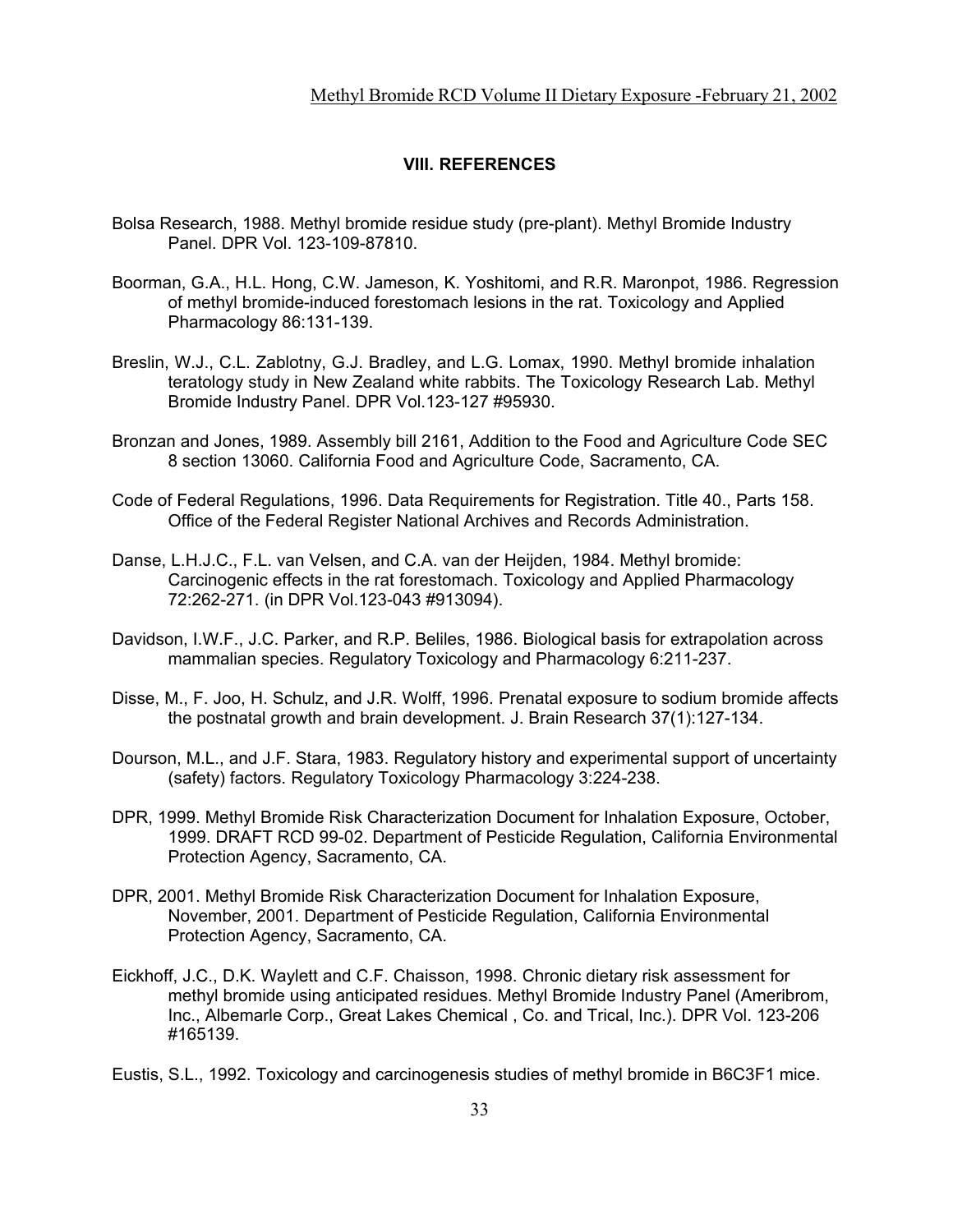NTP TR 385, U.S. Department of Health and Human Services, Public Health Service, National Institutes of Health. DPR Vol.123-146 #116243.

- Federal Register, 1991. Code of Federal Regulations. 40. parts 180.3 (c)(2). Office of the Federal Register, National Archives and Records Administration. U.S. Government Printing Office, Washington, D.C.
- Golder Associates, Inc., 1985. California methyl bromide sampling study. Methyl Bromide Industry Panel. DPR Vol. 123-064 #56727.
- Gross, S.B., 1999. Methyl bromide- Combined chronic/oncogenicity feeding rat (83-5). Memorandum from S.G. Gross to R. McNally/Joseph Nevola (May 24, 1999), Health Effects Division, U.S. Environmental Protection Agency, Washington, D.C.
- Hansen, L.J., 1998. Data Evaluation Record- Chronic oral toxicity (feeding safety study, fumigated diet-beagle dog), May 19, 1998. Office of Prevention, Pesticides and Toxic Substances. U.S. Environmental Protection Agency, Washington, D.C.
- Hubbs, A.F., 1986. The subchronic effects of oral methyl bromide administration in the rat. DPR Vol.123-083 #59183.
- IRIS (Integrated Risk Information System), 2000. Bromomethane. U.S. EPA IRIS Substance File, as of October 27, 2000. epa.gov/ngispgm3/iris
- Kaneda, M., N. Hatakenaka, S. Teramoto, and K. Maita, 1993. A two-generation reproduction study in rats with methyl bromide-fumigated diets. Food and Chemical Toxicology 31(8):533-542.
- Kaneda, M., H. Hojo, S. Teramoto, and K. Maita, 1998. Oral teratogenicity studies of methyl bromide in rats and rabbits. Food and Chemical Toxicology 36:421-427.
- Kiplinger, G.R., 1994. Acute oral toxicity comparison study of microencapsulated methyl bromide and liquid methyl bromide in albino rats. Study number WIL-49011. WIL Research Lab., Inc. DPR Vol.123-162 #132699.
- Kornburst, D.J., and J.S. Bus, 1983. The role of glutathione and cytochrome P-450 in the metabolism of methyl chloride. Toxicology and Applied Pharmacology 67:246-256.
- Medinsky, M.A., J.A. Bond, J.S. Dutcher, and L.S. Birnbaum, 1984. Disposition of [14C] methyl bromide in Fischer-344 rats after oral or intraperitoneal administration. Toxicology 32:187-196. (in DPR Vol.123-135 #89720).
- Medinsky, M.A., J.S. Dutcher, J.A. Bond, R.F. Henderson, J.L. Mauderly, M.B. Snipes, J.A. Mewhinney, Y.S. Cheng, and L.S. Birnbaum, 1985. Uptake and excretion of [14C] methyl bromide as influenced by exposure concentration. Toxicology and Applied Pharmacology 78:215-225. (in DPR Vol.123-135 #89718).

Mertens, J.J.W.M., 1997. A 24-month chronic dietary study of methyl bromide in rats.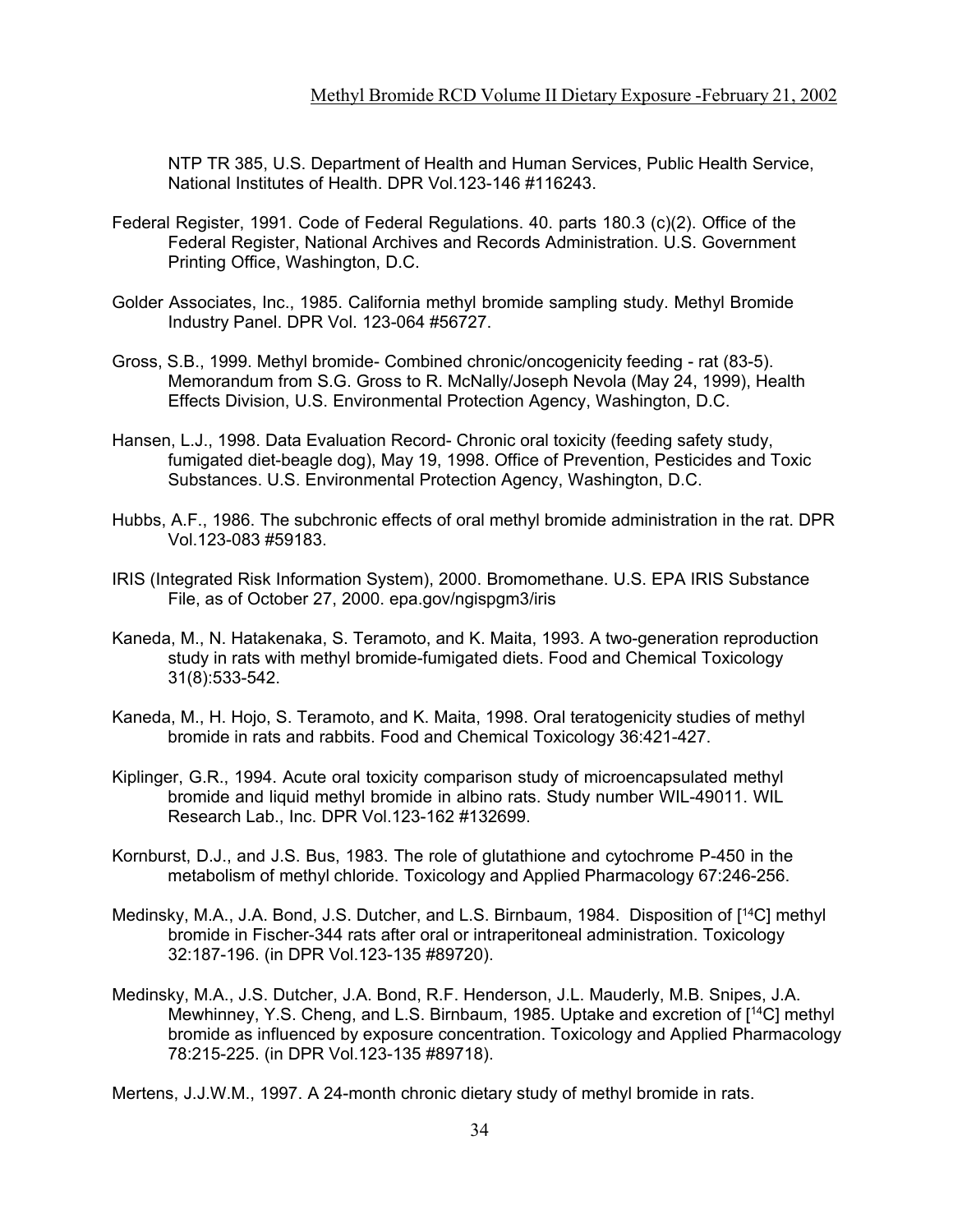Laboratory Study Number WIL-49014. WIL Research Laboratories. DPR Vol.123-179 #158746.

- Naas, D.J.,1990. Acute oral toxicity study in beagle dogs with methyl bromide. WIL Research Lab. Inc. DPR Vol.123-124 #91578.
- Newton, P.E., 1996. A chronic (12-month) toxicity study of methyl bromide fumigated feed in the dog. Study no. 94-3186. Huntingdon Life Science. DPR Vol.123-175 #143945.
- NTP, 1992. Toxicology and carcinogenesis studies of methyl bromide in B6C3F1 mice. NTP TR 385, U.S. Department of Health and Human Services, Public Health Service, National Institutes of Health. DPR Vol.123-145 #76659.
- NRC (National Research Council), 1993. Pesticides in the diets of infants and children. Committee on Pesticides in the Diets of Infants and Children, National Research Council. National Academy Press, Washington, D.C.
- NRC (National Research Council), 2000. Methyl Bromide Risk Characterization in California. Subcommittee on Methyl Bromide, National Research Council. National Academy Press, Washington, D.C.
- Patterson, 2001. Chronic toxicity endpoint for the methyl bromide risk characterization document. Memorandum from G.T. Patterson to T. Jones, September 24, 2001. Department of Pesticide Regulation, California Environmental Protection Agency, Sacramento, CA.
- Perfetti, R.B., 1994. Response to the methyl bromide reregistration standard: Residue data. Memorandum from R.B. Perfetti (Health Effects Division) to L. Rossi (Special Review and Reregistration Division), April 7, 1994. Office of Prevention, Pesticides and Toxic Substances, U.S. Environmental Protection Agency, Washington, D.C.
- Raabe, O.G., 1986. Inhalation uptake of selected chemical vapors at trace levels. University of California, Davis, CA. Submitted to The Biological Effects Research Section, California Air Resources Board, Sacramento, CA.
- Raabe, O.G., 1988. Retention and metabolism of toxics. Inhalation uptake of xenobiotic vapors by people. University of California, Davis, CA. Submitted to The Biological Effects Research Section, California Air Resources Board, Sacramento, CA.
- Reuzel, P.G.J., C.F. Kuper, H.C. Dreef-van der Meulen, and V.M.H. Hollanders, 1987. Chronic (29-month) inhalation toxicity and carcinogenicity study of methyl bromide in rats. Civo Institutes TNO. DPR Vol. 123-084 #59184; 123-147 #116337; 123-148 #120402; 123- 148 #120406; and 123-166 #133417.
- Reuzel, R.G.J., H.C. Dreef-van der Meulen, V.M.H. Hollanders, C.F. Kuper, V.J. Feron, and C.A. van der Heijden, 1991. Chronic inhalation toxicity and carcinogenicity study of methyl bromide in Wistar rats. Food and Chemical Toxicology 29:31-39.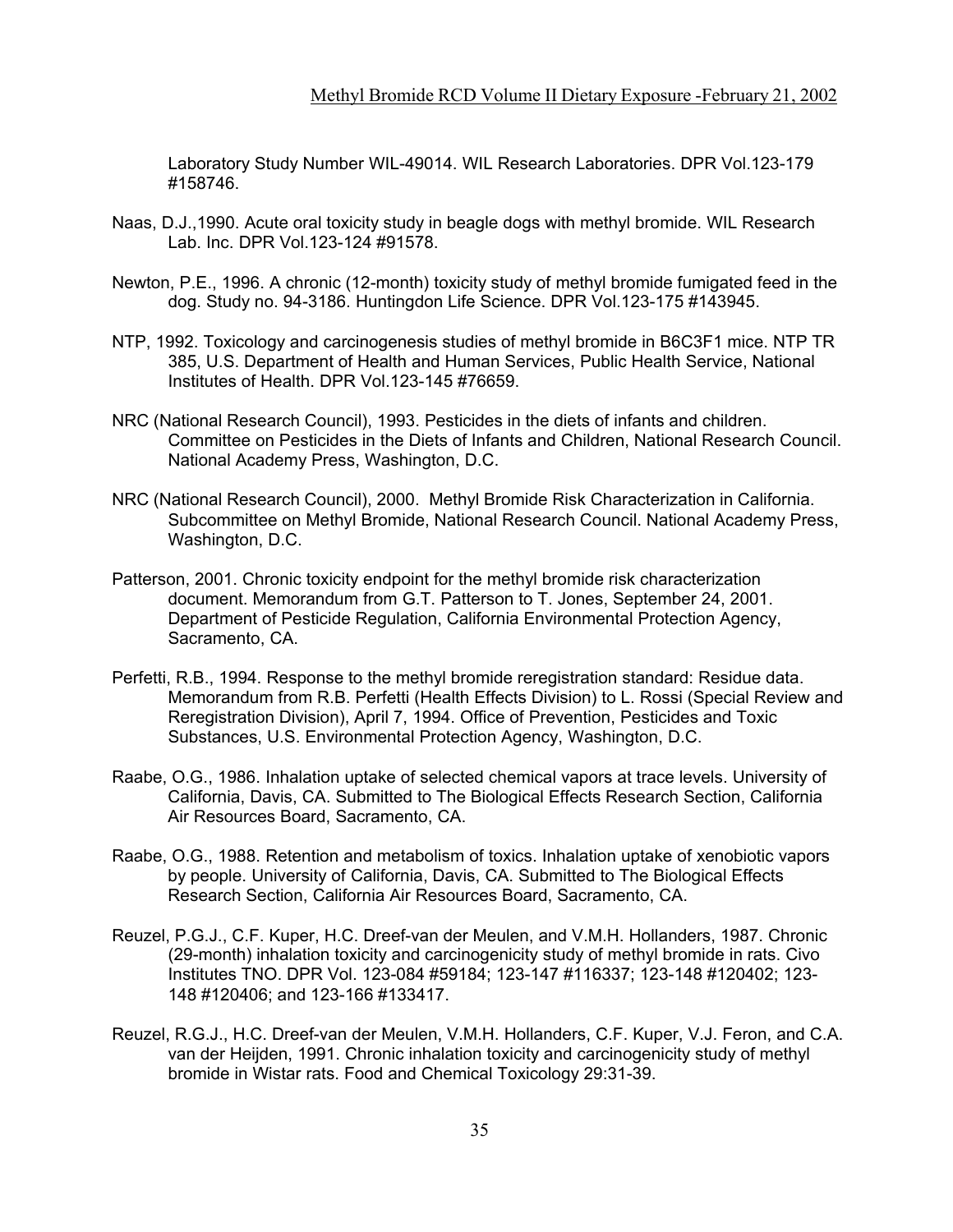- Schaible, S.A., 1995. Chronic dietary exposure assessment for methyl bromide. Memorandum from S.A. Schaible (Health Effects Division) to H. Jamerson (Registration Division), March 10, 1995. Office of Prevention, Pesticides and Toxic Substances, U.S. Environmental Protection Agency, Washington, D.C.
- TAS, 1996a. Exposure 4™. Detailed Distributional Dietary Exposure Analysis, Version 3.35. Technical Assessment Systems, Inc., Washington, D.C.
- TAS, 1996b. Exposure 1™. Chronic Dietary Exposure Analysis Version 3.35. Technical Assessment Systems, Inc., Washington D.C.
- The Merck Index, 1989. Eleventh edition. (S. Budavari, M.J. O'Neil, A. Smith, and P.E. Heckelman, Ed.), Merck & Co., Inc., Rahway, N.J. 1606 pp.
- Tompkins, E.C. 1995. A four week dietary range-finding toxicity study of methyl bromide in rats. Project number WIL-49013. WIL Research Laboratories, Inc. Methyl Bromide Industry Panel. DPR Vol.123-172 #143942.
- U.S. EPA, 1982. Pesticide Assessment Guidelines Subdivision O- Residue Chemistry. Office of Pesticides and Toxic Substances document # EPA-540/9-82-023.
- U.S. EPA, 1983a. Inorganic bromides resulting from fumigation with methyl bromide; proposed tolerance. Federal Register 48(170):39474-39475.
- U.S. EPA, 1983b. Tolerances and exemptions from tolerances for pesticide chemicals in or on raw agricultural commodities; inorganic bromides resulting from fumigation with methyl bromide. Federal Register 48(213):50533-50534.
- U.S. EPA, 1986a. Pesticide tolerance petitions; Methyl Bromide Industry Panel. Federal Register 51(53):9512.
- U.S. EPA, 1986b. Guidance for the reregistration of pesticide products containing methyl bromide as the active ingredient. Office of Prevention, Pesticides and Toxic Substances, U.S. Environmental Protection Agency, Washington, D.C.
- U.S. EPA, 1991. For Your Information- Pesticide Tolerances. Pesticide and Toxic Substances (H7506C), August, 1991.
- U.S. EPA, 1992. Bromomethane, 4/6/92, Integrated Risk Information System (IRIS), U.S. Environmental Protection Agency, Washington, D.C.
- U.S. EPA, 1997a. Exposure Factors Handbook Volume I. General Factors. EPA/600/P-95/002Fa, August, 1997. Office of Research and Development, U.S. Environmental Protection Agency, Washington, D.C.
- U.S. EPA, 1997b. The Federal Insecticide Fungicide, and Rodenticide Act (FIFRA) and Federal Food, Drug, and Cosmetic Act (FFDCA) as Amended by the Food Quality Protection Act (FQPA) of August 3, 1996. Document no. 730L97001, March 1997. Office of Pesticide Programs, U.S. Environmental Protection Agency, Washington, D.C.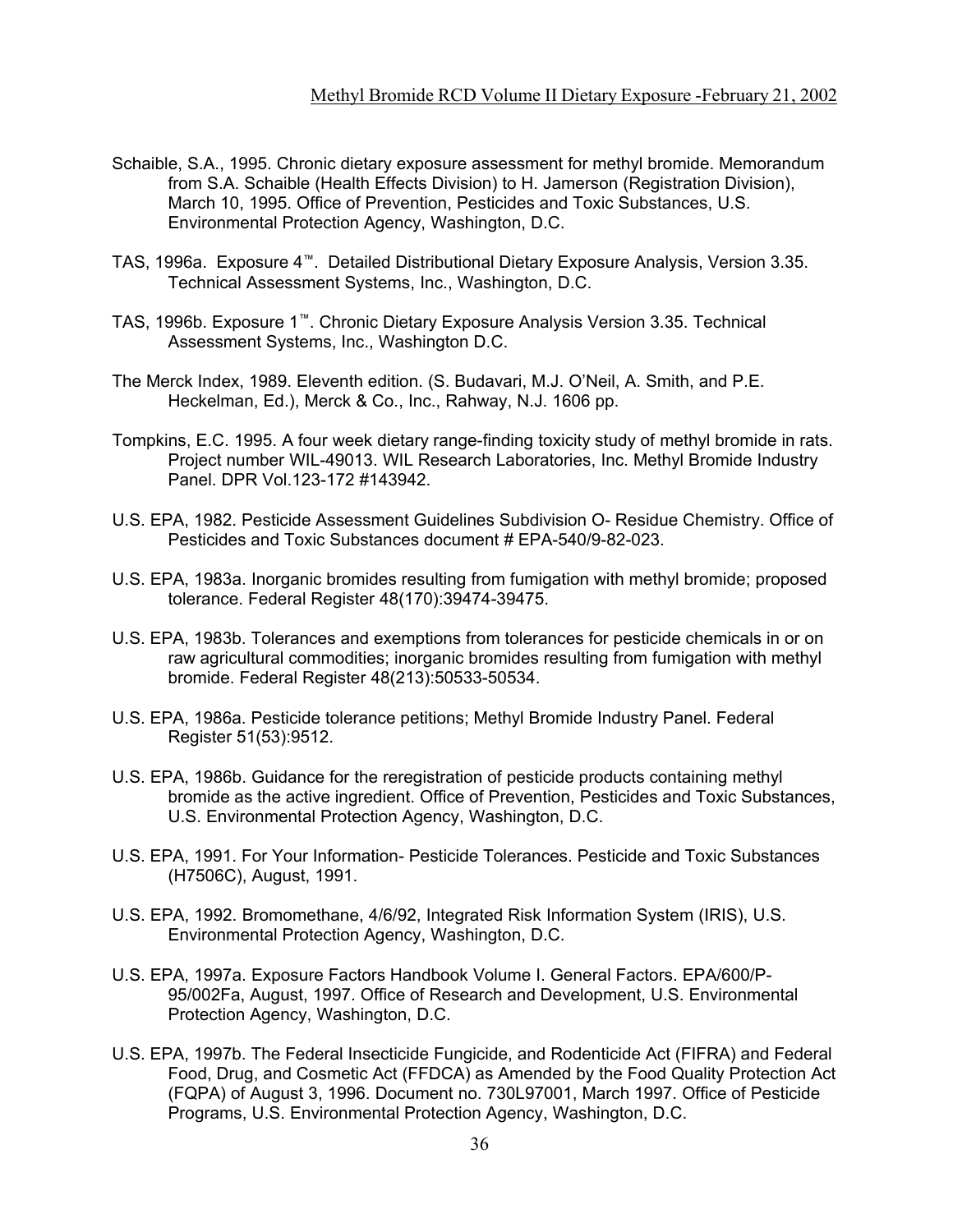- U.S. EPA, 1997c. 1996 Food Quality Protection Act Implementation Plan. March, 1977. Office of Prevention, Pesticides and Toxic Substances (7506C), U.S. Environmental Protection Agency, Washington, D.C. [\(http://www.epa.gov/fedrgstr/\)](http://www.epa.gov/fedrgstr/))
- U.S. EPA, 2000. Reregistration eligibility decisions projected for FY2000-FY2001. Office of Pesticide Programs, U.S. Environmental Protection Agency, Washington, D.C.epa.gov/oppsrrd1/REDs/factsheets/comingreds.htm
- USDA, 1987-1988. Data set: NFCS 87-I-1 Nationwide Food Consumption Survey. 1987-1988. Preliminary report unpublished. U.S. Department of Agriculture, Washington, D.C.
- USDA, 1989-1992. Food and Nutrient Intake by Individuals in the United States, 1 Day, 1989- 1992. Continuing Survey of Food Intakes by Individuals, 1989-1992. Agricultural Research Service, U.S. Department of Agriculture, Washington, D.C.
- van Leeuwen, F.X.R., and B. Sangster, 1987. The toxicology of bromide ion. CRC Critical Reviews in Toxicology 18(3):189-213.
- Williams, J., N-Y. Wang, and R.J. Cicerone, 1999. Methyl bromide emissions from agricultural field fumigations in California. J. Geophysical Research 104 (D23):30087-30096.
- Yates, S.R., J. Gan, F.F. Ernst, A. Mutziger, and M.V. Yates, 1996. Methyl bromide emissions from a covered field: I. Experimental conditions and degradation in soil. J. Environ. Qual. 25:184-192.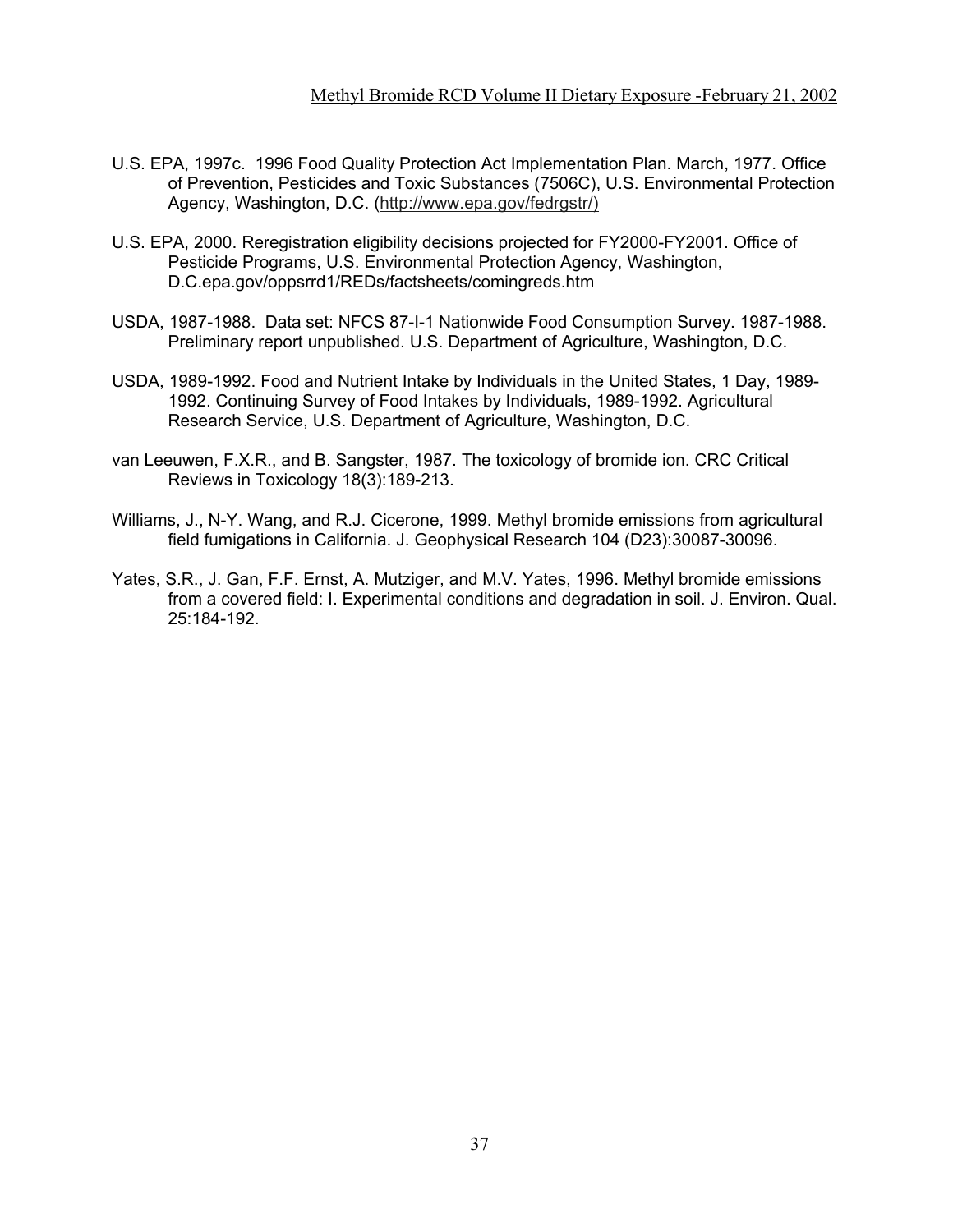## **IX. ATTACHMENTS**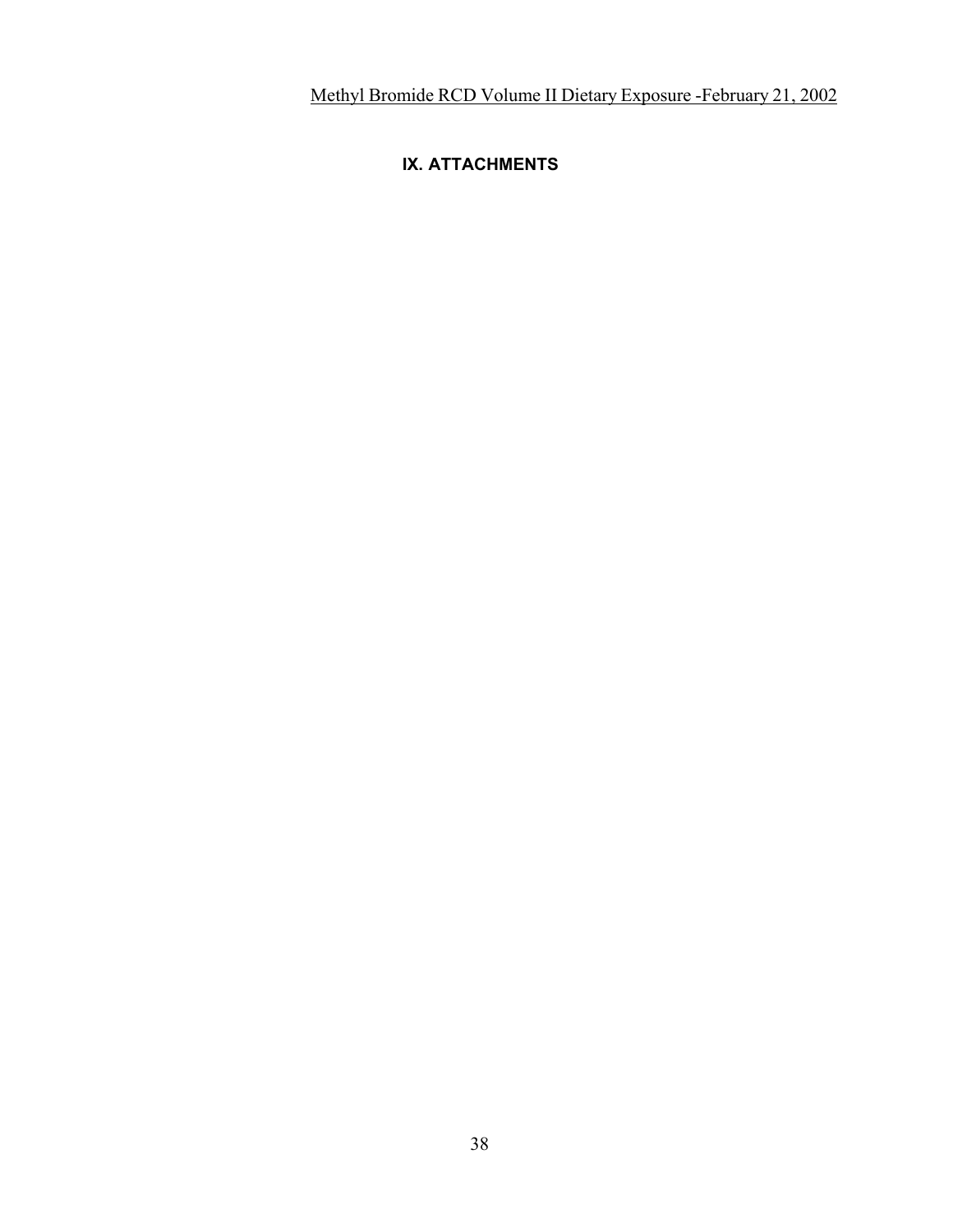### **ATTACHMENT A**

**Dietary Exposure Assessment**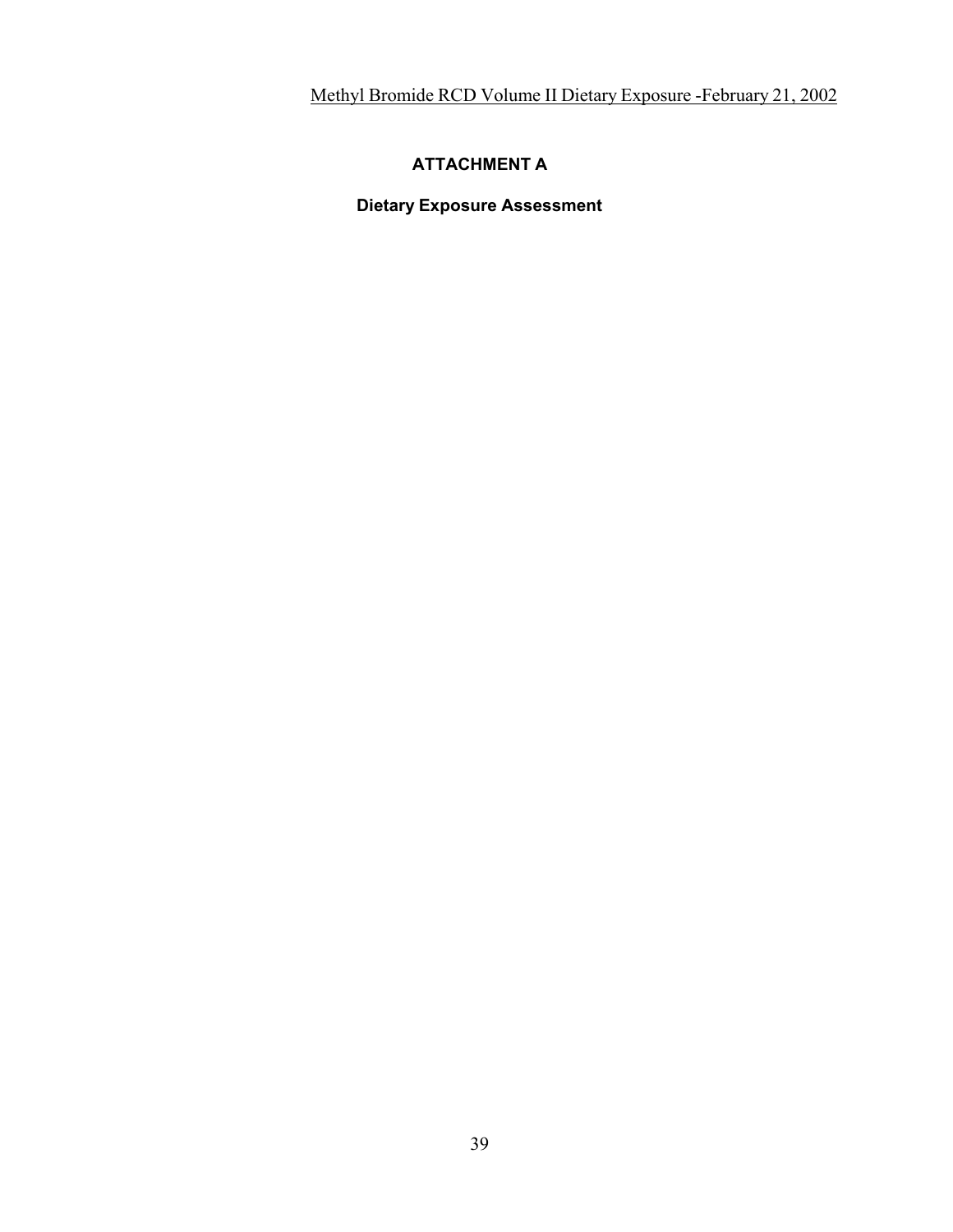**METHYL BROMIDE (Bromogas 7, Terr-O-Gas 7)** 

# **DIETARY EXPOSURE ASSESSMENT**

Wesley C. Carr, Jr.

## HEALTH ASSESSMENT SECTION

### MEDICAL TOXICOLOGY BRANCH

## CALIFORNIA DEPARTMENT OF PESTICIDE REGULATION

## CALIFORNIA ENVIRONMENTAL PROTECTION AGENCY

October 4, 2001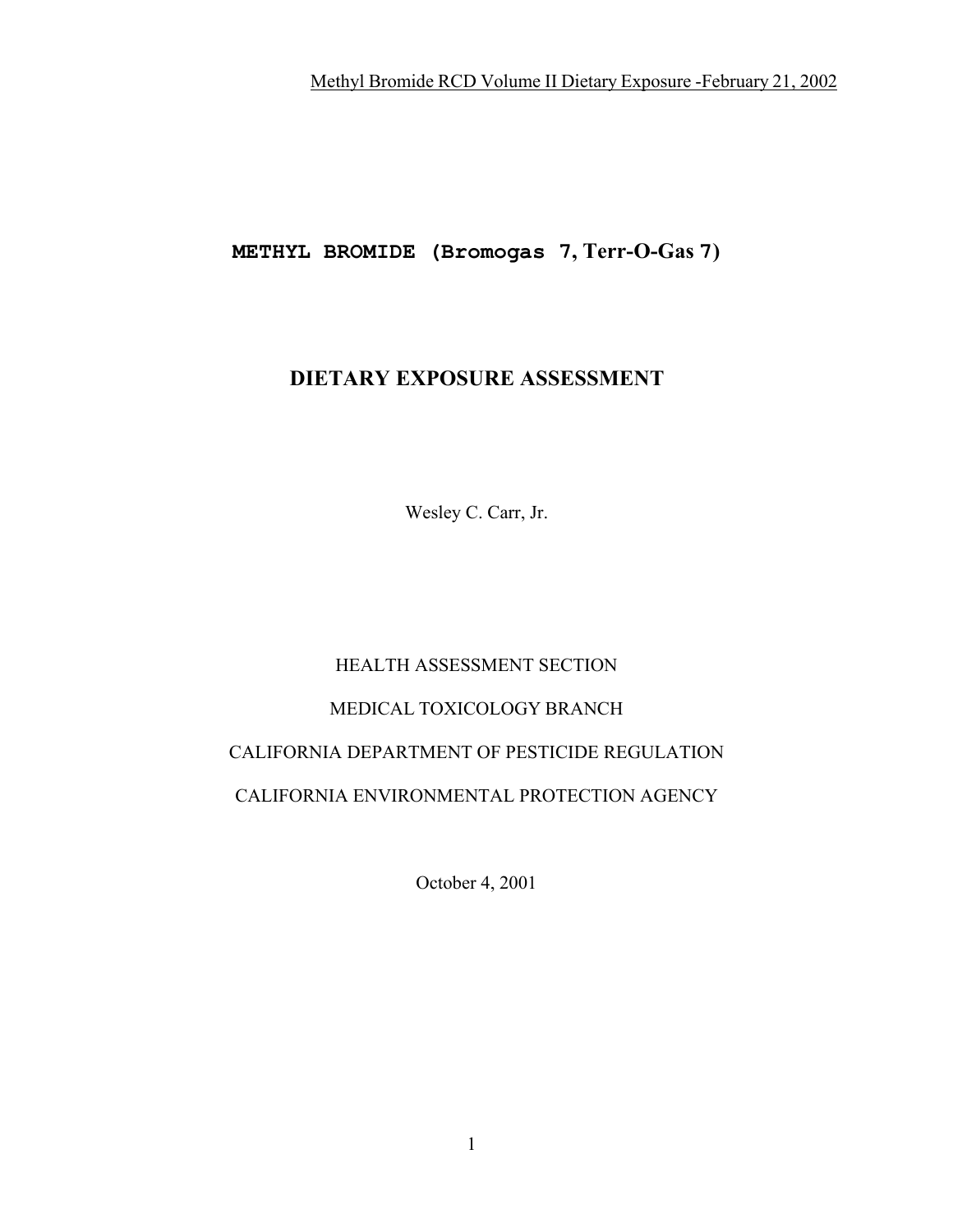# **TABLE OF CONTENTS**

|                |                                                                   | Page |
|----------------|-------------------------------------------------------------------|------|
|                |                                                                   |      |
|                |                                                                   |      |
|                |                                                                   |      |
| A.             |                                                                   |      |
| <b>B.</b>      |                                                                   |      |
|                |                                                                   |      |
| $\mathsf{A}$ . |                                                                   |      |
| <b>B.</b>      |                                                                   |      |
|                |                                                                   |      |
| A.             |                                                                   |      |
| <b>B.</b>      |                                                                   |      |
| $C_{\cdot}$    |                                                                   |      |
| D.             |                                                                   |      |
|                |                                                                   |      |
| VII.           |                                                                   |      |
| VIII.          |                                                                   |      |
| A.             |                                                                   |      |
| <b>B.</b>      |                                                                   |      |
| $\mathbf{C}$ . | Chronic Dietary Exposure - Excludes Three Processed Commodities38 |      |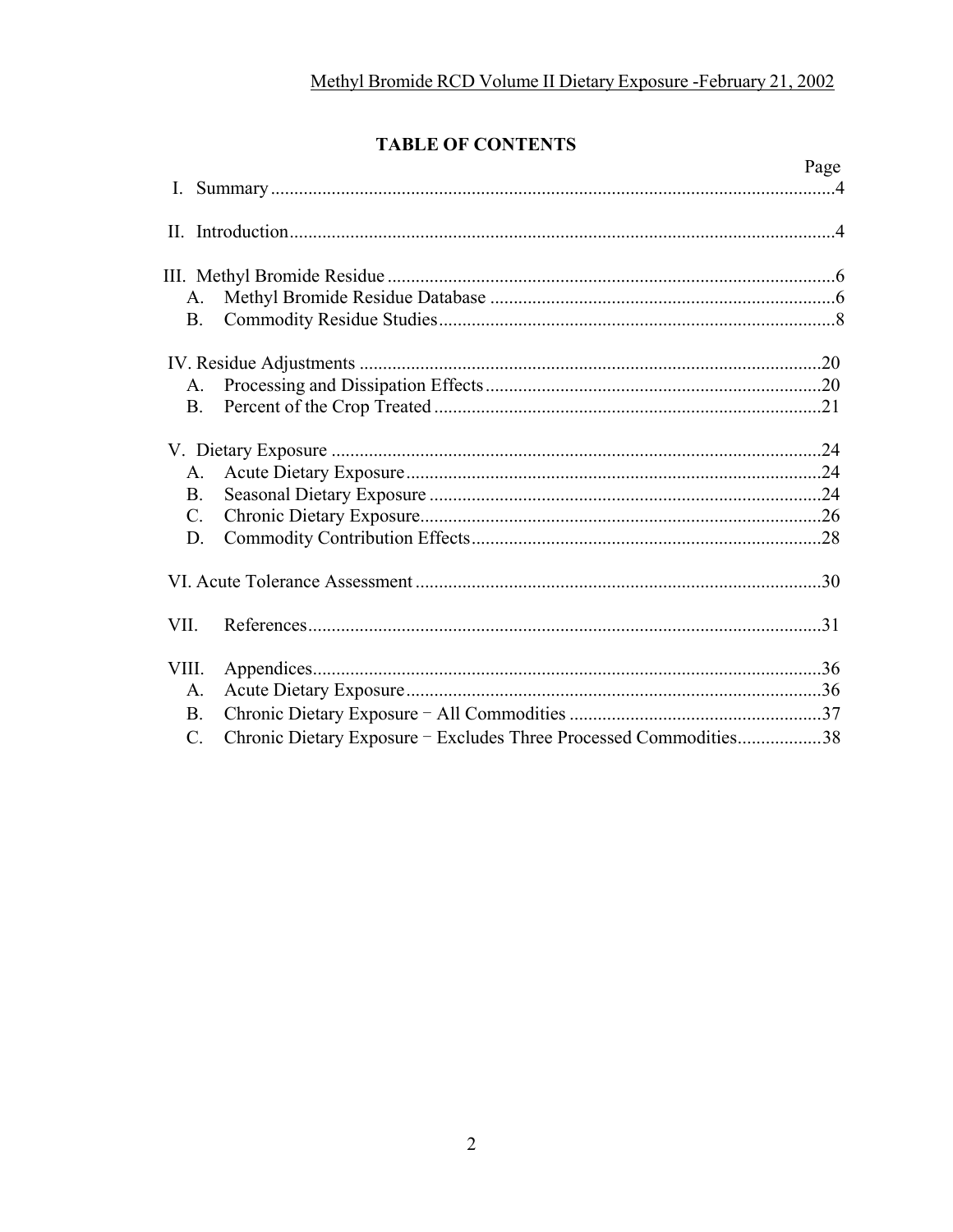# **LIST OF TABLES**

|    |                                                           | Page |
|----|-----------------------------------------------------------|------|
| 1. |                                                           |      |
| 2. | Residue File Adjustment Factor #1 Changes Based on        |      |
|    |                                                           |      |
| 3. | Acute Dietary Exposures from Anticipated Methyl Bromide   |      |
|    |                                                           |      |
| 4. | Chronic Dietary Exposures from Anticipated Methyl Bromide |      |
|    |                                                           |      |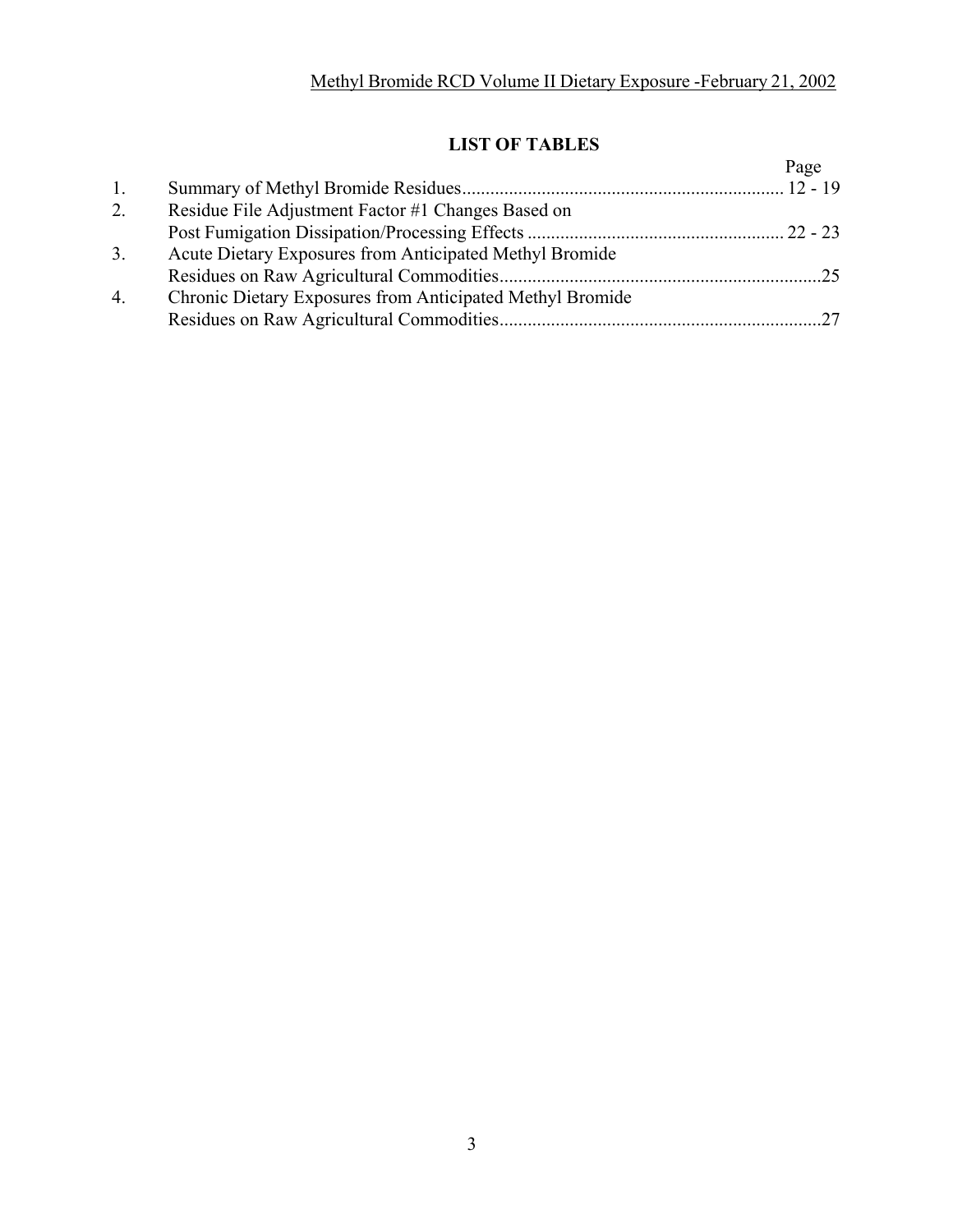#### **I. Summary**

An acute and chronic dietary exposure assessment was performed for the pesticide methyl bromide. No lifetime dietary exposure analysis was conducted since there was no clear evidence of cancer in experimental animal studies. Over 230 raw agricultural commodity (RACs) residues were included in the assessment. The residue data were derived exclusively from registrant supplied pre-plant field and post-harvest fumigation residue data (Table 1).

Exposures were calculated for an acute dietary exposure intake using the combined RACs residue values which had been adjusted to reflect processing factors. The acute dietary scenario was evaluated using the acute estimated-no-effect-level (ENEL) of 8.0 mg/kg/day based on clinical signs from a rat oral gavage study. The acute exposure values at the 95th% ranged from 0.003387 mg/kg/day, females 13-19 years, to 0.008195, children 1-6 years (Table 3).

Exposures were calculated for a chronic dietary exposure intake using combined averaged RACs. The dietary scenario was evaluated using the chronic no-observed-effect-level (NOEL) of 2.2 mg/kg/day based on reduced body weight observed in a 2 year rat study. The residue data used in the chronic dietary assessment included a percent of the crop treated (PCT) adjustment for almost all of the commodities. The percent crop treated adjustment factors ranged from 1% treated (majority of commodities) to 68% treated for the national fresh plum crop. The methyl bromide percent crop treated calculations were based on registrant supplied multi-year marketing data. The chronic dietary exposure analysis was also modified by commercial processing data. The chronic dietary exposures ranged from 0.000014 mg/kg/day, non-nursing infants, to 0.0002 mg/kg/day, children 1-6 years of age population subgroups (Table 4).

An acute tolerance assessment using the U.S. EPA tolerances maximum residue contribution (MRC) level was not performed on individual commodities since there are no tolerances established for methyl bromide. Current tolerances on these commodities are based on inorganic bromide levels.

### **II. Introduction**

Acute and chronic dietary exposure assessments were conducted for methyl bromide. All available methyl bromide raw agricultural commodities (RAC) residue data were evaluated (Table 1). A tolerance assessment was not conducted since there is currently not an established 40 CFR 180 tolerance that characterizes methyl bromide. The listed tolerances of 40 CFR 180.123, 180.199 and 185.3700 are only for the inorganic bromide which is toxicologically different than methyl bromide (CFR, 1999).

Most of the federal and state regulatory pesticide residues monitoring programs do not routinely analyze for methyl bromide or the inorganic bromide. These include the Food and Drug Administration (FDA) monitoring program (McMahannon and Wirtz, 1998, 1999), the United States Department of Agriculture (USDA) Food Safety Inspection Service (FSIS) and the Pesticide Data Program (PDP) (USDA, 1996 - 2000 PDP references).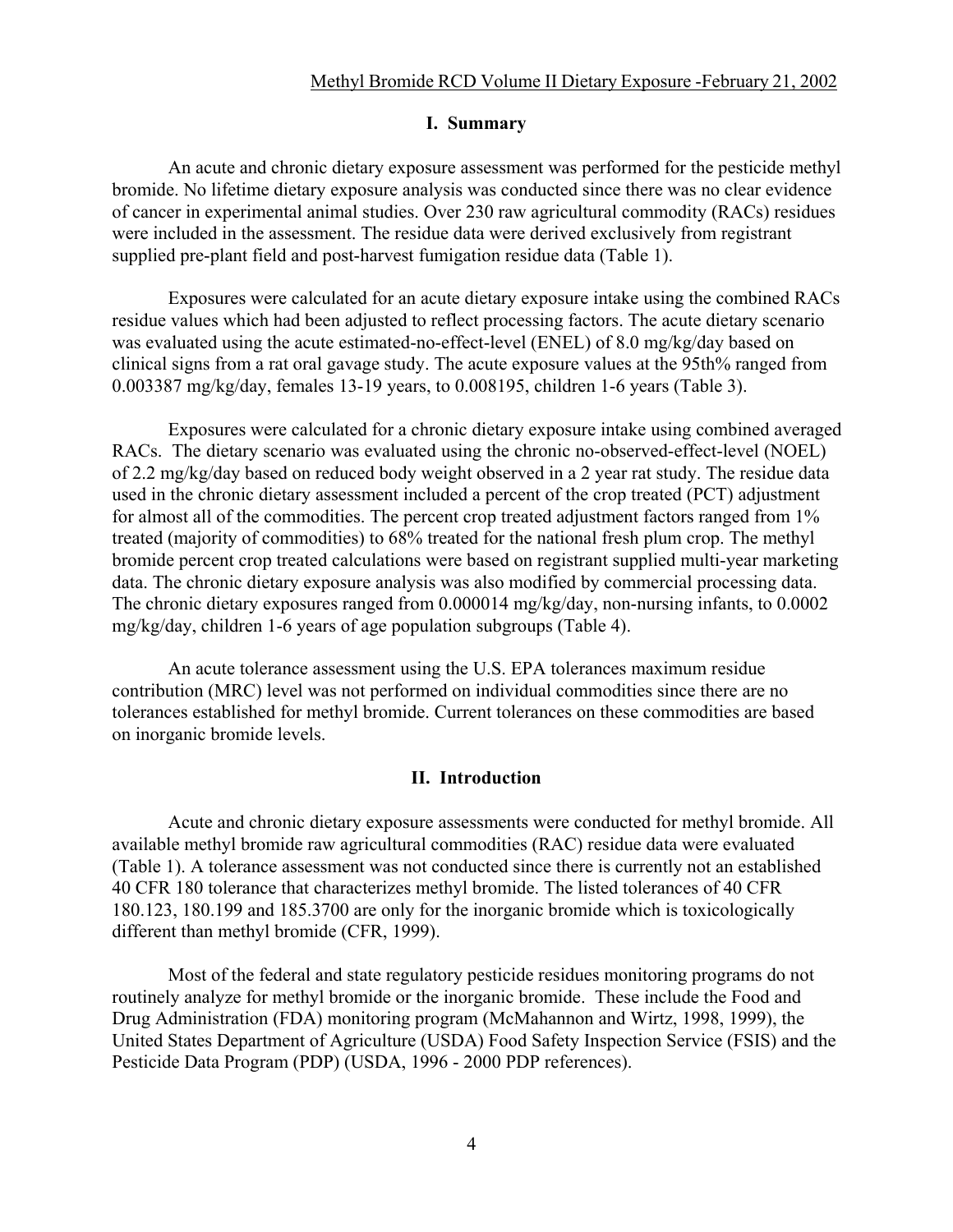### Methyl Bromide RCD Volume II Dietary Exposure -February 21, 2002

Residues analyzed by the FDA regulatory monitoring surveillance program (statistically based commodity survey) for inorganic bromide were collected through the early 1990s for domestic and imported commodities. The FDA has not monitored for methyl bromide; therefore, no FDA residue data were considered for use in the DPR dietary exposure analysis (Y. Lee, 1998). The FDA multiple screen residue databases for 1997 and 1998 were reviewed. The residue screens are located on the FDA homepage and must be downloaded to use. The FDA residue methods do not screen for methyl bromide residues (McMahonnan and Wirtz, 1998, 1999).

The USDA does not currently monitor for methyl bromide using either their multiresidue screen or individual analyte programs, and therefore no data are available or reported in their annual surveys for the Pesticide Data Program (PDP) nor the Food Safety Inspection Service (FSIS). The PDP program targets specific raw agricultural commodities that are likely to be heavily consumed by infants and children (USDA, 1997c, 1998c,d and 2000). The FSIS monitors for chemical residues, including some pesticides, on various commercial meat animals, such as cattle, pork, poultry and sheep (USDA, 1994).

The DPR does not routinely monitor for methyl bromide in its market basket surveillance or priority pesticide programs (DPR, 1997,1998, 1999a). As a special project, the DPR added methyl bromide to the DPR priority pesticide program for 1996 and 1997. Methyl bromide is not part of a DPR multiple residue screen analysis program and is measured using a single analyte methodology. The range for the limits of detection (LOD) was between 0.005 ppm for peaches to 0.05 ppm for dates. There were 5 other commodities (almond, cherry, prune, strawberry and walnut) analyzed under the priority program all with a LOD of 0.01 ppm (DPR, 1998, 1999a).

The commodity residue values obtained from the 1996 and 1997 DPR priority pesticide program were evaluated but not used in this dietary exposure assessment. The DPR data were not used primarily because the samples were measured at different times after fumigation. The chambers were not certified for detection levels and accuracy after each commodity fumigation cycle as required for "good laboratory practices" standards. These factors increased the variability in the methyl bromide residue data.

The Methyl Bromide Industry Panel (MBIP) is an industry group consisting of Albemarle Corp., Ameribrom, Inc., Great Lakes Chemical, Co. and Trical, Inc. The pesticide name used in the submitted field and post-harvest fumigation residue studies is methyl bromide (Trade Names: Bromogas 7, Terr-O-Gas 7, etc.) or bromomethane (IUPAC). Methyl bromide as an active ingredient is a colorless and odorless gas. Methyl bromide products are frequently found combined with chloropicrin. Chloropicrin, a pesticide itself, increases the overall efficacy of the registered product when combined with methyl bromide and also functions as a warning odorant to the presence of methyl bromide.

As of July 2000, there are 54 active product registrations of methyl bromide approved for use in California. The product registrations are only for agricultural (pre-plant field or postharvest commodity fumigation) or professional home fumigation end uses. The agricultural products are for broad- spectrum pest control (bacteria, fungi, insects, nematodes and vertebrate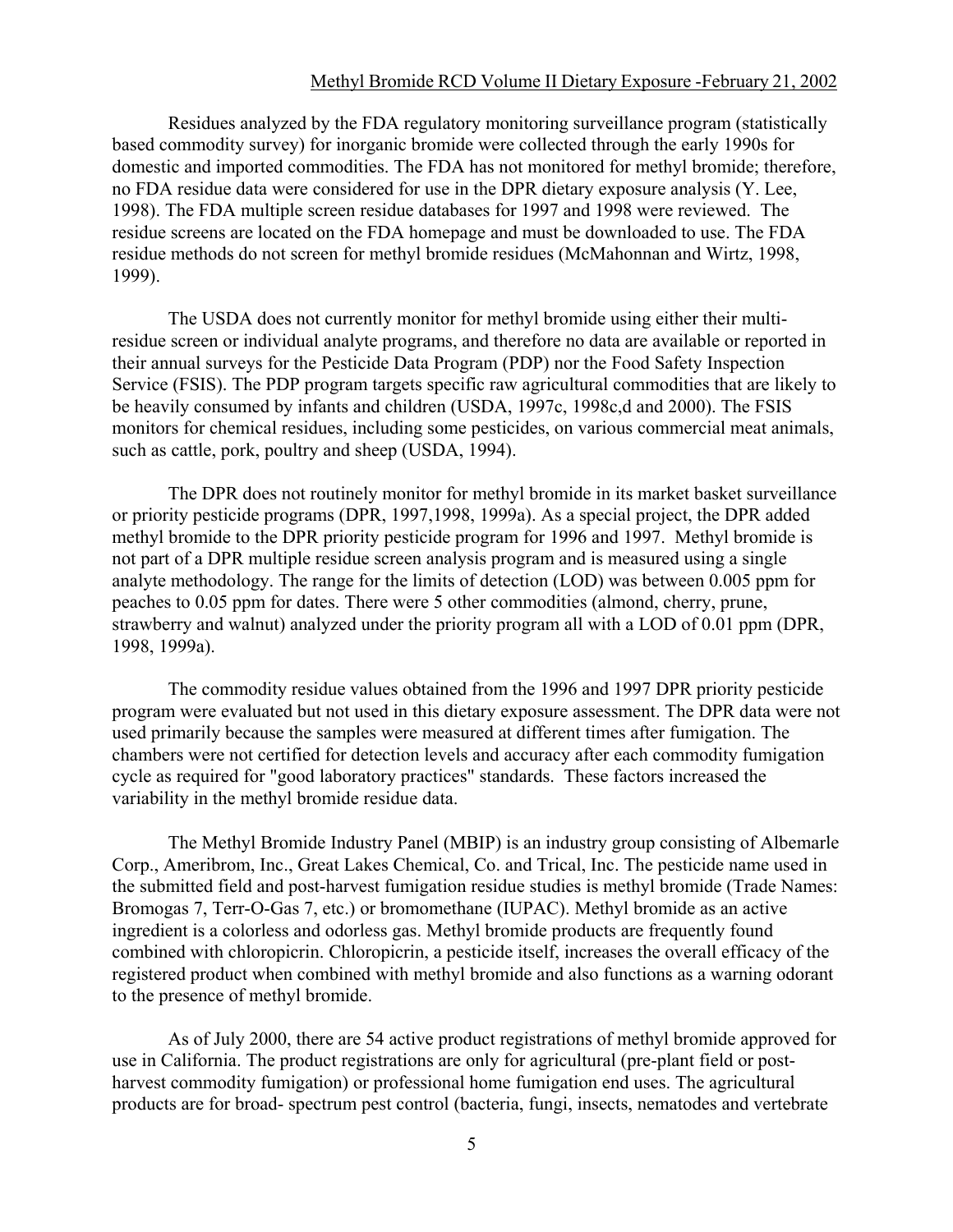### Methyl Bromide RCD Volume II Dietary Exposure -February 21, 2002

control) in pre-plant field preparation or post-harvest fumigation of raw agricultural commodities. The professional applicator structural fumigation registrations are used for the control of structural pests (termites and other wood destroying organisms). The percentages of methyl bromide in product formulations range from a low of 45% (Trical pre-plant soil fumigant) to a maximum of 100% (several quarantine fumigant products). The soil fumigant's agricultural pre-plant crop interval on a field is set at either 365 or 730 days depending on the crop that is going to be planted into the treated fallow field. The typical post harvest fumigation interval for warehoused commodities was 0 days for almost all labeled uses except sweet potato (3 days).

A total of 17,565,348 pounds (lbs.) of methyl bromide was used in California during 1995 (DPR, 1996). There were 16,022,069 lbs. applied during 1996 and for 1997, 15,663,832 lbs. (DPR, 1999a,b). A total of 13,569,875 lbs. was applied during 1998 and for 1999 (preliminary data), 15,342,080 lbs. (DPR, 2000a,b). The 5-year California average (1995 - 1999) of total methyl bromide use is 15,632,641 lbs. per year. The top four California sites (DPR PUR definition) receiving methyl bromide applications over the 1995-99 period were strawberry (average of 4,418,786 pounds/year), soil application-pre-plant-outdoor and/or fallow agricultural land (average of 1,858,801 lbs./yr.), non-outdoor container/field grown plants (average of 1,057,556 lbs./yr.), and wine grapes (average of 974,045 lbs./yr.). These four sites account, on average, for approximately 52% of the total methyl bromide applied in California.

### **III. Methyl Bromide Residues**

### **A. Methyl Bromide Residue Database**

The methyl bromide residue data used in the DPR dietary exposure assessment were entirely submitted by the MBIP taskforce. The May, 2000 submitted data were the most extensive particularly with regard to the fumigation chamber protocols and verification of limits of detection and time intervals for post-fumigation sampling. More than 200 registrant methyl bromide residue studies were received and evaluated by the DPR staff. Most of the older studies (more than 100) were ultimately not used because they were replaced by more recent studies for the same commodities. The more recent studies had lower limits of detection and more precise data validation (Table 1).

Almost all of the fresh commodities analyzed for methyl bromide residues were collected from the contiguous United States and were fumigated and processed primarily in California. Several commodities originated in Hawaii (e.g. pineapple) and a few were imported from Chile to represent the United States winter season fresh fruit market. In all cases, the imported commodities were still fumigated and analyzed at the California facilities. All composite samples (domestic and foreign origin) were randomly selected before extraction and chemical analysis. The methyl bromide protocols for certifying the fumigation chambers concentration levels, accuracy, temperature and holding times were included in the post-harvest fumigation reports.

None of the commodity residue values used in the dietary exposure assessment came from pre-plant soil fumigation field studies. All of the residues were derived from post-harvest fumigation studies provided by the MBIP registrants. The MBIP registrants did supply methyl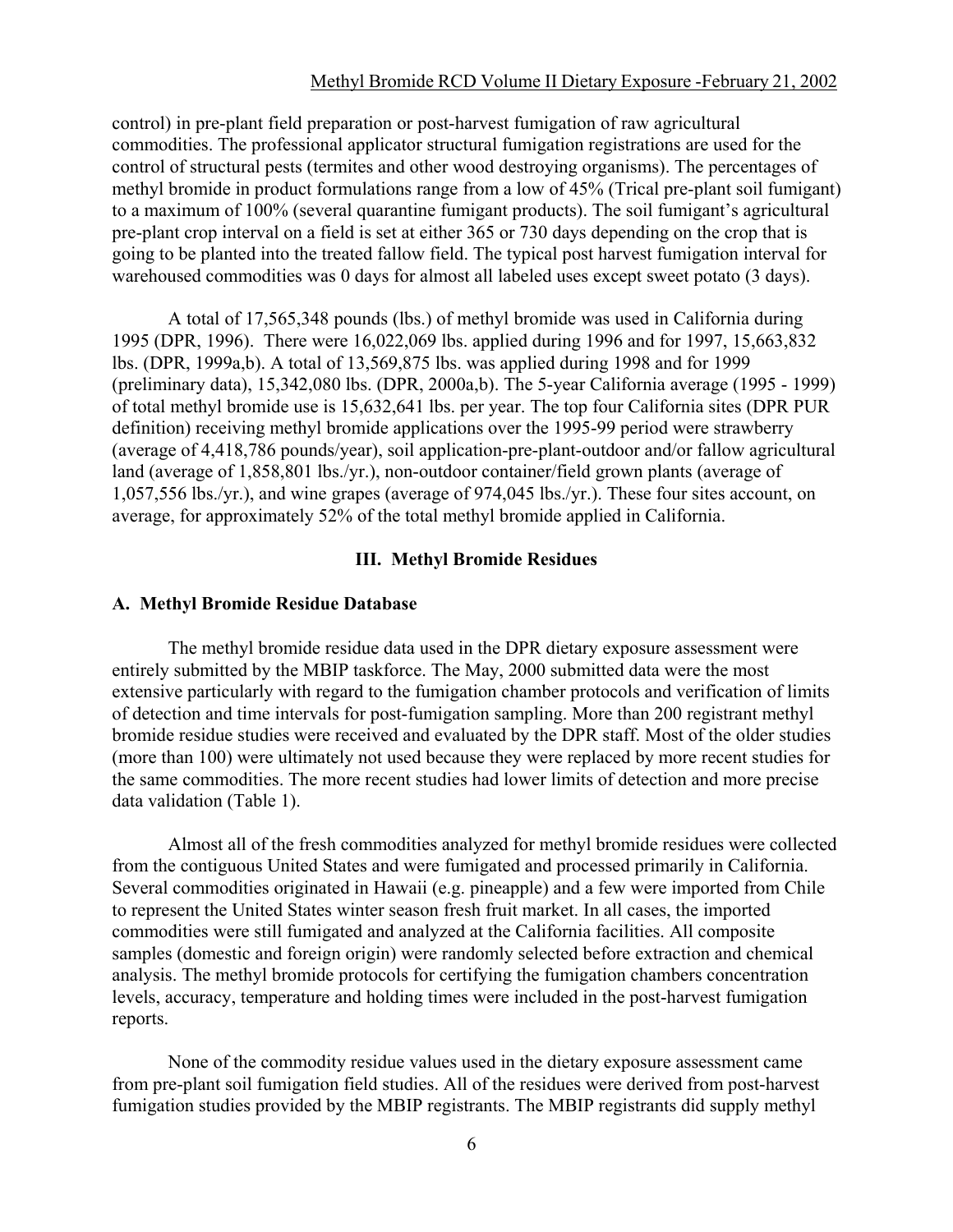bromide pre-plant soil fumigation field studies for labeled commodities (i.e. root crops, Brassica) which indicated that there were not detectable residues (LOD ca. 0.005 - 0.01 ppm) of methyl bromide (Bolsa Research, 1988).

Methyl bromide residues for the commodities used in the dietary exposure assessment were analyzed by contract laboratories (ABC Laboratories, Inc. or Bolsa Reseach, Inc.) or from published government data (California Department of Food and Agriculture laboratory - Fresno, California) and then cited in the submitted studies. The registrant limit of detection (LOD) for methyl bromide ranged from 0.001 ppm (leaf lettuce) to 0.05 ppm (raw apple/grape and cheese). Most of the analyzed commodities had a residue LOD of 0.01 ppm depending on the commodity or processed food form and the age of the residue study (Table 1). The registrant methyl bromide residues were derived using the King, *et al.* (1981) rapid head-space assay method. Methyl bromide raw and processed agricultural commodity residue data used to conduct the DPR dietary exposure analyses are presented in Table 1. When a commodity did not have any residue data, a residue value from another commodity in the same or similar USEPA "crop group" was used as a surrogate representative. For example, carrot was used as the surrogate commodity residue to represent other root crop vegetables (USEPA crop group 1 - root vegetables) such as garden beets and rutabagas (CFR, 1999).

The Health Assessment Section (HAS) of the Medical Toxicology Branch of the DPR has a set of guidelines to help interpret and determine what data sources (field study or market basket) and which measures (highest, average, etc.) of the residues to use to represent the anticipated acute and chronic dietary exposure pesticide residue levels. All the residue data used in the dietary exposure assessment came from registrant field trial, post harvest fumigation studies. No registrant or government regulatory agencies market basket survey residue data were used.

The DPR default guideline is to select the highest detected residue for a raw agricultural commodity (i.e., whole apple, peach, etc.) or the acute average for mixtures (juices, flour, etc.) to represent a commodity for acute dietary exposure. The highest detected residue value for each RAC was selected since none of the registrant studies had more than 15 analyzed samples. The acute average was used to represent acute mixtures and consisted of a simple average of all the detected values together with the non-detectable residues reported at the limit of detection (LOD).

The chronic residue values in the dietary exposure assessment used the average of all the reported residues for both the raw agricultural commodities (i.e., whole apple, peach, etc.) and mixtures (juices, oils, flour, etc.). The chronic average consisted of a simple average of all the utilized residue values in the study. Any non-detect residues were reported as 1/2 the LOD.

All of the residue values used in the dietary exposure assessment were derived from composited samples. The analyzed replicate subsamples were taken from composites of multiple, randomized selections which were equally distributed within the fumigated commodities. These subsamples range from several grams to several pounds (five pounds), depending on the commodity. Commodities which have liquid food forms (e.g. juices, oils) also used the same sampling methodology.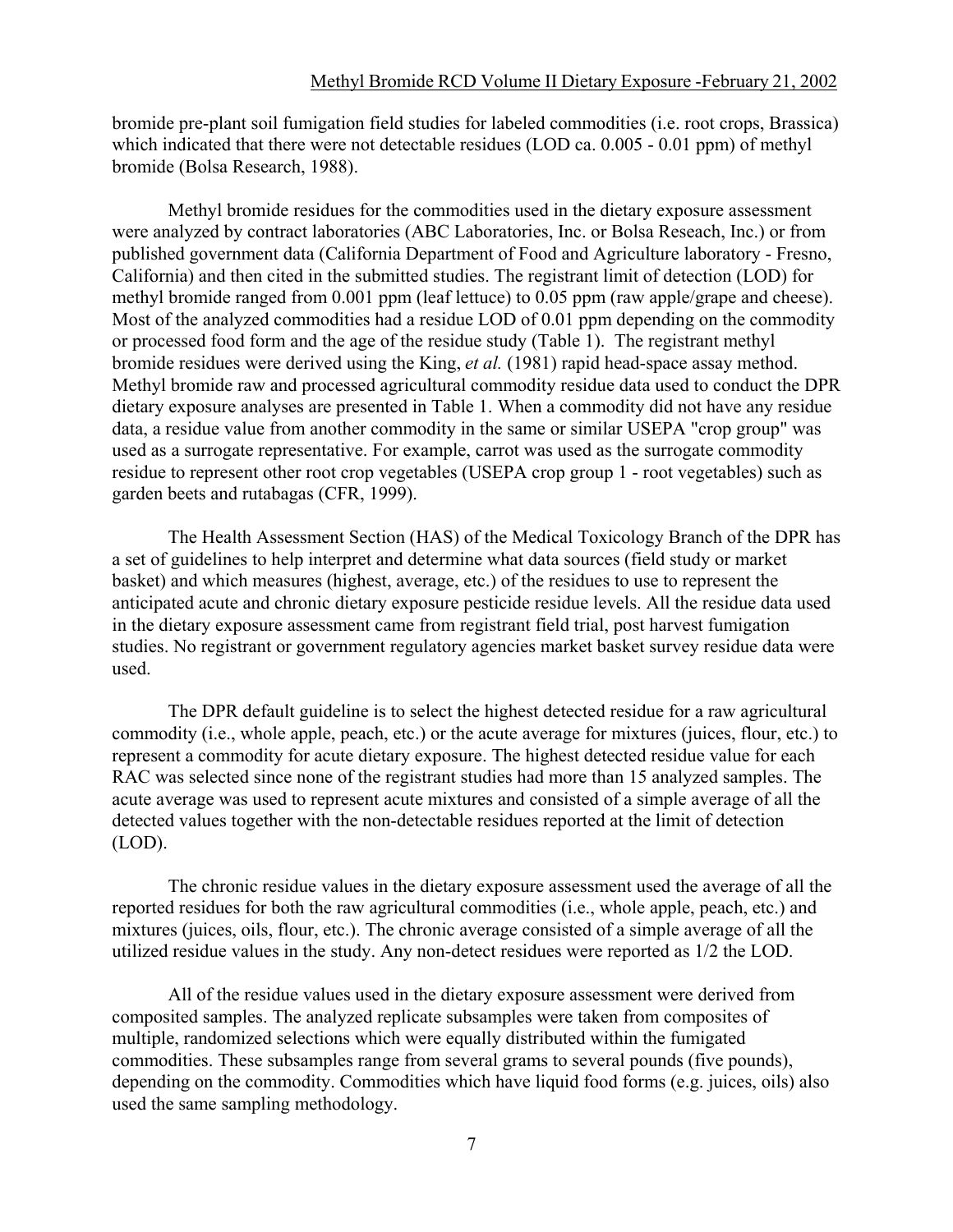#### **B. Commodity Residue Studies**

Over 230 commodities and food forms were included and analyzed in both the acute and chronic portions of the DPR dietary exposure assessment. The residue information presented in Table 1 is in summary form for most of the commodities analyzed in the dietary exposure assessment. Commodities which are major contributors to the dietary exposure are discussed in greater detail.

#### Walnut

Raw, dried walnut can be a very significant dietary exposure contributor to the Pacific region of the U.S. (ca. 40%), non-Hispanic other (ca. 32%), and children 1-6 years (ca. 33%) population subgroups if methyl bromide is applied. Dried walnuts, both the bulk and packaged forms, are generally consumed raw. The majority of raw, dried walnuts consumed in the United States are produced exclusively in California, with some commercial imports. Domestically grown raw, dried walnuts are generally stored in warehouses for a period of time prior to commercial distribution. It is during this period when fumigation occurs. Methyl bromide could be found as a residue on raw, dried walnuts if applied during warehouse storage. Any raw, dried walnuts imported into the continental United States would require quarantine fumigation as a condition to entry, and therefore, would also be a potential residue source.

The raw, dried walnut residue values were generated from a California Department of Food and Agriculture post-harvest fumigation study cited by the MBIP registrant (Hartsell and Hurley, 1995). A post-production fumigation study using both bulk and packaged raw, dried walnuts, conducted during 1995, was used for the dietary exposure assessment. The LOD value for the study was 0.1 ppm. The maximum label fumigation chamber rate of 4 lbs. per 1000 cubic feet was used with timed measurements taken at 0, 1, 3 and 14 days post-fumigation. The bulk and packaged raw, dried walnut residue values were combined and used for the dietary assessment. This was done because there were differences reported by the authors in sample handling and logistics that may have resulted in the slightly higher residues between the packaged and bulk walnut forms. Therefore, the 14 days post-fumigation combined bulk and packaged residue values were used in the dietary exposure assessment to account for the variations between bulk and packaged forms. The 14 day time period residues ranged from 7.9 - 20.9 ppm ( $N = 12$ ) with a mean value of 13.3 ppm (SD: 5.47) (Hartsell and Hurley, 1995). The residue values used for raw, dried walnut were 20.9 ppm (highest) for the acute dietary exposure and 13.3 ppm (average) for the chronic dietary exposure.

#### Almond

Raw, dried almond is a significant dietary exposure contributor to the Pacific region of the U.S. (ca. 12%), non-Hispanic other (ca. 8%), and children 1-6 years (ca. 9%) population subgroups when methyl bromide is applied. Raw, dried almonds are typically consumed raw. The majority of raw, dried almonds consumed in the United States are produced in California, with some commercial imports. Domestically grown raw, dried almonds are generally stored in warehouses for a period of time prior to commercial distribution. It is during this period when fumigation occurs. Methyl bromide could be found as a residue on raw, dried almonds if applied during storage. Any raw, dried almonds imported into the continental United States would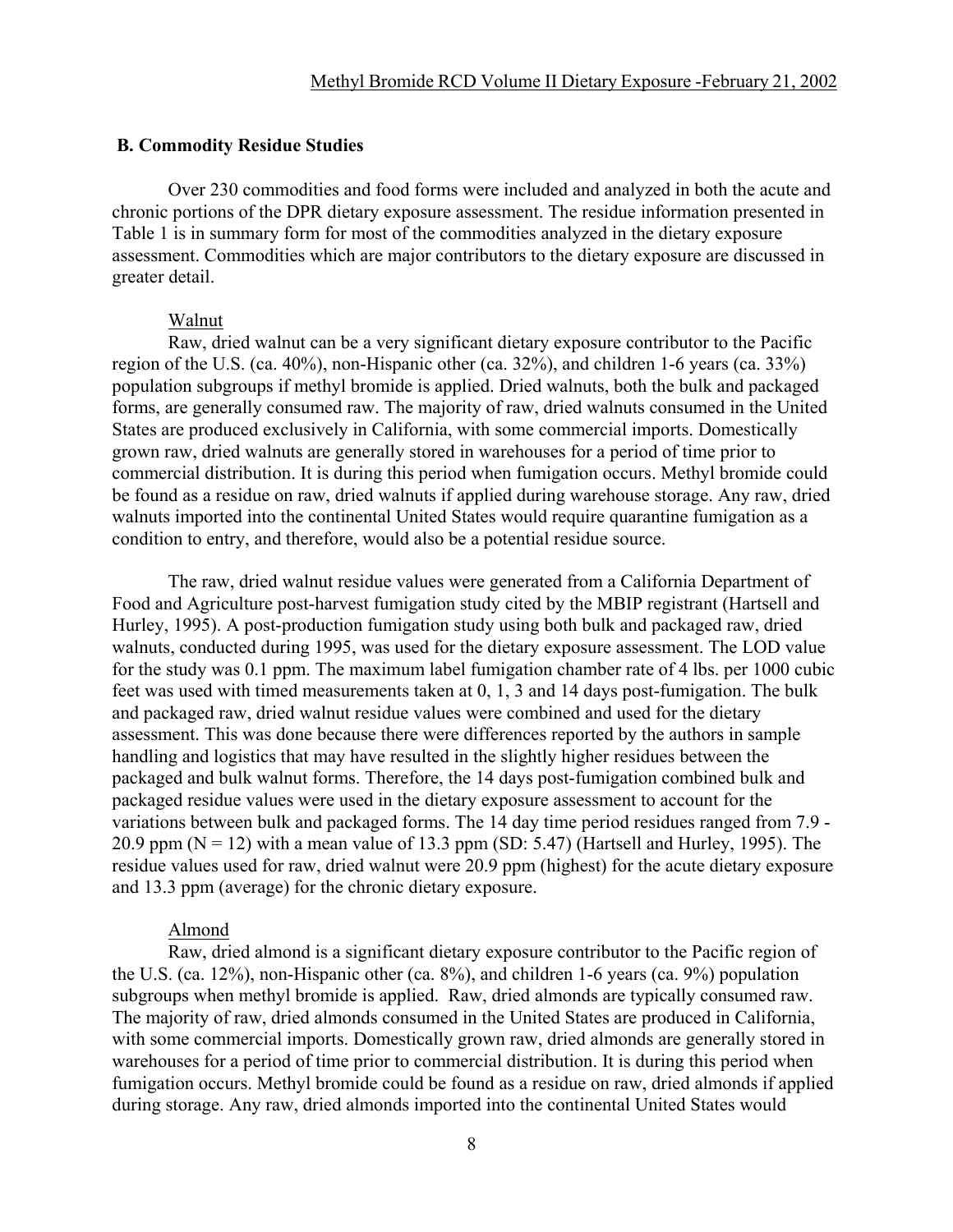require quarantine fumigation as a condition to entry, and therefore, would also be a potential residue source.

The raw, dried almond residue value was generated from a California Department of Food and Agriculture post-harvest fumigation study cited by the MBIP registrant (Hartsell and Hurley, 1995). A post-harvest fumigation study using both bulk and packaged raw dried almonds, conducted during 1995, was used for the dietary exposure assessment. The LOD value for the study was 0.1 ppm. The maximum label fumigation chamber rate of 4 lbs. per 1000 cubic feet was used with measurements taken at 0, 1, 3 and 15 days post-fumigation. The bulk raw, dried almond residue values were used for the dietary exposure assessment rather than the packaged raw, dried almonds. The bulk form have slightly higher residues and are also the predominant storage form. The 15 days post-fumigation bulk and packaged residue values were all non-detectable. The  $3<sup>rd</sup>$  day post-fumigation residue values were used in the dietary exposure assessment. The 3<sup>rd</sup> day post fumigation residues ranged from 10.0 - 15.2 ppm (N = 6) with a mean value of 11.91 ppm (SD: 2.14) (Hartsell and Hurley, 1995). The residue values used for raw, dried almond were 15.2 ppm (highest) for the acute dietary exposure and 11.9 ppm (average) for the chronic dietary exposure.

### Raisin

Another significant dietary exposure contributor for the Non-Hispanic-Others (ca. 9%), non-nursing infants (ca. 13%) and children 1-6 years (ca. 17%) population subgroups is raisin. Raisins are typically consumed raw. The majority of raisins consumed in the United States are grown and dried in California. Domestically grown raisins are routinely stored in warehouses before distribution and sales. These warehoused raisins could be treated with methyl bromide during storage. Methyl bromide could be found as a residue on raisins if applied during storage. Any raisins imported into the continental United States would also require quarantine fumigation as a condition to entry.

The raisin residue value was generated from a registrant post-harvest fumigation study (Hartsell and Hurley, 1993). A post-production fumigation study using both bulk and packaged raisins, conducted during 1993, was used for the dietary exposure assessment. The LOD value for the study was 0.01 ppm. The maximum label fumigation chamber rate of 4 lbs. per 1000 cubic feet was used with measurements taken at 0, 1 and 3 days post-fumigation. The bulk raisin residue values were used for the dietary assessment rather than packaged raisins because bulk raisins are the predominate form stored. The 3<sup>rd</sup> day post-fumigation residue values were used in the dietary exposure assessment. These residues ranged from 0.64 - 0.77 ppm ( $N = 6$ ) with a mean value of 0.71 ppm (SD; 0.064) (Fieser and Noland, 1993). The post- fumigation residue values used for raisins were 0.77 ppm (highest) for the acute dietary exposure and 0.71 ppm (average) for the chronic dietary exposure.

### Pineapple

Raw pineapple is a potentially significant source of dietary exposure contribution for the Pacific region of the United States (ca. 9%), Non-Hispanic-Other (ca. 12%), and children 1-6 years (ca. 5%) population subgroups. Because pineapple is an imported commodity into the continental United States, quarantine treatments, including fumigation, are required as a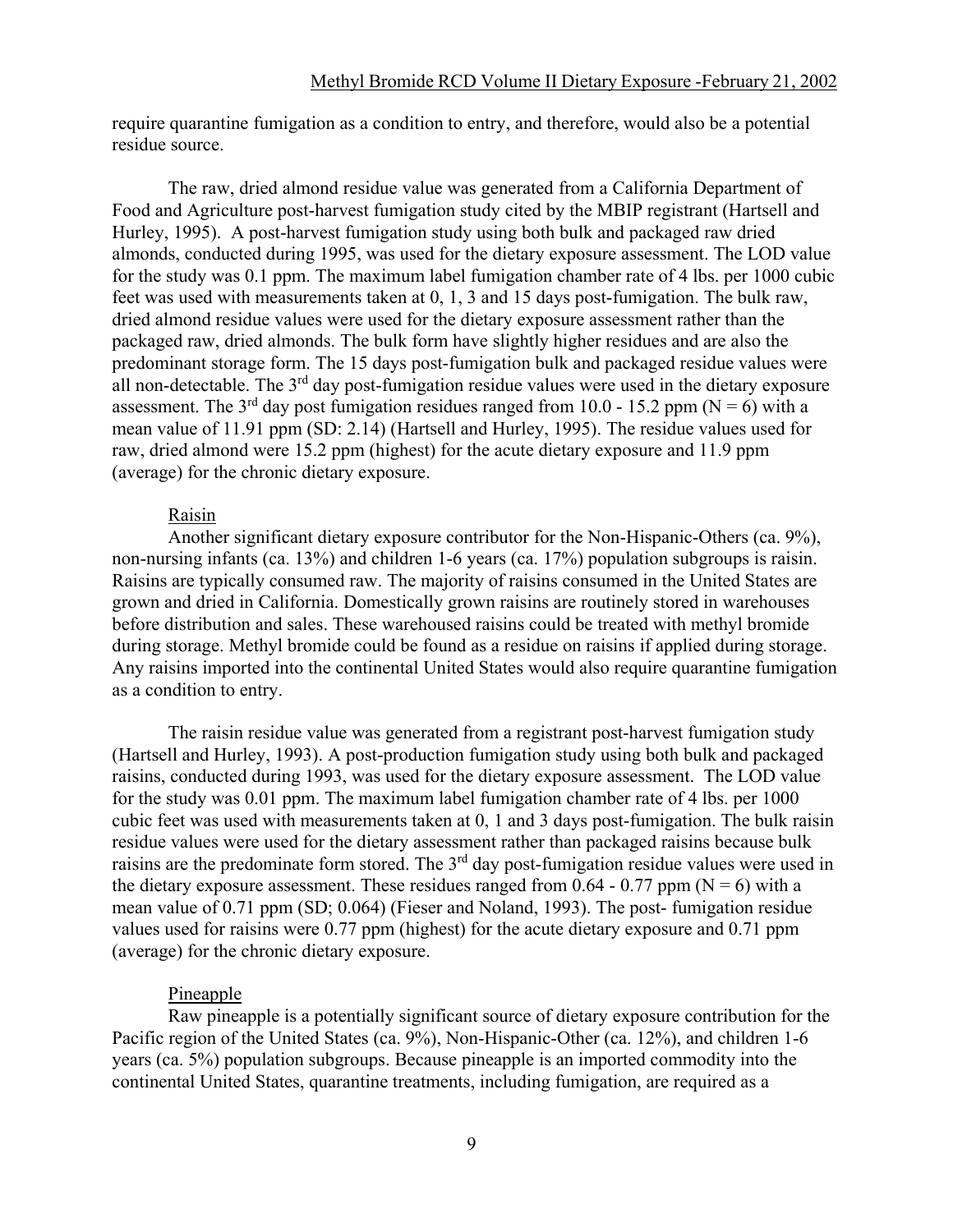condition to product entry. Methyl bromide residues could be found since pineapple is routinely consumed in the raw form and not subject to processing that would decrease residue levels.

The raw pineapple residue value was generated from a registrant post-harvest fumigation study (Fieser and Conrath, 1993f). A single post-harvest pineapple fumigation study was conducted during 1993. The LOD value for the study was 0.01 ppm. The maximum label fumigation chamber rate of 4 lbs. per 1000 cubic feet was used with measurements taken at 0, 4, 8 and 24 hours post-fumigation. The 24 hour residues ranged from 2.21 - 3.86 ppm ( $N = 6$ ) with a mean value of 2.98 ppm (SD; 0.683) (Fieser and Conrath, 1993f). The residue values used for raw pineapple were 3.86 ppm (highest) for the acute exposure and 2.98 ppm (average) for the chronic dietary exposure.

### Grape

Another significant dietary exposure contributor for the nursing infants population subgroup (ca. 52%) is raw grape. Fresh table grapes are typically consumed raw. The vast majority of fresh table grapes consumed in the United States are grown domestically; however, a significant tonnage is imported primarily during the winter months. Domestically grown fresh table grapes are unlikely to be stored in warehouses for any length of time before distribution, and therefore, would not likely be exposed to methyl bromide storage fumigation. The only exceptions would be to meet quarantine requirements for interstate commerce to exclude pests (i.e. glassy-winged sharpshooter). Fresh table grapes imported into the United States would require quarantine fumigation as a condition to product entry and sale. Imported table grapes would be treated with methyl bromide prior to United States distribution. Therefore, methyl bromide could be found as a residue on imported table grapes.

The raw grape residue values were generated from a post-harvest fumigation study (Fieser and Noland, 1993). There was also a quarantine fumigation study for imported Chilean fruits (including grape), as a requirement for importation into the United States (Marulli and Lee, 1993). In the Chilean import study, the maximum time in which methyl bromide residues were measured was 24-hours. The actual post-fumigation time would likely be longer because the grapes would be fumigated and off-gassed prior to export from Chile and arrival in the United States. Therefore, the domestic table grape post-harvest fumigation study (Fieser and Noland, 1993) was used for the dietary exposure assessment. The LOD value for the study was 0.01 ppm. The maximum label fumigation chamber rate of 4 lbs. per 1000 cubic feet was used with measurements taken at 0, 4, 8 and 24 hours post-fumigation. The 24 hour residues ranged from 1.2 - 2.14 ppm ( $N = 6$ ) with a mean value of 1.62 ppm (SD; 0.349). The 24-hour postfumigation residue values were used in the dietary exposure assessment. The residue values used for raw grape were 2.14 ppm (highest) for the acute dietary exposure and 1.62 ppm (average) for the chronic dietary exposure.

### Apple

A significant dietary exposure contributor for the nursing infants population subgroup (ca. 7%) is raw apple. Methyl bromide, when applied, likely could be found as a residue because apples are routinely consumed raw. The majority of apples consumed in the United States are primarily domestically grown; however, a significant amount is imported from Chile (Marulli and Lee, 1993). Domestically grown apples are frequently stored in post-harvest warehouses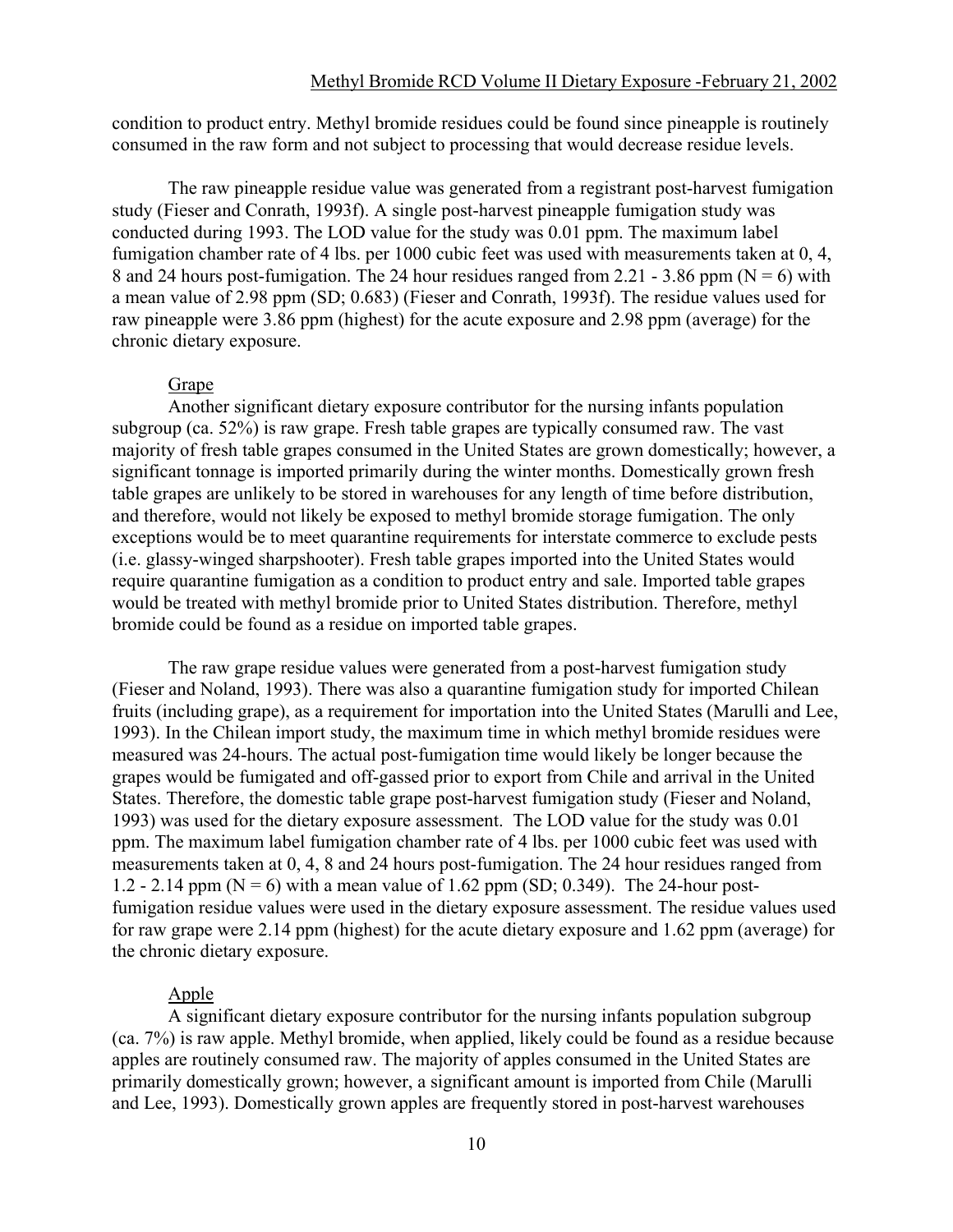before distribution and therefore could be treated with methyl bromide. Methyl bromide could be found as a residue on apples if applied during storage. Any fresh apples imported into the continental United States would also require quarantine treatment as a condition to product entry.

The raw apple residue value was generated from a registrant post-harvest fumigation study (Fieser and Conrath, 1993f). There was also a quarantine fumigation study for imported Chilean fruits (apple not measured) as a requirement for importation into the United States (Marulli and Lee, 1993). A single post-harvest apple fumigation study was conducted during 1993. The LOD value for the study was 0.01 ppm. The maximum label fumigation chamber rate of 4 lbs. per 1000 cubic feet was used with measurements taken at 0, 4, 8 and 24 hours postfumigation. The 24 hour residues ranged from 3.46 - 6.77 ppm ( $N = 7$ ) with a mean value of 5.46 ppm (SD; 1.1) (Fieser and Conrath, 1993f). The 24-hour post-fumigation residue value was used in the dietary exposure assessment. The residue value used for raw apple was 6.77 ppm (highest) for the acute dietary exposure and 5.46 ppm (average) for the chronic dietary exposure.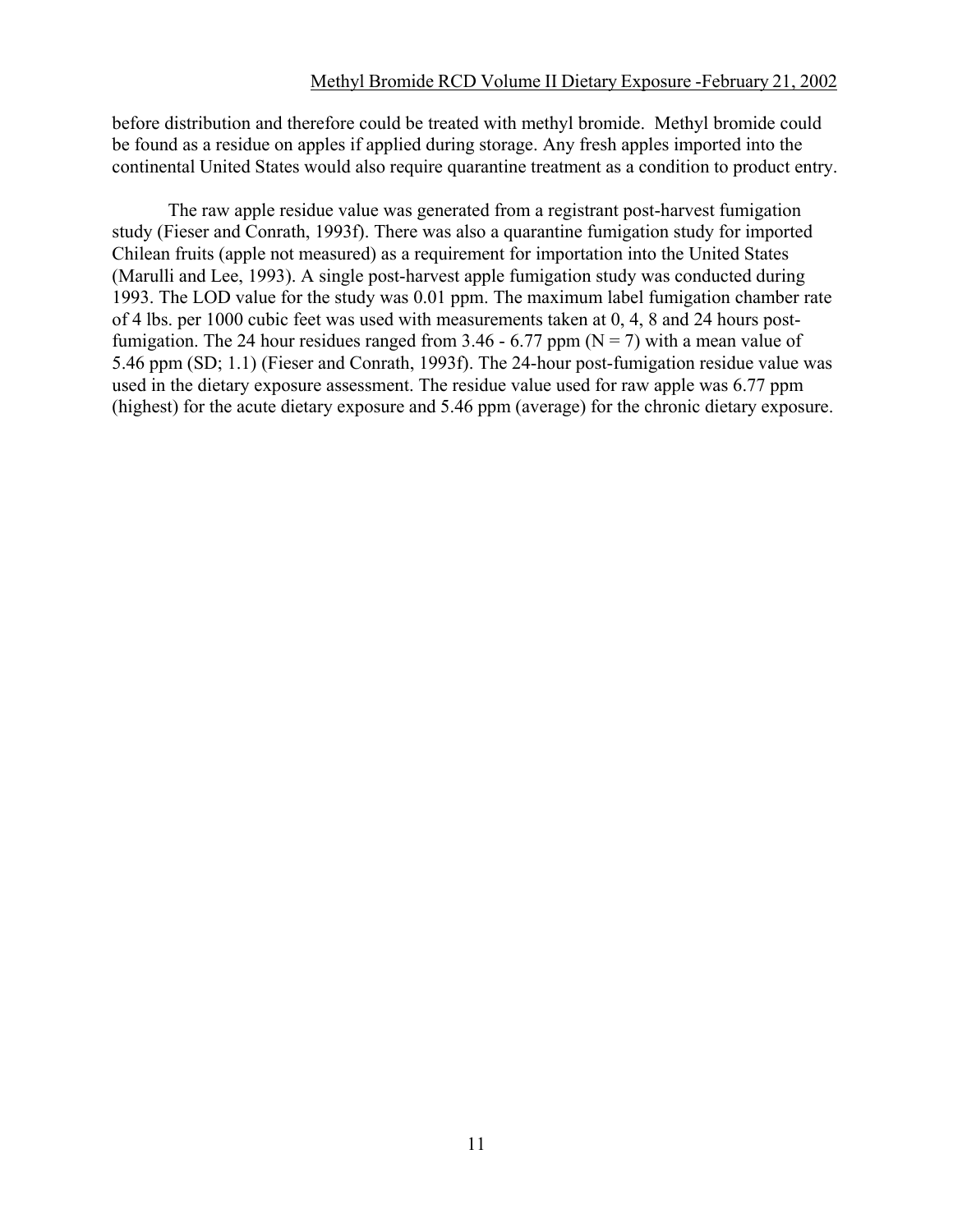## **Table 1. Summary of Methyl Bromide Residues**

| <b>RAC</b>               | Source <sup>a</sup>              |         | <b>Residue (PPM)</b> |                          | <b>Additional</b>                                                |                             |
|--------------------------|----------------------------------|---------|----------------------|--------------------------|------------------------------------------------------------------|-----------------------------|
|                          | (Reference/Year)                 |         | Acute Chronic        | N <sub>b</sub>           | Information                                                      | PCT <sup>c</sup>            |
| Alcohol (distilled)      | MBIP (Eickhoff et al., 1998)     | 0.01    | 0.005                | $\blacksquare$           | Not detected, warehouse fumigation pct                           | $1\%$                       |
| Allspice                 | MBIP (Eickhoff et al., 1998)     | 0.01    | 0.005                | $\overline{\phantom{a}}$ | Not detected, acute $=$ LOD of sampling                          | $\mathcal{L}^{\mathcal{L}}$ |
| Almond                   | MBIP (Hartsell, Hurley, 1995)    | 15.2    | 11.9                 | 6                        | Bulk nuts, LOD=0.01 ppm, processed pct shown                     | $1\%$                       |
| Aloe vera (juice)        | MBIP (Eickhoff et al., 1998)     | 0.01    | 0.005                | $\overline{\phantom{a}}$ | Not detected, warehouse fumigation pct                           | $1\%$                       |
| Anise                    | MBIPsur (Ussary et al, 1993)     | 4.14    | 4.14                 | $\overline{4}$           | Sesame seed as surrogate, 192 hrs post-fume                      | $\mathcal{L}_{\mathcal{F}}$ |
| Apple, fresh $(+$ dried) | MBIP (Fieser, Conrath, 1993)     | 6.77    | 5.46                 | 7                        | 24 hr. post fumigation, Acute = hi num $(\#)$                    | 1 or $7%$                   |
| Apple, juice             | MBIP (Fieser,Conrath, 1993)      | 5.46    | 5.46                 | 7                        | $Mixture = acute average, processed pct$                         | $1\%$                       |
| Apricot (fresh/juice)    | MBIPsur (H. Lee, 1993)           | 0.025   | 0.022                | 6                        | Peach as surrogate, processed pct shown                          | $1\%$                       |
| Apricot (dried)          | MBIPsur (Hartsell, Hurley, 1995) | 1.33    | 1.09                 | 6                        | Prune as surrogate, cookd pct shown                              | $1\%$                       |
| Artichoke (Jeru.)        | MBIPsur (H. Lee, 1993)           | 2.34    | 1.49                 | 6                        | Carrot as surrogate, acute $(Ac) = hi \#$                        | $\overline{\phantom{a}}$    |
| Asparagus                | MBIP (Fieser, Conrath, 1993)     | 0.021   | 0.016                | 6                        | $Ac = hi \#$ , 1 day Post Fume, canned pct shown                 | $1\%$                       |
| Avocado                  | MBIP (Eickhoff et al., 1998)     | 0.01    | 0.005                | $\overline{\phantom{a}}$ | Not labeled, warehouse fumigation pct                            | $1\%$                       |
| Banana (dried only)      | MBIP (Eickhoff et al., 1998)     | 1.33    | 1.09                 | $\overline{\phantom{a}}$ | Warehouse fumigation $(a)$                                       | $1\%$                       |
| Banana (fresh form)      | MBIP (Eickhoff et al., 1998)     | $0.0\,$ | 0.0                  | $\blacksquare$           | Non labeled use, presume warehouse fumigation                    | $1\%$                       |
| Barley (raw/dried only)  | MBIPsur (Fieser,Conrath,1993)    | 0.98    | 0.98                 | 6                        | Wheat as surrogate (mixture).                                    | $1\%$                       |
| Basil                    | MBIPsur (Ussary et al, 1993)     | 1.63    | 1.63                 | 4                        | Raw sage as surrogate, 192 hrs post-fumigation                   | $\overline{\phantom{a}}$    |
| Bay leaf                 | MBIPsur (Ussary et al, 1993)     | 1.63    | 1.63                 | 4                        | Raw sage as surrogate, 192 hrs post-fumigation                   | $-$                         |
| Bean, dried              | MBIP (Fieser,Conrath, 1993)      | 0.65    | 0.51                 | 6                        | $Ac = hi \#$ , LOD=0.01ppm, processed pct shown                  | $1\%$                       |
| Bean, succulent          | MBIP (Fieser, Conrath, 1993)     | 0.007   | 0.0035               | 6                        | $Ac = LOD(0.007ppm)$ , processed pct shown                       | $1\%$                       |
| Beechnut                 | MBIPsur (Hartsell, Hurley, 1995) | 15.2    | 11.9                 | 6                        | Almond as surrogate nut residue.                                 | $\overline{a}$              |
| Beet root (garden)       | MBIPsur (H. Lee, 1993)           | 1.1     | 0.99                 | 6                        | Sugar beet, .03Adjustment Factor <sup>d</sup> (AF#1), cooked= 1% |                             |
| Bitter melon             | MBIPsur (Fieser, Conrath, 1993)  | 0.15    | 0.11                 | 6                        | Squash as surrogate, 0.47 AF#1                                   | --                          |
| Blackberry               | MBIP (Fieser, Noland, 1993)      | 0.36    | 0.309                | 6                        | Acute = hi #, $0.16$ AF#1, processed pct shown                   | $1\%$                       |
| Blueberry                | MBIP (Fieser,Conrath,1993)       | 0.38    | 0.22                 | 6                        | Blueberries, Ac=hi #, 0.16 AF#1, process % shown                 | $1\%$                       |
| Boysenberry              | MBIPsur (Fieser, Noland, 1993)   | 0.36    | 0.309                | 6                        | Blkberry as surrogate, 0.16 AF#1, process% shown                 | 1%                          |
| Brazil nut               | MBIPsur (Hartsell, Hurley, 1995) | 15.2    | 11.9                 | 6                        | Almond as surrogate nut residue.                                 | $\overline{\phantom{a}}$    |
| Broccoli                 | MBIP (Fieser, Conrath, 1993)     | 0.008   | 0.004                | 6                        | Non detect, Ac=LOD, 0.47 AF#1, process % shown                   | 1%                          |
| <b>Brussels Sprout</b>   | MBIPsur (Fieser, Conrath, 1993)  | 0.008   | 0.004                | 6                        | Broccoli as surrogate, 0.47 AF#1.                                | $-$                         |
| Buckwheat                | MBIP (Eickhoff et al., 1998)     | 0.01    | 0.005                | $\overline{\phantom{a}}$ | Non detect. Warehouse fumigation                                 | $1\%$                       |
| <b>Burdock</b>           | MBIPsur (H. Lee, 1993)           | 2.34    | 1.49                 | 6                        | Carrot as surrogate residue.                                     | --                          |
| Butter nut               | MBIPsur (Hartsell, Hurley, 1995) | 15.2    | 11.9                 | 6                        | Almond as surrogate nut residue.                                 | $- -$                       |
| Cabbage (all)            | MBIP (Fieser, Conrath, 1993)     | 0.608   | 0.346                | 15                       | Acute = hi #, 0.47 AF#1, canned/cured pct shown                  | $1\%$                       |
| (continued)              |                                  |         |                      |                          |                                                                  |                             |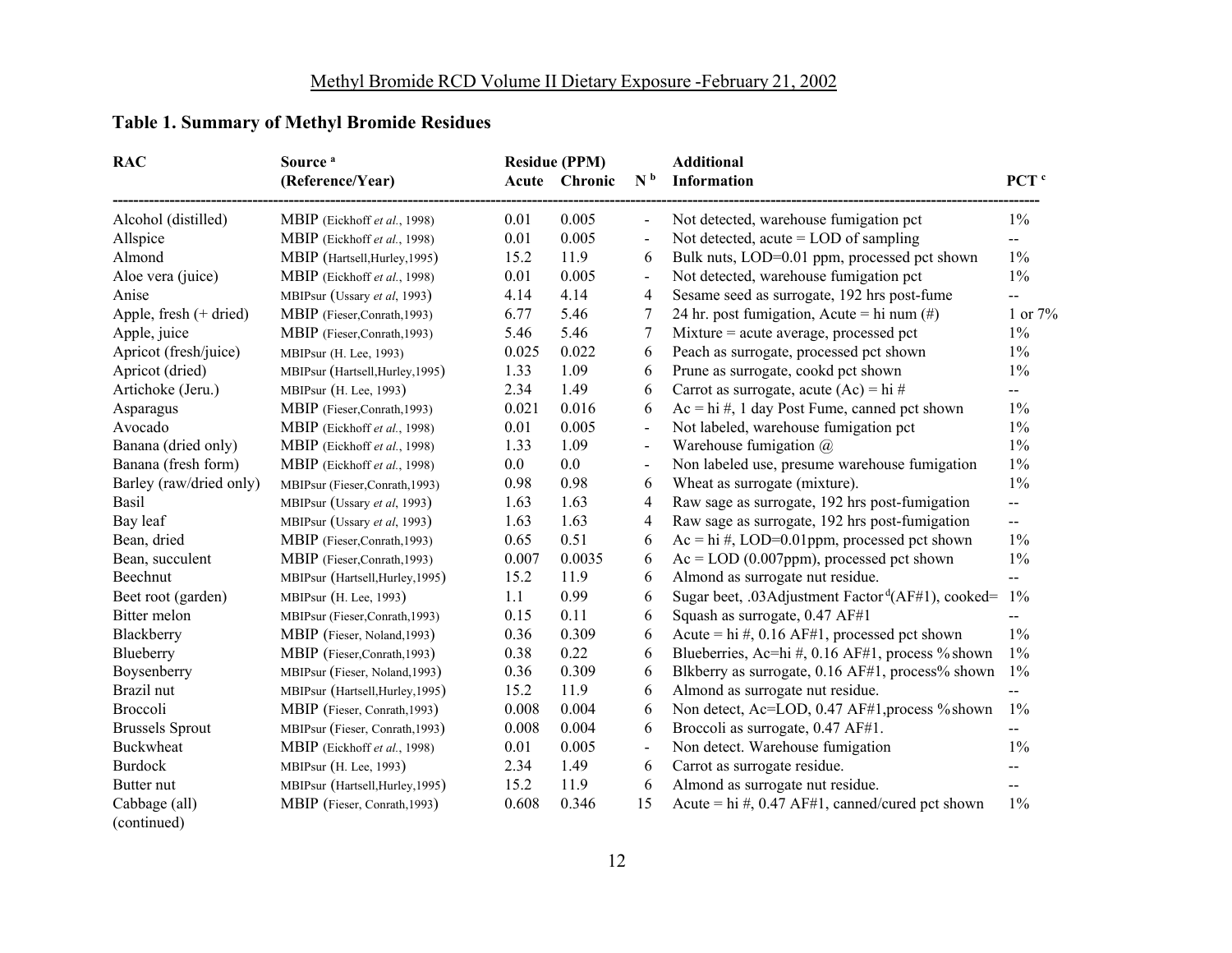| <b>RAC</b>            | Source <sup>a</sup><br>(Reference/Year) |         | <b>Residue (PPM)</b><br>Acute Chronic | N <sup>b</sup>           | <b>Additional</b><br>Information                        | PCT <sup>c</sup>         |
|-----------------------|-----------------------------------------|---------|---------------------------------------|--------------------------|---------------------------------------------------------|--------------------------|
| Canola oil            | MBIP (Eickhoff et al., 1998)            | 0.01    | 0.005                                 |                          | Non detect. Warehouse fumigation                        | $1\%$                    |
| Caraway               | MBIPsur (Ussary et al, 1993)            | 4.14    | 4.14                                  | 4                        | Sesame seed as surrogate, 192 hrs post-fume             | $-$                      |
| Carob                 | MBIPsur (H. Lee, 1993)                  | 0.069   | 0.069                                 | 3                        | Chocolate as surrogate. processed pct % shown           | $1\%$                    |
| Carrot                | MBIP (H. Lee, 1993)                     | 2.34    | 1.49                                  | 6                        | Acute = hi #, 0.03 AF#1, processed pct% shown           | $1\%$                    |
| Cashew nut            | MBIPsur (Hartsell, Hurley, 1995)        | 15.2    | 11.9                                  | 6                        | Almond as surrogate nut residue.                        | --                       |
| Cassava               | MBIPsur (H. Lee, 1993)                  | 1.56    | 1.31                                  | 6                        | Potato as surrogate. 0.03 AF#1, process % shown         | $1\%$                    |
| Cassia                | MBIP (Ussary et al, 1993)               | 0.92    | 0.92                                  | 4                        | $Ac = avg$ , LOD=0.05 ppm, 192 hrs pst-fumigation       | --                       |
| Cattle (fat, meat)    | MBIP (Eickhoff et al., 1998)            | 0.01    | 0.005                                 | $\overline{\phantom{a}}$ | Cattle includes veal, warehouse fumigation              | $1\%$                    |
| Cattle (kidney, mbyp) | MBIP (Eickhoff et al., 1998)            | 0.01    | 0.005                                 | $\blacksquare$           | Non detect, warehouse fumigation                        | $1\%$                    |
| Cattle (liver)        | MBIP (Eickhoff et al., 1998)            | 0.01    | 0.005                                 | $\overline{\phantom{a}}$ | Non detect, warehouse fumigation                        | $1\%$                    |
| Cauliflower           | MBIP (Fieser, Conrath, 1993)            | 0.027   | 0.022                                 | 6                        | Acute = hi #, 0.47 AF#1, processed pct % shown          | $1\%$                    |
| Celery                | MBIP (H. Lee, 1993)                     | 0.07    | 0.042                                 | 8                        | 1 day post fumigation, processed forms pct shown        | $1\%$                    |
| Chicory               | MBIPsur (H. Lee, 1993)                  | 0.07    | 0.042                                 | 8                        | Celery as surrogate RAC.                                | $-$                      |
| Cherry (raw/juice)    | MBIP (H. Lee, 1993)                     | 0.058   | 0.031                                 | 7                        | Ac = hi #, avg 4 juice, $0.07/0.04$ AF#1, processed =   | $1\%$                    |
| Cherry (dried fruit)  | MBIPsur (Hartsell, Hurley, 1995)        | 1.33    | 1.09                                  | 6                        | Dried prune as surrogate, processed pct % shown         | $1\%$                    |
| Chestnut              | MBIP (Eickhoff et al., 1998)            | 0.01    | 0.005                                 | $\overline{\phantom{a}}$ | Non detected residues.                                  | $- -$                    |
| Chicory               | MBIPsur (Ussary et al, 1993)            | 4.14    | 4.14                                  | 4                        | Sesame seed as surrogate, 192 hrs post-fumigation       | $\overline{a}$           |
| Chives                | MBIP (Eickhoff et al., 1998)            | 0.01    | 0.005                                 | $\overline{\phantom{a}}$ | Non detect, processed forms fumigation pct shown        | $1\%$                    |
| Chocolate             | MBIP (Lee, Natta, 1993)                 | 0.069   | 0.069                                 | 3                        | $Mix = acute avg., 27 days PF, process pct shown$       | $1\%$                    |
| Cinnamon              | MBIPsur (Ussary et al, 1993)            | 4.14    | 4.14                                  | $\overline{4}$           | Sesame seed as surrogate, 192 hrs post-fume             | --                       |
| Citrus citron         | MBIP (Eickhoff et al., 1998)            | 0.01    | 0.005                                 | $\overline{\phantom{a}}$ | Non detect. 0.29 AF#1. warehouse fumigation             | $1\%$                    |
| Clove                 | MBIPsur (Ussary et al, 1993)            | 1.23    | 1.23                                  | $\overline{4}$           | Onion powder as surrogate, 192 hrs pst-fumigation       | $\overline{\phantom{a}}$ |
| Cocoa butter          | MBIP (Lee, Natta, 1993)                 | $0.0\,$ | $0.0\,$                               | 3                        | Not detected, 27 days P-fume, process pct% shown        | 1%                       |
| Coconut (all forms)   | MBIP (Eickhoff et al., 1998)            | 0.01    | 0.005                                 | $\blacksquare$           | Not labeled, warehouse fumigation pct =                 | $1\%$                    |
| Coffee                | MBIP (Eickhoff et al., 1998)            | 0.01    | 0.005                                 | $\blacksquare$           | Not labeled, not detected, warehouse fumigation         | $1\%$                    |
| Collards              | MBIPsur (Fieser, Conrath, 1993)         | 0.027   | 0.022                                 | 6                        | Cauliflower as surrogate.                               | $- -$                    |
| Coriander             | MBIPsur (Ussary et al, 1993)            | 4.14    | 4.14                                  | 4                        | Sesame seed as surrogate, 192 hrs post-fumigation       | $\overline{a}$           |
| Corn (grain)          | MBIP (Fieser, Conrath, 1993)            | 3.6     | 2.74                                  | 6                        | Ac=hi #, cooked is $0.04$ AF#1, all forms pct shown     | $1\%$                    |
| Corn (grain oil)      | MBIP (Eickhoff et al., 1998)            | 0.01    | 0.005                                 | $\blacksquare$           | Residues not detected.                                  | --                       |
| Corn (pop)            | MBIP (Eickhoff et al., 1998)            | 0.01    | 0.005                                 |                          | Residues not detected.                                  | $-$                      |
| Corn (sweet)          | MBIP (Fieser, Conrath, 1993)            | 0.19    | 0.099                                 | 7                        | Acute = $\overline{hi}$ #, processed PCT fumigation is: | $1\%$                    |
| Cottonseed meal       | MBIP (Eickhoff et al., 1998)            | 0.0     | 0.0                                   |                          | Not labeled, all cooked forms w/o residues, all pct     | $1\%$                    |
| (continued)           |                                         |         |                                       |                          |                                                         |                          |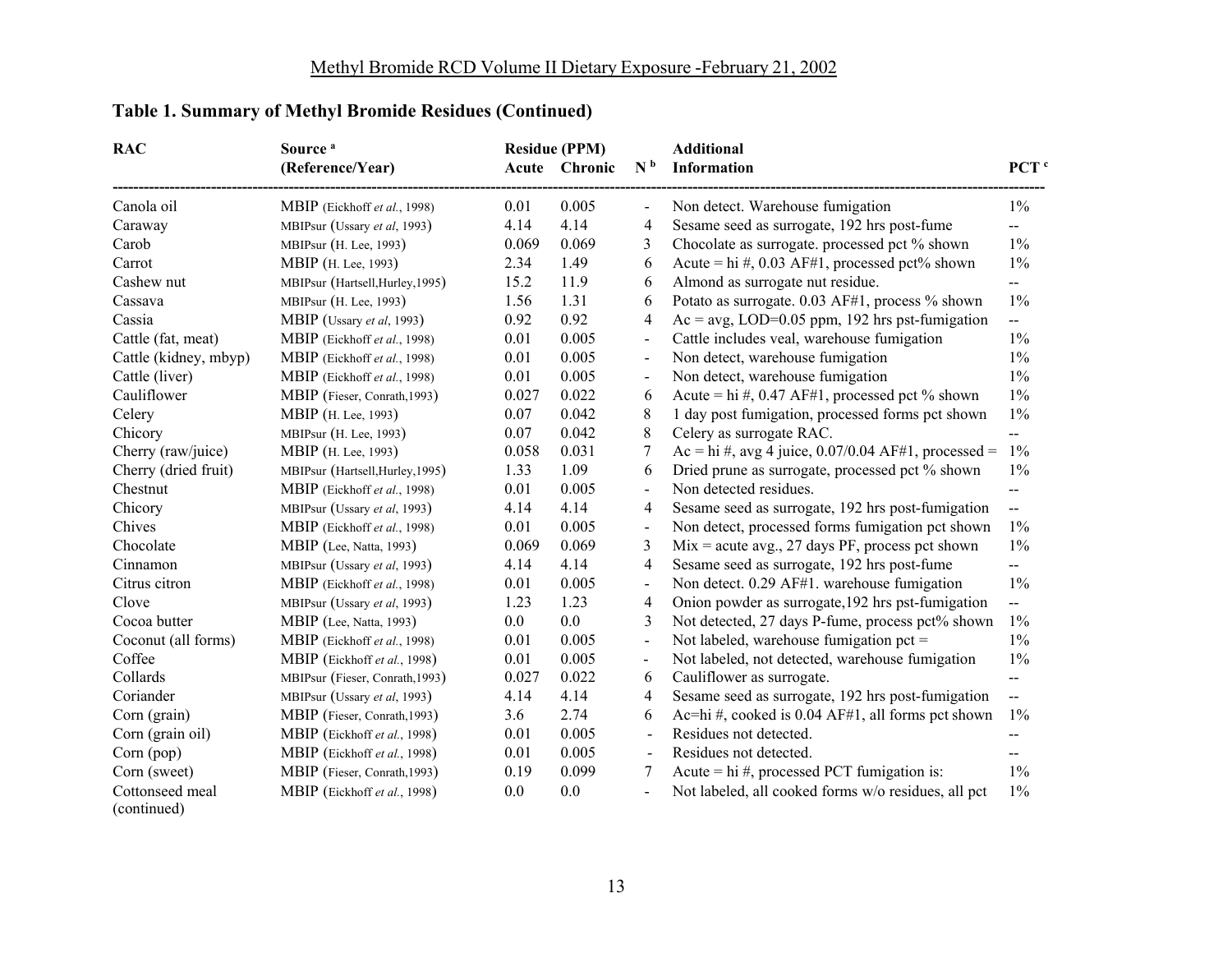| <b>RAC</b>                | Source <sup>a</sup><br>(Reference/Year) |         | <b>Residue (PPM)</b><br>Acute Chronic | N <sub>b</sub>           | <b>Additional</b><br><b>Information</b>                 | PCT <sup>c</sup>         |
|---------------------------|-----------------------------------------|---------|---------------------------------------|--------------------------|---------------------------------------------------------|--------------------------|
|                           |                                         |         |                                       |                          |                                                         |                          |
| Cottonseed oil            | MBIP (Eickhoff et al., 1998)            | 0.01    | 0.005                                 |                          | Not detected, warehouse fumigation pct shown            | $1\%$                    |
| Cranberry (+ juice)       | MBIP (Eickhoff et al., 1998)            | $0.0\,$ | 0.0                                   | $\overline{\phantom{a}}$ | Non labeled use, presume warehouse fumigation           | $1\%$                    |
| Cress (garden/upland)     | MBIPsur (H. Lee, 1993)                  | 0.011   | 0.0048                                | 9                        | leaf lettuce as surrogate.                              | $-$                      |
| Cucumber                  | MBIP (Fieser, Conrath, 1993)            | 3.4     | 2.7                                   | 6                        | $Ac = hi \#$ , 0.47 AF#1, 0.01 ppm LOD. All pct.        | $1\%$                    |
| Cumin                     | MBIP (Ussary et al, 1993)               | 1.92    | 1.92                                  | 4                        | $Ac = avg$ , LOD=0.05 ppm, 192 hrs pst-fumigation       | $\overline{\phantom{a}}$ |
| Currant                   | MBIPsur (Fieser, Noland, 1993)          | 2.14    | 1.62                                  | 6                        | Grape as surrogate, 0.01 AF#1, raw pct shown            | 60%                      |
| Dandelion greens          | MBIPsur (H. Lee, 1993)                  | 0.011   | 0.0048                                | 9                        | Leaf lettuce as surrogate.                              | $-$                      |
| Date                      | MBIP (Hartsell, Hurley, 1995)           | 0.67    | 0.64                                  | 6                        | Ac = hi #, 0.07 AF#1 cooked form, processed shown $1\%$ |                          |
| Dewberry                  | MBIPsur (Fieser, Noland, 1993)          | 0.36    | 0.309                                 | 6                        | Blackberry surrogate, 0.16 AF#1.                        |                          |
| Dill                      | MBIPsur (Ussary et al, 1993)            | 4.14    | 4.14                                  | 4                        | Sesame seed as surrogate, 192 hrs post-fumigation       | --                       |
| Egg                       | MBIP (Eickhoff et al., 1998)            | 0.01    | 0.005                                 | $\overline{a}$           | Non detect, warehouse fumigation                        | $1\%$                    |
| Eggplant                  | MBIPsur (Fieser, Conrath, 1993)         | 5.33    | 4.7                                   | 6                        | Tomato as surrogate, 0.33 AF#1, all forms pct           | $1\%$                    |
| Elderberry                | MBIPsur (Fieser, Noland, 1993)          | 2.14    | 1.62                                  | 6                        | Grape as surrogate, 0.16 AF#1                           | $-$                      |
| Endive                    | MBIPsur (H. Lee, 1993)                  | 0.07    | 0.042                                 | 8                        | Celery as surrogate RAC.                                | $-$                      |
| Fennel                    | MBIPsur (H. Lee, 1993)                  | 0.011   | 0.0048                                | 9                        | Leaf lettuce as surrogate.                              | $\overline{a}$           |
| Fig (raw & dried)         | MBIP (Hartsell, Hurley, 1995)           | 1.7     | 1.6                                   | 6                        | Ac = hi #, $0.04/0.07$ AF#1, cooked pct shown           | $1\%$                    |
| Filbert (hazelnut)        | MBIPsur (Hartsell, Hurley, 1995)        | 15.2    | 11.9                                  | 6                        | Almond as surrogate nut residue.                        | --                       |
| Fish (fresh & salt water) | MBIP (Eickhoff et al., 1998)            | 0.01    | 0.005                                 |                          | Not detected, warehouse fumigation pct                  | $\overline{\phantom{a}}$ |
| Flax seed                 | MBIP (Eickhoff et al., 1998)            | 0.01    | 0.005                                 |                          | Not detected, warehouse fumigation pct                  | $1\%$                    |
| Garlic                    | MBIP (Fieser, Conrath: 1993)            | 0.05    | 0.022                                 | 7                        | Acute = hi #, 0.02 AF#1                                 |                          |
| Gelatin (powdered)        | MBIPsur (Ussary et al, 1993)            | 4.14    | 4.14                                  | 4                        | Sesame spice as surrogate, 192 hrs pst-fume             |                          |
| Ginger                    | MBIPsur (Ussary et al, 1993)            | 1.23    | 1.23                                  | 4                        | Onion powder as surrogate, 192 hrs pst-fume             | $-$                      |
| Goat (fat, meat)          | MBIP (Eickhoff et al., 1998)            | 0.01    | 0.005                                 | $\overline{\phantom{a}}$ | Non detect, Warehouse fumigation                        | $1\%$                    |
| Goat (kidney, mbyp)       | MBIP (Eickhoff et al., 1998)            | 0.01    | 0.005                                 | $\blacksquare$           | Non detect, Warehouse fumigation                        | $1\%$                    |
| Goat (liver)              | MBIP (Eickhoff et al., 1998)            | 0.01    | 0.005                                 | $\overline{\phantom{a}}$ | Non detect, Warehouse fumigation                        | $1\%$                    |
| Gooseberry                | MBIPsur (Fieser, Noland, 1993)          | 2.14    | 1.62                                  | 6                        | Grape as surrogate residue, 0.16 AF#1                   | $- -$                    |
| Grape, (fresh fruit)      | MBIP (Fieser, Conrath: 1993)            | 2.14    | 1.62                                  | 6                        | Grape, Ac=hi #, 0.01/ AF#1, proc pct = $1\%$ , raw =    | 60%                      |
| Grape, juice              | MBIP (Fieser,Conrath:1993)              | 1.62    | 1.62                                  | 6                        | Grape mixture, 0.09/0.01/0.0 AF#1 used.                 | $1\%$                    |
| Grape, raisin (raw)       | MBIP (Hartsell, Hurley, 1995)           | 0.77    | 0.71                                  | 6                        | Ac=hi #, AF#1 = 0.09, processed pct % =                 | $1\%$                    |
| Grapefruit (fruit/peel)   | MBIP (Fieser, Conrath: 1993)            | 1.16    | 0.87                                  | 7                        | Acute = hi #, 0.29 AF#1 used, proc pct = $1\%$ , raw =  | $5\%$                    |
| Grapefruit (juice)        | MBIP (Fieser,Conrath:1993)              | 0.87    | 0.87                                  | 7                        | Ac = mix, from fruit, $0.36/0.12$ AF#1 used, all pct =  | $1\%$                    |
| (continued)               |                                         |         |                                       |                          |                                                         |                          |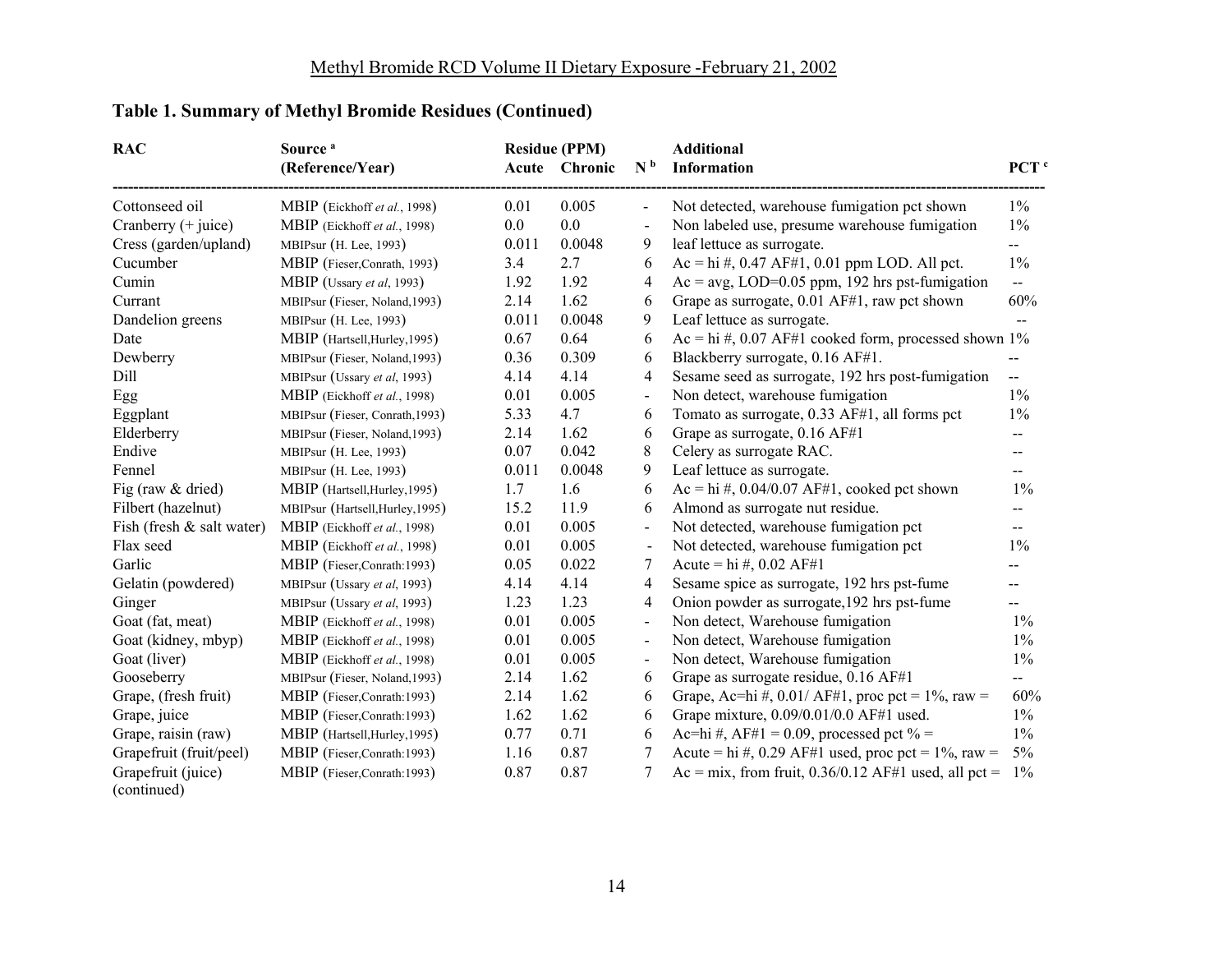| <b>RAC</b>               | Source <sup>a</sup><br>(Reference/Year) |         | <b>Residue (PPM)</b><br>Acute Chronic | N <sup>b</sup>           | <b>Additional</b><br><b>Information</b>            | PCT <sup>c</sup>         |
|--------------------------|-----------------------------------------|---------|---------------------------------------|--------------------------|----------------------------------------------------|--------------------------|
|                          |                                         |         |                                       |                          |                                                    |                          |
| Guar bean                | MBIP (Eickhoff et al., 1998)            | 0.01    | 0.005                                 |                          | Not labeled, non detect, warehouse fumigation      | $1\%$                    |
| Guava                    | MBIP (Eickhoff et al., 1998)            | 0.0     | 0.0                                   |                          | Non labeled use, presume warehouse fumigation      | $1\%$                    |
| Hickory nut              | MBIPsur (Hartsell, Hurley, 1995)        | 15.2    | 11.9                                  | 6                        | Almond as surrogate nut residue.                   | --                       |
| Honey                    | MBIP (Eickhoff et al., 1998)            | $0.0\,$ | $0.0\,$                               |                          | Not labeled, presume warehouse fumigation          | $1\%$                    |
| Horse (all)              | MBIP (Eickhoff et al., 1998)            | 0.01    | 0.005                                 | $\blacksquare$           | Non detect, warehouse fumigation                   | $1\%$                    |
| Horseradish              | MBIPsur (Ussary et al, 1993)            | 1.23    | 1.23                                  | 4                        | Onion powder as surrogate, 192 hrs pst-fume        | --                       |
| Huckleberry              | MBIPsur (Fieser, Noland, 1993)          | 2.14    | 1.62                                  | 6                        | Grape as surrogate residue, 0.16 AF#1              | $- -$                    |
| Jackfruit                | MBIP (Eickhoff et al., 1998)            | 0.01    | 0.005                                 | $\overline{\phantom{a}}$ | Non detected residues, warehouse fumigation        | $1\%$                    |
| Juneberry                | MBIPsur (Fieser, Noland, 1993)          | 2.14    | 1.62                                  | 6                        | Grape as surrogate residue, 0.16 AF#1              | $- -$                    |
| Kale                     | MBIPsur (Fieser, Conrath, 1993)         | 0.608   | 0.346                                 | 15                       | Cabbage as surrogate residue                       | $\overline{\phantom{a}}$ |
| Kiwi                     | MBIP (Fieser, Conrath, 1993)            | 4.2     | 3.9                                   | 6                        | Acute = $\mathrm{hi}$ #, processed pct value shown | 6%                       |
| Kohlrabi                 | MBIPsur (Fieser, Conrath, 1993)         | 0.608   | 0.346                                 | 15                       | Cabbage as surrogate residue                       | --                       |
| Kumquat                  | MBIPsur (Fieser, Noland, 1993)          | 1.55    | 1.36                                  | 6                        | Lemon as surrogate residue                         | $\overline{a}$           |
| Leek                     | MBIPsur (Fieser,Conrath,1993)           | 1.2     | 0.84                                  | 6                        | Bulb onion as surrogate, 0.02 AF#1                 | $\overline{a}$           |
| Lemon (fruit/peel)       | MBIP (Fieser, Noland, 1993)             | 1.55    | 1.36                                  | 6                        | Ac = hi #, 0.29/0.12 AF#1. Process = $1\%$ , raw = | $5\%$                    |
| Lemon (juice)            | MBIP (Fieser, Noland, 1993)             | 1.36    | 1.36                                  | 6                        | Mix = ac avg, $0.36/0.29/0.12$ AF#1. Process shown | $1\%$                    |
| Lentil (whole/split)     | MBIPsur (Fieser, Conrath, 1993)         | 0.004   | 0.002                                 | 6                        | Succulent pea as surrogate residue.                | $\overline{\phantom{a}}$ |
| Lettuce, head            | MBIP (H. Lee, 1993)                     | 0.26    | 0.16                                  | 6                        | $Ac = hi \#$ , 1 day post fumigation               | $1\%$                    |
| Lettuce, leaf            | MBIP (H. Lee, 1993)                     | 0.011   | 0.0048                                | 9                        | $Ac = hi \#$ , 1 day post fumigation               | $\qquad \qquad -$        |
| Lime (fruit/peel)        | MBIPsur (Fieser, Noland, 1993)          | 1.55    | 1.36                                  | 6                        | Lemon as surrogate. Raw fruit pct shown            | 14%                      |
| Lime (juice)             | MBIPsur (Fieser, Noland, 1993)          | 1.36    | 1.36                                  | 6                        | Lemon as surrogate. Juice based on raw fruit       | $1\%$                    |
| Loganberry               | MBIPsur (Fieser, Noland, 1993)          | 0.36    | 0.309                                 | 6                        | Blkberry as surrogate, 0.16 AF#1.                  | $\overline{a}$           |
| Macadamia nut            | MBIPsur (Hartsell, Hurley, 1995)        | 15.2    | 11.9                                  | 6                        | Almond as surrogate nut residue.                   | $- -$                    |
| Mace                     | MBIPsur (Ussary et al, 1993)            | 1.63    | 1.63                                  | $\overline{4}$           | Sage as surrogate, 192 hrs post-fumigation.        | $-$                      |
| Mango                    | MBIP (Eickhoff et al., 1998)            | $0.0\,$ | $0.0\,$                               | $\blacksquare$           | Non labeled use, presume warehouse fumigation.     | $1\%$                    |
| Maple syrup              | MBIP (Eickhoff et al., 1998)            | 0.01    | 0.005                                 | $\blacksquare$           | Not detected, warehouse fumigation pct             | $1\%$                    |
| Marjoram                 | MBIPsur (Ussary et al, 1993)            | 1.63    | 1.63                                  | 4                        | Sage as surrogate, 192 hrs pst-fume, process       | $\overline{\phantom{a}}$ |
| Meat (game species)      | MBIP (Eickhoff et al., 1998)            | 0.01    | 0.005                                 | $\blacksquare$           | Non detected, warehouse fumigation.                | $- -$                    |
| Melon (all varieties)    | MBIP (Fieser,Conrath, 1993)             | 1.9     | 1.53                                  | 6                        | Ac = hi #, cantaloupe, $0.47$ AF#1. Fumigation %   | $1\%$                    |
| Milk (fat/nonfat solids) | MBIP (Eickhoff et al., 1998)            | 0.125   | 0.125                                 | $\overline{\phantom{a}}$ | Raw, $0.05$ AF#1, processed = 0 resi. Fume%        | $1\%$                    |
| Milk (sugar)             | MBIP (Eickhoff et al., 1998)            | 0.01    | 0.005                                 | $\blacksquare$           | Non detect, warehouse fumigation                   | $1\%$                    |
| Millet                   | MBIP (Eickhoff et al., 1998)            | 0.01    | 0.005                                 |                          | Non detect, warehouse fumigation                   | $1\%$                    |
| (continued)              |                                         |         |                                       |                          |                                                    |                          |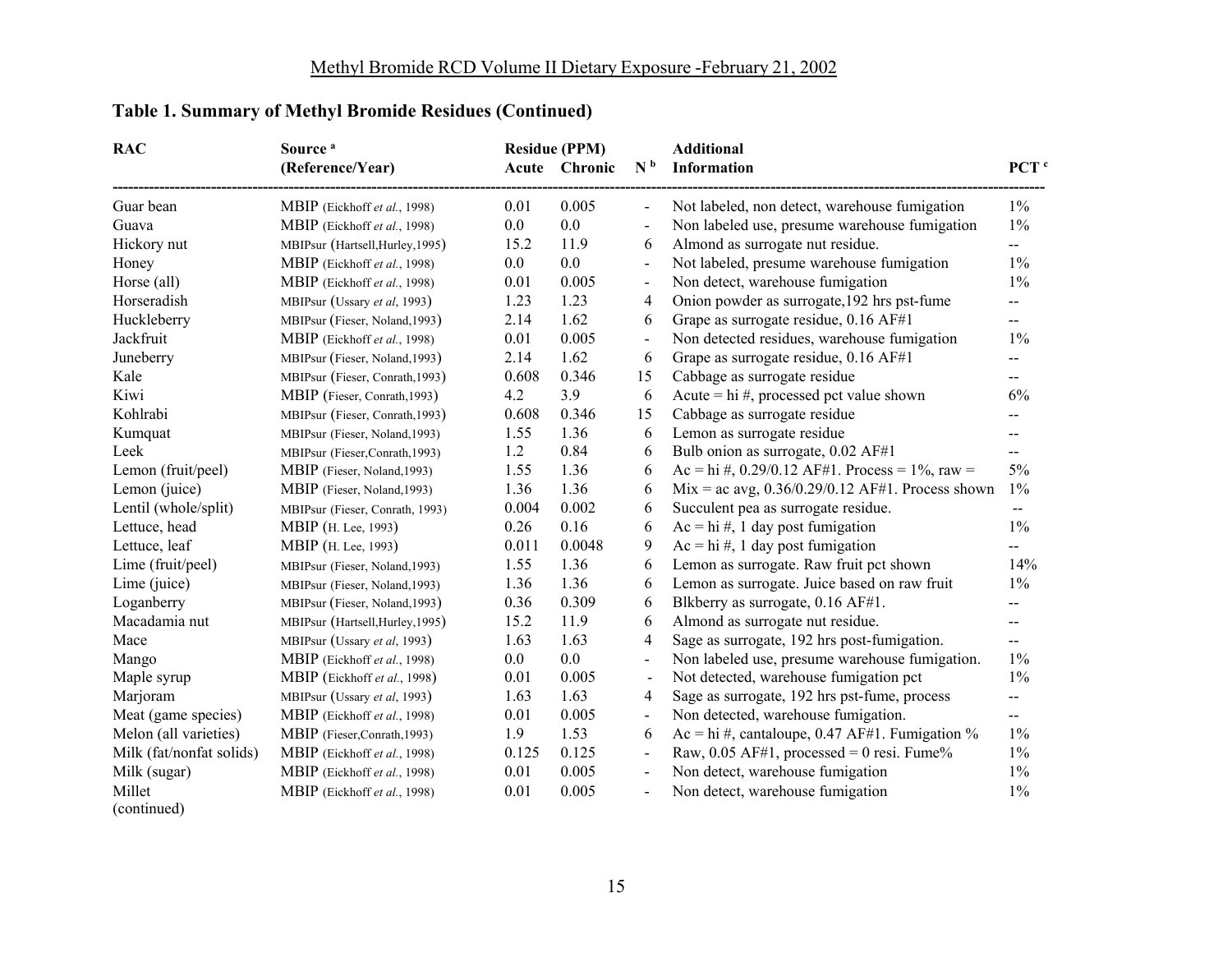| <b>RAC</b>                           | Source <sup>a</sup><br>(Reference/Year) |         | <b>Residue (PPM)</b><br>Acute Chronic | N <sub>b</sub>           | <b>Additional</b><br>Information                                 | PCT <sup>c</sup> |
|--------------------------------------|-----------------------------------------|---------|---------------------------------------|--------------------------|------------------------------------------------------------------|------------------|
|                                      |                                         |         |                                       |                          |                                                                  |                  |
| Mulberry                             | MBIPsur (Fieser, Noland, 1993)          | 2.14    | 1.62                                  | 6                        | Grape as surrogate residue, 0.16 AF#1                            |                  |
| Mung bean                            | MBIPsur (Fieser,Conrath,1993)           | 0.007   | 0.0035                                | 6                        | Succulent beans as surrogate.                                    | --               |
| Mushroom                             | MBIP (Eickhoff et al., 1998)            | 0.01    | 0.005                                 | $\blacksquare$           | Non detect, acute $=$ LOD, warehouse fumigation.                 | $1\%$            |
| Mustard seed                         | MBIPsur (Ussary et al, 1993)            | 4.14    | 4.14                                  | 4                        | Sesame seed as surrogate, processed pct shown                    | $1\%$            |
| Nectarine                            | MBIPsur (H. Lee, 1993)                  | 0.025   | 0.022                                 | 6                        | Peach as surrogate. Fresh pct value shown.                       | 45%              |
| Nutmeg                               | MBIPsur (Ussary et al, 1993)            | 4.14    | 4.14                                  | 4                        | Sesame seed as surrogate, 192 hrs post-fume                      | --               |
| Oat (includes bran)                  | MBIPsur (Fieser,Conrath,1993)           | 0.98    | 0.98                                  | 6                        | Wheat as surrogate (mixture).                                    | $1\%$            |
| Okra                                 | MBIP (Eickhoff et al., 1998)            | 0.01    | 0.005                                 | $\blacksquare$           | Non labeled, non detect @ LOD, processed pct =                   | $1\%$            |
| Olive                                | MBIP (Eickhoff et al., 1998)            | 0.01    | 0.005                                 | $\blacksquare$           | Not detected @ LOD, process% fumigation                          | $1\%$            |
| Onion, bulb                          | MBIP (Fieser,Conrath, 1993)             | 1.2     | 0.84                                  | 6                        | $Ac = hi \#$ , 0.02 AF#1, processed pct shown                    | $1\%$            |
| Onion, green                         | MBIP (Fieser,Conrath, 1993)             | 0.012   | 0.005                                 | 7                        | $Ac = hi \#$ , LOD=0.008ppm, processed pct shown                 | $1\%$            |
| Orange (fruit/peel)                  | MBIP (Fieser, Conrath, 1993)            | 0.99    | 0.89                                  | 6                        | Ac = hi #, 0.29/0.12 AF#1. Process 1%, raw pct =                 | $5\%$            |
| Orange (juice)                       | MBIP (Fieser, Conrath, 1993)            | 0.89    | 0.89                                  | 6                        | Mix = ac avg, $0.36/0.29/0.12$ AF#1. Processed pct =             | 1%               |
| Oregano                              | MBIP (Ussary et al, 1993)               | 0.43    | 0.43                                  | 4                        | $Ac = avg$ , LOD=0.05 ppm, 192 hrs pst-fume                      | $-$              |
| Palm heart                           | MBIP (Eickhoff et al., 1998)            | 0.01    | 0.005                                 | $\blacksquare$           | Not detected, warehouse fumigation pct $=$                       | $1\%$            |
| Palm oil                             | MBIP (Eickhoff et al., 1998)            | 0.01    | 0.005                                 | $\overline{\phantom{m}}$ | Not detected, warehouse fumigation pct $=$                       | $1\%$            |
| Papaya (juice & pulp)                | MBIP (Eickhoff et al., 1998)            | 0.01    | 0.005                                 |                          | Not labeled, non detect, warehouse fumigation $pet =$            | $1\%$            |
| Paprika                              | MBIPsur (Ussary et al, 1993)            | 0.22    | 0.22                                  | 4                        | Capsicum powder as surrogate, dried form pct $=$                 | $1\%$            |
| Parsley                              | MBIPsur (H. Lee, 1993)                  | 0.011   | 0.0048                                | 9                        | Leaf lettuce as surrogate.                                       | --               |
| Parsnip                              | MBIP (Eickhoff et al., 1998)            | 0.01    | 0.005                                 | $\blacksquare$           | Not detected, 0.03 AF#1.                                         | --               |
| Passion fruit (nectar)               | MBIP (Eickhoff et al., 1998)            | $0.0\,$ | $0.0\,$                               |                          | Not labeled, not detected, cooked pct shown                      | $1\%$            |
| Peach                                | MBIP (H. Lee, 1993)                     | 0.025   | 0.022                                 | 6                        | Acute = hi #, juice = 0. Canned pct = $1\%$ / fresh pct = $45\%$ |                  |
| Peanut (bulk shelled)                | MBIPsur (Hartsell, Hurley, 1995)        | 20.9    | 13.3                                  | 12                       | Walnut as surrogate nut, 14 day post-fumigation                  | $1\%$            |
| Peanut (whole nut & oil)             | MBIP (Eickhoff et al., 1998)            | 0.01    | 0.005                                 | $\overline{\phantom{a}}$ | Not detected.                                                    | --               |
| Peanut butter                        | MBIP (Ussary et al., 1995)              | 0.025   | 0.025                                 | 3                        | $Ac = mixture$ , use LOD, warehouse fumigation                   | $1\%$            |
| Pear (fresh & dried)                 | MBIP (Fieser, Conrath, 1993)            | 3.88    | 3.11                                  | 7                        | Acute = hi #, $0.01/0.04$ AF#1, dried pct shown                  | $1\%$            |
| Pear (juice)                         | MBIP (Fieser, Conrath, 1993)            | 3.11    | 3.11                                  | 7                        | Ac. mix = $avg$ , 0.04/0.1 AF#1, processed pct shown 1%          |                  |
| Peas (dried)                         | MBIP (Fieser, Conrath, 1993)            | $0.0\,$ | 0.0                                   | 6                        | All forms are cooked with no residues.                           | $\overline{a}$   |
| Peas (succulent)                     | MBIP (Fieser, Conrath, 1993)            | 0.004   | 0.002                                 | 6                        | Acute = LOD, processed pct fumigation showm                      | $1\%$            |
| Pecan nut (shelled)                  | MBIP (Hartsell, Hurley, 1995)           | 4.7     | 2.9                                   | 6                        | $Ac = hi \#$ , 9 days post fume, processed pct shown             | $1\%$            |
| Pepper (black, ground)               | MBIP (Ussary et al, 1993)               | 1.65    | 1.65                                  | 4                        | $Ac = avg$ , LOD=0.05 ppm, 192 hrs pst-fume                      | $-$              |
| Pepper (bell & chili)<br>(continued) | MBIP (H. Lee, 1993)                     | 0.46    | 0.41                                  | 6                        | $Ac = hi \#$ , 0.33 AF#1, percent crop treated =                 | $1\%$            |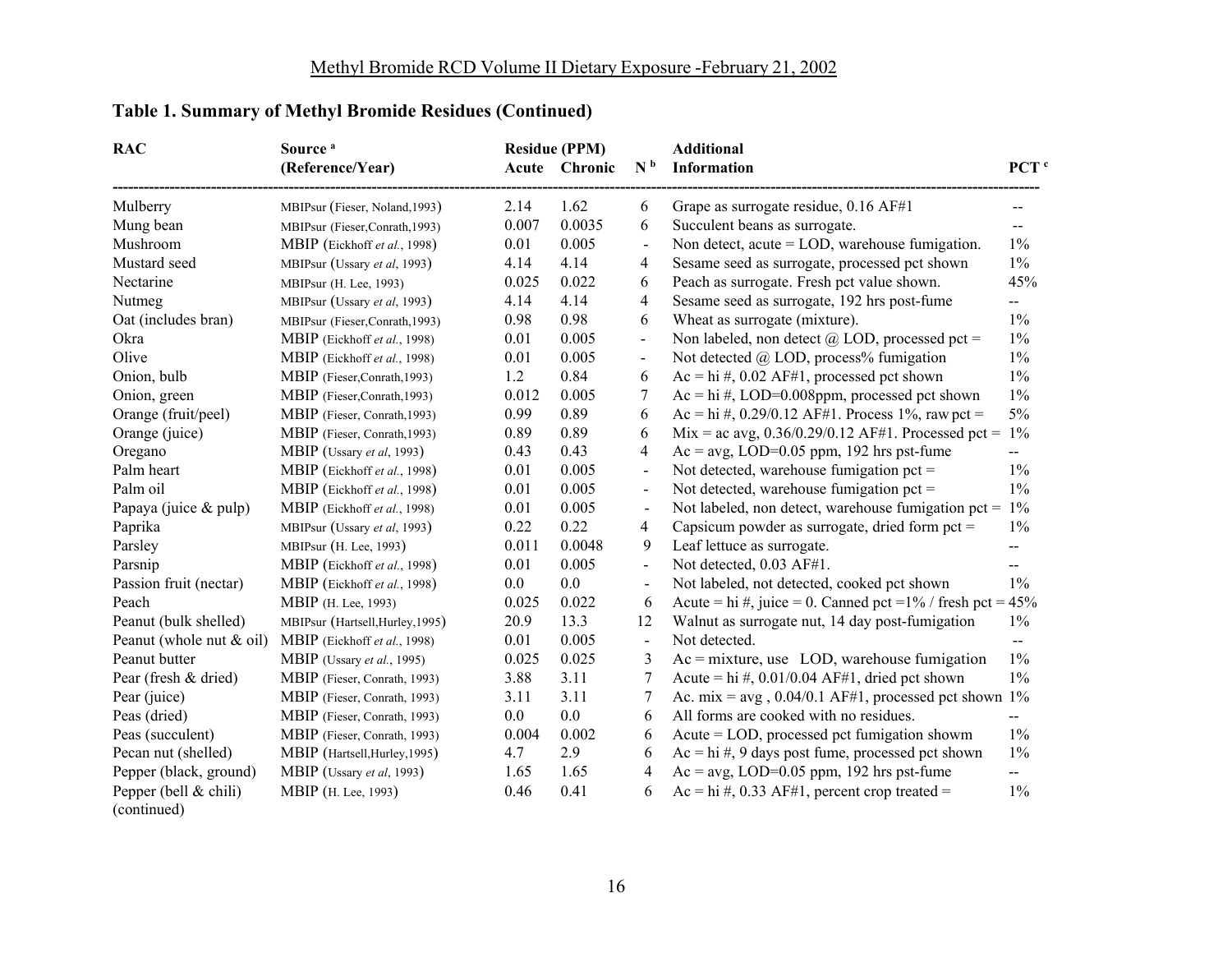| <b>RAC</b>             | Source <sup>a</sup>              |          | <b>Residue (PPM)</b> |                          | <b>Additional</b>                                        |                                               |
|------------------------|----------------------------------|----------|----------------------|--------------------------|----------------------------------------------------------|-----------------------------------------------|
|                        | (Reference/Year)                 | Acute    | Chronic              | N <sup>b</sup>           | <b>Information</b>                                       | PCT <sup>c</sup>                              |
| Peppermint (leaf)      | MBIPsur (Ussary et al, 1993)     | 1.63     | 1.63                 | 4                        | Sage as surrogate, 192 hrs pst-fumigation                | $\overline{a}$                                |
| Peppermint (oil)       | MBIP (Eickhoff et al., 1998)     | 0.01     | 0.005                | $\blacksquare$           | Not detected, processed pct % shown                      | $1\%$                                         |
| Pimento                | MBIPsur (H. Lee, 1993)           | 0.46     | 0.41                 | 6                        | Bell pepper as surrogate, processed pct =                | $1\%$                                         |
| Pineapple (fresh)      | MBIP (Fieser, Conrath, 1993)     | 3.86     | 2.98                 | 6                        | Ac. = hi #, 0.04 AF#1, process pct = $1\%$ , raw $\%$ =  | 40%                                           |
| Pineapple (dried)      | MBIP (Eickhoff et al., 1998)     | 0.01     | 0.005                | $\blacksquare$           | Not detected, processed $pet\% =$                        | $1\%$                                         |
| Pineapple (juice)      | MBIP (Fieser, Conrath, 1993)     | $0.0\,$  | $0.0\,$              | 6                        | Cooked = 0 residue, $0.04$ AF#1, processed pct =         | $1\%$                                         |
| Pistachio nut          | MBIPsur (Hartsell, Hurley, 1995) | 15.2     | 11.9                 | 6                        | Almond as surrogate nut residue.                         | $-$                                           |
| Plantain               | MBIP (Eickhoff et al., 1998)     | $0.0\,$  | $0.0\,$              | $\blacksquare$           | Not labeled, not detected, warehouse fumigation          | $1\%$                                         |
| Plum (fruit)           | MBIP (H. Lee, 1993)              | 2.78     | 2.45                 | 7                        | Ac. = hi #, $0.07/0.04$ AF#1, raw fruit pct shown        | 68%                                           |
| Pomegranates           | MBIP (Eickhoff et al., 1998)     | $0.0\,$  | $0.0\,$              | $\blacksquare$           | Not labeled, not detected, processed pct% shown          | $1\%$                                         |
| Poppy (seed)           | MBIP (Ussary et al, 1993)        | 2.43     | 2.43                 | $\overline{4}$           | $Acute = average residue$                                | $-$                                           |
| Pork (fat, meat)       | MBIP (Ussary et al., 1995)       | 0.804    | 0.804                | $\overline{2}$           | Country ham residues, warehouse fumigation               | $1\%$                                         |
| Pork (kidney, mbyp)    | MBIP (Eickhoff et al., 1998)     | 0.01     | 0.005                | $\mathbf{r}$             | Non detect, warehouse fumigation                         | $1\%$                                         |
| Pork (liver)           | MBIP (Eickhoff et al., 1998)     | 0.01     | 0.005                | $\blacksquare$           | Non detect, warehouse fumigation                         | $1\%$                                         |
| Potato                 | MBIP (H. Lee, 1993)              | 1.56     | 1.31                 | 6                        | Ac = hi #, 0.03 AF#1, processed pct % =                  | $1\%$                                         |
| Poultry (fat, meat)    | MBIP (Eickhoff et al., 1998)     | 0.01     | 0.005                | $\blacksquare$           | Non detect (N.D.), Cooked = 0 value, fume                | $1\%$                                         |
| Poultry (kidney, mbyp) | MBIP (Eickhoff et al., 1998)     | 0.01     | 0.005                | $\blacksquare$           | N.D., cooked = $0$ , warehouse fume                      | $1\%$                                         |
| Poultry (liver)        | MBIP (Eickhoff et al., 1998)     | 0.01     | 0.005                | $\blacksquare$           | N.D., cooked = $0$ , warehouse fume                      | $1\%$                                         |
| Prune                  | MBIP (Hartsell, Hurley, 1995)    | 1.33     | 1.09                 | 6                        | Ac. = hi #, 0.04 AF#1, cooked pct = $1\%$ , raw pct =    | 13%                                           |
| Pumpkin                | MBIPsur (Fieser,Conrath,1993)    | 0.15     | 0.11                 | 6                        | Squash as surrogate, processed forms pct                 | $1\%$                                         |
| Quince                 | MBIPsur (Fieser, Conrath, 1993)  | 6.77     | 5.46                 | 7                        | Apple as surrogate, percent crop treated shown           | 7%                                            |
| Rabbit (all)           | MBIP (Eickhoff et al., 1998)     | 0.01     | 0.005                | $\blacksquare$           | Non detect, Warehouse fumigation                         | $1\%$                                         |
| Radish (root)          | MBIP (H. Lee, 1993)              | 0.015    | 0.012                | 7                        | Ac = hi #, 0.03 Adjustment factor #1                     | $-$                                           |
| Raspberry              | MBIPsur (Fieser, Noland, 1993)   | 0.36     | 0.309                | 6                        | Blackberry surrogate, 0.16 AF#1, processed forms = $1\%$ |                                               |
| Rice (grain)           | MBIP (Fieser, Noland, 1993)      | 0.405    | 0.405                | 6                        | Ac = avg resi #, warehouse fume pct rate $\omega$        | $1\%$                                         |
| Rosemary               | MBIP (Ussary et al, 1993)        | $0.0\,$  | $0.0\,$              | $\overline{\mathbf{4}}$  | Cooked form 0 residue, processed form pct                | $1\%$                                         |
| Rutabaga (root)        | MBIPsur (H. Lee, 1993)           | 2.34     | 1.49                 | 6                        | Carrot as surrogate residue, 0.03 AF#1.                  | $\mathord{\hspace{1pt}\text{--}\hspace{1pt}}$ |
| Rutabaga (greens)      | MBIPsur (H. Lee, 1993)           | 0.011    | 0.0048               | 9                        | Leaf lettuce as surrogate residue                        | $-$                                           |
| Rye (rough/germ only)  | MBIPsur (Fieser,Conrath,1993)    | 0.98     | 0.98                 | 6                        | Wheat as surrogate (mixture).                            | $1\%$                                         |
| Rye (flour)            | MBIPsur (Eickhoff et al., 1998)  | $0.01\,$ | 0.005                | $\blacksquare$           | Non Detect, warehouse fumigation                         | $1\%$                                         |
| Safflower oil          | MBIP (Eickhoff et al., 1998)     | 0.01     | 0.005                | $\overline{\phantom{a}}$ | Not detected, warehouse fumigation pct =                 | $1\%$                                         |
| Sage                   | MBIP (Ussary et al, 1993)        | $0.0\,$  | $0.0\,$              | 4                        | Cooked = $0$ residue, raw form as leaf surrogate         | $\mathord{\hspace{1pt}\text{--}\hspace{1pt}}$ |
| Salsify                | MBIPsur (H. Lee, 1993)           | 2.34     | 1.49                 | 6                        | Carrot as surrogate residue, 0.03 AF#1.                  | $- -$                                         |
| (continued)            |                                  |          |                      |                          |                                                          |                                               |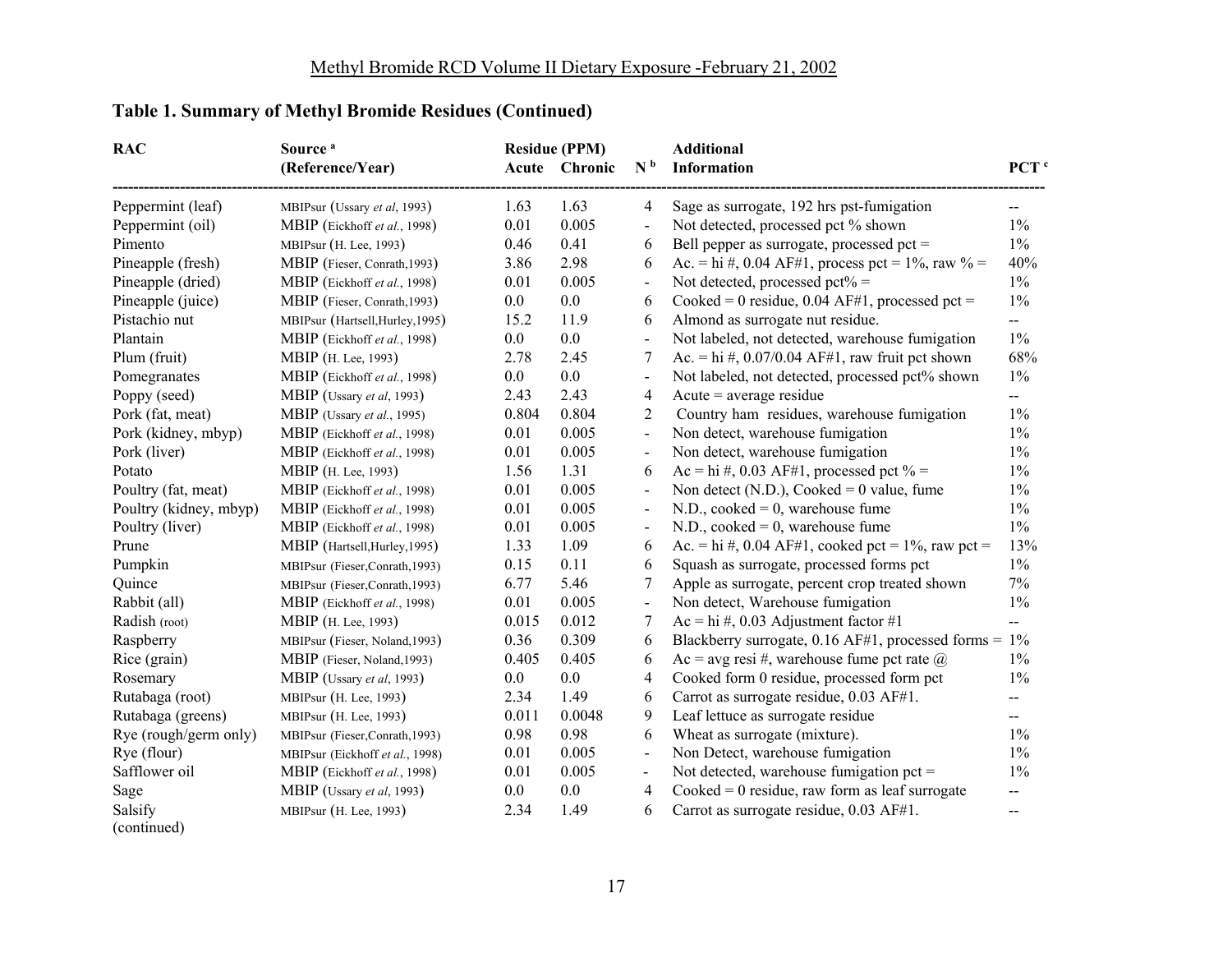| <b>RAC</b>                                                 | Source <sup>a</sup>                                     |         | <b>Residue (PPM)</b> |                          | <b>Additional</b>                                      |                  |
|------------------------------------------------------------|---------------------------------------------------------|---------|----------------------|--------------------------|--------------------------------------------------------|------------------|
|                                                            | (Reference/Year)                                        |         | Acute Chronic        | N <sub>b</sub>           | Information                                            | PCT <sup>c</sup> |
| Savory                                                     | MBIPsur (Ussary et al, 1993)                            | 1.63    | 1.63                 | 4                        | Raw sage as surrogate residue                          |                  |
| Seaweed                                                    | MBIP (Eickhoff et al., 1998)                            | 0.01    | 0.005                | $\overline{\phantom{a}}$ | Not labeled, non detect. dried, raw form pct           | $1\%$            |
| Seeds (edible)                                             | MBIP (Eickhoff et al., 1998)                            | $0.0\,$ | 0.0                  | $\overline{\phantom{a}}$ | Non labeled use, presume warehouse fumigation          | $1\%$            |
| Sesame (oil)                                               | MBIP (Eickhoff et al., 1998)                            | 0.01    | 0.005                | $\blacksquare$           | Not detected, warehouse fumigation pct $=$             | $1\%$            |
| Sesame (seed)                                              | MBIP (Ussary et al., 1993)                              | 4.14    | 4.14                 | 4                        | Acute=avg resi. Raw form as seed surrogate             | --               |
| Shallots                                                   | MBIPsur (Fieser,Conrath,1993)                           | 1.2     | 0.84                 | 6                        | Onion as surrogate residue, 0.02 AF#1                  | --               |
| Sheep (fat, meat)                                          | MBIP (Eickhoff et al., 1998)                            | 0.01    | 0.005                | $\overline{\phantom{0}}$ | Non detect, warehouse fumigation                       | $1\%$            |
| Sheep (kidney, mbyp)                                       | MBIP (Eickhoff et al., 1998)                            | 0.01    | 0.005                | $\overline{a}$           | Non detect, warehouse fumigation                       | $1\%$            |
| Sheep (liver)                                              | MBIP (Eickhoff et al., 1998)                            | 0.01    | 0.005                | $\overline{\phantom{a}}$ | Non detect, warehouse fumigation                       | $1\%$            |
| Sorghum (grain)                                            | MBIP (Fieser, Conrath, 1993)                            | 4.51    | 4.51                 | 7                        | Acute = $mixture. 2 days post-fume.$                   | $1\%$            |
| Soybean                                                    | MBIP (Fieser, Conrath, 1993)                            | 1.06    | 1.06                 | 7                        | Acute = average $#$ . Cooked forms pct shown           | $1\%$            |
| Soybean oil                                                | MBIP (Eickhoff et al., 1998)                            | 0.01    | 0.005                | $\overline{a}$           | Non detected. Warehouse fumigation pct shown           | $1\%$            |
| Spearmint (leaf)                                           | MBIPsur (Ussary et al, 1993)                            | 1.63    | 1.63                 | 4                        | Sage as surrogate, 192 hrs pst-fume.                   | —                |
| Spearmint (oil)                                            | MBIP (Eickhoff et al., 1998)                            | 0.01    | 0.005                | $\overline{a}$           | Not detected, processed pct %shown                     | $1\%$            |
| Spinach                                                    | MBIP (H. Lee, 1993)                                     | 0.004   | 0.002                | 6                        | Non detect, $Ac = LOD$ , processed pct shown           | $1\%$            |
| Squash, summer/winter                                      | MBIP (Fieser, Conrath, 1993)                            | 0.15    | 0.11                 | 6                        | Ac =hi #, 0.47 AF#1, 0.01 ppm LOD, Proc pct =          | $1\%$            |
| Strawberry (& juice)                                       | MBIP (Fieser, Conrath: 1993)                            | 0.017   | 0.013                | 6                        | Ac=hi #, $0.16/0.09$ AF#1. processed pct shown         | $1\%$            |
|                                                            | Sugar beet (refined sugar) MBIP (Eickhoff et al., 1998) | 0.01    | 0.005                | $\overline{\phantom{a}}$ | Non detect, Acute = LOD, warehouse fume                | $1\%$            |
|                                                            | Sugar cane (refined sugar)MBIP (Eickhoff et al., 1998)  | 0.01    | 0.005                |                          | Non detect, Acute = LOD, warehouse fumigation          | $1\%$            |
| Sunflower (oil & seed)                                     | MBIP (Eickhoff et al., 1998)                            | 0.01    | 0.005                | $\blacksquare$           | Not detected, warehouse fumigation pct shwon           | $1\%$            |
| <b>Sweet Potato</b>                                        | MBIPsur (H. Lee, 1993)                                  | $0.0\,$ | 0.0                  |                          | All cooked forms have 0 residue, proc.% shown          | $1\%$            |
| Swiss Chard                                                | MBIPsur (H. Lee, 1993)                                  | 0.011   | 0.0048               | 9                        | Leaf lettuce as surrogate.                             | --               |
| Tangelo                                                    | MBIPsur (Fieser, Conrath, 1993)                         | 0.99    | 0.89                 | 6                        | Orange fruit as surrogate residues                     | $1\%$            |
| Tangerine                                                  | MBIPsur (Fieser, Conrath, 1993)                         | 0.99    | 0.89                 | 6                        | Orange fruit as surrogate residues                     | $1\%$            |
| Taro root                                                  | MBIPsur (H. Lee, 1993)                                  | 2.34    | 1.49                 | 6                        | Carrot as surrogate, 0.03 AF#1                         | $\mathbf{--}$    |
| Taro, dried                                                | MBIP (Eickhoff et al., 1998)                            | 0.01    | 0.005                | $\blacksquare$           | Non detect, warehouse fumigation                       | $1\%$            |
| Tea                                                        | MBIP (Eickhoff et al., 1998)                            | 0.01    | 0.005                | $\blacksquare$           | Not labeled, not detected, warehouse fumigation        | $1\%$            |
| Thyme                                                      | MBIPsur (Ussary et al, 1993)                            | $0.0\,$ | 0.0                  | $\blacksquare$           | Cooked form has 0 residue                              | $-$              |
| Tomato (whole fruit)                                       | MBIP (H. Lee, 1993)                                     | 5.33    | 4.7                  | 6                        | $Ac = hi \#$ , 0.33 AF#1, percent crop treated value = | $1\%$            |
| Tomato (processed forms)MBIP (H. Lee, 1993)<br>(continued) |                                                         | 0.0     | 0.0                  | $\overline{a}$           | Cooked forms have 0 residues                           | $1\%$            |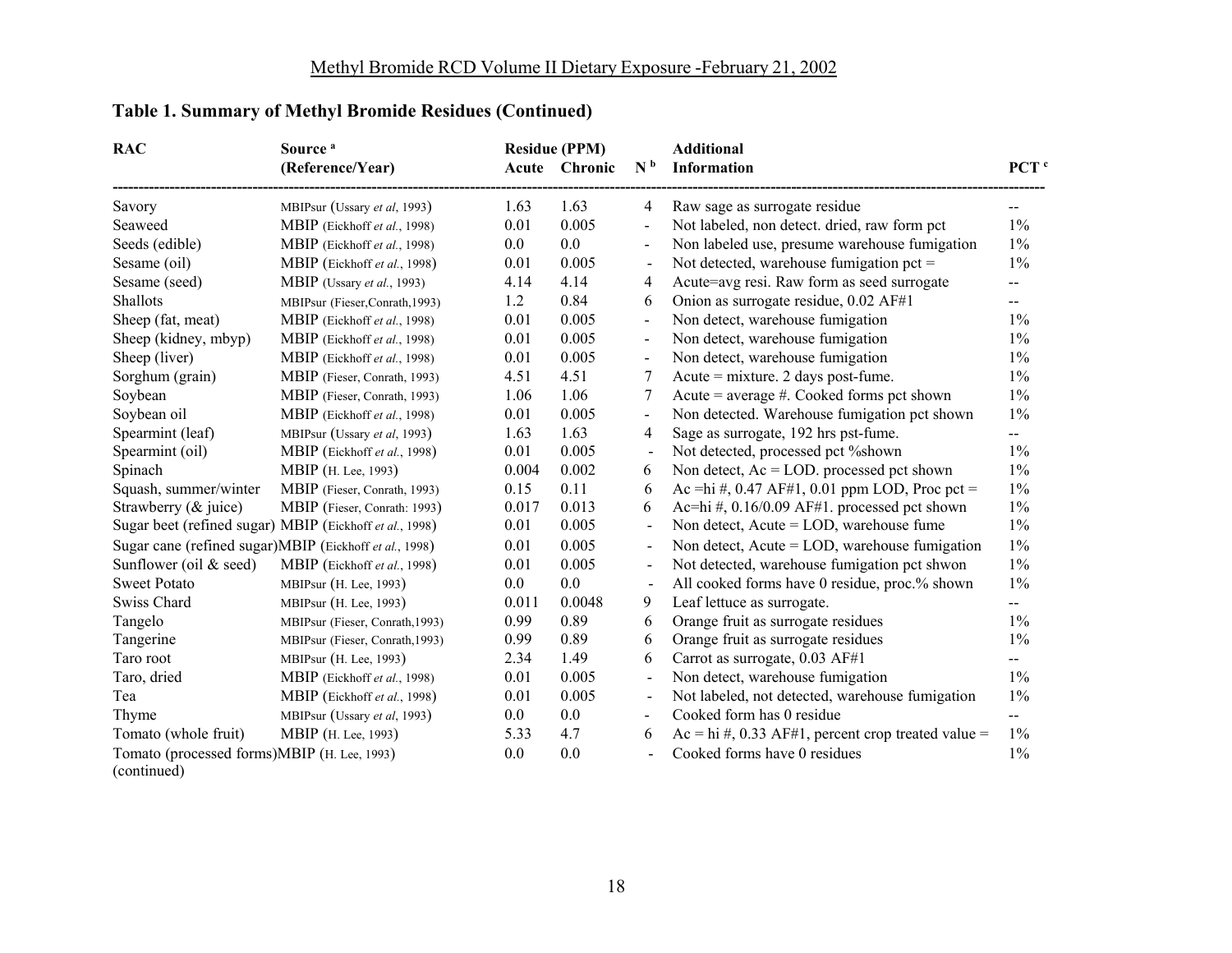| <b>RAC</b>            | Source <sup>a</sup>             |       | <b>Residue (PPM)</b> |                              | <b>Additional</b>                                    |                  |
|-----------------------|---------------------------------|-------|----------------------|------------------------------|------------------------------------------------------|------------------|
|                       | (Reference/Year)                | Acute | <b>Chronic</b>       | N <sub>b</sub>               | <b>Information</b>                                   | PCT <sup>c</sup> |
| Towelgourd            | MBIPsur (Fieser, Conrath, 1993) | 0.15  | 0.11                 | 6                            | Squash as surrogate, $0.47$ AF#1.                    |                  |
| Turmeric              | MBIPsur (Ussary et al. 1993)    | 0.0   | 0.0                  | ÷.                           | Cooked form has 0 residue                            |                  |
| Turnip (greens)       | <b>MBIP</b> (H. Lee, 1993)      | 0.0   | 0.0                  | $\overline{\phantom{0}}$     | Cooked forms have 0 residues, process pct shown      | $1\%$            |
| Turnip (root)         | <b>MBIP</b> (H. Lee, 1993)      | 0.36  | 0.24                 |                              | Ac = hi #, 0.03 AF#1, process pct % shown            | $1\%$            |
| Vinegar               | MBIP (Eickhoff et al., 1998)    | 0.01  | 0.005                | $\qquad \qquad \blacksquare$ | Not detected, processed pct % shown                  | $1\%$            |
| Walnut (bulk shelled) | MBIP (Hartsell, Hurley, 1995)   | 20.9  | 13.3                 | 12                           | $Ac = hi \#$ , 14 day post fume, processed pct shown | $1\%$            |
| Waterchestnut         | <b>MBIP</b> (H. Lee, 1993)      | 0.0   | 0.0                  | Ξ.                           | Cooked forms have 0 residues, cooked pct shown       | $1\%$            |
| Wheat (bran only)     | MBIP (Fieser, Conrath, 1993)    | 0.98  | 0.98                 | 6                            | $Mixture = acute average$                            | $1\%$            |
| Wheat (germ oil)      | MBIP (Eickhoff et al., 1998)    | 0.01  | 0.005                | Ξ.                           | Non detect, warehouse fumigation                     | $1\%$            |
| Yambean Tuber         | MBIPsur $(H. Lee, 1993)$        | 1.56  | 1.31                 | 6                            | Potato as surrogate residue, 0.03 AF#1               | --               |
| Yeast                 | MBIP (Eickhoff et al., 1998)    | 0.01  | 0.005                | $\blacksquare$               | Not detected, warehouse fumigation pct shown         | $1\%$            |
| Youngberry            | MBIPsur (Fieser, Noland, 1993)  | 0.36  | 0.309                | 6                            | Blackberry surrogate, 0.16 AF#1, processed shown     | $1\%$            |

**List of Abbreviations**: **LOD**, Limit of Detection; **hi num**, high number; **pct**, percentage of the crop treated; **Ac**, acute; **Jeru**, Jerusalem artichoke.

a/ **MBIP** = Methyl Bromide Industry Panel residue studies, **MBIPsur** = surrogate data used (similar crop types) from the registrant field residue study.

 $\underline{b}$ / **N** = The number of RAC composite samples analyzed from the selected submitted studies. N.D. = non detected.

 $c/$  **PCT** = Percent of the crop treated adjustment made to chronic dietary residues when sufficient use data are available.

 $d/$  **AF#1** = Default Adjustment Factor #1 value from the commodity residue file has been modified with processing or residue dissipation data.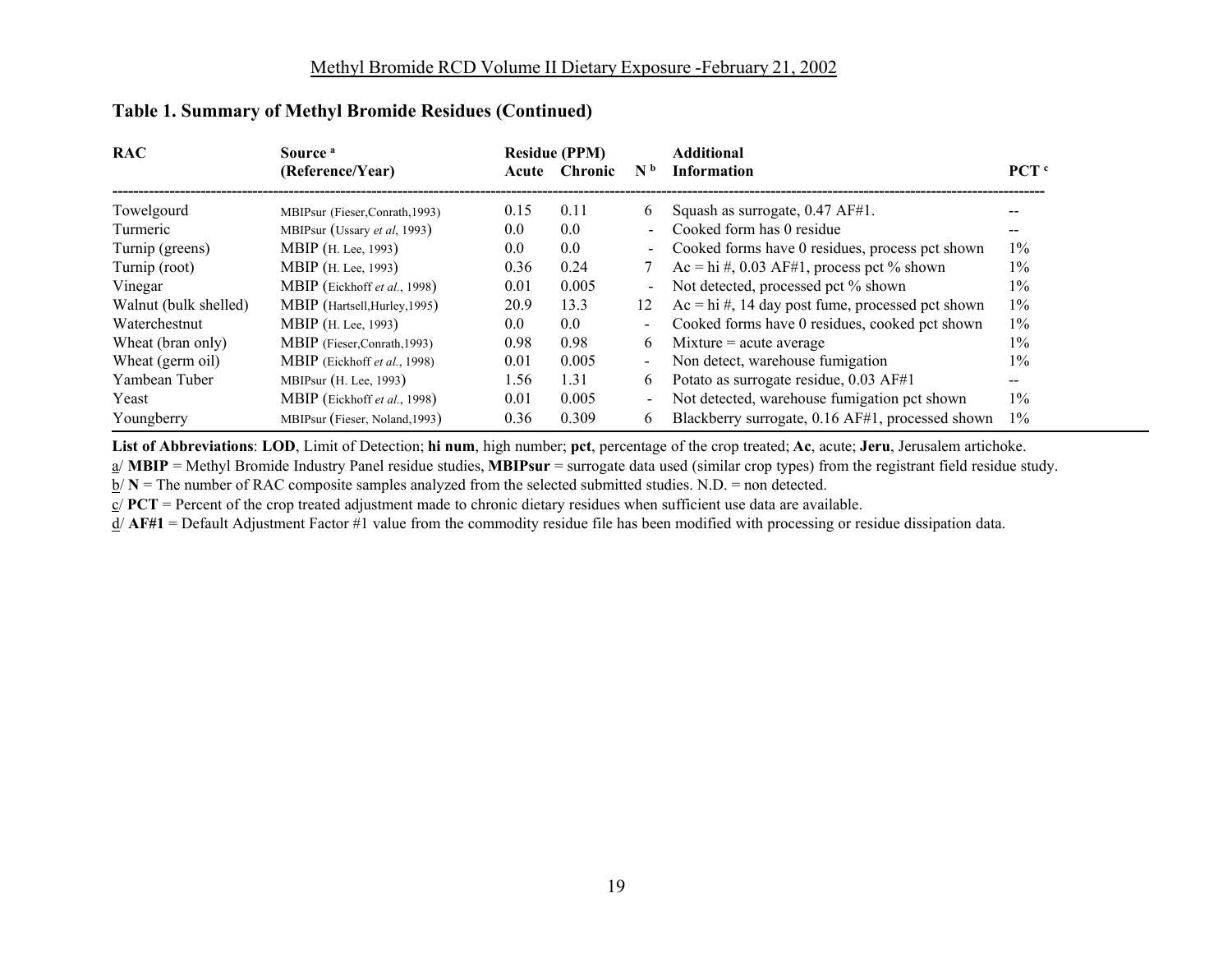### **IV. Residue Adjustments**

#### **A. Processing and Dissipation Effects**

The TAS® Dietary Exposure program residue file contains two adjustment factors (AF#1 and AF#2) which can be used to modify the residue concentrations used in the assessment. Adjustment factor #1 (AF#1 in Table #1) in the program commodity residue file is set to a specific default value depending on the commodity and its food form (fresh, dried, etc.). The default values range from 1.0 for most raw commodities to14.3 for dried tomato and are based on those values used by USEPA in its DRES® (Dietary Residue Evaluation System) dietary exposure program (TAS, 1999). These default values account for the potential concentration of pesticide residues in processed foods (e.g. concentrated fruit juices, peels and dried forms) due primarily to the removal of water (TAS, 1999). Since methyl bromide is relatively volatile, the concentration of residues from processing procedures such as drying, is unlikely. There potentially may be a concentration of methyl bromide as a result of repeated warehouse fumigation of some oily crops such as tree nuts and peanuts. This situation could occur if the nuts are not sealed in airtight containers impermeable to methyl bromide. All of the stored commodities reported in Table 1 were in their final market forms (fresh and dried fruit, nuts, canned products, etc.) and were in warehouses awaiting market distribution.

The Methyl Bromide Industry Panel (MBIP) registrants provided a number of commodity studies showing methyl bromide dissipation factors after post harvest fumigation applications (Eickhoff *et al.*, 1998). Also included was information related to the effects of commodity processing on methyl bromide residues. Most of the juices and other processed forms were based on residues measured after fumigation of the raw, whole fruit (i.e. apple, orange); therefore, processing factors dependent on the extent of preparation of the raw commodity into a processed form were also determined. Most methyl bromide residues are reduced to below the detection limit after various forms of processing (peeling, boiling, pasteurizing, cooking and baking) are performed on the raw commodity (Eickhoff *et al.*, 1998). Also, any raw commodity that was processed into another food form (baked, cooked, concentrated juice, etc.) and then sealed into a can would be impermeable to fumigation exposure. Therefore, AF#1 was not used for both canned and processed food forms for some specific commodities in the dietary exposure assessment.

Commodities destined for commercial processing (prepared tomato products, instant potatoes, concentrated fruit juices, etc.) are not likely to receive fumigation, but instead proceed directly to the commercial processor. However, if these pre-commercially processed commodities did receive a fumigation treatment while in their raw form, the AF#1 processing and dissipation reductions presented in Table 1 would still apply.

Table 2 contains the list of modifications made to adjustment factor #1 for a number of commodities analyzed in the dietary exposure assessment. The changes can include both the effects of processing and methyl bromide residue dissipation over time. Dissipation or processing residue reduction data, when available for one commodity in a crop group, were applied to related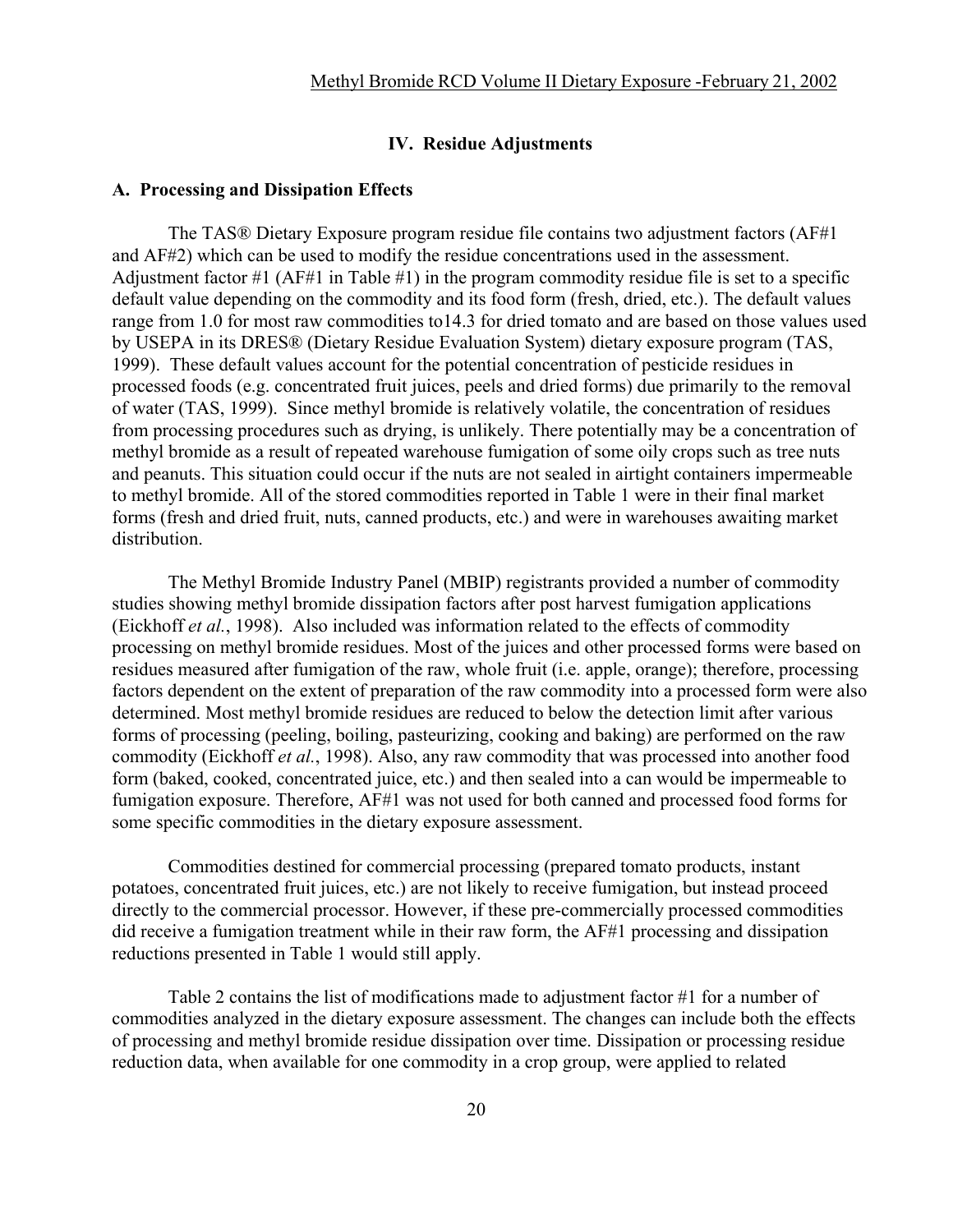commodities in that crop group. For example, the potato dissipation value of 0.03 (i.e. 3% of the original residue level) was used for all other tuber crops in the same crop group and appears in the residue file as an adjustment factor #1 change.

### **B. Percent of the Crop Treated**

The current DPR chronic dietary exposure analysis default assumption is that 100% of any commodity is treated with the pesticide under consideration. When data are available that indicate less than 100% of a commodity is treated with a specific pesticide, exceptions to the default assumption are made on an individual crop and pesticide combination basis. The percent crop treated adjustment was not made to any commodities for the acute non-distributional dietary exposure analysis. The DPR premise is that a reasonable probability exists that any commodity analyzed may have a pesticide residue during an acute exposure period. The second adjustment factor (AF#2) in a chronic exposure analyses is always set to a default percent of the crop treatment value of 1.0 (assumes 100% of the crop treated). This value can be changed to less than 1.0 if percent of the crop treated commodity data are available. The percent of the crop treated adjustment is made if multiple year data indicate that less than 100% of a crop is treated with the pesticide on an annual or longer basis. An adjustment factor #2 value of 0.05, for example, would indicate that only 5% of the specified crop was treated with methyl bromide either during pre-plant or post-harvest fumigation.

The basic assumption in chronic exposure is that people under daily eating patterns would be continuously exposed to the averaged residue level of a pesticide for every labeled commodity for either for 1 year (chronic) or 70 years (lifetime). This exposure level based on an average residue and a 1/2 the non-detect as a residue value does not take into account the fact that a significant amount of a commodity may be untreated with the pesticide under consideration. The actual percentage of the crop treated with a specific pesticide varies from year to year depending upon biotic and abiotic factors. Using the existing percent crop treated data, it is reasonable to reduce the 100% treatment using more realistic pesticide treatment rates and use patterns. Commodities that used residues obtained from registrant field trial or state and federal monitoring data in the chronic dietary exposure assessment were considered for percent of the crop treated adjustments.

The percent of the crop treated adjustment method has been employed for most of the commodities in the chronic dietary exposure assessment. Many of the commodities have reported methyl bromide use at the federal and state levels for pre-plant, post-harvest or quarantine (import/export) activities. There are very little usable and comprehensive use data available from the DPR Pesticide Use Reports, CDFA crop statistics or the USDA Agricultural Field Crops Summary annuals because much of the methyl bromide use is for post-harvest fumigation which is not consistently reported. The MBIP supplied chronic dietary exposure analysis utilized percent of the crop treated (PCT) adjustments based on sales information available to the MBIP registrants. Refer to Table 1 for a list of commodities that have PCT adjustments made to their chronic dietary residues. The PCT adjustment would appear as a less than 1.0 value under the column titled "Adjustment Factor #2" in the TAS® chronic dietary exposure file printout (Appendices B and C).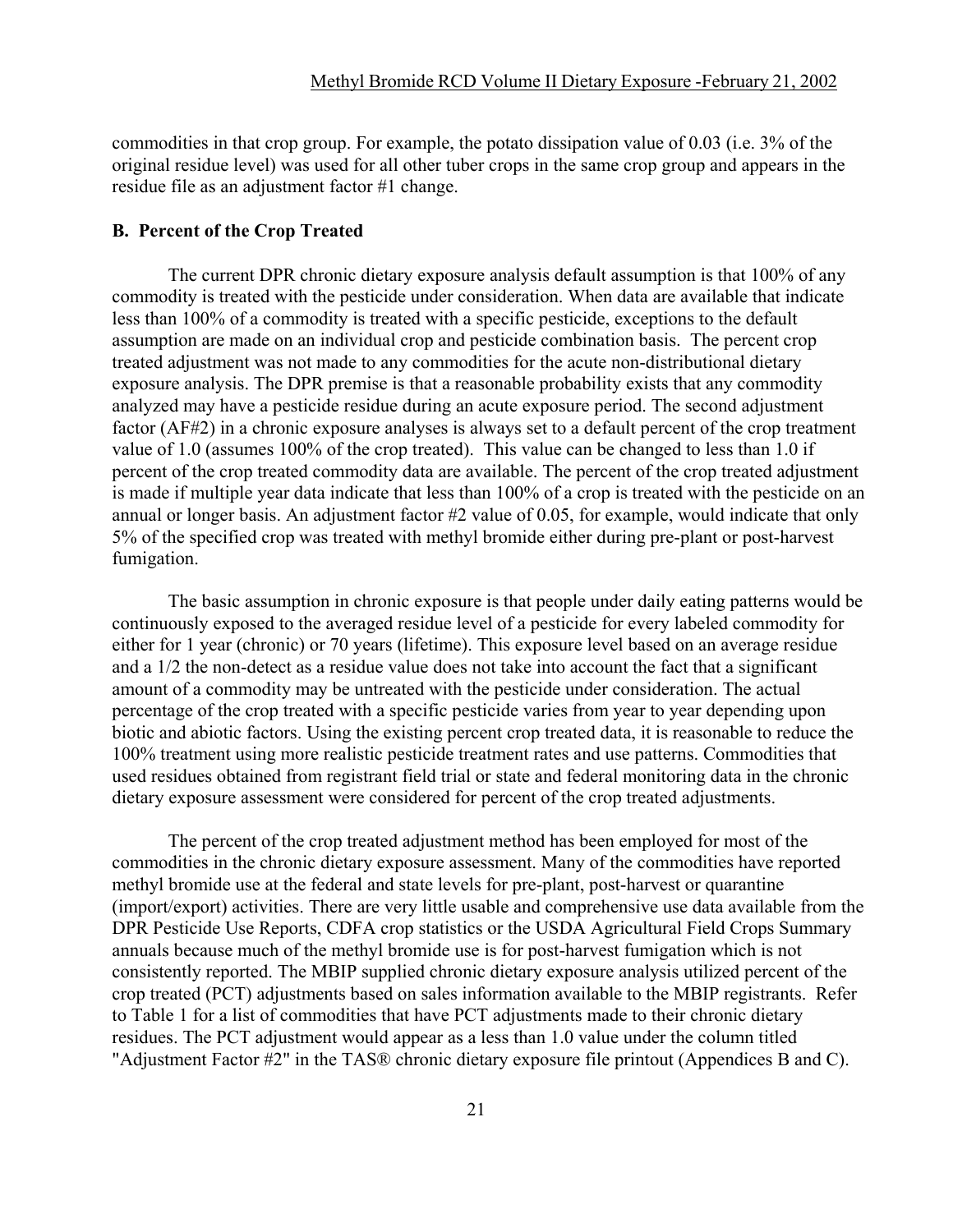| <b>COMMODITY</b> a         | FACTOR <sup>b</sup> | <b>SOURCE</b> <sup>c</sup>                                                                                                                                                                                                                                               |
|----------------------------|---------------------|--------------------------------------------------------------------------------------------------------------------------------------------------------------------------------------------------------------------------------------------------------------------------|
| Apple (whole)              | 0.01                | Apple dissipation data. Post fumigation residue decline curve. The<br>same 0.01x factor was used for pear, crabapple and quince.                                                                                                                                         |
| Apple juice (raw)          | 0.1                 | Raw apple juice processing adjustment. The 0.1x factor used for raw<br>pear/apricot juice.                                                                                                                                                                               |
| Apple juice (processed)    | 0.04                | Processed apple juice adjustment used for cooked/canned forms &<br>processed pear juice.                                                                                                                                                                                 |
| <b>Apricot</b> (processed) | 0.04                | Processed apple juice adjustment used for cooked/canned apricot food<br>forms.                                                                                                                                                                                           |
| <b>Apricot</b> (whole)     | 0.07                | Least reduced post fumigation residue dissipation factor used (range:<br>0.01 - 0.07). Derived from apricot and used as surrogate for the<br>following whole stonefruits: cherry and plum.                                                                               |
| <b>Blackberry</b>          | 0.16                | Cane berry (Rubus spp.) dissipation. Post fumigation residue decline<br>curve. Same 0.16x factor was used for the other types of cane berries<br>(raspberries etc.).                                                                                                     |
| <b>Broccoli</b> (raw)      | 0.47                | Broccoli dissipation factor. Surrogate for all Brassica spp. vegetables.                                                                                                                                                                                                 |
| Cantaloupe (raw)           | 0.47                | Cantaloupe dissipation factor. Surrogate for all melons and other<br>cucurbits.                                                                                                                                                                                          |
| Cherry (raw)               | 0.07                | Cherry dissipation factor for raw fruit.                                                                                                                                                                                                                                 |
| Cherry (processed)         | 0.04                | Processing residue adjustment for the cooked/canned food forms.                                                                                                                                                                                                          |
| Citrus (canned/cooked)     | 0.12                | Processing residue adjustment for the cooked or canned food<br>forms. Applied to other cooked/canned food forms of citrus<br>(kumquat, lemon, limes, oranges, tangelos and tangerines).                                                                                  |
| Citrus (processed)         | 0.29                | Used concentrated citrus juice processing adjustment for the<br>baked/fried food forms. Applied to other baked/fried citrus food<br>forms (kumquat, lemon, limes, oranges, tangelos and tangerines).                                                                     |
| Citrus (whole)             | 0.29                | Least reduced post fumigation residue dissipation factor used<br>(range: 0.09 - 0.29). Derived from grapefruit and used as surrogate for<br>all other raw citrus whole fruit and peels (kumquat, lemon, limes,<br>oranges, tangelos and tangerines).                     |
| Citrus juice (conc.)       | 0.12                | Cooked/canned concentrated citrus juice processing<br>adjustment. Applied to other conc. citrus juice forms (lemon, limes,<br>oranges, tangelos and tangerines).                                                                                                         |
| Citrus juice (raw)         | 0.36                | Raw citrus juice processing adjustment. Applied to other raw<br>citrus juice forms (lemon, limes, oranges, tangelos and tangerines).                                                                                                                                     |
| Cranberry                  | 0.16/0.09           | Cane berry value. Raw grape juice factor as surrogate for cranberry<br>juice.                                                                                                                                                                                            |
| Grape (fruit)              | 0.01                | Grape post fumigation dissipation curve. Also currant surrogate.                                                                                                                                                                                                         |
| Grape (juice)              | 0.09/0.01/0.0       | Grape processing residue reduction. Cooked juice had no residues.                                                                                                                                                                                                        |
| Grape (raisin)             | 1.0/0.09            | Cooked forms used processing reduction of 0.09x. "Raw"<br>raisins set to 1.0x and have no specific reduction other than the default<br>4.3x value was not used since actual raisins were measured and no<br>adjustment from fresh (grape) to dried form (raisin) needed. |

## **Table 2. Residue File Adjustment Factor #1 Changes Based on Post Fumigation Dissipation/Processing Effects.**

**(continued)**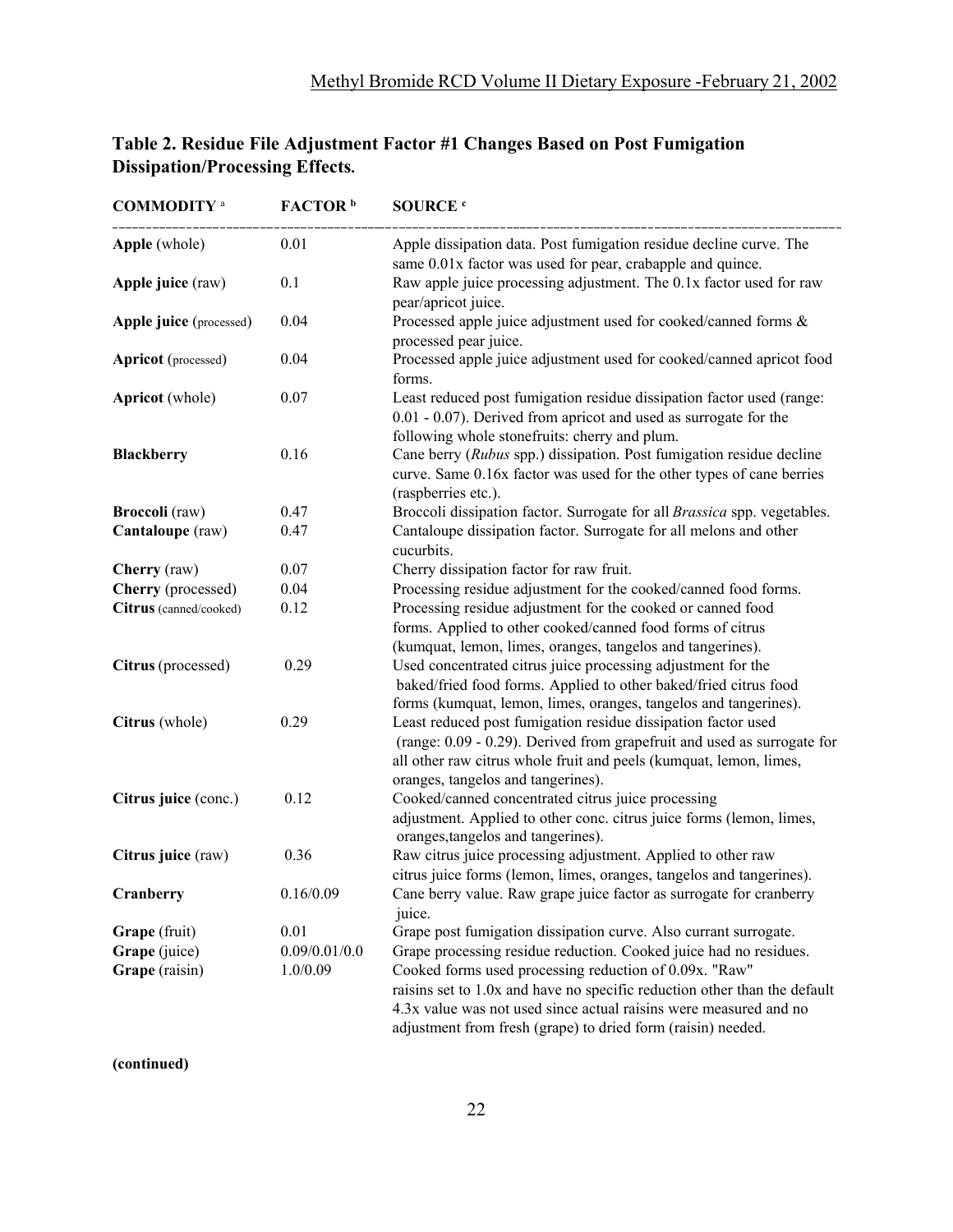| <b>COMMODITY</b> <sup>a</sup> | FACTOR <sup>b</sup> | SOURCE <sup>c</sup>                                                                                                                                  |
|-------------------------------|---------------------|------------------------------------------------------------------------------------------------------------------------------------------------------|
| <b>Milk</b>                   | 0.05                | Registrant supplied residue reduction factor. Used for raw milk food<br>forms.                                                                       |
| <b>Oat</b> (bran)             | 0.08                | Based on wheat processing factor.                                                                                                                    |
| Onion                         | 0.02                | Dry bulb onion dissipation factor. Surrogate for all bulb commodities.                                                                               |
| Peach (raw)                   | 0.01                | Peach dissipation factor for raw fruit. Surrogate for nectarines.                                                                                    |
| Peach (dried)                 | 1.0/0.07            | Cherry dissipation factor used for cooked dried fruit. "Raw" dried<br>form at $1.0x$ .                                                               |
| <b>Plum</b> (fresh)           | 0.07/0.04           | Plum dissipation factor for raw fruit. Use 0.04x for processed forms.                                                                                |
| Plum (dried)                  | 1.0/0.04            | Cooked/canned forms processing adjustment (0.04x). "Raw" dried<br>form at $1.0x$ .                                                                   |
| <b>Potato</b> (whole)         | 0.03                | Potato dissipation factor. Surrogate for all root and tubers<br>commodities.                                                                         |
| <b>Rice</b> (bran)            | 0.07                | Based on rice bran processing factor.                                                                                                                |
| <b>Strawberry</b>             | 0.16/0.09           | Strawberry dissipation data. Post fumigation residue decline curve.<br>Raw grape juice $(0.09)$ value used as surrogate for raw strawberry<br>juice. |
| <b>Tomato</b> (whole)         | 0.33                | Tomato dissipation factor. Surrogate for eggplant and peppers.                                                                                       |
| <b>Wheat</b> (oil)            | 0.08                | Based on wheat processing factor.                                                                                                                    |

#### **Table 2. Residue File Adjustment Factor #1 Changes (continued)**

**a.** The commodity name and, when necessary, the specific food form (i.e. cooked, juice, dried).

**b.** Residue reduction factor value used (all ,; 1.0). Derived from residue dissipation curves or processing (baking, cooking, etc.) reductions. Zero residue RAC food forms with an adjustment factor #1 modification are not included or described in this table. Non-labeled RACs are also excluded.

**c.** Explains reduction value origin together with if used as surrogate for other commodities.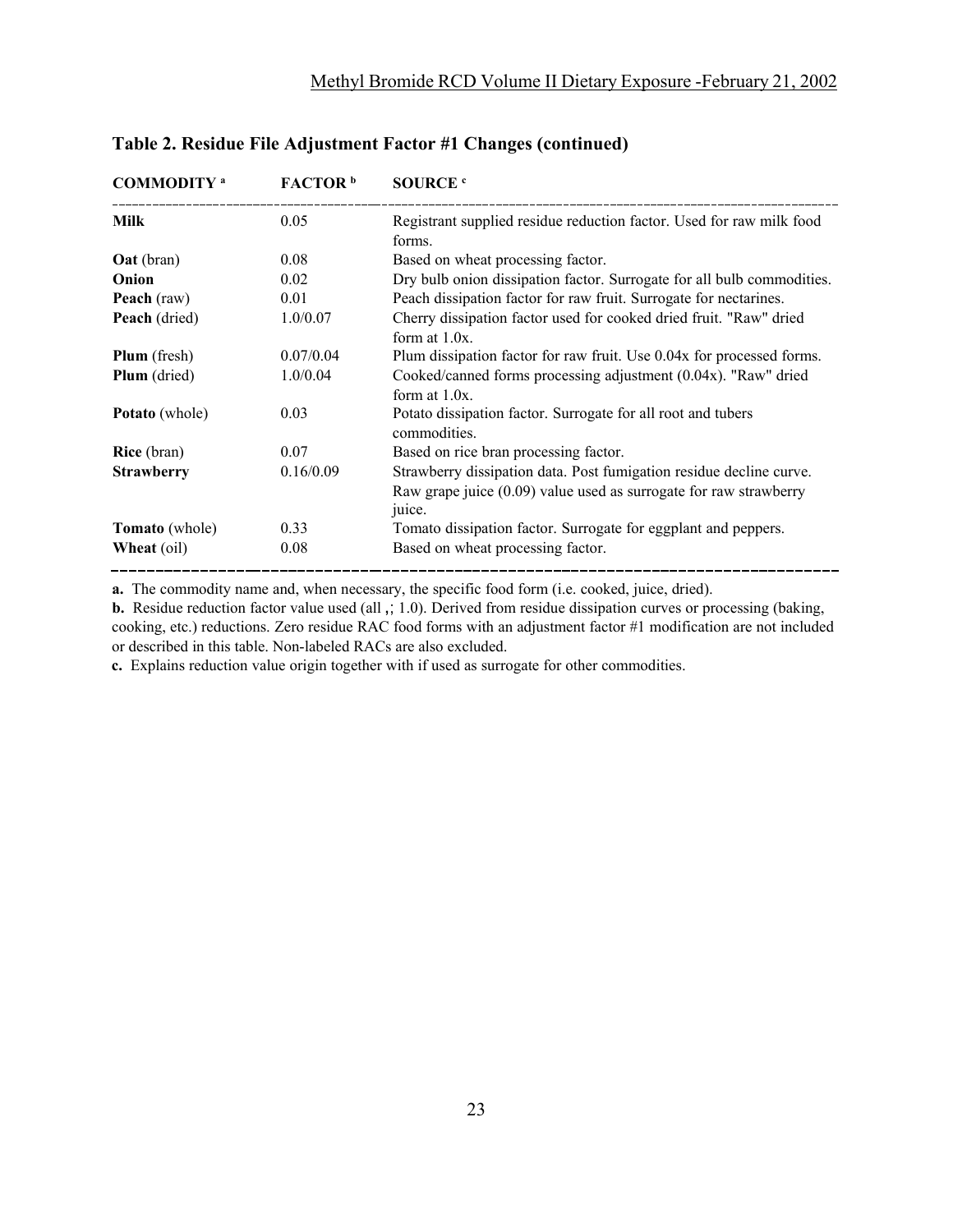### **V. Dietary Exposure**

#### **A. Acute Dietary Exposure**

The complete acute dietary exposure analysis includes all current U.S. EPA label approved methyl bromide uses. The acute dietary exposure values are presented in Table 3 (TAS, 1996a, USDA, 1989-91). The margins of exposure (MOE) are based on an acute ENEL of 8.0 mg/kg/day (clinical signs, rat oral gavage study) and are reported for the 95<sup>th</sup> percentile of anticipated dietary exposure (Kiplinger, 1994). The default DPR policy is to use the  $95<sup>th</sup>$ percentile of exposure for an acute dietary when a commodity residue is represented by a point estimate value. The 95<sup>th</sup> percentile MOEs are reported for methyl bromide because these values approximate the upper bound (2 standard deviations) distribution of the acute dietary exposure. The acute dietary exposure data for most commodity food forms were modified to reflect lower and/or lack of residues due to processing or non-use (zero residues). The 95<sup>th</sup> percentile acute dietary exposures ranged from 0.008195 mg/kg/day, (children 1-6 years old) to 0.003387 mg/kg/day, (females 13-19 years not pregnant/not nursing).

#### **B. Seasonal Dietary Exposure**

Methyl bromide, because of its extensive use on post-harvest commodity and pre-plant soil fumigations together with structural pest control, presents a clearly defined seasonal exposure scenario. This seasonal exposure can impact both residents living near fields and chambers and to workers applying the pesticide to fallow fields or operating fumigation chambers. The population subgroup females  $20<sup>+</sup>$  years (not pregnant, not nursing) was used as the surrogate population subgroup to represent anticipated exposure for residents and workers in the subchronic dietary exposure.

The TAS® dietary exposure program does not calculate subchronic duration exposure; therefore, the DPR uses either acute or chronic dietary exposure values to represent the subchronic dietary exposure. The choice is dependent on the approximate time frame of exposure which is based on the anticipated duration of the seasonal exposure. If the duration likely is to be less than 1 week, then an acute dietary exposure value would be used. A chronic exposure value would be used if the subchronic duration is expected to be >1 week to three months. The population subgroup selected to represent seasonal exposure should best represent the potential exposure to workers and also indicate relative exposure to other population subgroups. The females  $20<sup>+</sup>$  years (not pregnant, not nursing) population subgroup chronic exposure value was selected to best represent occupational exposure and also the general U.S. population. The seasonal calculated dietary exposure was 0.000143 mg/kg/day (Table 4).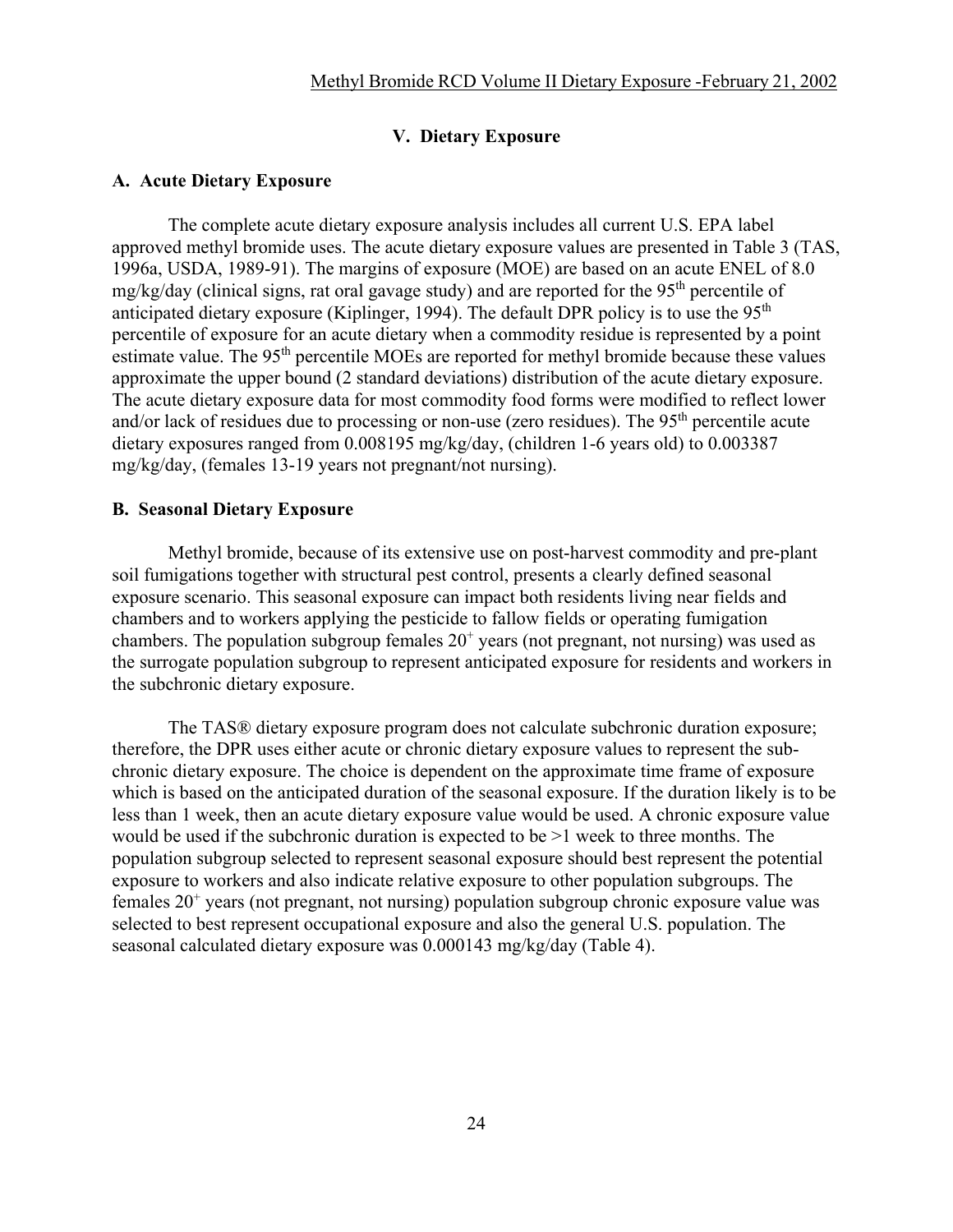|                                                       | <b>Acute Dietary Exposure a</b> |                         |
|-------------------------------------------------------|---------------------------------|-------------------------|
|                                                       | 95 <sup>th</sup> Percentile     |                         |
| <b>Population Subgroups</b>                           | Exposure (mg/kg/day)            | (Margins of Exposure) b |
| U.S. Population, all seasons                          | $0.004892$ mg/kg/day            | (MOE: 1,640)            |
| <b>Western Region</b>                                 | 0.005483                        | (1,460)                 |
| Pacific Region                                        | 0.005705                        | (1,400)                 |
| Hispanics                                             | 0.004831                        | (1,660)                 |
| Non-Hispanic Whites                                   | 0.004973                        | (1,610)                 |
| Non-Hispanic Blacks                                   | 0.004116                        | (1,940)                 |
| Non-Hispanic Other                                    | 0.005942                        | (1,350)                 |
| All Infants                                           | 0.003896                        | (2,050)                 |
| Infants (nursing, $\leq 1$ year)                      | 0.005125                        | (1,560)                 |
| Infants (non-nursing, $\leq 1$ year)                  | 0.003504                        | (2,280)                 |
| Children (1-6 years)                                  | 0.008195                        | (980)                   |
| Children (7-12 years)                                 | 0.005138                        | (1,560)                 |
| Females (13-19 years)<br>(not pregnant, not nursing)  | 0.003387                        | (2,360)                 |
| Females $(20+)$ years)<br>(not pregnant, not nursing) | 0.004993                        | (1,600)                 |
| Females (13-50 years)                                 | 0.004678                        | (1,710)                 |
| Females $(13+)$ years)<br>(pregnant, not nursing)     | 0.004292                        | (1,860)                 |
| Females $(13+)$ years)<br>(nursing)                   | 0.004448                        | (1,800)                 |
| Males $(13-19 \text{ years})$                         | 0.003704                        | (2,160)                 |
| Males $(20+)$ years)                                  | 0.004433                        | (1, 810)                |
| Seniors (55+ years)                                   | 0.004886                        | (1,640)                 |
| U.S. Population $(16^+$ years) <sup>C</sup>           | $0.004649$ mg/kg/day            | (MOE: 1,720)            |

### **Table 3. Acute Dietary Exposures from Anticipated Methyl Bromide Residues on Raw Agricultural Commodities**.

a/ Exposure levels rounded to 3 significant figures, based on the 1989-1992 Continuing Survey of Food Intakes of Individuals (CSFII). Anticipated residue values used for the commodities.

 $b/$  MOE = NOEL ÷ Exposure. The acute ENEL value of 8.0 mg/kg/day was used (rat oral gavage study: clinical signs, Kiplinger, 1994).

 $c/$  Custom population not available in the chronic dietary exposure program.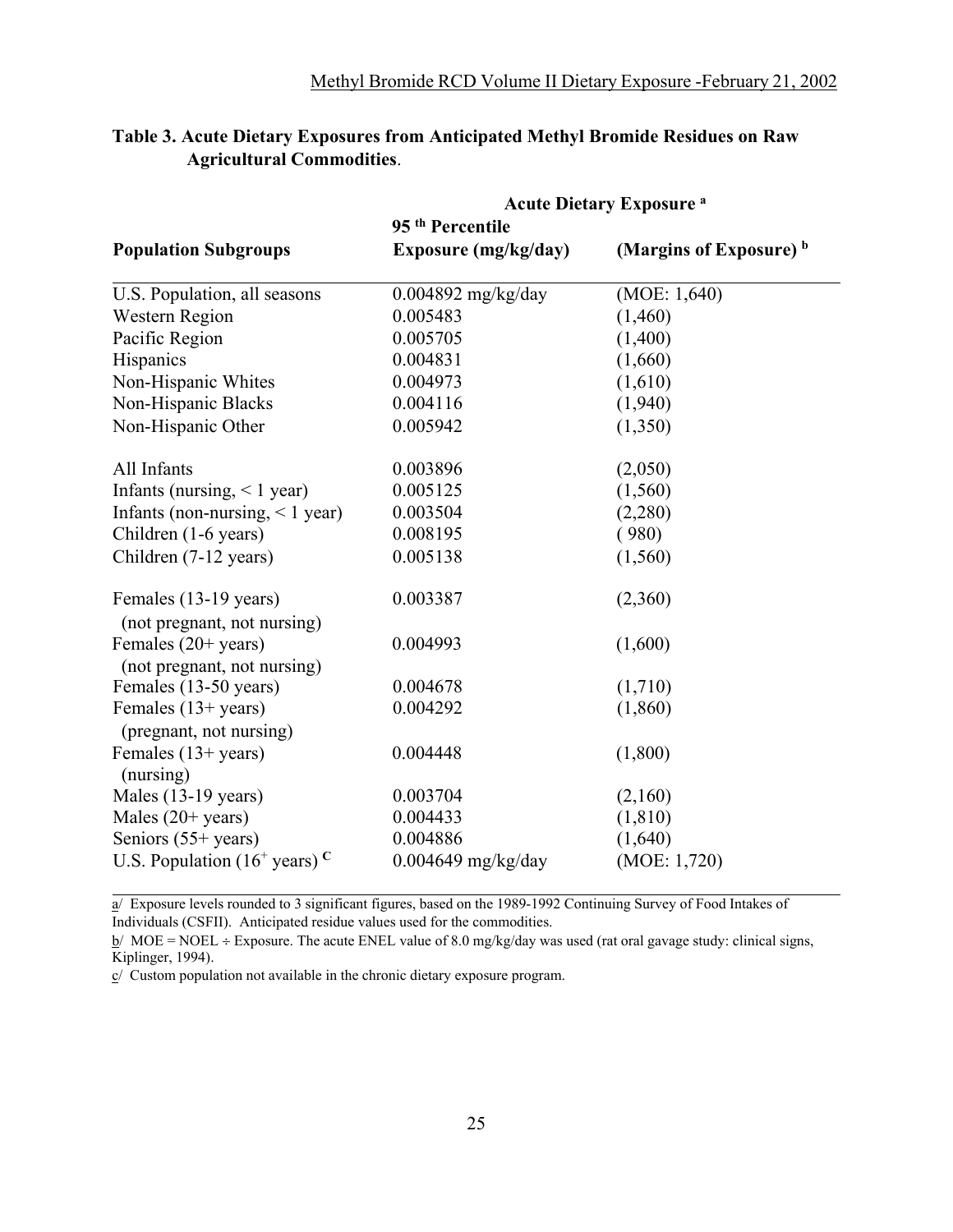### **C. Chronic Dietary Exposure**

The chronic dietary exposure values are presented in Table 4 (Mertens, 1997, TAS, 1996b, USDA, 1989-91). The chronic dietary exposure data for most commodities were modified with percent of the crop treated adjustments based on registrant marketing data. The commodity food form changes reflect lower and/or lack of residues due to processing effects or non-use. The changes made to the commodity food forms were based on registrant supplied processing and/or methyl bromide residue dissipation data. The data indicate that methyl bromide residues dissipate over time (post fumigation) and are also removed by the effects of processing (baked, canned, cooked, fried, etc.). When dissipation and/or processing data were supplied, then the food forms of many commodities were modified to reflect the reduced levels or the complete lack of methyl bromide residues. These extensive food form adjustments (residue file adjustment factor #1 set to between 1 and zero) only slightly reduce the over-all potential dietary exposure compared to the unmodified forms since the majority of residues are found in the raw and dried commodity food forms. The impact of percent of the crop treated adjustments to the commodities food form residues was much more significant. The percent of the crop treated values were derived from available comprehensive methyl bromide sales information. The percentages of the crop treated adjustment (PCT) factors for the chronic dietary exposure were based on this information source for each commodity. There were two chronic dietary exposure scenarios produced. The MOEs are based on a chronic NOEL of 2.2 mg/kg/day (reduced body weight, rat 2 year feeding study) and are reported as the average anticipated dietary exposure (Mertens, 1997). The first chronic dietary exposure scenario set all the processed food forms of a commodity equal to zero residue. The second chronic dietary exposure scenario was the same as the first except that 3 commodities were removed (soybean flour, oat, and taro root) to reflect elimination of these theoretical residues. The first (processed food form equals zero residue) chronic dietary exposure scenario ranged from 0.000201 mg/kg/day, (children 1-6 years) to 0.000014 mg/kg/day, (non-nursing infants) (Table 4). The second chronic dietary exposure scenario, modified by the removal of 3 additional commodities (soybean flour, oats, and taro root), was also run. The chronic dietary exposure ranged from 0.000201 mg/kg/day, (children 1-6 years) to 0.000005 mg/kg/day, (non-nursing infants). Refer to the Critical Commodity Contribution paragraph of the Commodity Contribution Effects (section D.) for details.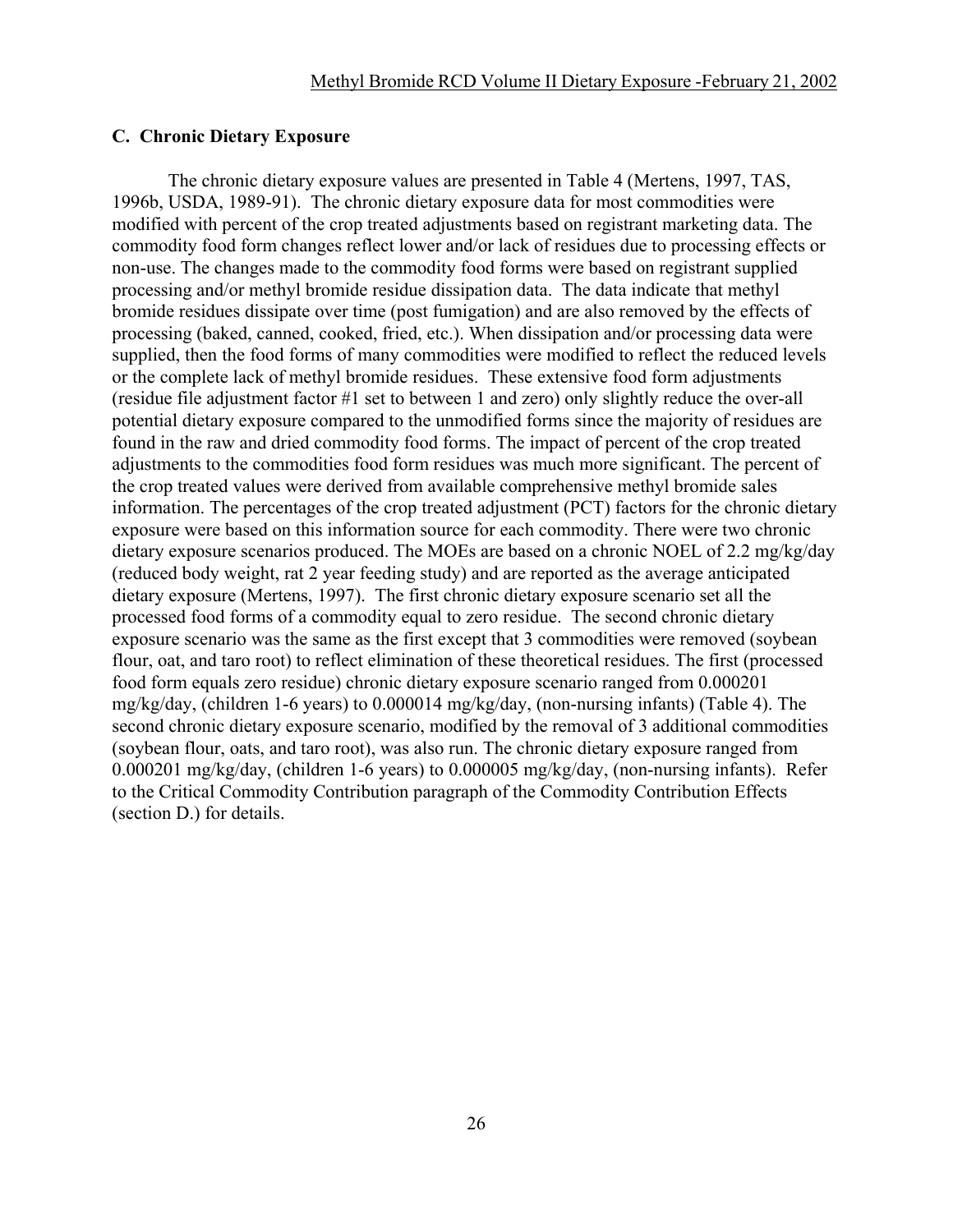|                                                      | <b>Chronic Dietary Exposure a</b>                         |                                    |
|------------------------------------------------------|-----------------------------------------------------------|------------------------------------|
| <b>Population Subgroup</b>                           | <b>Annualized Averages</b><br><b>Exposure (mg/kg/day)</b> | (Margins of Exposure) <sup>b</sup> |
| U.S. Population, all seasons                         | $0.000127$ mg/kg/day                                      | (MOE: 17,310)                      |
| <b>Western Region</b>                                | 0.000176                                                  | (12, 480)                          |
| Pacific Region                                       | 0.000182                                                  | (12,060)                           |
| Hispanics                                            | 0.000103                                                  | (21,300)                           |
| Non-Hispanic Whites                                  | 0.000133                                                  | (16,510)                           |
| Non-Hispanic Blacks                                  | 0.000090                                                  | (24, 420)                          |
| Non-Hispanic Other                                   | 0.000194                                                  | (11,330)                           |
| All Infants                                          | 0.000015                                                  | (150, 620)                         |
| Infants (nursing, $\leq 1$ year)                     | 0.000017                                                  | (128, 190)                         |
| Infants (non-nursing, $<$ 1 yr.)                     | 0.000014                                                  | (162,600)                          |
| Children (1-6 years)                                 | 0.000201                                                  | (10,930)                           |
| Children (7-12 years)                                | 0.000199                                                  | (11,080)                           |
| Females (13-19 years)<br>(not pregnant, not nursing) | 0.000060                                                  | (36, 470)                          |
| Females (20+ years)<br>(not pregnant, not nursing)   | 0.000143                                                  | (15, 430)                          |
| Females (13-50 years)                                | 0.000136                                                  | (16, 180)                          |
| Females $(13+)$ years)<br>(pregnant, not nursing)    | 0.000099                                                  | (22,290)                           |
| Females $(13+)$ years)<br>(nursing)                  | 0.000149                                                  | (14,790)                           |
| Males (13-19 years)                                  | 0.000060                                                  | (36, 560)                          |
| Males $(20+)$ years)                                 | 0.000093                                                  | (23,680)                           |
| Seniors $(55+)$ years)                               | $0.000124$ mg/kg/day                                      | (MOE: 17,760)                      |

### **Table 4. Chronic Dietary Exposures from Anticipated Methyl Bromide Residues on Raw Agricultural Commodities**.

 $\overline{a}$ / The chronic residue files used anticipated residue values for the commodities and are based on the 1989-1992 Continuing Survey of Food Intakes of Individuals (CSFII), USDA.

 $b/$  MOE = NOEL ÷ Exposure. The chronic NOEL value of 2.2 mg/kg/day was used (rat; 2 year: decreased body weight, Mertens, 1997). Residue values are adjusted for percent of the crop treated. The modification is to adjustment factor 2 in the chronic residue file.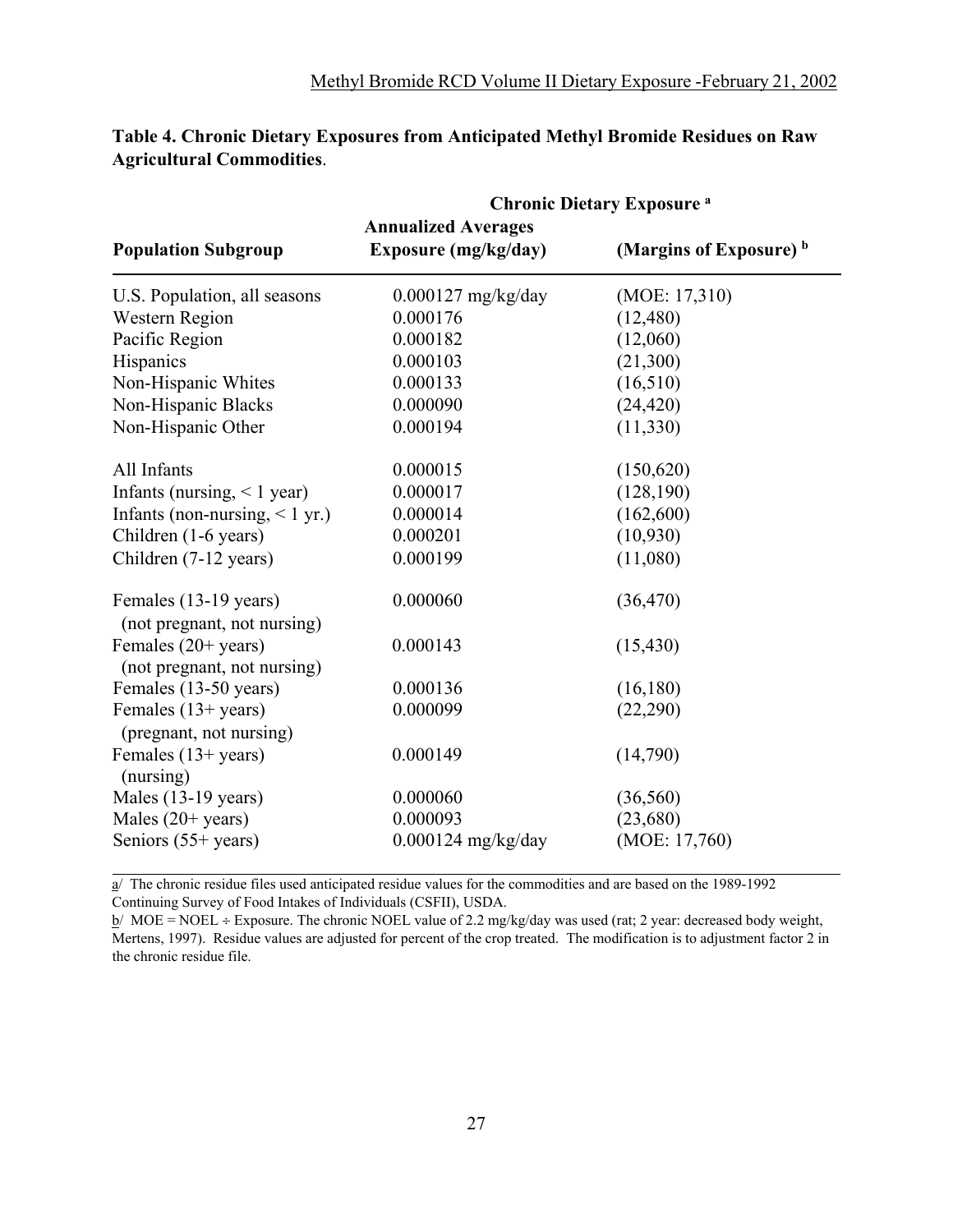#### **D. Commodity Contribution Effects**

Five populations were selected to best characterize the significant groups of interest for the anticipated dietary exposures to methyl bromide. The following population subgroups were selected: Pacific region of the United States, non-Hispanic-others, nursing infants, non-nursing infants <1 year and children 1-6 years of age. The Pacific region of the U.S. (California, Oregon and Washington states) population represents the most appropriate exposure group to characterize all Californians. The non-Hispanic-others population subgroup represents primarily Asians and can account for dietary exposure from the consumption of fruits and vegetables at a higher rate than that of a traditional Western style diet. The nursing and non-nursing infants <1 year population groups are populations of interest especially in light of the USEPA Food Quality Protection Act (FQPA) mandates. The highest chronic dietary exposure value for any of the populations listed in Table 4 came from the children 1-6 years of age population subgroup (0.0002 mg/kg/day).

A *Critical Commodity Contribution Analysis* (TAS® program) was done for the selected representative population subgroups to ascertain which commodities were contributing significant exposure to the chronic DPR dietary exposure analysis (TAS, 1996b, USDA, 1989- 91). There remained several commodities that are significant contributors to chronic dietary exposure after all of the processing, residue dissipation and percent of the crop treated adjustments were made to the chronic dietary residue food file.

The following commodities contributed 5 % or more to the total chronic dietary exposure for five representative populations: **raw dried almond** (Pacific, non-Hispanic-others and children 1-6 years), **raw dried walnut** (Pacific, non-Hispanic other and children 1-6 years), **raw pineapple** (Pacific, non-Hispanic-others and children 1-6 years), **raisin** (non-Hispanic-others, non-nursing infants and children 1-6 years), **raw grape** (nursing infants), **raw apple** (nursing infants), **raw oat** (nursing and non-nursing infants), **raw soybean flour** (nursing and nonnursing infants) and **taro root** (non-nursing infant). Residue data sources for some commodities are described in III. B. Commodity Residue Studies.

Three of these contributing commodities, in reality, are unlikely to contribute significantly to the overall dietary burden. The exposure contribution of raw soybean flour to both nursing (ca. 9% contribution) and non-nursing (ca. 36%) infants would likely be much lower because soybean flour is essentially never consumed raw and soybeans are also processed (milled) into flour. Both cooking and milling would likely reduce methyl bromide residues that were detected on the raw soybean. The residues used in the dietary exposure assessment were obtained directly from raw soybeans and were used as the default values. DPR did not have available processing data indicating that ready to eat soybeans would have lower or zero residues; therefore, a conservative assumption was made which used the raw form as being representative for the processed flour food form. Edible soybeans would be baked, boiled or cooked in home applications and in commercial baby food preparations would either not be treated or undergo the same previously mentioned preparation methods prior to consumption. More significantly, the source of the methyl bromide residue value was obtained from post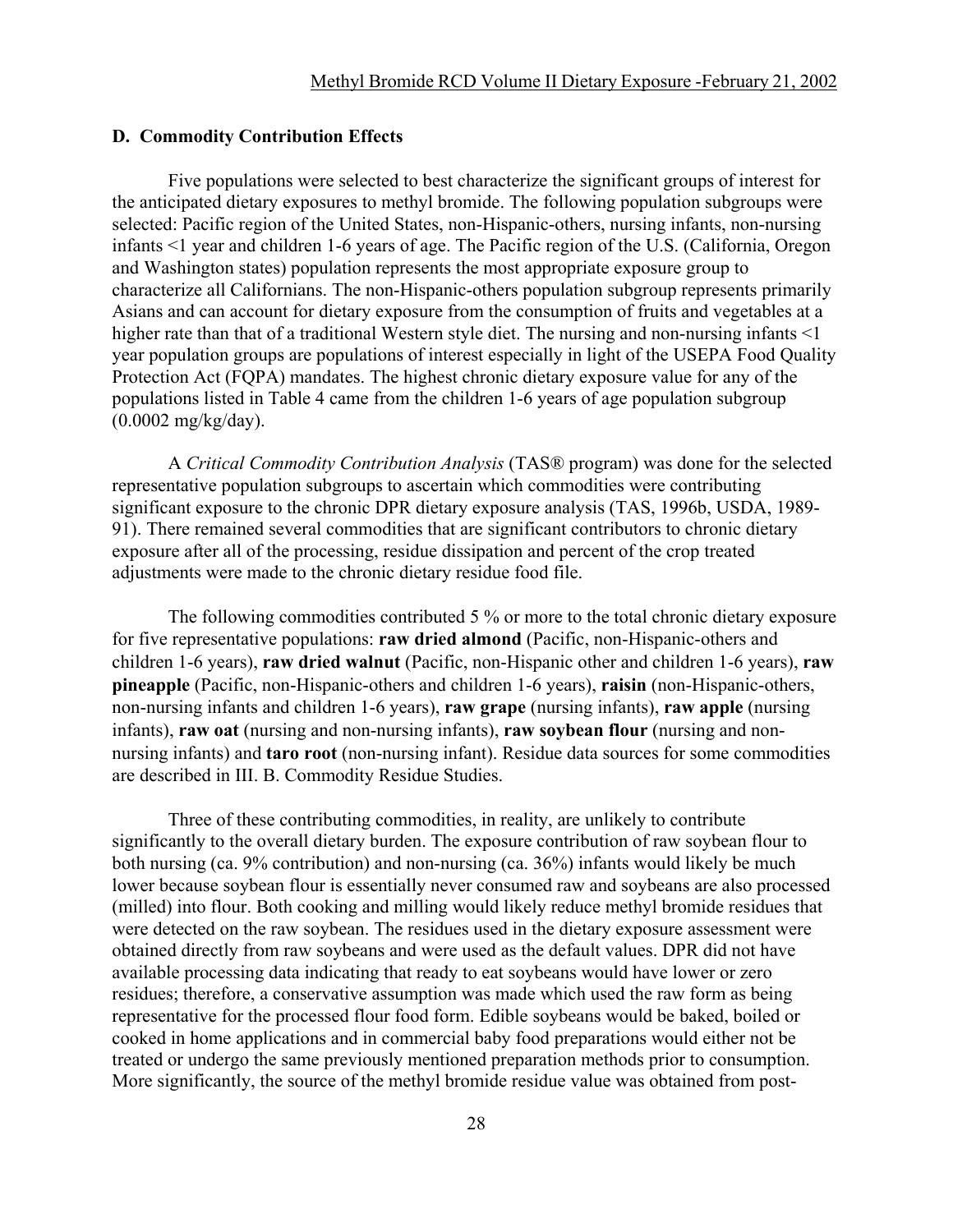harvest fumigated raw, whole soybeans and not actual soybean flour (Fieser and Conrath, 1993e). Based on reductions reported for other processed commodities, there would likely be a reduction in the methyl bromide residues when whole soybeans are processed into flour.

The exposure contribution of raw oats to both nursing and non-nursing infants (ca. 31% and ca.15% respectively) would be much lower because raw oats are essentially never consumed without being milled and cooked. DPR had no registrant processing data indicating that all "ready-to-eat" forms of oats would have lower (or zero) residue levels. Therefore, DPR made a health conservative assumption using the raw oat residues (inedible form) to represent cooked/prepared oats. Raw oats would be baked, boiled, or cooked prior to home consumption. In addition, commercial baby foods would undergo many of the same preparations as home use and also would not have been fumigated. Most significantly, the source of the raw milled oats residue value was obtained from post-harvest fumigated surrogate raw whole wheat (Fieser and Conrath, 1993c). These residues would likely be greatly reduced or eliminated during the course of milling raw oats into the flour form.

Taro root exposure contribution to non-nursing infants (ca. 10%) would likely be much lower or even zero because taro root is essentially not consumed without being in a cooked form. The MBIP registrants used a raw carrot residue value as the surrogate for taro root in its dietary exposure assessment. This approach was followed in the DPR assessment. Substituting another root crop (i.e. potato) for taro root (as surrogate) would not make any difference in the exposure since the other root crop commodity residues were also measured in their raw forms. The taro root value, due to a lack of food form information, was used in the DPR dietary exposure analysis without breakdown into its substituent food forms as a conservative default adjustment. The taro root food forms available are all baked, cooked or fried prior to consumption. These forms, based on other processed commodity data, would likely have substantially reduced methyl bromide residues when compared to the raw root surrogate values. Also, the consumption data for taro root is very limited (USDA, 1989-91). There was recorded consumption only for nonnursing infants and children 1-6 years in the CSFII database. Both populations' consumption percentages were less than 0.5%. The non-nursing infants per capita average consumption rate of 0.03% g/kg (average per consumer rate of 7 g/kg). Consumption rates below 5% for any population subgroup in the CSFII survey can be very unreliable and any reporting error (i.e. decimal errors) or over estimation could greatly impact the accuracy of the population consumption results.

Another chronic dietary exposure analysis which excluded three commodities was constructed. The commodities were removed so that the impact of suspected theoretical residues could be measured.. Soybean flour (all 3 forms), oats, and taro root were excluded to illustrate their impact on the dietary exposure of the nursing and non-nursing infants population subgroups. Methyl bromide would not likely be present in these commodities due to their elimination via processing and cooking. A similar decrease in residue levels was reported in numerous other commodity studies measuring methyl bromide residues that were then commercially processed and/or cooked. As expected, the two population subgroups chronic dietary exposures were much lower when the theoretical residues for the three commodities were excluded. The nursing infants population subgroup chronic dietary exposure was 0.00001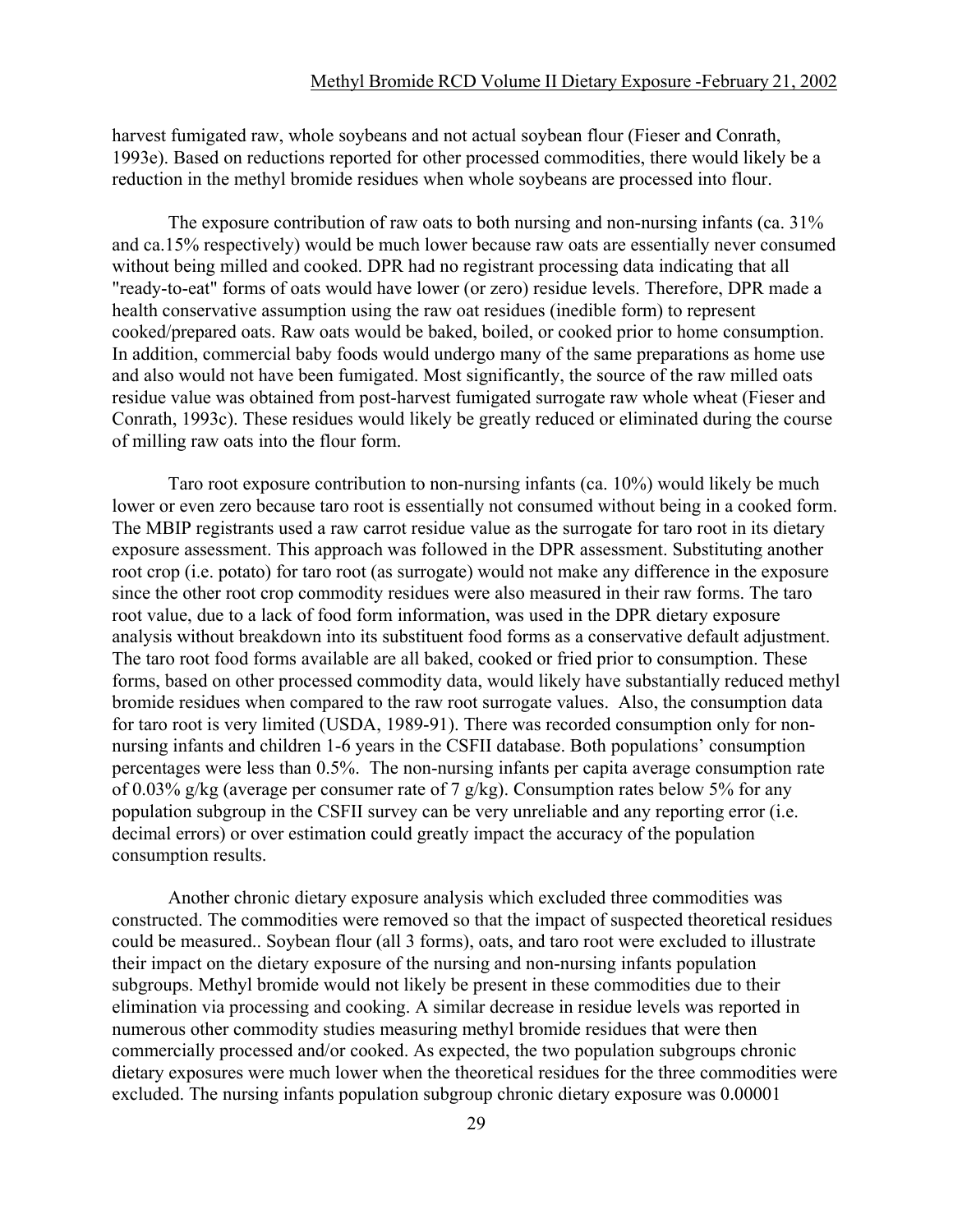mg/kg/day (vs. 0.000017 mg/kg/d, a 41%  $\downarrow$ ) and the non-nursing infants was 0.000005 mg/kg/day (vs. 0.000014 mg/kg/d, a 64%  $\downarrow$ ). These decreases show the significance of including the 3 commodities with theoretical residues. The only other subgroup (excluding All Infants) out of the 21 populations analyzed that changed was the population subgroup Hispanic which decreased from 0.000103 mg/kg/day to 0.000102 mg/kg/day.

### **VI. Acute Tolerance Assessment**

An acute tolerance assessment was not performed for methyl bromide residues using the U.S. EPA tolerances. There are no current 40 CFR 180 tolerances for methyl bromide listed by the U.S. EPA, only inorganic bromide tolerances exist (40 CFR 180.123, 180.199 and 185.3700) (CFR, 1999).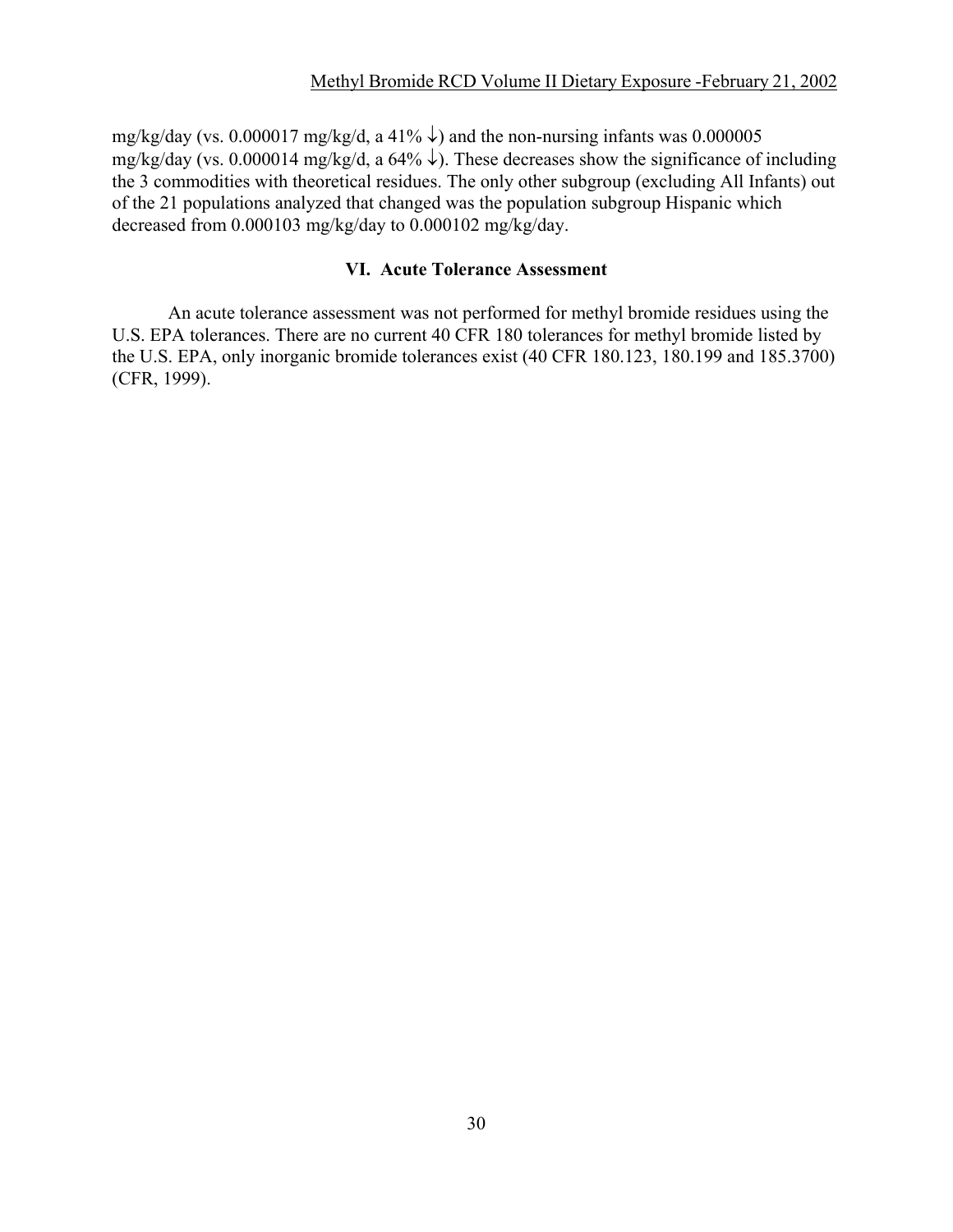# **VII. Methyl Bromide Dietary Exposure References**

Bolsa Research, 1988. Methyl bromide residue study (pre-plant). Methyl Bromide Industry Panel (Bolsa Research Associates, #10:87). DPR Vol. 123-109-87810.

Clark, A., 1998. Use of methyl bromide for export or quarantine uses, tracking of amounts applied by the California Department of Food and Agriculture (personal communication).

Code of Federal Regulations, 1999. Title 40, sections 180.123, 180.199 and 185.3700 (as inorganic bromide). United States Government Printing Office, Washington, D.C.

DPR, 1996. Summary of Pesticide Use Report Data Annual 1995. Department of Pesticide Regulation, California Environmental Protection Agency, Sacramento, CA.

DPR, 1997. DPR Pesticide Residue Monitoring Program (Priority Pesticide Program), 1995. Pesticide Enforcement Branch, Department of Pesticide Regulation, Calif. Environmental Protection Agency, Sacramento, CA.

DPR, 1998. DPR Pesticide Residue Monitoring Program (Priority Pesticide Program), 1996. Pesticide Enforcement Branch, Department of Pesticide Regulation, Calif. Environmental Protection Agency, Sacramento, CA.

DPR, 1999a. DPR Pesticide Residue Monitoring Program (Priority Pesticide Program), 1997. Pesticide Enforcement Branch, Department of Pesticide Regulation, Calif. Environmental Protection Agency, Sacramento, CA.

DPR, 1999b. Summary of Pesticide Use Report Data Annual 1996. Department of Pesticide Regulation, California Environmental Protection Agency, Sacramento, CA.

DPR, 1999c. Summary of Pesticide Use Report Data Annual 1997. Department of Pesticide Regulation, California Environmental Protection Agency, Sacramento, CA.

DPR, 2000a. Summary of Pesticide Use Report Data Annual 1998. Department of Pesticide Regulation, California Environmental Protection Agency, Sacramento, CA.

DPR, 2000b. Summary of Pesticide Use Report Data Annual 1999. Department of Pesticide Regulation, California Environmental Protection Agency, Sacramento, CA.

Eickhoff, J.C., D.K. Waylett and C.F. Chaisson, 1998. Chronic dietary risk assessment for methyl bromide using anticipated residues. Methyl Bromide Industry Panel (Ameribrom, Inc., Albemarle Corp., Great Lakes Chemical , Co. and Trical, Inc.). DPR Vol. 123-206-165139.

Fieser, J.A. and B.A. Conrath, 1993a. Magnitude and persistence of methyl bromide residues following fumigation of various food commodities (asparagus). Methyl Bromide Industry Panel (ABC Laboratories, 4106002). DPR Vol. 123-167-137781.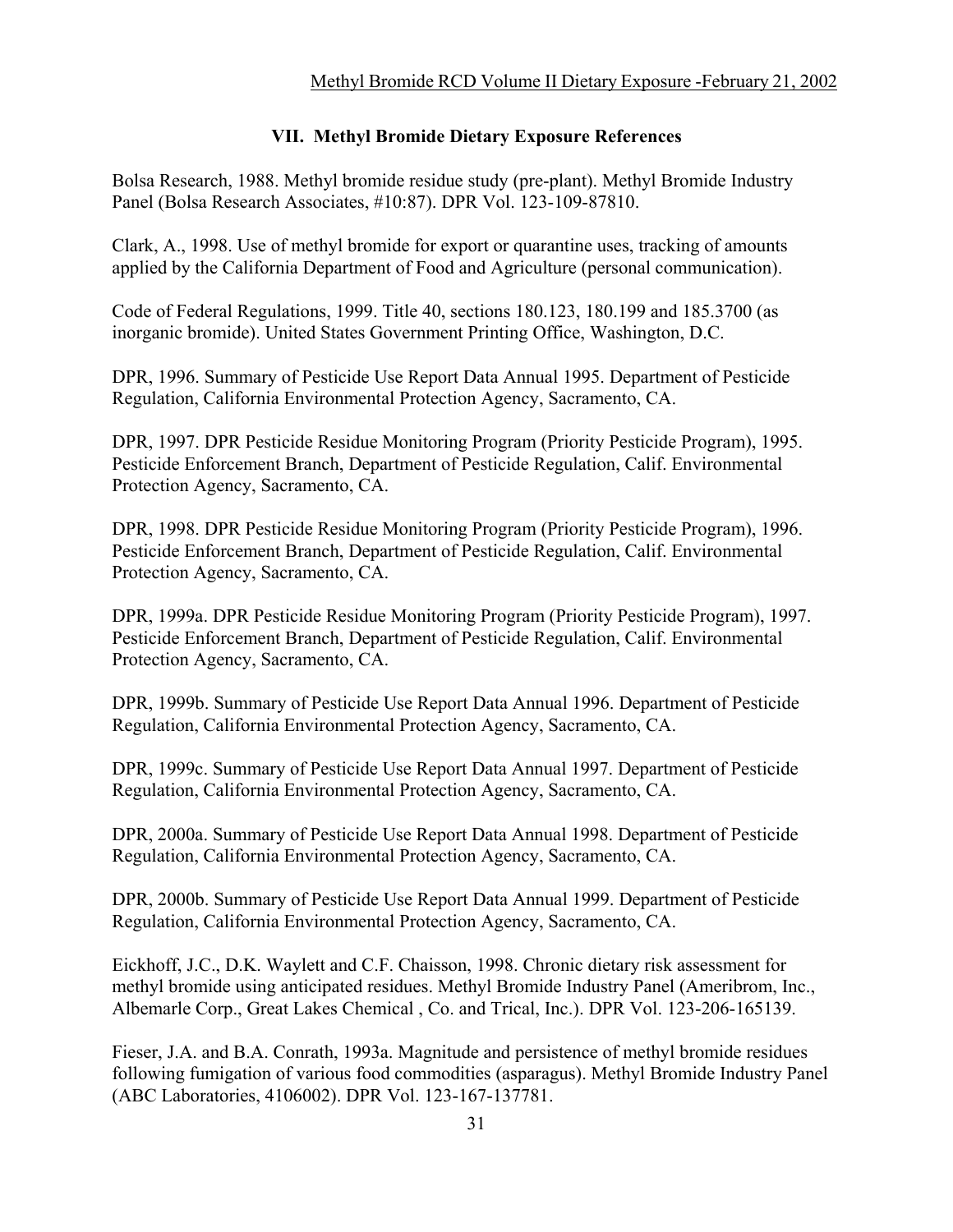Fieser, J.A. and B.A. Conrath, 1993b. Magnitude and persistence of methyl bromide residues following fumigation of various food commodities (commodity; I.D. #: Bulb onion; 4106006, garlic; 4106010, cauliflower; 4106011, broccoli; 4106012, green onion; 4106018 and cabbage; 4106020). Methyl Bromide Industry Panel (ABC Laboratories, Inc.). DPR Vol. 123-189-163228 (volume 2 of 10 volumes).

Fieser, J.A. and B.A. Conrath, 1993c. Magnitude and persistence of methyl bromide residues following fumigation of various food commodities (commodity; I.D. #: Sweet corn; 4106022, wheat; 4106025, rice; 4106026, sorghum; 4106027 and field corn; 4106028). Methyl Bromide Industry Panel (ABC Laboratories, Inc.). DPR Vol. 123-189-163228 (volume 3 of 10 volumes).

Fieser, J.A. and B.A. Conrath, 1993d. Magnitude and persistence of methyl bromide residues following fumigation of various food commodities (commodity; I.D. #: Orange; 4106003, grapefruit; 4106004, lemon; 4106005, squash; 4106007, cucumber; 4106009 and cantaloupe; 4106013). Methyl Bromide Industry Panel (ABC Laboratories, Inc.). DPR Vol. 123-189-163228 (volume 4 of 10 volumes).

Fieser, J.A. and B.A. Conrath, 1993e. Magnitude and persistence of methyl bromide residues following fumigation of various food commodities (commodity; I.D. #: Succulent bean; 4106023, succulent pea; 4106024, dried bean; 4106029, dried pea; 4106030 and soybean; 4106031). Methyl Bromide Industry Panel (ABC Laboratories, Inc.). DPR Vol. 123-189-163228 (volume 6 of 10 volumes).

Fieser, J.A. and B.A. Conrath, 1993f. Magnitude and persistence of methyl bromide residues following fumigation of various food commodities (commodity; I.D. #: Pineapple; 4106014, pear; 4106015, apple; 4106016 and kiwi; 4106017). Methyl Bromide Industry Panel (ABC Laboratories, Inc.). DPR Vol. 123-189-163228 (volume 7 of 10 volumes).

Fieser, J.A. and P.A. Noland, 1993. Magnitude and persistence of methyl bromide residues following fumigation of various food commodities (commodity; I.D. #: Blackberry; 4106001, strawberry; 4106008, blueberry; 4106019 and grape; 4106021). Methyl Bromide Industry Panel (ABC Laboratories, Inc.). DPR Vol. 123-189-163228 (volume 9 of 10 volumes).

Hartsell, P. and J.M. Hurley, 1995a. Magnitude of organic bromide residues on dried raisins, raisin waste, prunes, figs and dates following post-harvest fumigation. California Department of Food and Agriculture. Fresno, California. DPR Vol. 123-197-163250.

Hartsell, P. and J.M. Hurley, 1995b. Magnitude of organic bromide residues on tree nut meats (shelled almonds, pecans, pistachios, and walnuts following post-harvest fumigation. California Department of Food and Agriculture. Fresno, California. DPR Vol. 123-198-163251.

King, J.R., C.A. Benschoter and A.K. Burditt, Jr., 1981. Residues of methyl bromide in fumigated grapefruit determined by a rapid headspace assay. J. Agric. Food Chem. 29(5): 1003- 1005.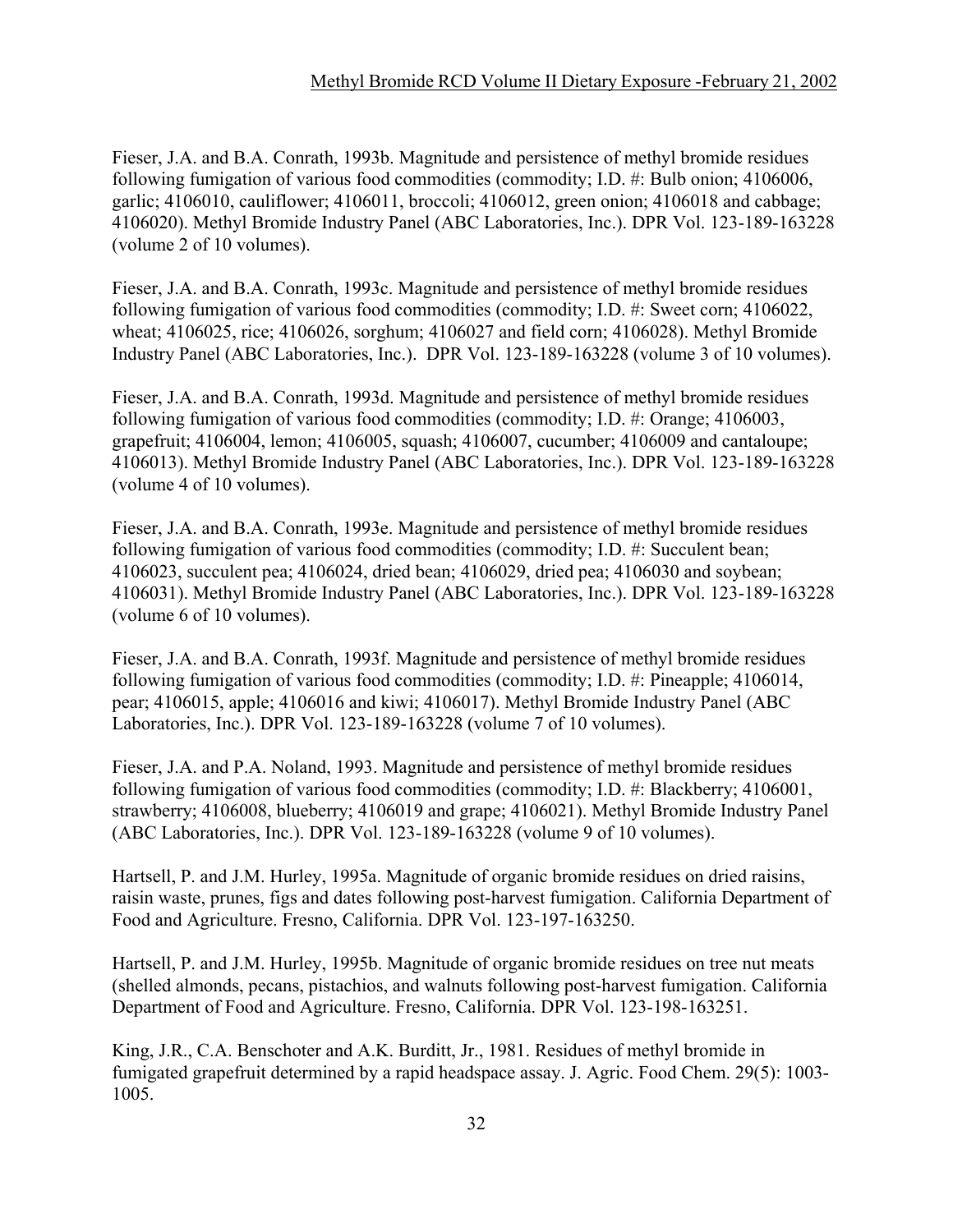Kiplinger, G.R., 1994. Acute oral toxicity comparison study of microencapsulated methyl bromide and liquid methyl bromide in albino rats. Study number WIL-49011. WIL Research Laboratory, Inc. DPR Vol. 123-162-132699.

Lee, H., 1993a. Magnitude and persistence of methyl bromide residues following fumigation of various food commodities (commodity; I.D. #: Head lettuce; BR500.1:93, greenhouse tomato; BR500.6.93, leaf lettuce; BR500.7:93, spinach; BR500.9:93, pepper; BR500.10:93, celery; BR500.13:93 and field tomato; BR500.15:93). Methyl Bromide Industry Panel (Bolsa Research Associates, Inc.). DPR Vol. 123-189-163228 (volume 5 of 10 volumes).

Lee, H., 1993b. Magnitude and persistence of methyl bromide residues following fumigation of various food commodities (commodity; I.D. #: Sugar beet; BR500.2:93, carrot; BR500.3:93, radish; BR500.4.93, turnip; BR500.5:93 and potato; BR500.11:93). Methyl Bromide Industry Panel (Bolsa Research Associates, Inc.). DPR Vol. 123-189-163228 (volume 8 of 10 volumes).

Lee, H., 1993c. Magnitude and persistence of methyl bromide residues following fumigation of various food commodities (commodity; I.D. #: Cherry; BR500.8:93, peach; BR500.12:93 and plum; BR500.14:93). Methyl Bromide Industry Panel (Bolsa Research Associates, Inc.). DPR Vol. 123-189-163228 (volume 10 of 10 volumes).

Lee, H. and K.V. Natta, 1993. Magnitude and persistence of methyl bromide residues following fumigation of finished chocolate products. Chocolate Manufacturers of America (Bolsa Research Associates). DPR Vol. 123-203-163256.

Lee, Y., 1998. FDA pesticide monitoring program status for inorganic bromide and methyl bromide residues (personal communication).

Marulli, A. and H. Lee, 1993. Magnitude and persistence of methyl bromide residues following fumigation of grape, peach, plum, nectarine and lemon. Methyl Bromide Industry Panel (Bolsa Research Associates, BR550.1,2,3,4,5:93). DPR Vol. 123-196-163249.

McMahannon, B. and M. Wirtz, 1998. U.S. Food and Drug Administration pesticide program: 1997 Incidence/level monitoring of domestic and imported commodities (downloaded database). Center for Food Safety and Applied Nutrition, U.S. FDA. Washington, D.C.

McMahannon, B. and M. Wirtz, 1999. U.S. Food and Drug Administration pesticide program: 1998 Incidence/level monitoring of domestic and imported commodities (downloaded database). Center for Food Safety and Applied Nutrition, U.S. FDA. Washington, D.C.

Mertens, J.J.W.M., 1997. A 24-month chronic dietary study of methyl bromide in rats. Study number WIL-49014. WIL Research Laboratory, Inc. DPR Vol. 123-179-158746.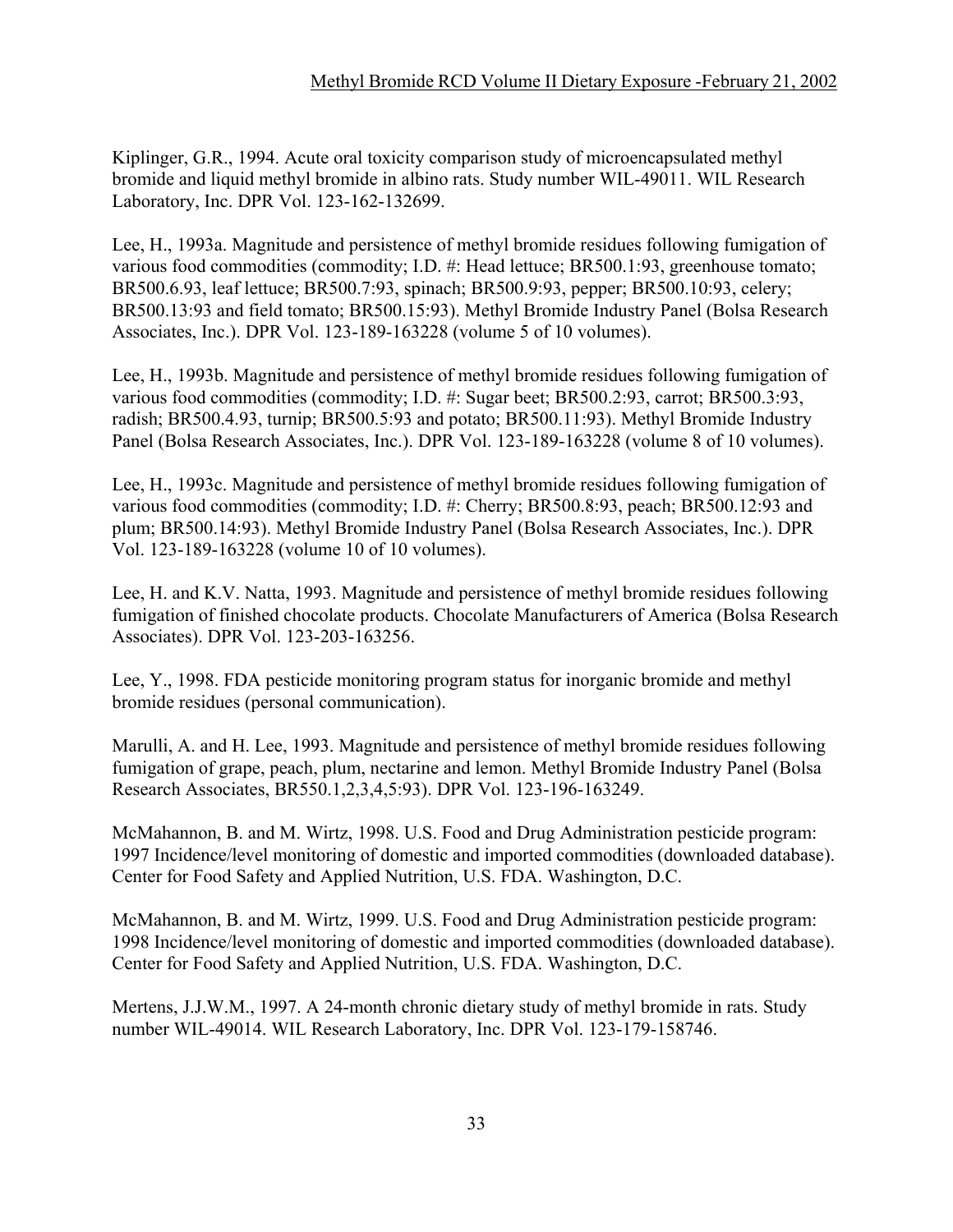Slesinski, R.S., 1994a. Determination of methyl bromide residues in selected fractions of apples, grapes and oranges following fumigation and processing. Methyl Bromide Industry Panel (Bolsa Research Laboratories, #MEBR 94-01). DPR Vol. 123-190-163239.

Slesinski, R.S., 1994b. Final report: Part 1 0f 3: Methyl bromide residues in fumigated tomatoes and processed fractions. Methyl Bromide Industry Panel (Bolsa Research Laboratories, #MEBR 94-02). DPR Vol. 123-191-163244.

Slesinski, R.S., 1994c. Final report: Part 3 0f 3: Methyl bromide residues in fumigated apples and grapes and respective juice fractions. Methyl Bromide Industry Panel (Bolsa Research Laboratories, #MEBR 94-02). DPR Vol. 123-193-163246.

TAS, 1996a. EXPOSURE  $4<sub>m</sub>$ , Detailed Distributional Dietary Exposure Analysis, Version 3.35. Technical Assessment Systems, Inc., Washington, D.C.

TAS, 1996b. EXPOSURE 1<sup>™</sup>, Chronic Dietary Exposure Analysis, Version 3.35. Technical Assessment Systems, Inc., Washington, D.C.

USDA, 1989-91. Food and Nutrient Intake by Individuals in the United States, 1 Day, 1989- 1992. Continuing Survey of Food Intakes by Individuals, 1989-1992. U.S. Department of Agriculture, Agricultural Research Service.

USDA, 1994. Compound Evaluation and Residue Information 1994 (Gray Book). Food Safety and Inspection Service, U.S. Department of Agriculture, Washington, D.C. 101 pp.

USDA, 1996a. Agricultural Chemical Usage 1995 Fruits Summary. National Agricultural Statistics Service, U.S. Department of Agriculture, Washington, D.C. 119 pp.

USDA, 1996b. Franks, W.I. and R.L. Epstein, eds. Pesticide Data Program (PDP) Annual Summary Calendar Year 1994. U.S. Department of Agriculture. Agricultural Marketing Service, Washington, D.C. 105 pp.

USDA, 1997a. Agricultural Chemical Usage 1995 Field Crops Summary. National Agricultural Statistics Service, U.S. Department of Agriculture, Washington, D.C. 71 pp.

USDA, 1997b. Agricultural Chemical Usage 1996 Vegetables Summary. National Agricultural Statistics Service, U.S. Department of Agriculture, Washington, D.C. 123 pp.

USDA, 1997c. Figueroa, E.E. and R.L. Epstein, eds. Pesticide Data Program (PDP) Annual Summary Calendar Year 1995. U.S. Department of Agriculture. Agricultural Marketing Service, Washington, D.C. 68 pp.

USDA, 1998a. Agricultural Chemical Usage 1997 Field Crops Summary. National Agricultural Statistics Service, U.S. Department of Agriculture, Washington, D.C. 98 pp.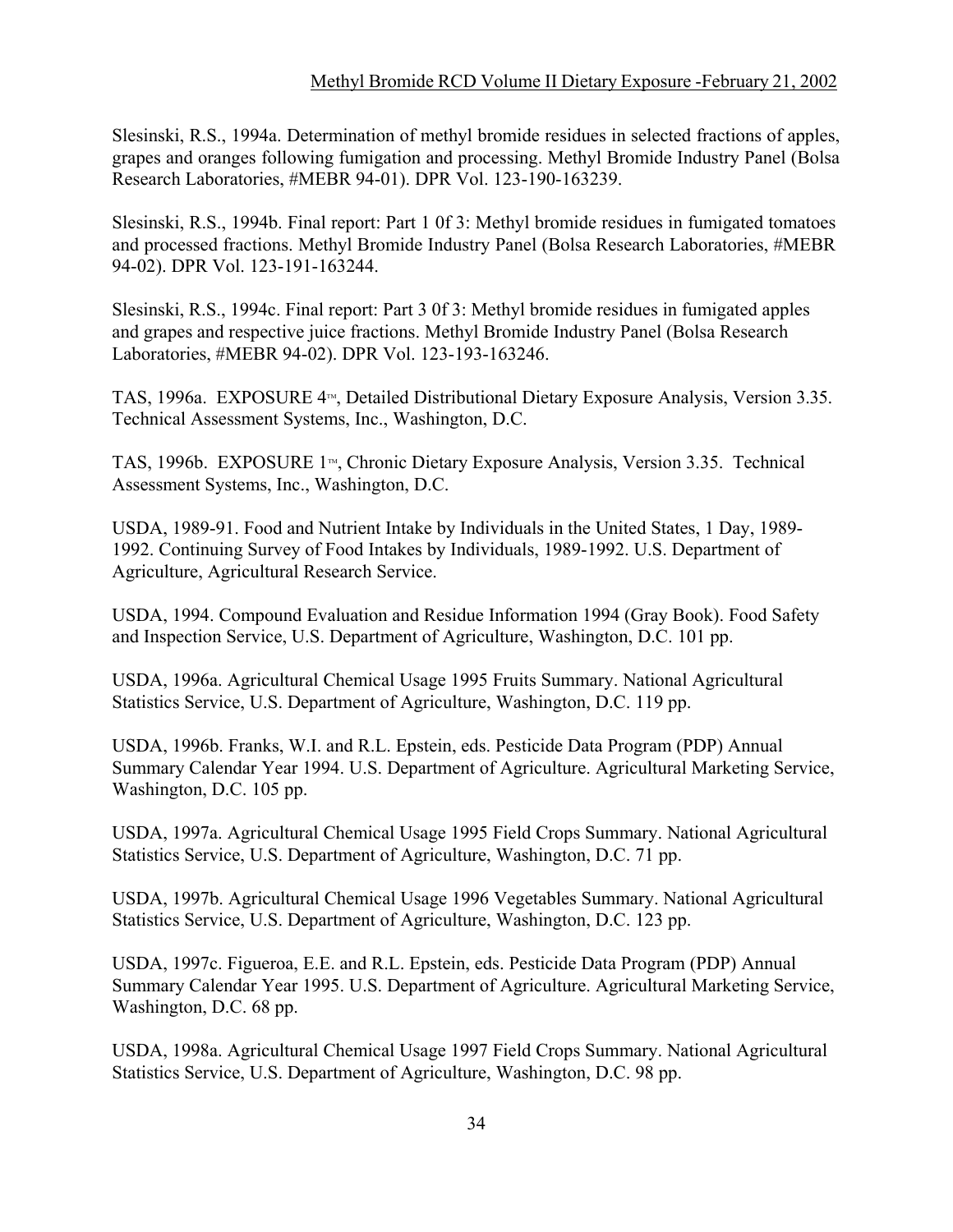USDA, 1998b. Agricultural Chemical Usage 1997 Fruits Summary. National Agricultural Statistics Service, U.S. Department of Agriculture, Washington, D.C. 137 pp.

USDA, 1998c. Figueroa, E.E. and R.L. Epstein, eds. Pesticide Data Program (PDP) Annual Summary Calendar Year 1996. U.S. Department of Agriculture. Agricultural Marketing Service, Washington, D.C. 63 pp.

USDA, 1998d. Figueroa, E.E. and R.L. Epstein, eds. Pesticide Data Program (PDP) Annual Summary Calendar Year 1997. U.S. Department of Agriculture. Agricultural Marketing Service, Washington, D.C. 65 pp.

USDA, 1999a. Agricultural Chemical Usage 1998 Field Crops Summary. National Agricultural Statistics Service, U.S. Department of Agriculture, Washington, D.C. 140 pp.

USDA, 1999b. Agricultural Chemical Usage 1998 Vegetables Summary. National Agricultural Statistics Service, U.S. Department of Agriculture, Washington, D.C. 123 pp.

USDA, 2000. Merrigan, K. and R.L. Epstein, eds. Pesticide Data Program (PDP) Annual Summary Calendar Year 1998. U.S. Department of Agriculture. Agricultural Marketing Service, Washington, D.C. 86 pp.

Ussary, J.P., R.F. Moseman and K.E. Nanke, 1993a. Post-harvest fumigation of species with methyl bromide: Magnitude of the residues. American Spice Trade Association, Inc. (study #P1). DPR Vol. 123-194-163247.

Ussary, J.P., R.F. Moseman and K.E. Nanke, 1993b. Fumigation of processed foods with methyl bromide: Magnitude of the residues. Grocery Manufacturers of America, Inc. (study #P5). DPR Vol. 123-195-163248.

Ussary, J.P., R.F. Moseman and S. Tracey, 1995. Fumigation of processed foods with methyl bromide: Magnitude of the residues. Grocery Manufacturers of America, Inc. (study #P8). DPR Vol. 123-200-163253.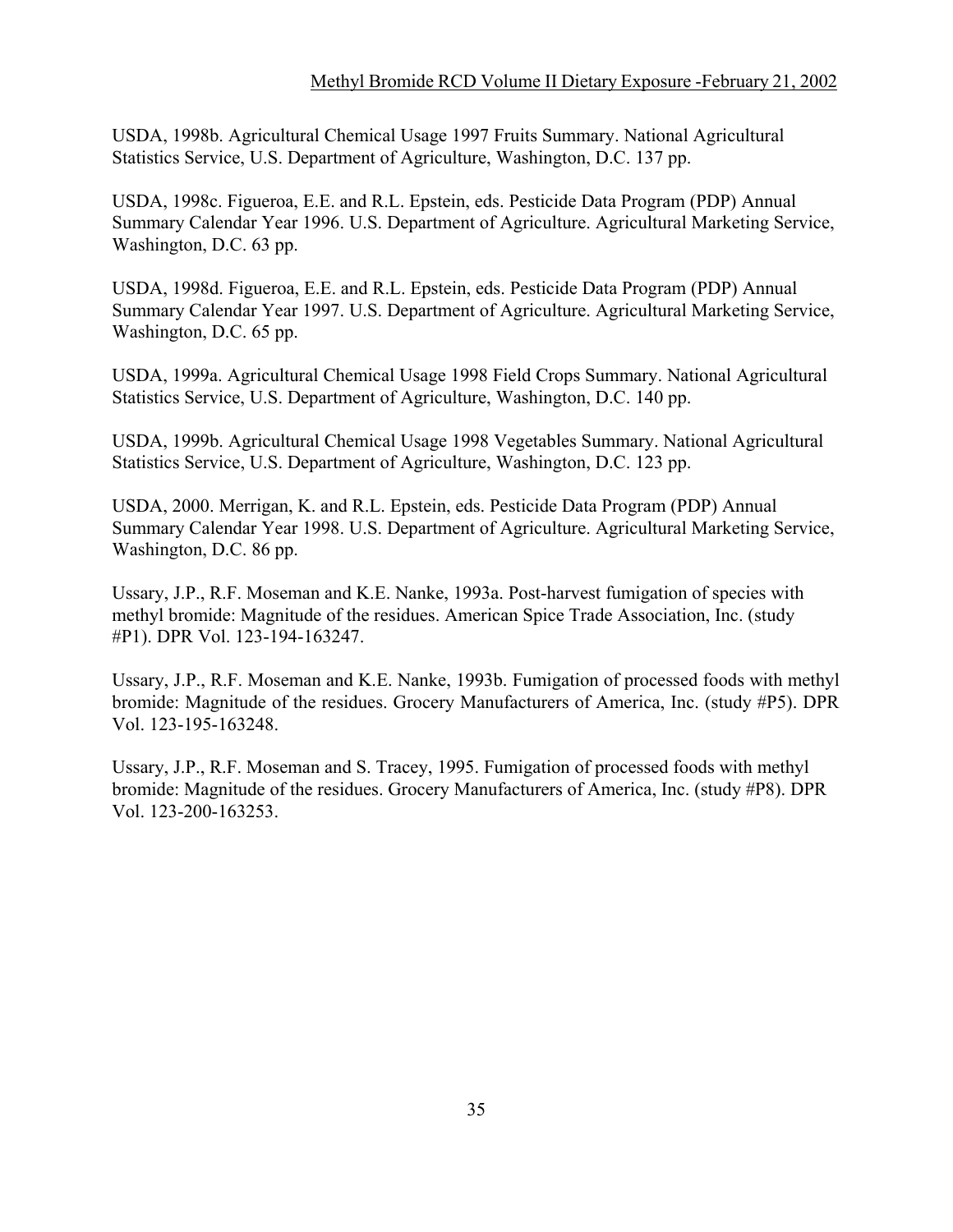# **APPENDIX A Acute Dietary Exposure**

**Appendix is available by request at publicrecords@cdpr.ca.gov**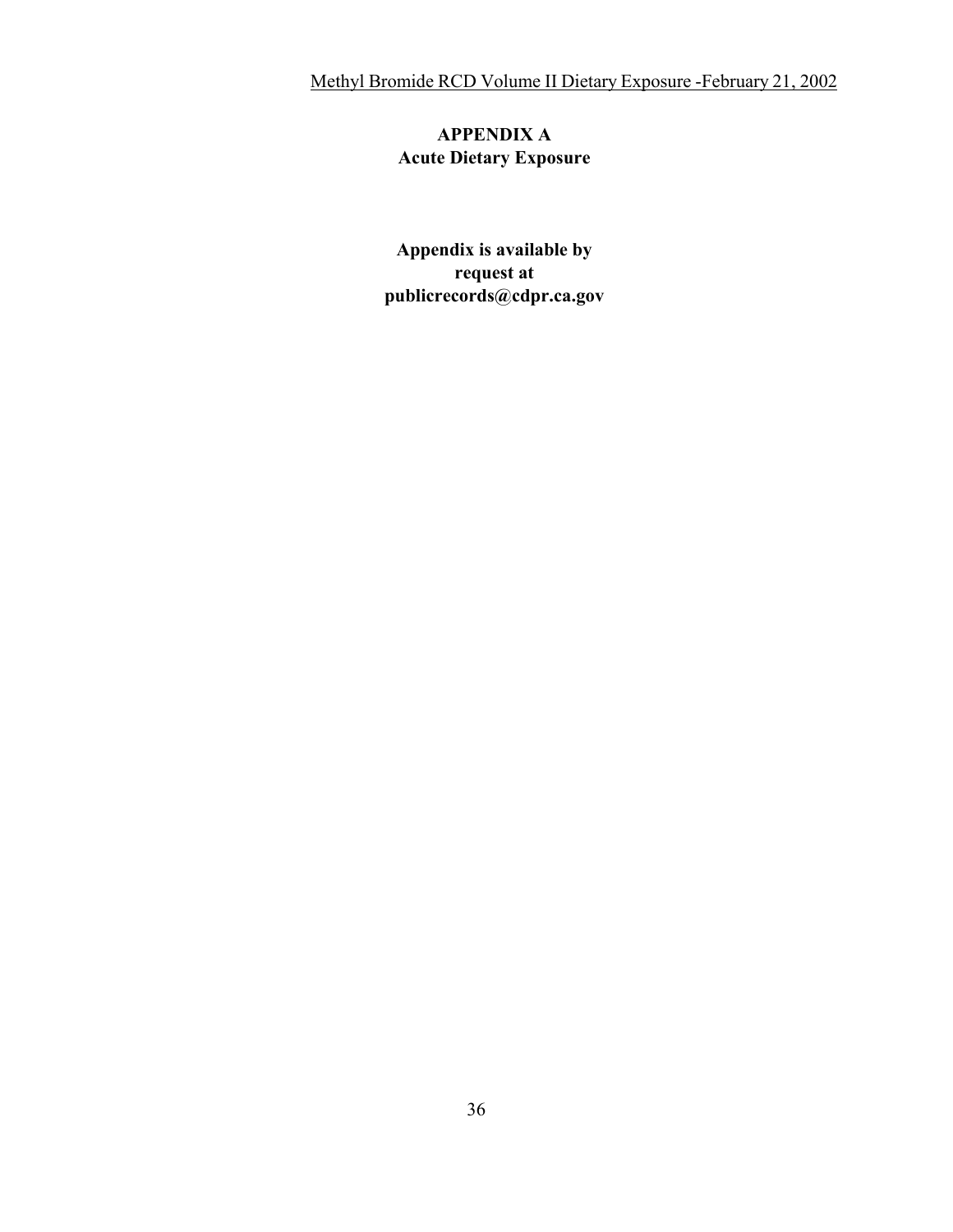# **APPENDIX B Chronic Dietary Exposure All Commodities**

**Appendix is available by request at publicrecords@cdpr.ca.gov**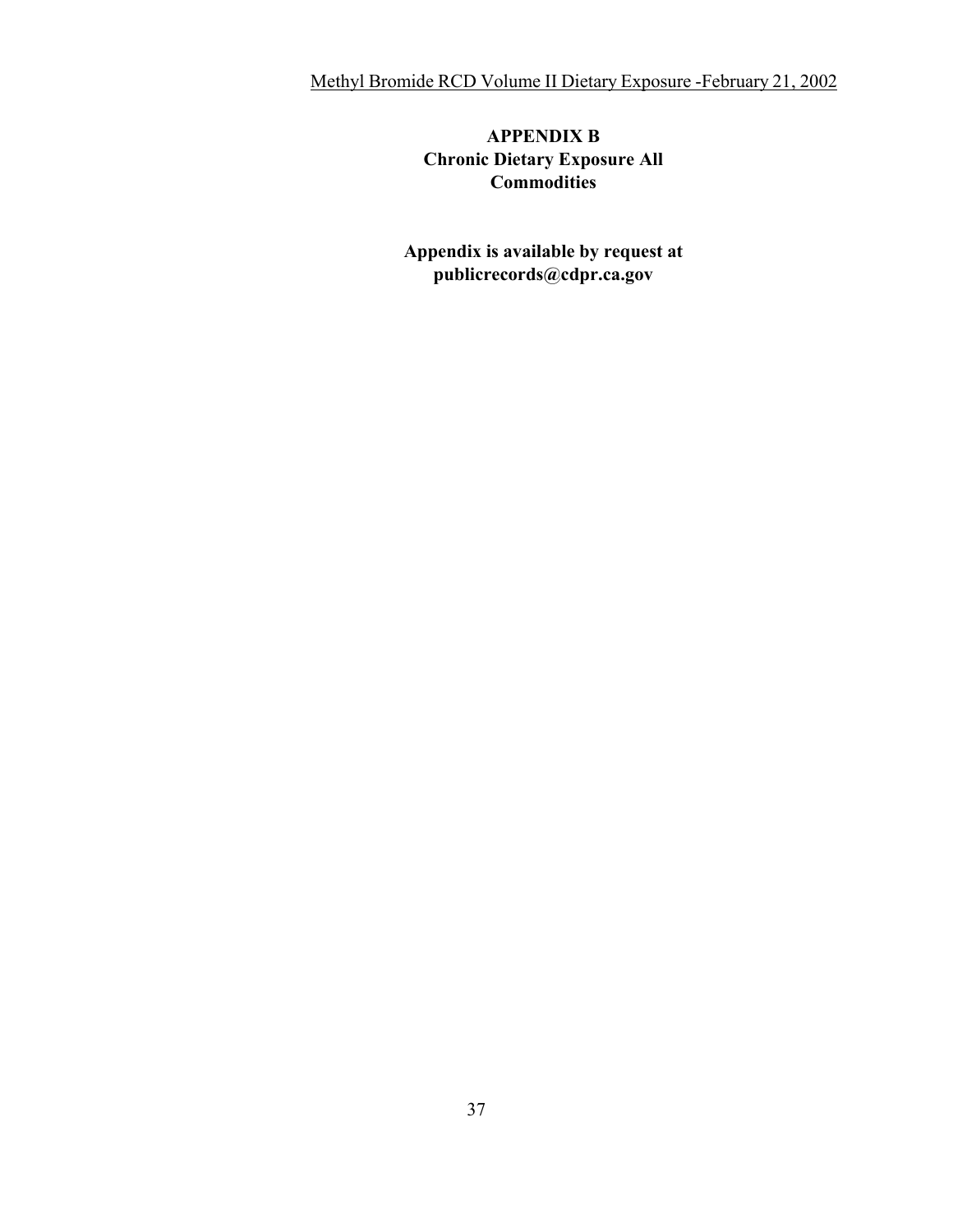# **APPENDIX C Chronic Dietary Exposure Excludes Three Processed Commodities**

**Appendix is available by request at [publicrecords@cdpr.ca.gov](mailto:publicrecords@cdpr.ca.gov)**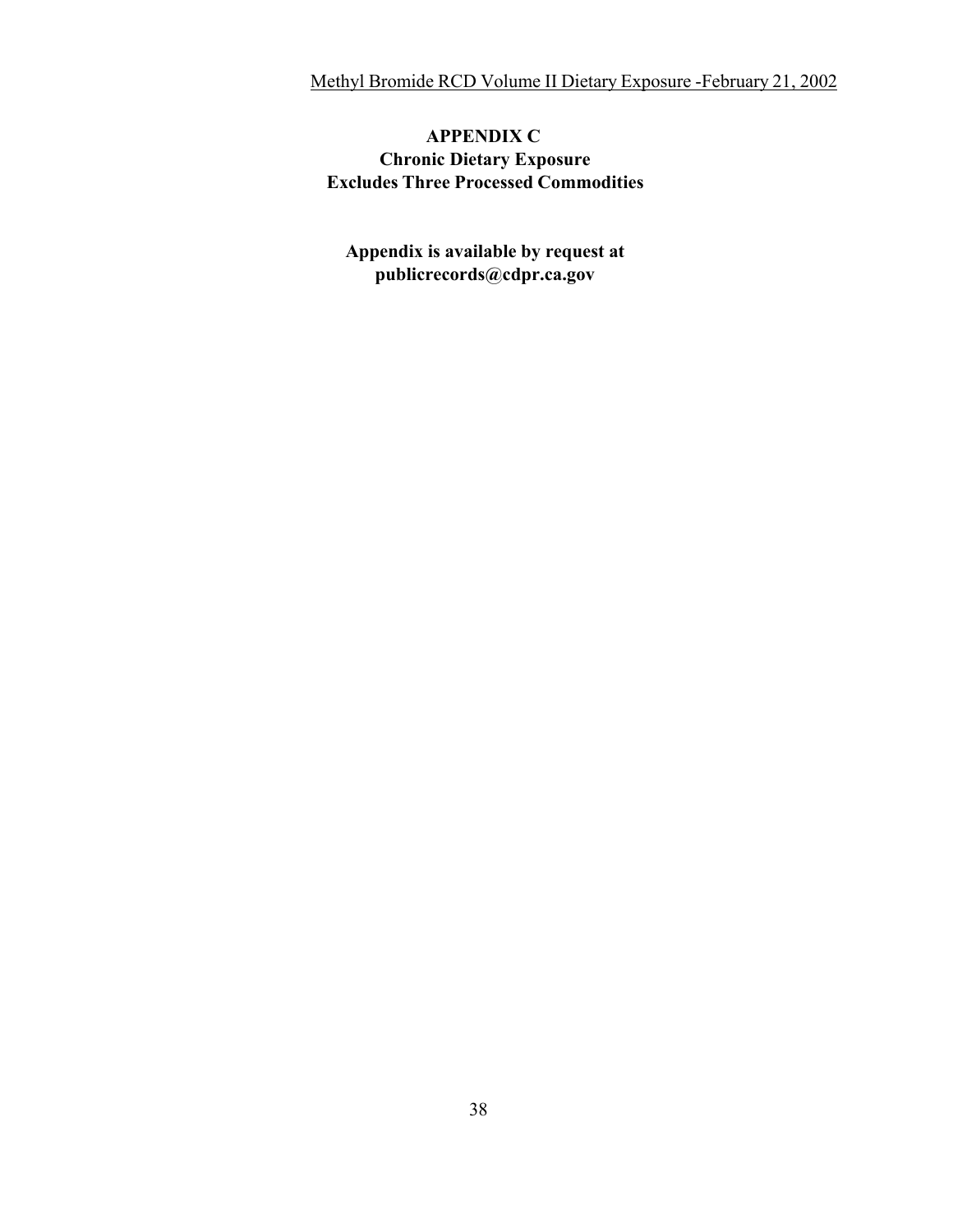# **ATTACHMENT B**

#### **Comments and Responses to Comments from the Office of Environmental Health Hazard Assessment**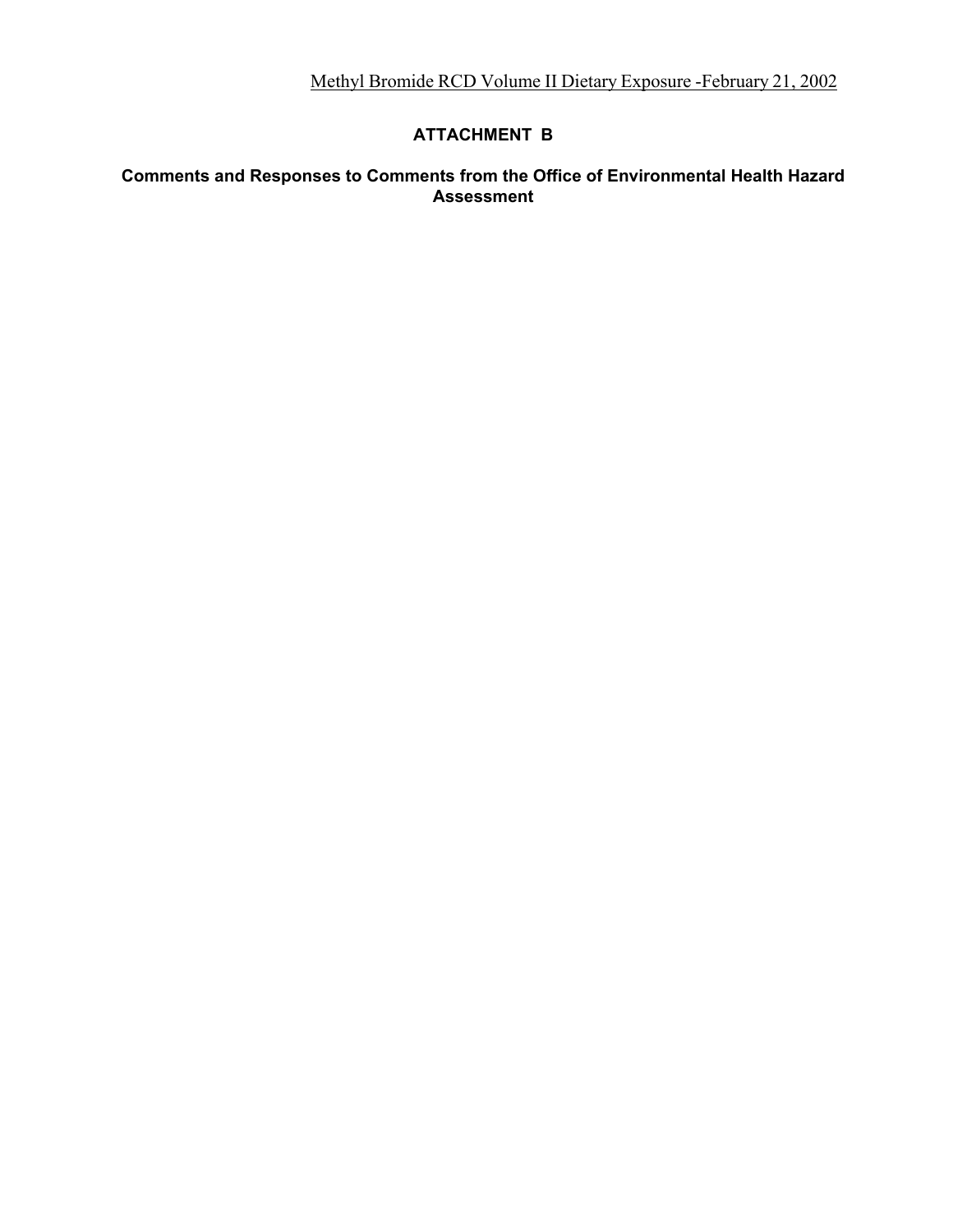#### **M E M O R A N D U M**

| TO:             | Gary Patterson, Ph.D., Chief                                                                                |
|-----------------|-------------------------------------------------------------------------------------------------------------|
|                 | <b>Medical Toxicology Branch</b>                                                                            |
|                 | Department of Pesticide Regulation                                                                          |
|                 | P.O. Box 4015                                                                                               |
|                 | Sacramento, California 95812-4015                                                                           |
| <b>FROM:</b>    | Anna M. Fan, Ph.D., Chief<br>Pesticide and Environmental Toxicology Section                                 |
| DATE:           | July 27, 2001                                                                                               |
| <b>SUBJECT:</b> | COMMENTS ON THE DEPARTMENT OF PESTICIDE REGULATION'S<br>DRAFT METHYL BROMIDE RISK CHARACTERIZATION DOCUMENT |

FOR DIETARY EXPOSURE

We have reviewed the draft methyl bromide risk characterization document (RCD) for dietary exposure prepared by the Department of Pesticide Regulation (DPR). Methyl bromide is a multipurpose fumigant used for pest control in structures such as warehouses, ships, freight cars, and homes and in postharvest treatment of commodities. It is also used in the preplant treatment of soil in fields and greenhouses to control insects, nematodes, weeds, bacteria, and fungi. On an average, 17 million pounds of methyl bromide is used annually in California. Approximately 96 percent is for soil fumigation, 3 percent is for structural use and 1 percent is for commodity and nursery fumigation.

Methyl bromide is a known stratospheric ozone depleter. Under the United Nations Montreal Protocol, it is scheduled to be phased out of use in the United States by 2005. In California, it is regulated under: Health and Safety Code Sections 39650 to 39670 (Toxic Air Contaminants, Assembly Bill 1807), Food and Agriculture Code Section 13134 (Dietary Risk Assessment, Assembly Bill 2161); Birth Defect Prevention Act of 1984 (Senate Bill 950), and Safe Drinking Water and Toxic Enforcement Act of 1986 (Proposition 65).

The draft methyl bromide RCD for dietary exposure submitted by DPR for the Office of Environmental Health Hazard Assessment's (OEHHA's) review is volume II of the projected three-volume document. The first volume on risk characterization for inhalation exposure was reviewed by OEHHA in August 1999. The third volume on risk characterization for aggregate exposure will be developed after completion of volumes I and II. The draft RCD for dietary exposure consists of two parts: a main document and an attachment with two appendices. The two parts discuss acute and chronic dietary analysis, respectively.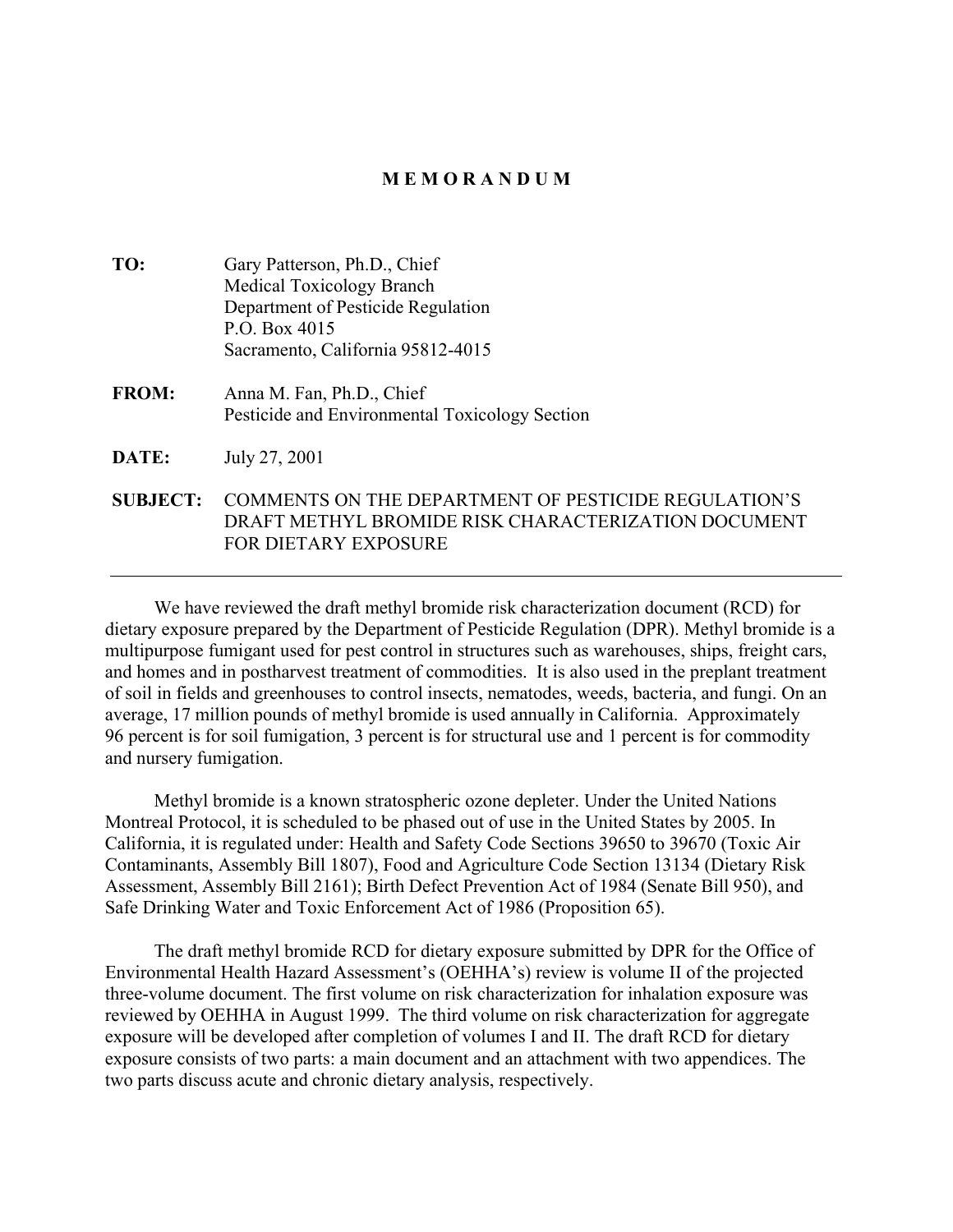Gary Patterson, Ph.D., Chief July 24, 2001 Page 2

A summary of our comments is presented below. More detail is provided in the attachment.

- 1. We recommend that the draft dietary RCD for methyl bromide include the ranges of methyl bromide concentrations for particular commodities which are health protective for all consumer groups, especially for children. Such ranges could serve as a reference source in the future to see whether the proposed or approved tolerance values meet the safety requirements.
- 2. We recommend that the draft dietary RCD include a brief discussion on subpopulations at greater risk from methyl bromide exposure in the diet.
- 3. We recommend that the draft dietary RCD include a brief discussion comparing the pharmacokinetics, toxicity, and the lowest levels of methyl bromide causing adverse effects from inhalation and dietary exposure. Alternatively, this discussion could be included in volume III.
- 4. A discussion on polymorphism in glutathione transferase activity among humans and its implications on toxicity of methyl bromide in exposed individuals would enhance the risk characterization of this chemical. In addition, the lack of correlation between the strong mutagenic activity and the negative results in cancer bioassays for methyl bromide should be discussed. We recommend these topics be included in volume III.

Thank you for the opportunity to review the draft RCD for dietary exposure to methyl bromide prepared as volume II of a three volume set for this active ingredient. If you have any questions regarding our comments, or would like to set up a meeting to discuss them, feel free to contact me or Dr. Michael J. DiBartolomeis at (510) 622-3200.

#### Attachment

cc: Val F. Siebal Chief Deputy Director Office of Environmental Health Hazard Assessment

Michael J. DiBartolomeis, Ph.D., Chief Pesticide and Food Toxicology Unit Pesticide and Environmental Toxicology Section Office of Environmental Health Hazard Assessment

Keith Pfeifer, Ph.D. Senior Toxicologist Medical Toxicology Branch Department of Pesticide Regulation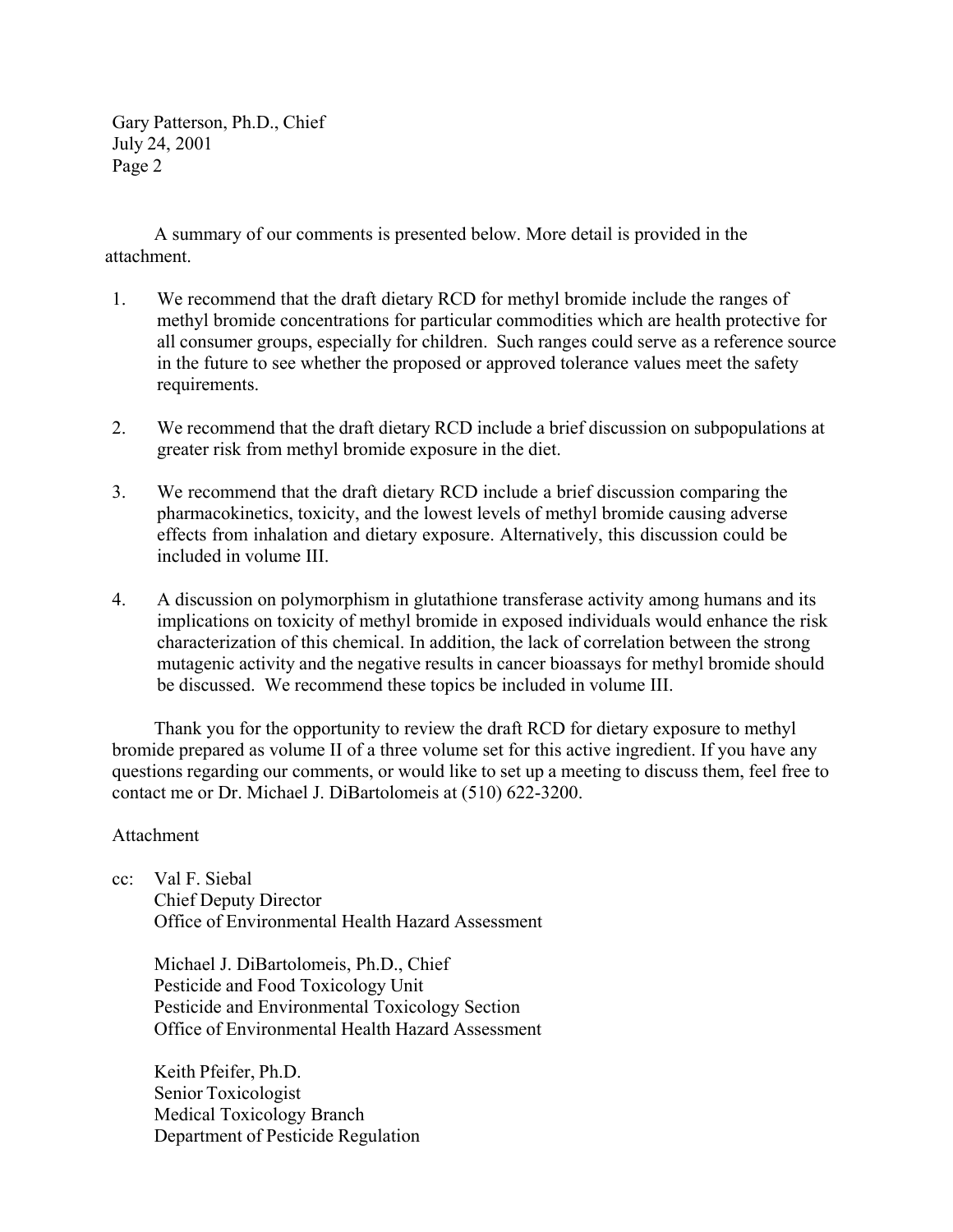Gary Patterson, Ph.D., Chief July 24, 2001 Page 3

bcc: G. Alexeeff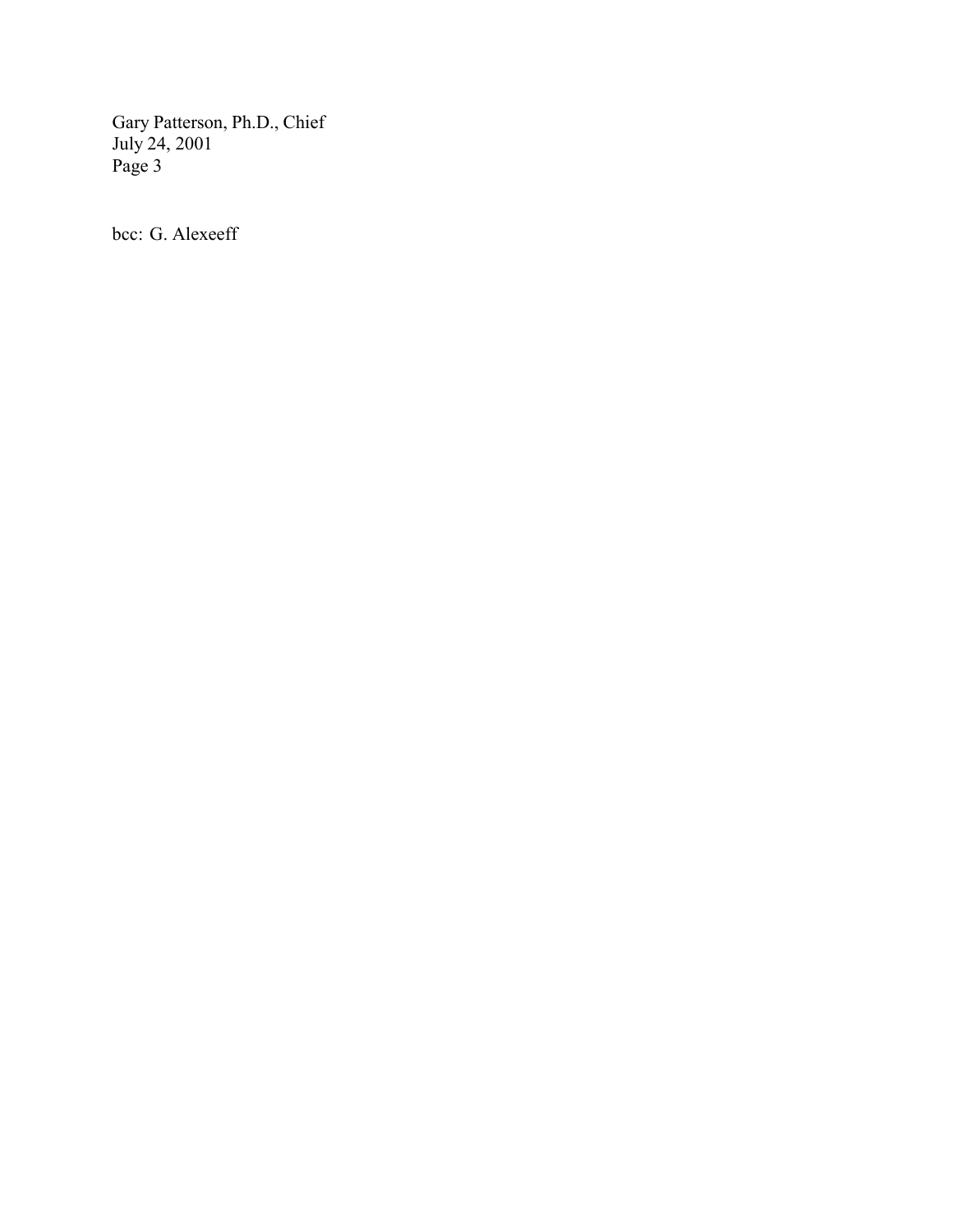# **A T T A C H M E N T**

#### **Comments on the Draft Methyl Bromide Risk Characterization Document for Dietary Exposure**

Methyl bromide is a multipurpose fumigant used for pest control in structures such as warehouses, ships, freight cars and homes and in postharvest treatment of commodities. It is also used in the preplant treatment of soil in fields and greenhouses to control insects, nematodes, weeds, bacteria, and fungi. On an average, 17 million pounds of methyl bromide are used annually in California for pest control. Approximately 96 percent is for soil fumigation, 3 percent is for structural use and 1 percent for commodity and nursery fumigation.

#### **COMMENTS**

#### **Dietary versus inhalation exposure risks**

The toxicological database for methyl bromide allows for the assessment of risk from exposures to methyl bromide from different routes of exposure. The risks from inhalation exposures (volume 1) were based on studies with inhalation exposures. The risks from dietary exposure to methyl bromide (volume 2, currently under review) was based on studies with oral exposures. In general, we support this approach. We also believe that the overall health risks from all routes of exposure to methyl bromide will be based on the absorbed doses of methyl bromide from all routes of exposures. According to the draft dietary risk characterization document (RCD), aggregate exposures will be assessed in volume III of the RCD.

The comparison of critical no-observed-adverse-effect-levels (NOAELs) and endpoints chosen for risk assessment for oral and inhalation exposures showed that these two parameters are very different for the two routes of exposure (see Table 8 on page 25). For oral exposure, both acute and chronic NOAELs (8 mg/kg and 0.02 mg/kg-day, respectively) selected for risk assessment were lower than acute and chronic NOAELs for inhalation exposure (11 mg/kg and 0.14 mg/kg-day, respectively). The toxicological endpoint used for acute oral exposure was clinical signs in rats while the endpoint for inhalation exposure was developmental toxicity. For chronic oral exposure the most sensitive toxicological endpoint used in risk assessment was enlarged spleens in rats while the most sensitive endpoints for chronic inhalation exposure were nasal epithelial hyperplasia and degeneration.

We recommend that the RCD include a comparison of the pharmacokinetics, toxicity, and the lowest levels causing adverse effects from exposure to methyl bromide via inhalation or in the diet. Alternatively, this discussion might be more appropriate for volume III, the aggregate exposure assessment.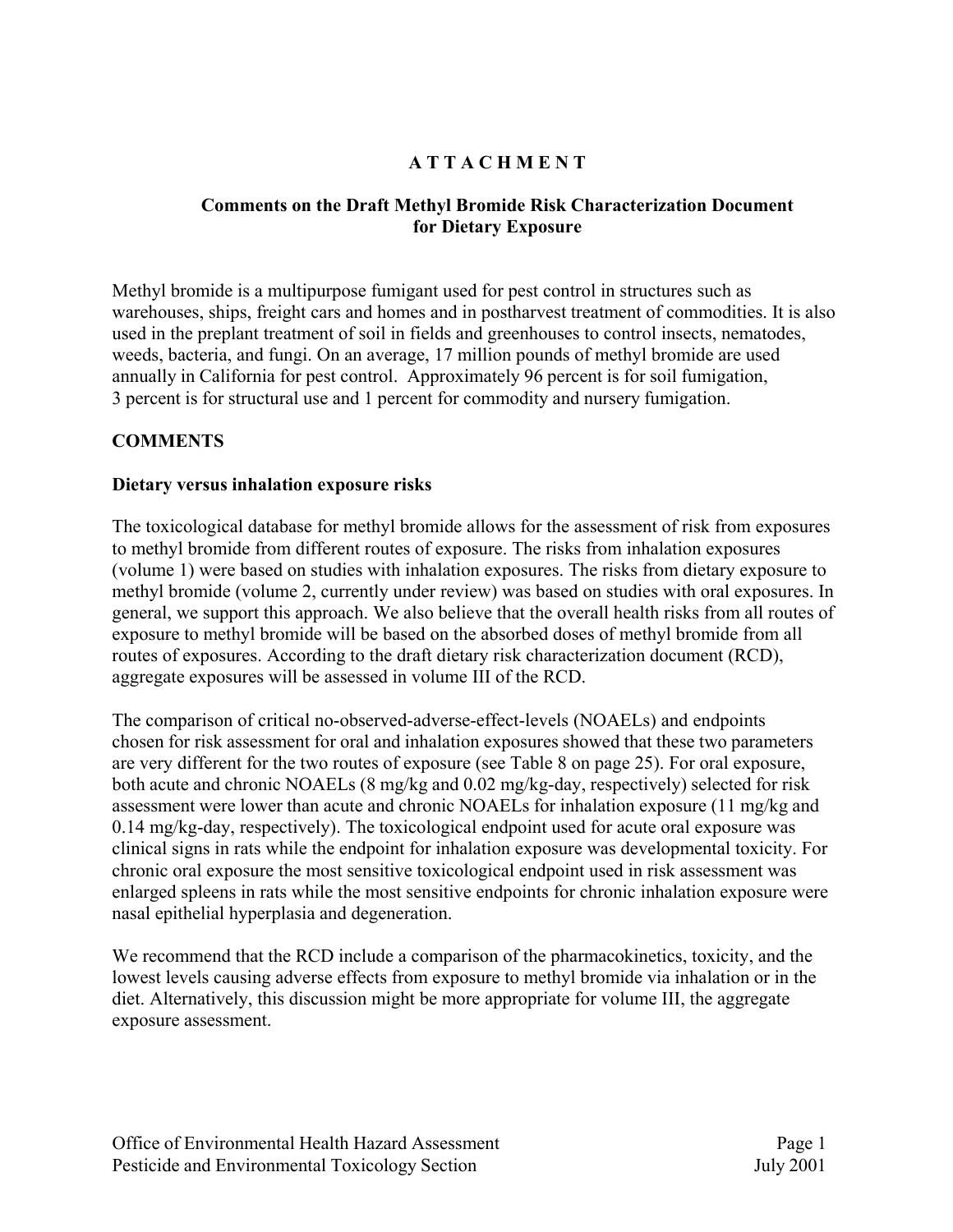#### **Tolerance assessment**

The draft dietary RCD does not include an assessment of tolerances because the existing tolerances established by the United States Environmental Protection Agency (U.S. EPA) for methyl bromide are based on inorganic bromide which U.S. EPA believes to be of no toxicological concern. There are no current official tolerances established for methyl bromide. However, there are prepared tolerances submitted to U.S. EPA by the registrant that could be presented. They range from 0.1 ppm (vegetables, small fruits and berries, and stone fruits) to 50 ppm (green cocoa beans). (Note: tolerance assessment issues are addressed in the draft RCD on pages 30 and 31.)

We recommend that the dietary RCD provide the range of methyl bromide concentrations for particular commodities which are health protective for all consumer groups, including but not limited to children and infants. Such ranges could serve as a reference source in the future to see whether the proposed or approved tolerance values meet the safety requirements.

#### **Susceptible populations**

The draft dietary RCD does not identify groups of people more susceptible to the toxic effects of methyl bromide. In the first volume of the draft RCD for methyl bromide from inhalation exposure, the issue of the increased sensitivity of the young to methyl bromide was addressed under the heading Pre-and Post-natal Sensitivity (as noted in volume II, pages 123 and 124). Dietary exposure analyses presented in volume II showed that children one to six years old had the highest potential acute and chronic dietary exposure to methyl bromide residues in the diet among the 20 groups analyzed. Although the risks for this group from the dietary exposure to methyl bromide were still within the acceptable range, we recommend that a brief discussion of the issue be included in the dietary RCD.

# **Conjugation of methyl bromide with glutathione**

The conjugation with glutathione appears to be an important part of metabolism and the toxification/detoxification process for monohalomethanes including methyl bromide (Hallier et al., 1990). This reaction is catalyzed by glutathione transferase. There is a broad genetically determined polymorphism in glutathione transferase activity among humans (Hallier at al., 1993). Approximately 75 percent of people have red blood cells with a form of this enzyme (GST1-1), which is selective for the conjugation of methyl bromide with glutathione (fast conjugators) (Garnier et al., 1996). About 25 percent of the population does not have this enzyme phenotype (slow conjugators) (Garnier et al., 1996). There are ethnic differences in the prevalence of the genotype (Nelson et al., 1995).

The polymorphism of glutathione transferase activity may result in different dose responses among individuals in a population with varying toxic responses to methyl bromide exposure. Therefore, these differences in metabolism (conjugation) may be a factor in identifying susceptible subpopulations that would require more consideration in the risk assessment.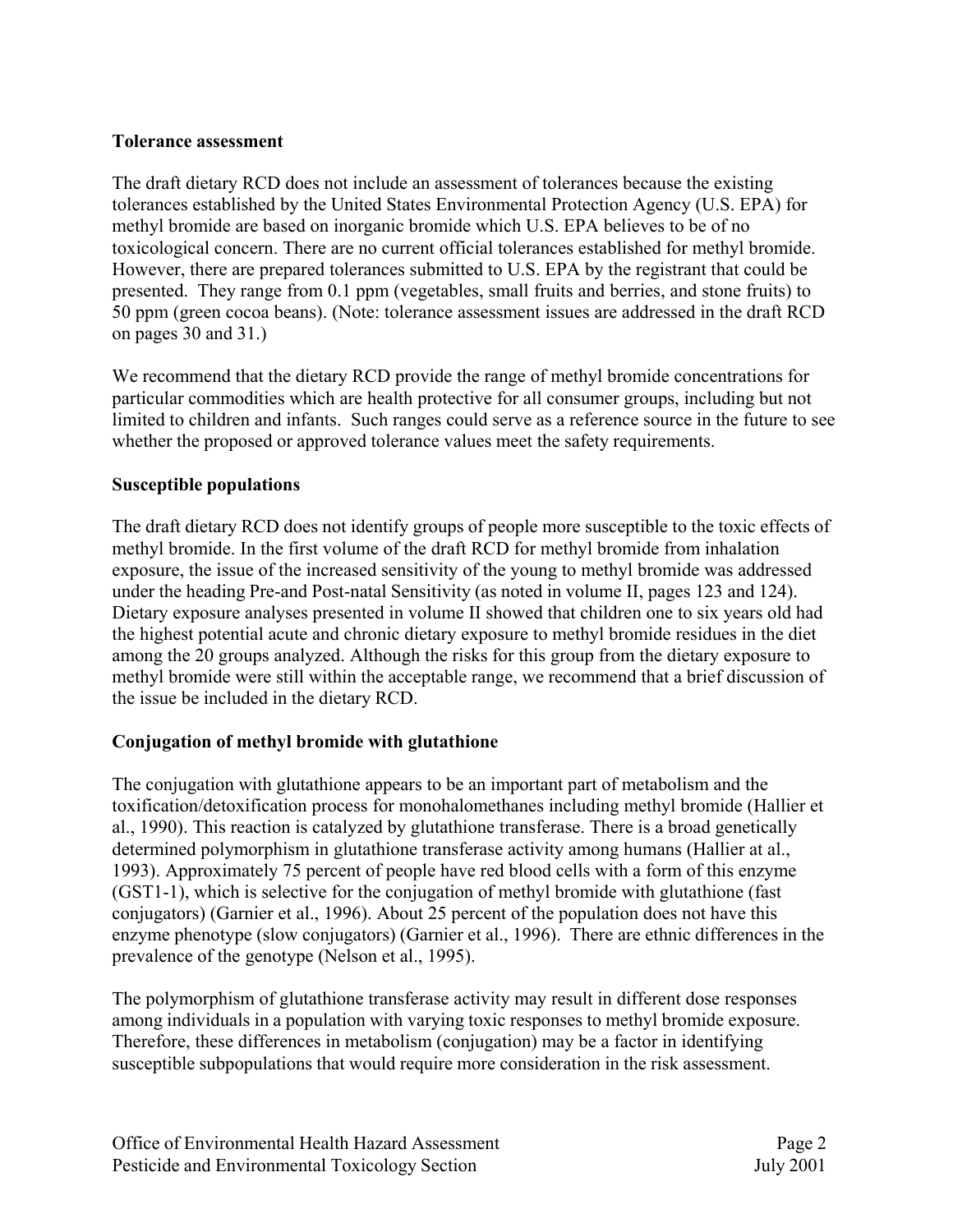Although the amount of data on the subject matter is limited, we recommend that such a discussion be included in volume III.

#### **Genotoxic and oncogenic effects of methyl bromide**

The oncogenic potential of methyl bromide has been studied extensively through inhalation (two long-term chronic toxicity studies in rats) as well as through dietary routes of exposure (at least four chronic toxicity studies in rats, mice, and dogs). Chronic toxicity and oncogenicity of methyl bromide were discussed in volume I (pages 55 to 64).

There was no clear evidence of oncogenicity in the currently available studies. This is puzzling because methyl bromide is a direct-acting mutagen, especially in *in vitro* systems (see volume I pages 65 to 69). It was found positive in *Salmonella typhimurium* strains TA 100 and TA 1535, *Escherichia coli* strains Sd-4 and WP2hcr, and in *Saccharomyces cerevisiae*. It also produced a dose-dependent induction of sex-linked recessive lethality in *Drosophila melanogaster*. In *in vivo* assays methyl bromide was found to cause dominant lethal mutations, an increase of micronuclei, and a dose-related increase in the frequency of sister chromatid exchanges in bone marrow. DNA adducts were detected in liver, lung, stomach, and forestomach of rats exposed to high concentration of methyl bromide by inhalation.

We recommend that a discussion of the lack of correlation between strong mutagenic activity and no clear evidence of carcinogenicity be included in volume III.

# **References**

Garnier, R., M.O. Rambourg-Schepens, A. Muller and E. Hallier (1996). Glutathione transferase activity and formation of macromolecular adducts in two cases of acute methyl bromide poisoning. Occup. Environ. Med. 53(3): 211-215.

Hallier, E., T. Langhof, D. Dannappel, M. Leutbecher, K. Schroder, H.W. Goergens, A. Muller and H.M. Bolt (1993). Polymorphism of glutathione conjugation of methyl bromide, ethylene oxide and dichloromethane in human blood: influence on the induction of sister chromatid exchanges (SCE) in lymphocytes. Arch. Toxicol. 67 (3): 173-178.

Hallier, E., S. Deutschman, C. Reichel, H.M. Bolt and H. Peter (1990). A comparative investigation of the metabolism of methyl bromide and methyl iodide in human erythrocytes. Int. Arch. Occup. Environ. Health. 62(3):221-225.

Nelson, H.H., J.K. Wiencke, D.C. Christiani, T.J. Cheng, Z.F. Zuo, B.S. Schwartz, B.K. Lee, M.R. Spitz, M.Wang, X. Xu, et al. (1995). Ethnic Differences in the prevalence of the homozygous deleted genotype of glutathione S-transferase theta. Carcinogenesis 16(5): 1243-1245.